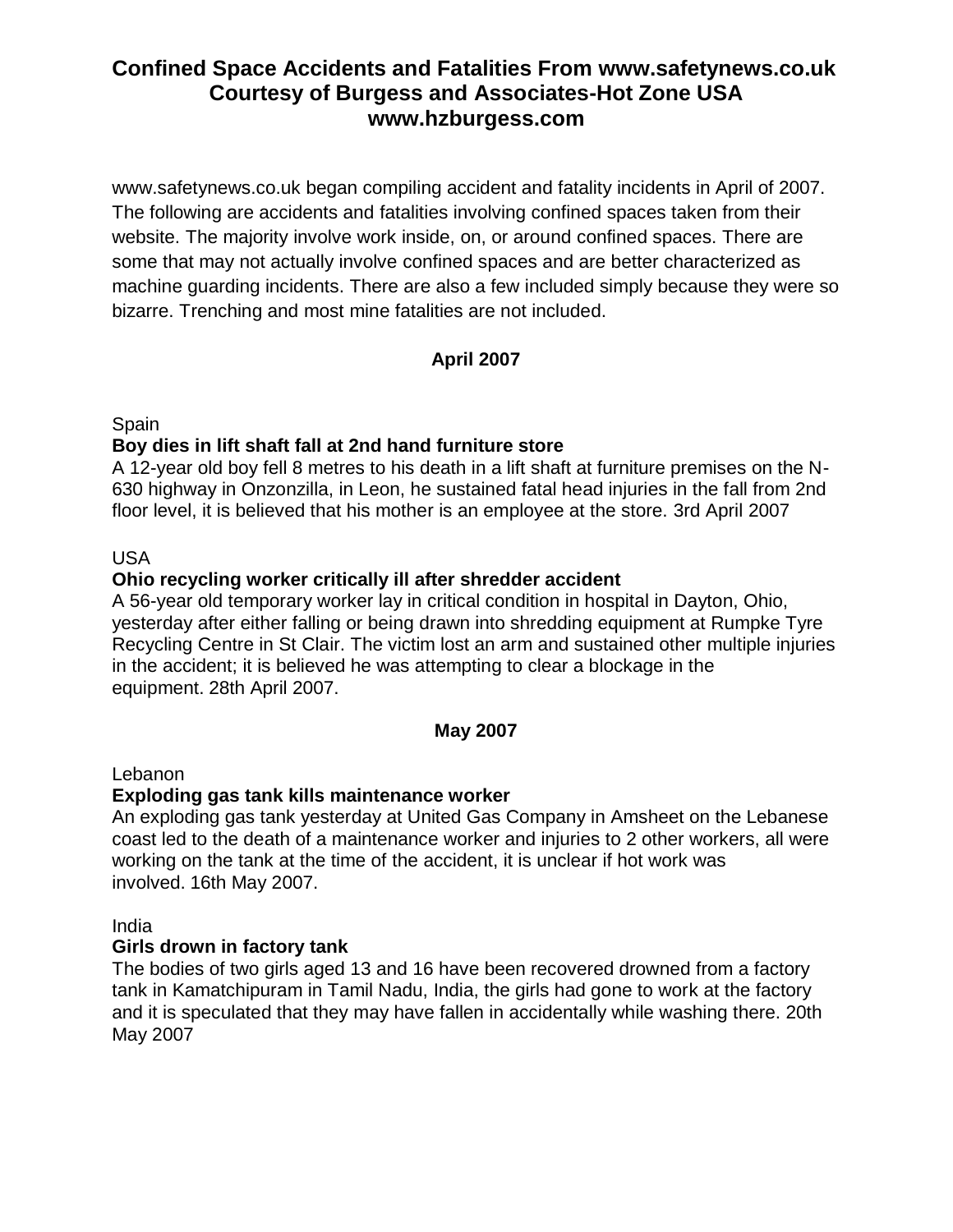#### USA

## **Ohio airline worker crushed in luggage elevator**

A 21-year female employee of Pinnacle Airlines, operating as Northwest Airlink, has sustained fatal crush injuries in an accident in a baggage lift at Dayton International Airport, Ohio. The small elevator, owned by the airport, is located under the passenger jetway and transfers luggage to a loading ramp. Investigation into the accident is ongoing, the victim sustained blunt force injuries to the chest.19th May 2007.

## England

## **Cleaner killed at meat processing company**

It is reported that a female cleaning employee at DeliCo of Milton Keynes died at the scene of an industrial accident on Saturday. According to one account she sustained multiple injuries while cleaning a machine during the night shift. 22nd May 2007

USA

## **Maine arborist in machinery fatality**

A 42-year old arborist of Lucas Tree Experts has been killed by a wood chipper while undertaking subcontract work for Central Maine Power Company in Dallas Plantation, the victim was struck in the chest by a wood chipper's blade. It is speculated that the victim may have tried to remove a metal safety guard while the chipper was active, the exposed blade contacted the cover and sheared off. 26th May 2007.

#### **June 2007**

#### USA

#### **Machinery fatality in Chicago plastics plant**

A fatal accident occurred yesterday morning at the R Popernik & Co plastics plant on West 59th Street in southwest Chicago, it is believed that a worker became trapped in machinery. 5th June 2007.

#### Japan

#### **Boiler explosion kills spa workers**

Three female employees of the Shiespa spa in Tokyo's affluent Shibuya-ku district were killed yesterday when a boiler exploded in the hot-spring section of the annexe at the premises, the victims were in a staff locker room on the first floor above the annexe, 2 other women and a passer-by were injured in the accident. 20th June 2007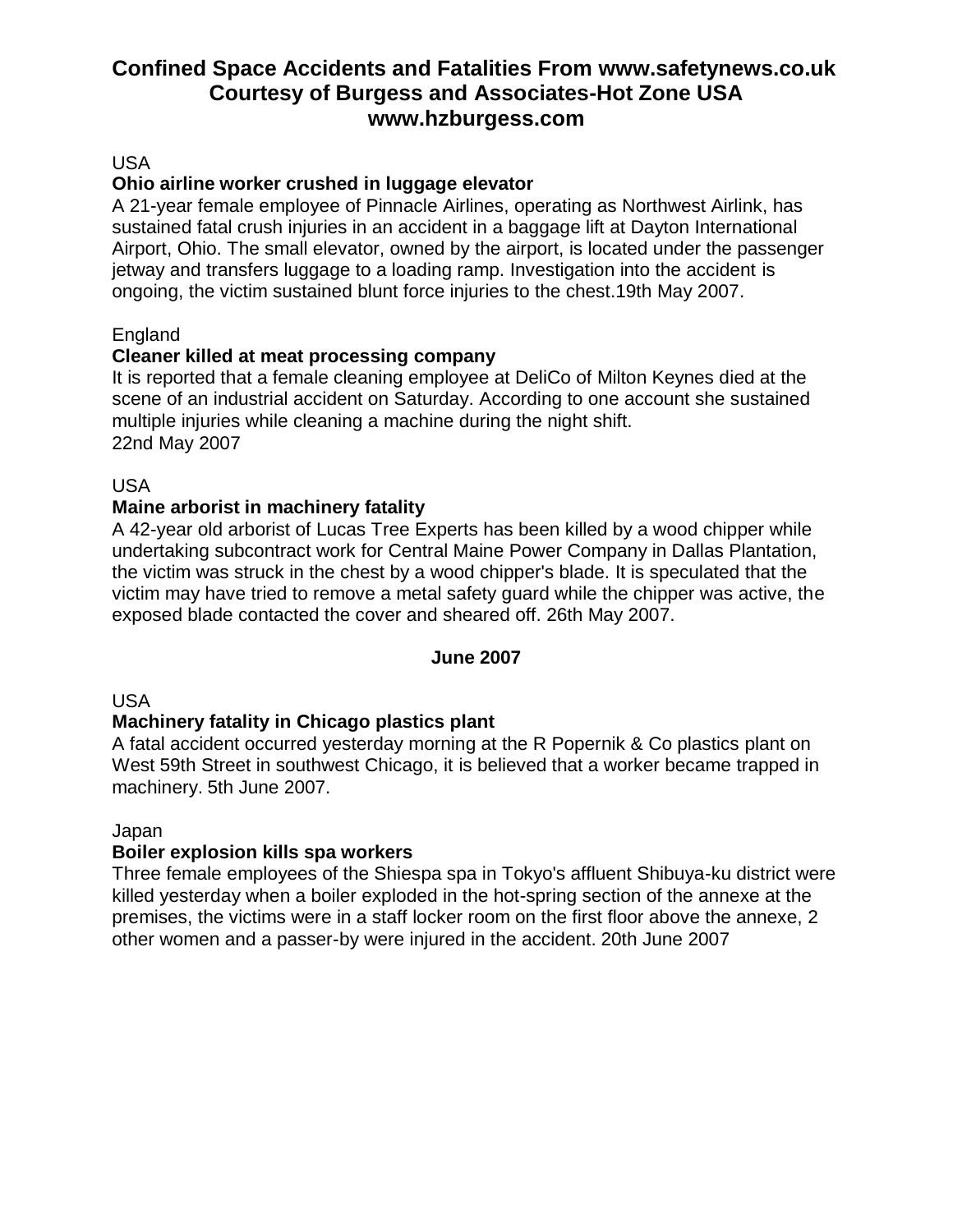#### USA

#### **Worker killed in elevator shaft fall**

A fatal accident during the installation of an elevator in Enderlin City Hall, 45 miles southwest of Fargo, North Dakota, claimed the life of a worker of CS DuBois Construction Inc of Fargo, initial investigation suggests that a guard rail he stood on failed to support his weight as he stepped from a ladder to access scaffolding, causing him to fall 7 metres into the shaft. 22nd June 2007

#### USA

#### **Refuse compacter kills worker**

The Washington Department of Labour and Industries is investigating a fatal accident on Monday which claimed the life of an employee of Dick's Hamburgers in Spokane where the victim was killed in an accident involving a waste compacter at the rear of the East 3rd Avenue premises. 27th June 2007.

#### **July 2007**

#### Canada

#### **Confined space fatal accident in Ontario**

A confined space incident claimed the lives of 2 workers inside a Bell Canada manhole in Oakville, 20 miles southwest of Toronto, while the victims were inspecting ducts, the Ontario provincial government placed a stop-work order at the site. 3rd July 2007.

#### USA

#### **Confined space fatal accident claims 5 lives on Virginia farm**

Four members of a Mennonite family and their hired labourer have died in a confined space fatality after being overcome by methane gas on their farm in Briery Branch, 10 miles west of Harrisonburg, Virginia. The farmer was supervising the transfer of manure from one pit to another via piping when a blockage occurred, he succumbed from the fumes during investigation of the blockage, the subsequent fatalities occurred during rescue bids. 4th July 2007.

#### Spain

#### **Coal silo collapse kills 4 at Almeria cement works**

The collapse of an industrial coal bunker late on Thursday afternoon at the cement works of Grupo Holcim near Corral de Carboneras beach in Almeria left 4 workers dead and 4 others injured, 3 are listed in very serious condition in Hospital Torrecardenas.6th July 2007.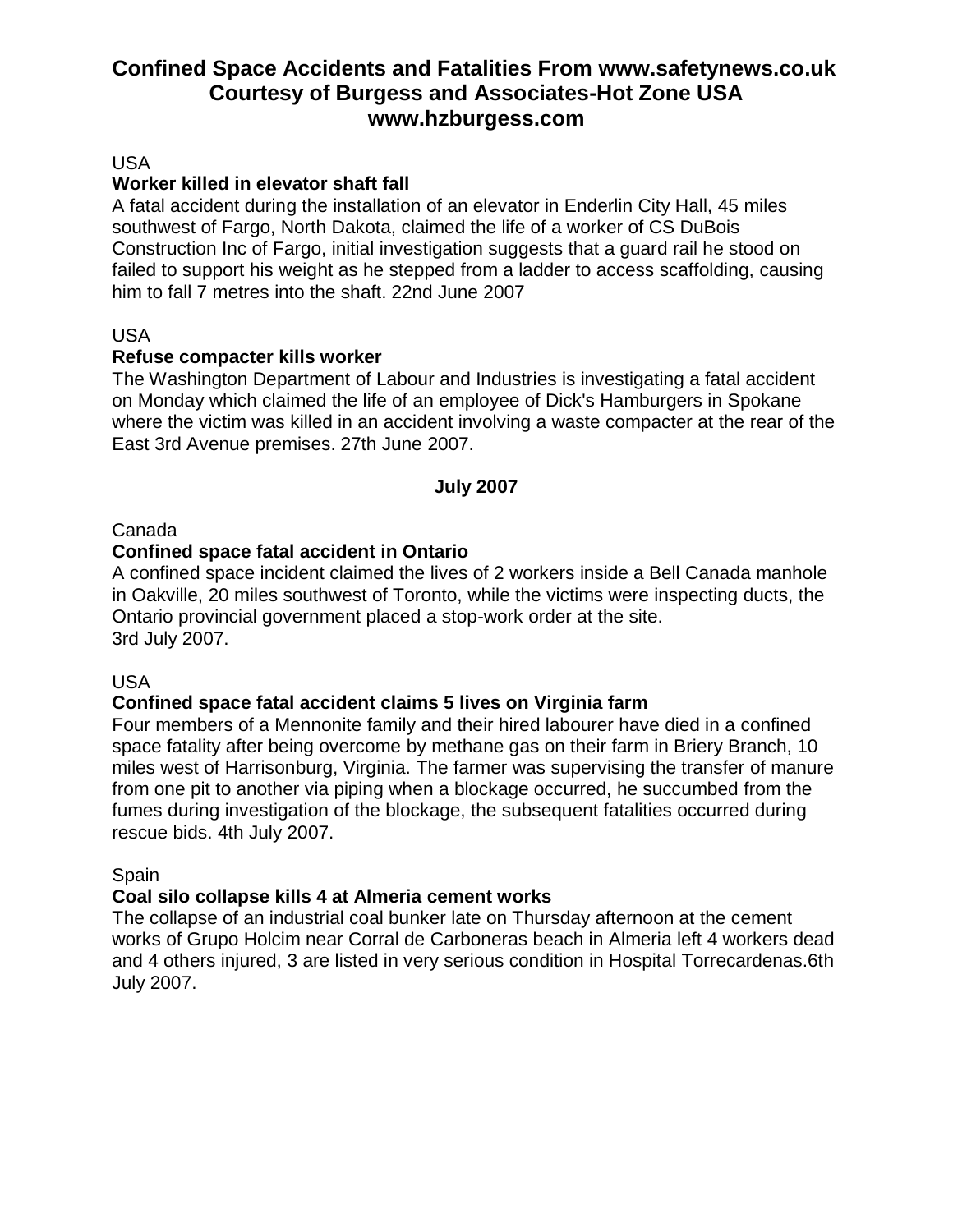#### England

#### **Manager was overcome in confined space**

A tragic accident claimed the life of a Basingstoke farm manager in December 2005, an event which should serve as a warning to others of just how easily lives can be lost in confined spaces where dangerous gases can build up.

The manager entered a slurry valve chamber at Cockington Farm and was later discovered by a colleague and rescued by emergency services, but he succumbed later to the effects of the toxic atmosphere.

An inquest held at Barnstaple County Court determined a verdict of accidental death, an HSE inspector commented: "Mr Davies was a respected and experienced farm manager and this incident highlights the need for everyone in the industry to think carefully about whether there are potentially dangerous confined spaces on their farms. Some may not be obvious at first and people may be working in them without realising the dangers. For example, many people working on farms will know that slurry stores are dangerous but they might not be as aware of the risks from inspection pits, valve chambers or other normally 'dry' parts of their slurry systems. Here, the presence of harmful gases might not be anticipated - but even very low levels of slurry gases can be toxic. Furthermore, it's not just slurry systems which pose risks but dirty water-treatment tanks, inspection chambers, forage tower silos, rapid composting systems, moist grain silos and the like, which can be equally hazardous. We have advice on how to work safely within confined spaces on farms and I urge everyone who might be affected to look at the HSE website or ask us for further information." 13th July 2007.

#### **Belgium**

# **Confined space fatality in Antwerp port**

A confined space incident has claimed the life of a 28-year old Turkish seaman following the unloading of a cargo of cyclohexane for BASF at the port of Antwerp. It appears that, after the unloading, 2 crew members were checking the condition of the hold when they were overcome by vapours, a 3rd crewman managed to raise the alarm. Both victims were rescued unconscious but revived by oxygen therapy. The 28-year old died later in Jan Palfijn hospital, his 41-year old colleague remains in critical condition in Stuivenburg hospital, Antwerp.24th July 2007.

# England

#### **Confined space deaths of father and son**

Two men have died, a father aged 64 and his son, it is speculated from intoxication resulting from the use of an internal combustion engine-powered pump in the confined space of Tewkesbury Rugby Football Club's cellar. The incident occurred on Wednesday evening, club members discovered the pair the next morning. 27th July 2007.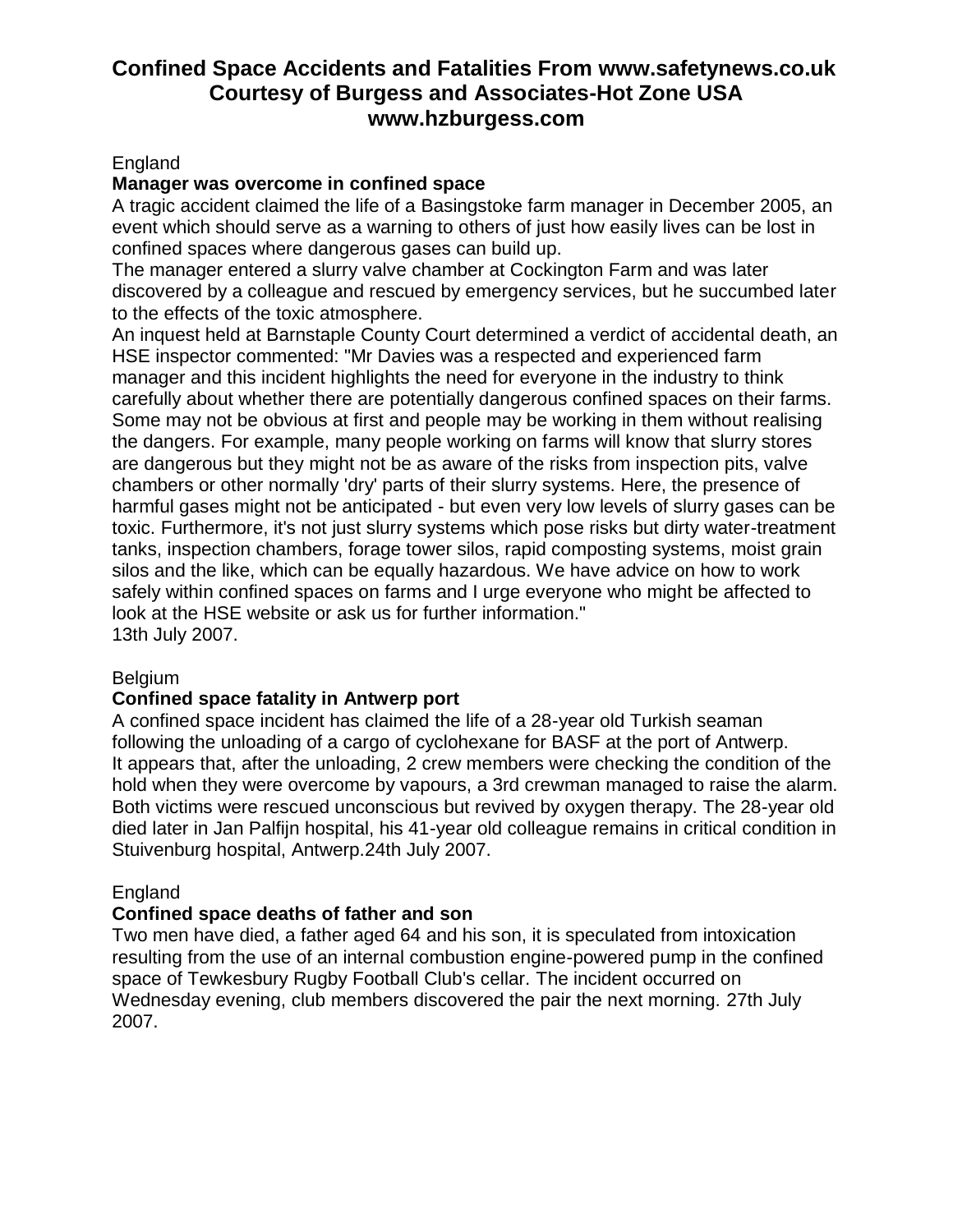#### USA

#### **Maintenance worker dies**

An Ohio maintenance worker, an employee of Pete Miller Inc, has died while working on an air-conditioning unit at the Nucor Steel plant in Marion, the victim was suspended in a harness c 14 metres above ground but apparently became snagged and drawn into the machinery, the incident was unwitnessed as the plant is closed for a maintenance programme. 27th July 2007

#### New Zealand

#### **Silo coy fined over unsafe work practices**

The 5-metre fall of an employee of Sharpes Stock and Wellington Egg Company from a silo top near Pauatahanui which left the victim with a fractured spine has led to a \$30K(£11,744) fine for the company at Porirua District Court and a recommendation from the Department of Labour's regional manager for workplace safety that silos should be serviced and maintained from ground level, making it unnecessary for a worker to have to climb them. He observed that a simple rope mechanism could open and close a silo lid. 28th July 2007

#### USA

#### **Food cart breaches elevator in Philadelphia sports stadium**

An elevator accident at the Citizens Bank Park sports stadium in Philadelphia at the weekend has left 2 food services workers of Aramark with serious injuries after a food wagon travelled through elevator doors at 3rd floor level on to the top of an elevator and fell 10 metres into the shaft, the operator is in critical condition, the other worker who was in the elevator has serious arm and head injuries. 30th July 2007

#### USA

#### **Worker trapped 2 hours in Florida silo**

A temporary worker had a fortunate escape yesterday after slipping waist-deep into a sand and rock silo at C & D Thin Pavers, Leesburg, 20 miles northwest of Orlando, the worker was cleaning the inside walls of the metal silo which converts rock into sand when he slipped and became trapped, rescuers used ropes and a safety harness to bring him out, he managed to walk away following the 2-hour ordeal. 31st July 2007.

#### **August 2007**

#### USA

#### **Fall kills construction worker**

A construction worker has died in an industrial accident at the under-construction Chippewa Valley Ethanol facility in Benson, 25 miles southeast of Morris, Minnesota. It is reported that the deceased, employed by Missouri-based USA Tank Sales, fell around 20m within a tank being fabricated. 1st August 2007.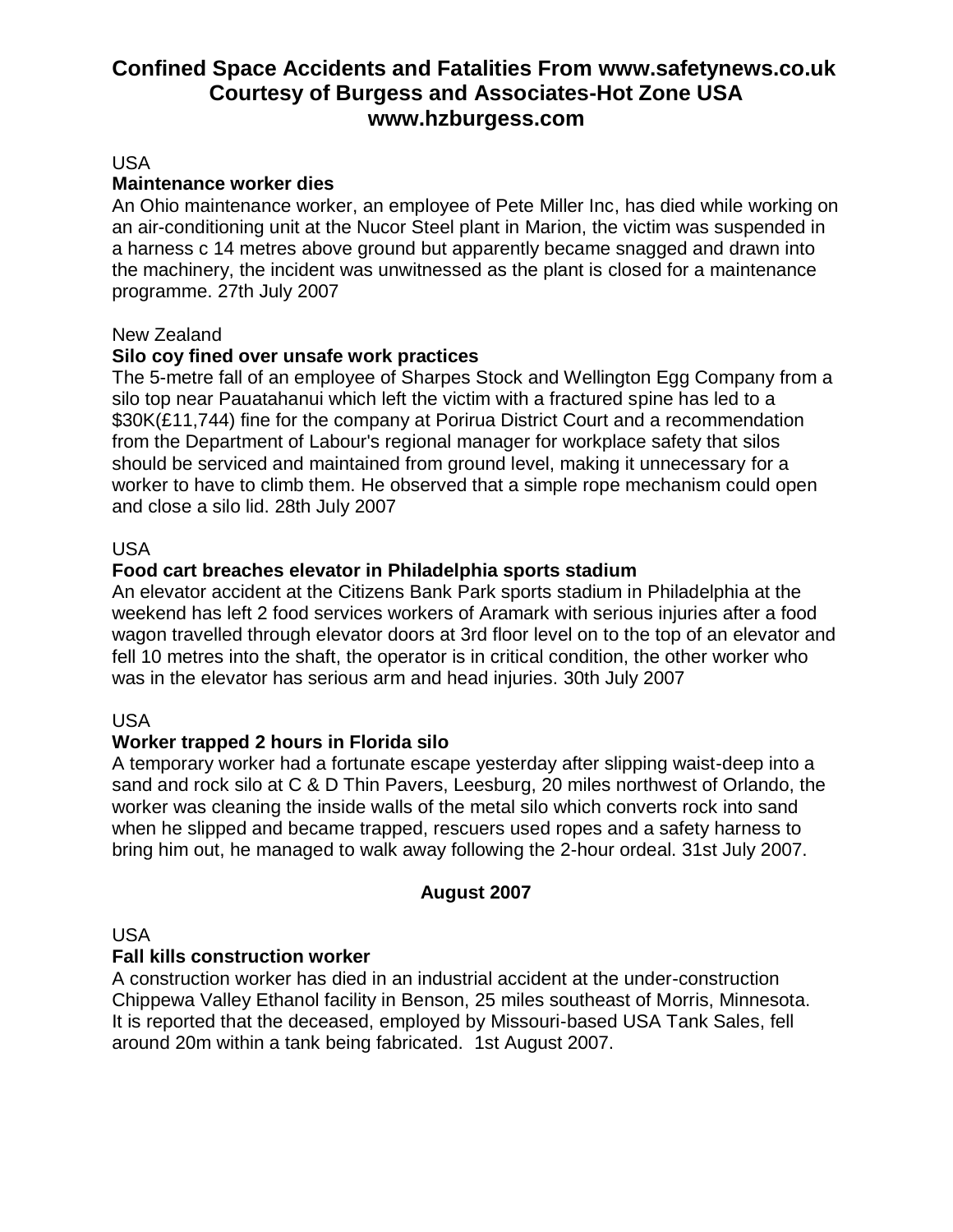### England

## **Horrific error at Hampshire scrap yard**

A man died yesterday in a vehicle picked up and crushed by a hydraulic grab at the premises of Huntley and Sons in Southampton.The deceased was a visitor to the yard and there has been speculation that he may have returned and entered the vehicle to retrieve something just as it was being lifted. 4th August 2007.

#### Sri Lanka

## **Double confined space fatality at well**

Two workers have died in a confined space accident while attempting to clean a well on commercial premises in Welimada, Badulla, the first victim had entered the well at the shop and was quickly overcome with poisonous fumes, the other victim died attempting a rescue, recovering the bodies yesterday proved hazardous given the build-up of fumes. 12th August 2007.

#### Sweden

## **Gravedigger killed in grave**

A gravedigger was killed by soil ingress yesterday during excavation of a lair at Gudmuntrop cemetery in southwest Sweden, a couple of tonnes of excavated soil had been deposited in a receptacle by the graveside but it became unstable, another gravedigger who was also in the excavation managed to scramble clear. 8th August 2007.

#### USA

# **Investigation into Ohio worker's compactor death**

Investigators are studying the circumstances in which a 37-year old warehouse worker was killed in midweek in a large industrial waste compactor at the premises of Sears Logistics Services, Columbus, Ohio, police have ruled out suspicious circumstances but it remains unclear how the victim entered the compactor for reducing cardboard.17th August 2007

#### Japan

#### **Vapour explosion kills shipyard painters**

Two painters have died following a vapour explosion while working on a ship under construction at the IHI Corporation shipyard in Aichi, Chita, the victims were thrown some 20 metres by the blast and died of critical burn injuries. 12th August 2007.

#### England

#### **Fatal industrial accident in London**

It is reported that the body of a workman was found in a lift shaft on Wednesday at St Catherine's House, in London WC2. It is believed the construction worker fell from height. 17th August 2007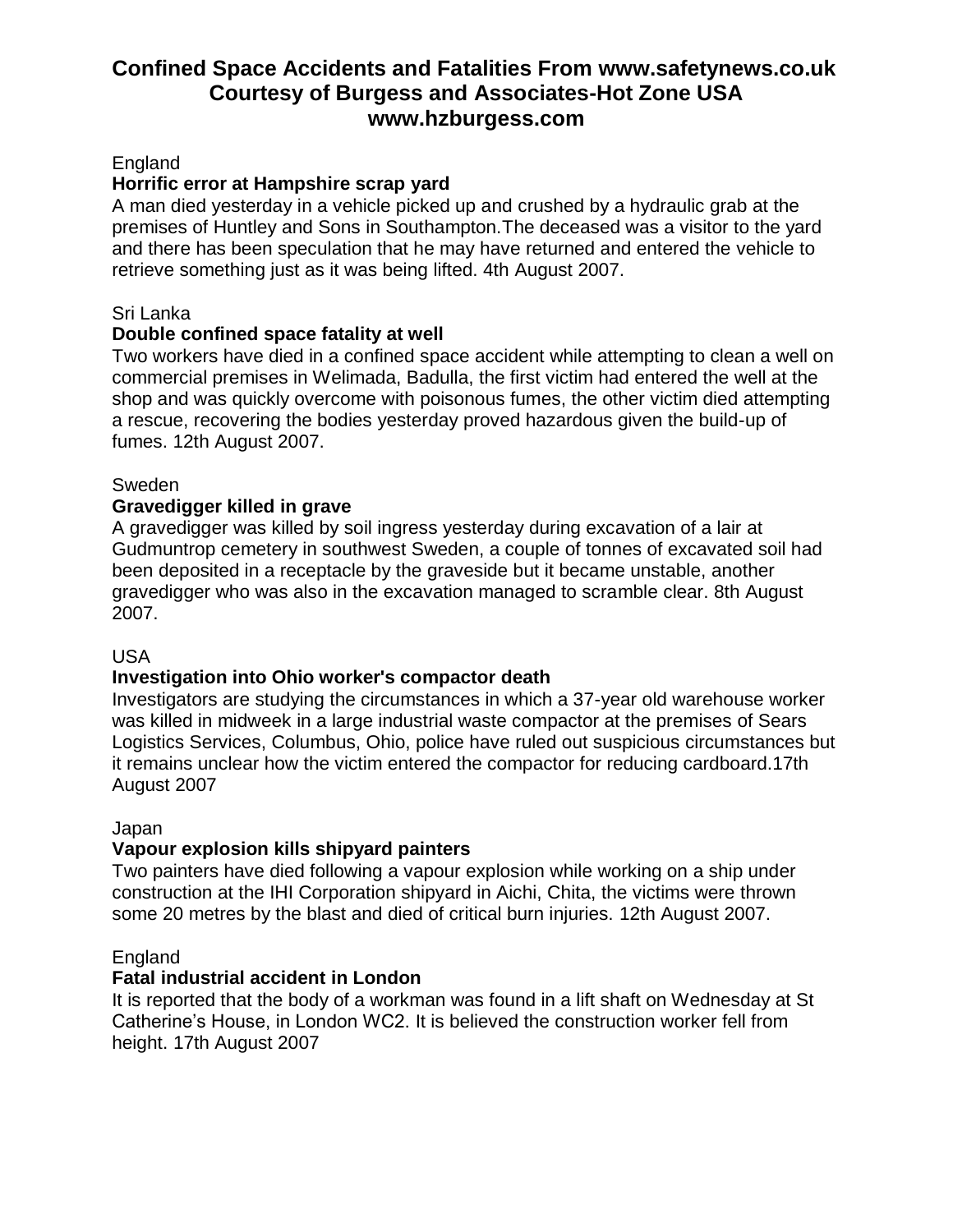#### France

### **Double confined space fatality on farm**

A 60-year old farmer and his teenage nephew have died in a confined space accident while attempting to clean an empty grain silo at Castetis, near Orthez, in the Pyrenees-Atlantiques region of southwest France, they had apparently descended almost to the base when they were overcome. 20th August 2007.

### USA

## **Fatal crush accident at Indiana automative plant**

A 47-year old female operative of Indiana Automative Fasteners was fatally crushed on Monday at the plant in Greenfield, Indiana, the victim is believed to have been reaching into a bolt-plating machine to retrieve an object when another piece of machinery descended on top of her. 28th August 2007.

## Malta

## **Worker injured in shaft fall**

A 32-year old North African construction worker is in critical condition after falling into a shaft at a site on Dun Frans Camilleri Street in the Tar-Rabbat district of Hamrun, earlier this year 2 workers died when a ceiling caved in at the site. 30th August 2007.

## **September 2007**

England

#### **3 died in container**

An inquest jury sitting to consider the December 2006 deaths of 3 workmen found in a container at the Kennet Island development in Berks has arrived at a verdict of misadventure. All 3 had perished from carbon monoxide poisoning given off from a generator they were using to heat the 34m<sup>3</sup> container, they were discovered the next day by site management. 7th September 2007

#### Ireland

# **Man crushed in refuse compactor**

It appears that a man who entered a refuse bin in Limerick has been killed when it was decanted into a refuse vehicle's compactor. The police were alerted following the discovery of his body at a nearby recycling centre. 20th September 2007.

#### USA

#### **Worker drowns in acid vat**

An 18-year old worker drowned in a sulphuric acid vat at the Coastal Circuits factory in Redwood City, California, it is speculated that the victim was overcome by fumes while treating circuit boards in an acid-copper plating tank and fell in, it is alleged that he was not wearing facial protection against the hazardous chemicals. 25th September 2007.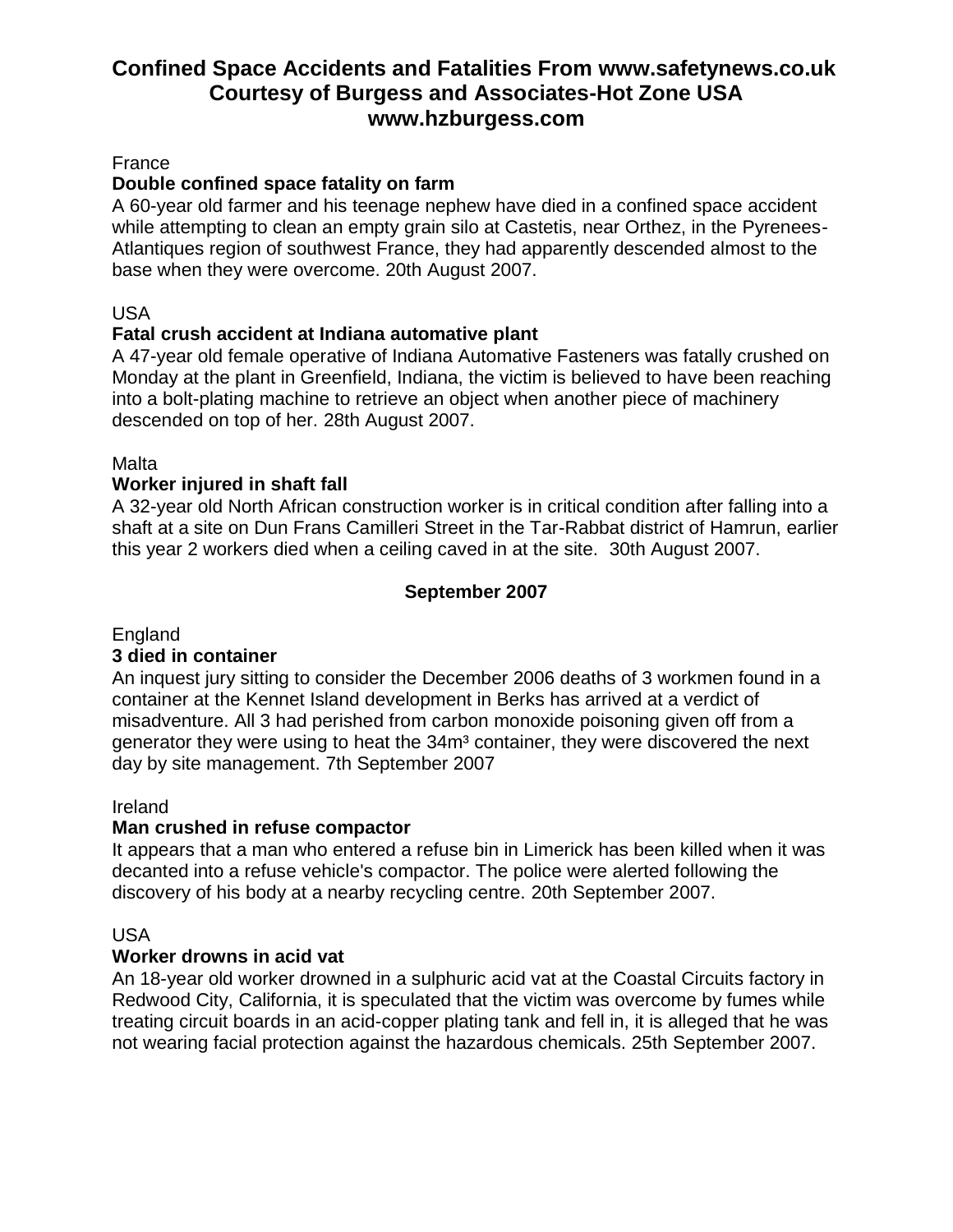#### Kenya

#### **Steel mill furnace explosion kills 5 workers**

A furnace explosion at the Devki Steel Mills in Athi River, 25 miles southeast of Nairobi, has killed 5 workers and seen 6 others admitted to Kenyatta National Hospital, some with 80% burns. Of 16 workers in the furnace room at the time, 3 were unaccounted for early on Tuesday morning. The company procures scrap metal, including exploded mortar shells, for the manufacture of steel bars, it is thought that unscreened live ordnance was mistakenly thrown into the furnace. 26th September 2007.

#### Canada

#### **Manager trapped in fish plant freezer doors**

WorkSafe British Columbia is investigating an accident at the Port Fish plant in Port Alberni which saw the plant manager trapped in freezer doors while working with a maintenance electrician, the manager was hospitalised in Vancouver but was discharged on Thursday. 28th September 2007.

#### **October 2007**

#### USA

## **Chemical fire explosion kills 5 at Colorado hydro plant**

A chemical fire and explosion in an underground water pipeline has claimed the lives of 5 workers during maintenance work at the Xcel energy hydroelectric power plant outside Georgetown, Colorado. The pipeline, which carries water from a dam to the turbines, is coated with a special chemical. 4th October 2007.

#### Mexico

#### **Maintenance trio succumb to fumes**

Three Pemex workers have died after inhaling toxic fumes while repairing the Potrero del Llano -Naranjas pipeline at Alamo Temapache in Veracruz, state officials have alleged that the victims were not wearing appropriate safety equipment. 11th October 2007.

#### Russia

#### **Stowaway's body recovered near Domodedovo airport**

The body of an Asian youth was discovered in close proximity to Moscow's Domodedovo Airport and is believed to be a stowaway who fell from an aircraft, postmortem established the cause of death as hypothermia prior to the fall. Last month a Russian youth survived a flight in an aircraft body from the Urals to Moscow with extreme hypothermia. 23rd October 2007.

#### **England**

#### **Construction worker killed**

It is reported that a man has died in an industrial accident at the new Heathrow Terminal 5 project. The accident occurred on Saturday while the deceased was positioned in a lift shaft, he died at the scene.29th October 2007.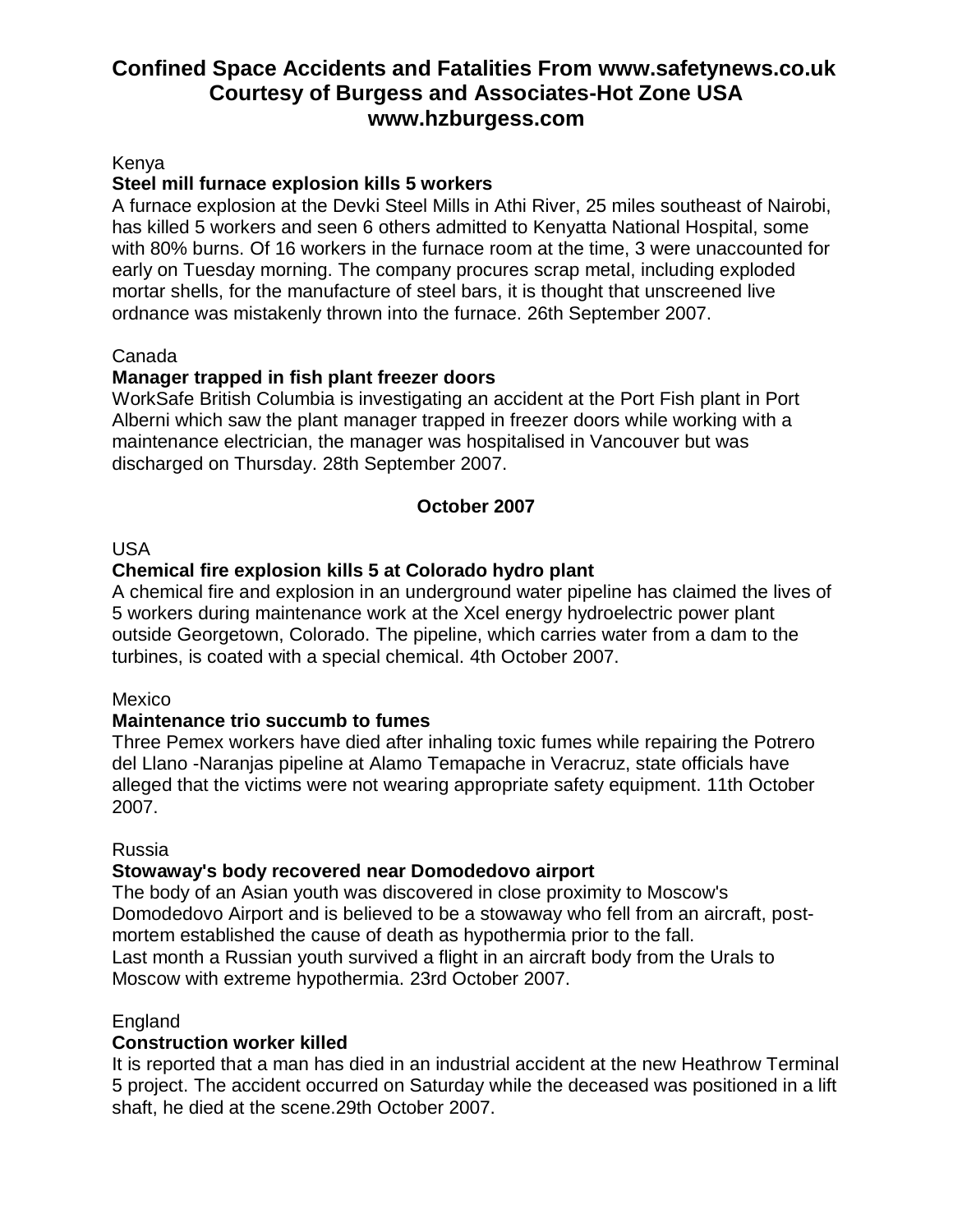### **November 2007**

#### USA

## **Quadruple confined space fatality at Wisconsin landfill site**

A quadruple confined space fatality occurred on Thursday night in a collection tank at a landfill site in Superior, Wisconsin, where the 4 victims were overcome by hydrogen sulphide fumes in the 4-metre deep tank which contained drainage and water from the landfill. The scale of the accident reflects the efforts colleagues made to rescue victims stricken in the chamber, a 5th worker raised the alarm at the landfill site owned by Kimmes Construction. Fire crews recorded hydrogen sulphide readings of 200 parts per million, safe levels are regarded to be less than 1 part per million. 3rd November 2007.

#### India

## **Police dig out girl from Samadhi burial**

North Indian police have rescued a teenage girl who had been buried alive (Samadhi) at her own behest at a village in the Chamba Valley in Himachal Pradesh where she had been regarded as a snake goddess in recent months with curative powers. Her entombment in a deep pit was attended by hundreds of locals, including media representatives, but hours later police had her dug out and transferred her to hospital where she was found to have suffered no physical injury. 6th November 2007

#### USA

#### **Fatal service elevator accidents in Texas and Illinois**

A 40-year old construction worker has died in an 11-storey fall down a rear freight elevator during refurbishment work at the site of the former Chicago Sun 18-storey building on West Wacker Street, Chicago, the elevator was on the ground floor of the 80-year old building when he stepped into the open shaft. A similar accident has claimed the life of a worker at the Grand Hyatt Hotel site in San Antonio, Texas, where the worker was loading a service elevator when the load shifted, causing him to fall through a gate 20 storeys to the 1st floor at the site where Faulkner USA is building the hotel.19th November 2007.

#### South Africa

#### **Manhole fatality in Guateng**

A confined space accident claimed the life of one maintenance worker and has left his colleague in life-threatening condition in Benoni, on the East Rand in Guateng, where the 2 maintenance workers were attempting to clear a blockage in Main Reef Road. Both men were working in the 3-metre deep manhole when sewage ingress occurred, firemen lifted them out with ropes. 20th November 2007

#### USA

#### **Fatal accident with chipper equipment**

An employee of Rotonics Manufacturing was killed on Tuesday after falling into a plastic chipper machine at Bartow Municipal Airport, Florida. 21st November 2007.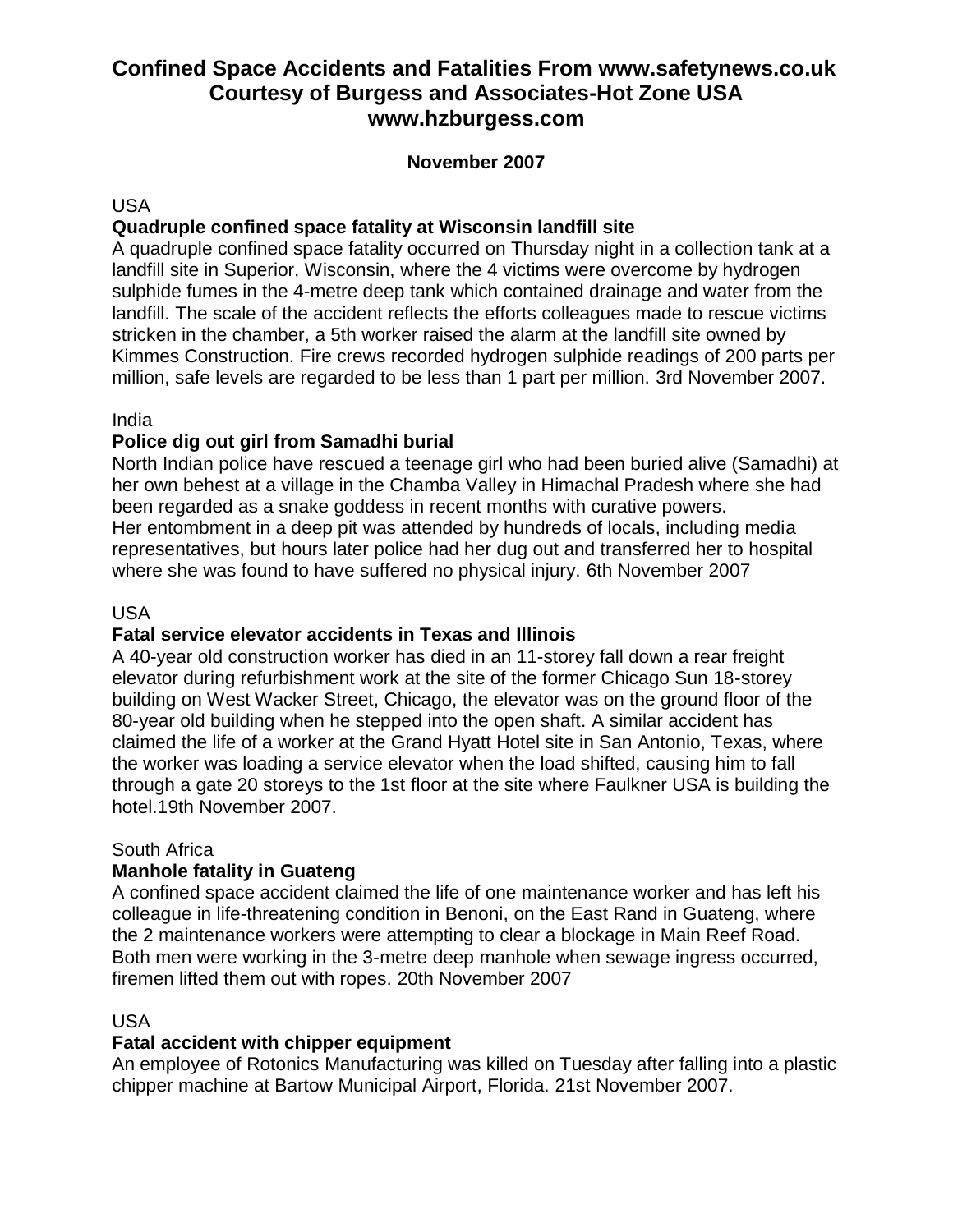#### Australia

## **Company pleads guilty in confined space fatality**

FRH Victoria Pty Ltd has pleaded guilty in County Court to a failure to provide and maintain a safe working environment in respect of a sewer fatality in Pakenham on 11th July 2003, where a 29-year old labourer was overcome by gases and fell 3 metres into the sewer and died. No documented or verbal instructions had been provided, no risk assessment conducted or adequate provision made of emergency contact details. The prosecution is seeking a fine in the range of \$220-260K(£101,382-119,816), while the company has argued for a  $$40-80K$ (£18,433-36,866) range by stressing mitigating factors. Sentence is expected to be delivered on Friday. 20th November 2007.

#### Austria

#### **Painter killed by descending lift in Vienna**

A painter was killed on Monday by a descending lift cabin while working in a basement area of the lift shaft in the Wien Wieden district of Vienna. The lift was due to be decommissioned for the beginning of the painting work on Tuesday, it is not known why the 58-year old painter had begun work on Monday, he was killed instantly when the lift broke his neck. 20th November 2007.

#### **Argentina**

#### **Petrol station tank explosion kills worker**

A 50-year old worker was killed when a petrol station tank exploded during maintenance work on Sunday, the station is located between highways 7 and 88 in Miramar, another of the 30 workers on site at the time has been hospitalised in Mar del Plata. 26th November 2007.

#### USA

#### **Maintenance men killed in Minnesota pipeline explosion**

An explosion in an oil pipeline during maintenance work in northwest Minnesota killed 2 workers, the accident occurred 1 mile south of Clearbrook. 30th November 2007

#### **December 2007**

USA

#### **Confined space accident at New Jersey dry cleaners**

A confined space fatality claimed 2 lives at the weekend at the Morey La Rue dry cleaning company premises on Linden Avenue, New Jersey, when 2 workers were overcome by chemical fumes while attempting to clean a 20K-gallon vat, fire crews deployed breathing equipment to recover the bodies.3rd December 2007. Spain

#### **Laundry worker strangled by scarf and "Calandra"**

A 47-year old laundry worker was strangled on Tuesday while operating the "Calandra" machine at a local laundrette in the Cordoban village of Rivero de Posadas, a scarf around her neck became entangled in the machine which performs drying and ironing functions, strangling her when it wound around the mangle. 12th December 2007.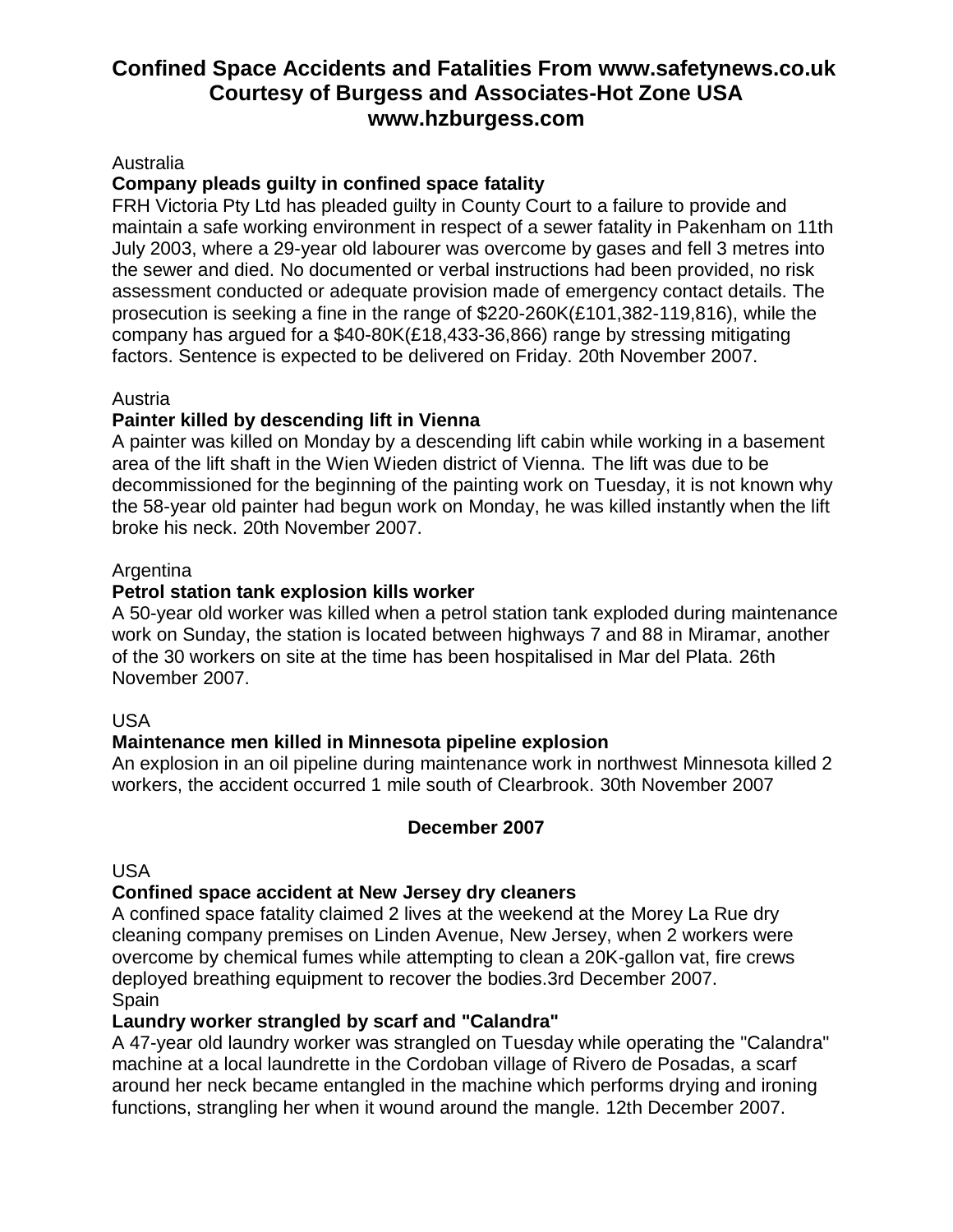India

### **Gas leak kills cleaner**

A gas leak at Rashtriya Chemicals and Fertilisers in the Chembur district of northeast Mumbai (Bombay) has killed 1 cleaner and left 2 others injured, it is thought that a gas valve was inadvertently opened during cleaning work. 17th December 2007.

### Bhutan

# **Furnace material burst kills 2 workers**

The issue of molten material from a furnace at Bhutan Carbide and Chemicals Ltd's plant in Pasakha, Phuentsholing, has now claimed the lives of 2 of the 6 workers injured in the incident, 3 of the survivors are listed in critical condition in hospital.18th December 2007

## South Africa

# **Durban worker's leg caught in grain hopper**

A worker at Durban harbour lost a section of a leg on Wednesday while cleaning a grain hopper machine. It took a couple of hours for the victim to be rescued, it appears that the machine was accidentally activated and the man's leg became pinned in its rotating drum. 20th December 2007.

#### Japan

# **Subcontractor killed during lime furnace demolition**

The collapse of an internal furnace wall during demolition work on Monday at a factory of Nakayama Lime Industry Company in Maniwa left 1 worker dead and 3 injured, 9 subcontract workers were demolishing the furnace which is 50-metres long and 3 metres in diameter. 25th December 2007.

#### **Scotland**

# **Man injured in mixer**

An employee of Norvite Animal Nutrition was seriously injured last week after falling into mixing equipment at premises in Insch, Aberdeenshire. He sustained multiple injuries in Monday's accident and is said to be now making a recovery in hospital. 29th December 2007.

#### USA

# **Confined space rescue at Toledo steel plant**

Toledo Fire Department deployed its confined space rescue techniques to reach a worker stuck in a 1.2m-diameter pit into which he had fallen 3m while performing maintenance work on a machine at the Ohio Pickling & Processing steel plant in Toledo, an overhead crane on the premises helped complete the rescue. 31st December 2007.

#### Malta

# **Worker falls down empty shaft**

A Balkan worker has been left with life-threatening injuries after falling 3 storeys down an empty shaft at a building in Manwel Dimech Street, Sliema. 31st December 2007.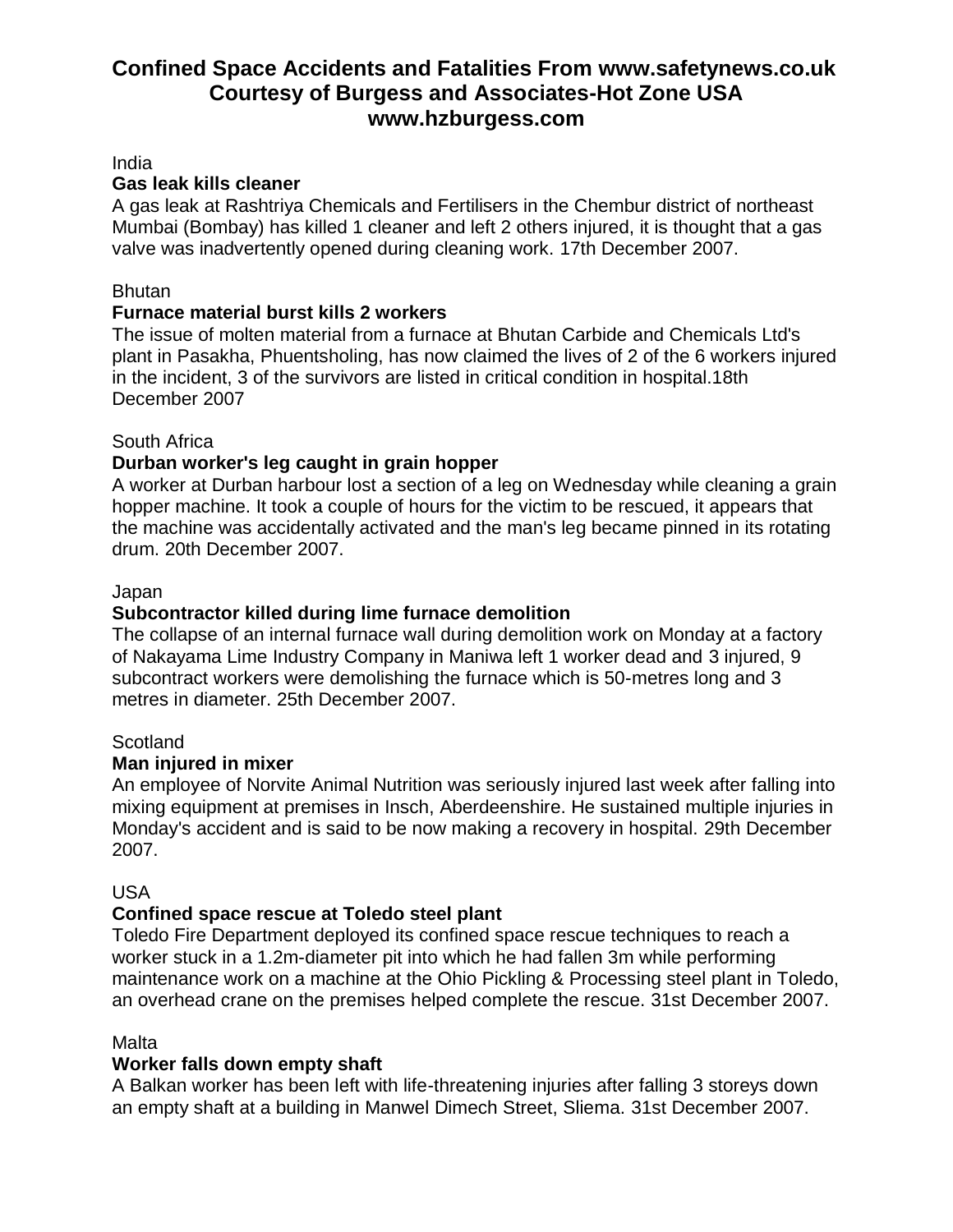#### **January 2008**

#### Japan

### **Triple confined space fatality**

A confined space fatality has claimed 3 workers' lives in a tunnel at a site in Yahatanishi, Kitakyushu, where the laying of water pipes has been taking place. 9th January 2008.

### Canada

## **Company fined for confined space fatality**

The Ontario Court of Justice has fined Sure Fresh Foods of Bradford \$150K(£79,787) in respect of a confined space fatal accident which claimed the life of a welder in a water tank. On April 7th 2006, the worker entered the tank to weld and upon ignition an explosion occurred, inflicting fatal 3rd degree burns. Investigation established the fuel source to be clear and odourless, probably methane gas which had entered the tank from the company's well. The absence of a confined space policy and air monitoring protocol allowed the explosive build-up of gas to go undetected. The company had no written procedures for confined space entry or appropriate testing equipment for monitoring air quality in the tank. The worker had not been provided with appropriate confined space training, the company pleaded guilty to failing to provide information and instruction and supervision to the worker to protect his health and safety as required by Section 25(2)a of the Occupational Health and Safety Act. 9th January 2008.

#### India

#### **Kiln explosion kills 8 maintenance workers**

An accident at the Dust Section Chamber of the Sponge Iron Kiln at Godawari Power & Ispat Ltd on the Siltara Industrial Estate in the Raipur district of Chattisgarh killed 8 workers and left 2 others injured, 15 workers in all were engaged in maintenance work at the time of the accident. 15th January 2008.

#### **England**

# **Accidental death of employee**

An inquest jury in Doncaster has determined that an employee of compost producers Scotts, who died in March 2006 at its Hatfield Moors premises, did so accidentally as the result of an industrial accident. The deceased appeared to have entered a dangerous part of a baling machine, contrary to a warning notice, when it activated, this being possible because a safeguard was not functioning at the time. 23rd January 2008.

#### USA

#### **Fatality at San Francisco printing press**

A 26-year old San Francisco female worker has died in a printing press crush accident at Digital Pre Press International after becoming caught in it and sustaining head and chest injuries. 31st January 2008.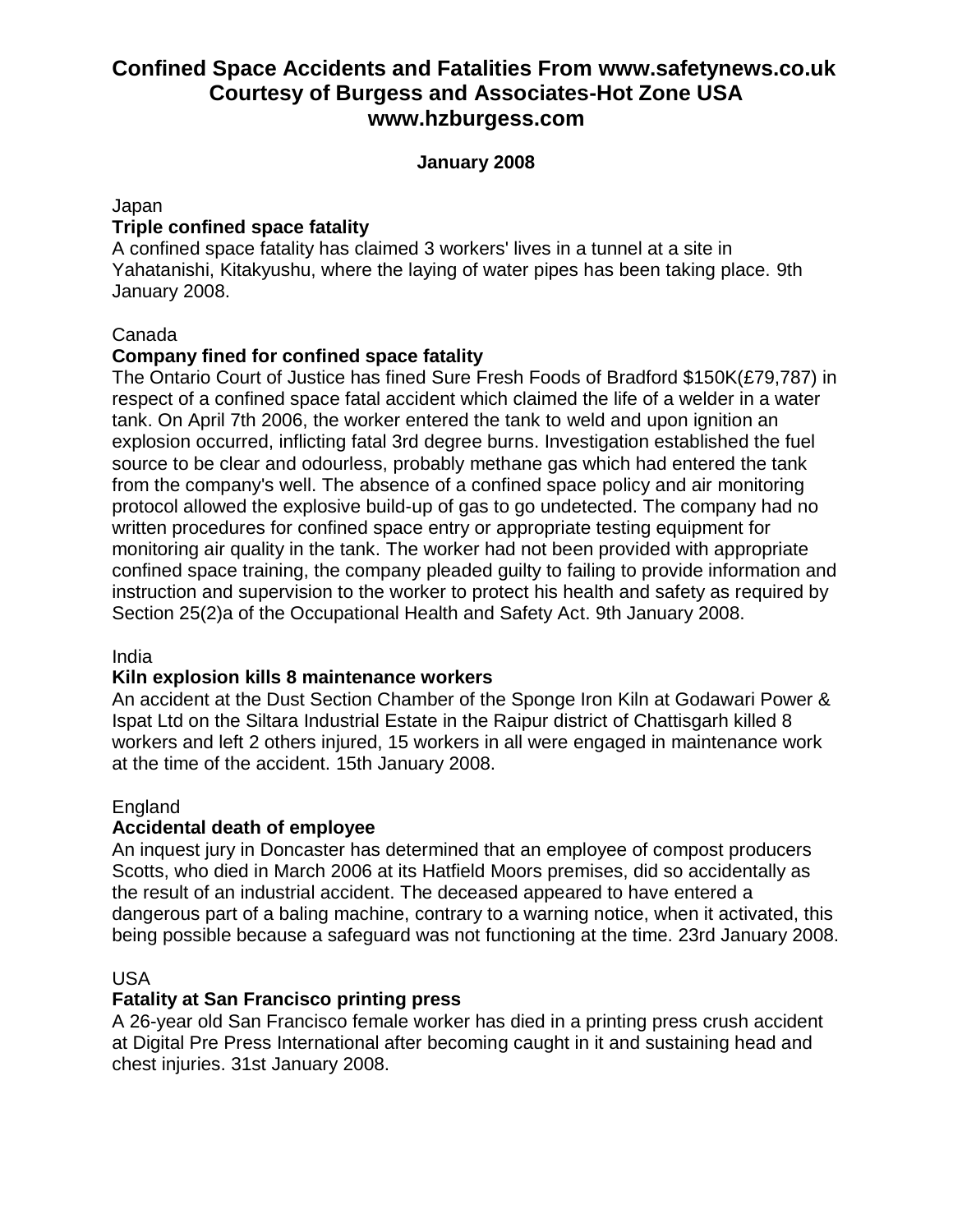## **February 2008**

#### South Africa

#### **Fatal crush accident at foundry engine press**

A fatal crush accident occurred on Tuesday afternoon at Atlantis Foundries premises, 30 miles north of Cape Town, where a subcontractor became caught in machinery which produces automotive castings for vehicles.13th February 2008.

#### Sweden

#### **Woman killed in 3m well fall**

A 63-year old woman died in a 3-metre fall into a well on a smallsteading in Dalsand at the weekend, it is believed that she was attempting to retrieve a fowl which had fallen into the well. 18th February 2008.

#### **England**

#### **Fatal accident at Dorset confectioners**

A 33-year old machine operator was killed in an accident early on Wednesday at the Tangerine Confectionery plant in Poole, Dorset, it appears that the starch room operator's leg became trapped in a depositing machine. 21st February 2008.

#### **March 2008**

#### Taiwan

#### **Fatal explosion during barge re-rigging**

During preparatory work for re-rigging of Chaokuo No 6 barge moored at Chiating, an explosion killed 2 workers who were using acetylene equipment to cut off a steel plate on the barge. The force of the blast blew one of the workers into the water, the other was struck by the steel plate. 4th March 2008

#### China

#### **Asphyxiation at steel works/ exploding sewage pump**

Five workers have died in 2 separate accidents in Beijing and Shanghai. An exploding pump at a sewage works in the southwest of Beijing saw a build-up of toxic fumes kill 3 workers and hospitalise 16 others; at the Baosteel Group premises in Shanghai 2 workers died in a nitrogen rich atmosphere after entering a furnace while there to repair the furnace door. 5th March 2008

#### England

#### **Worker's arm trapped at poultry plant**

Fire crews attended an accident on Wednesday at Balham Poultry in Attleborough, Norfolk, where a worker's arm was trapped in a mechanical lift, cutting gear was used to release him. 13th March 2008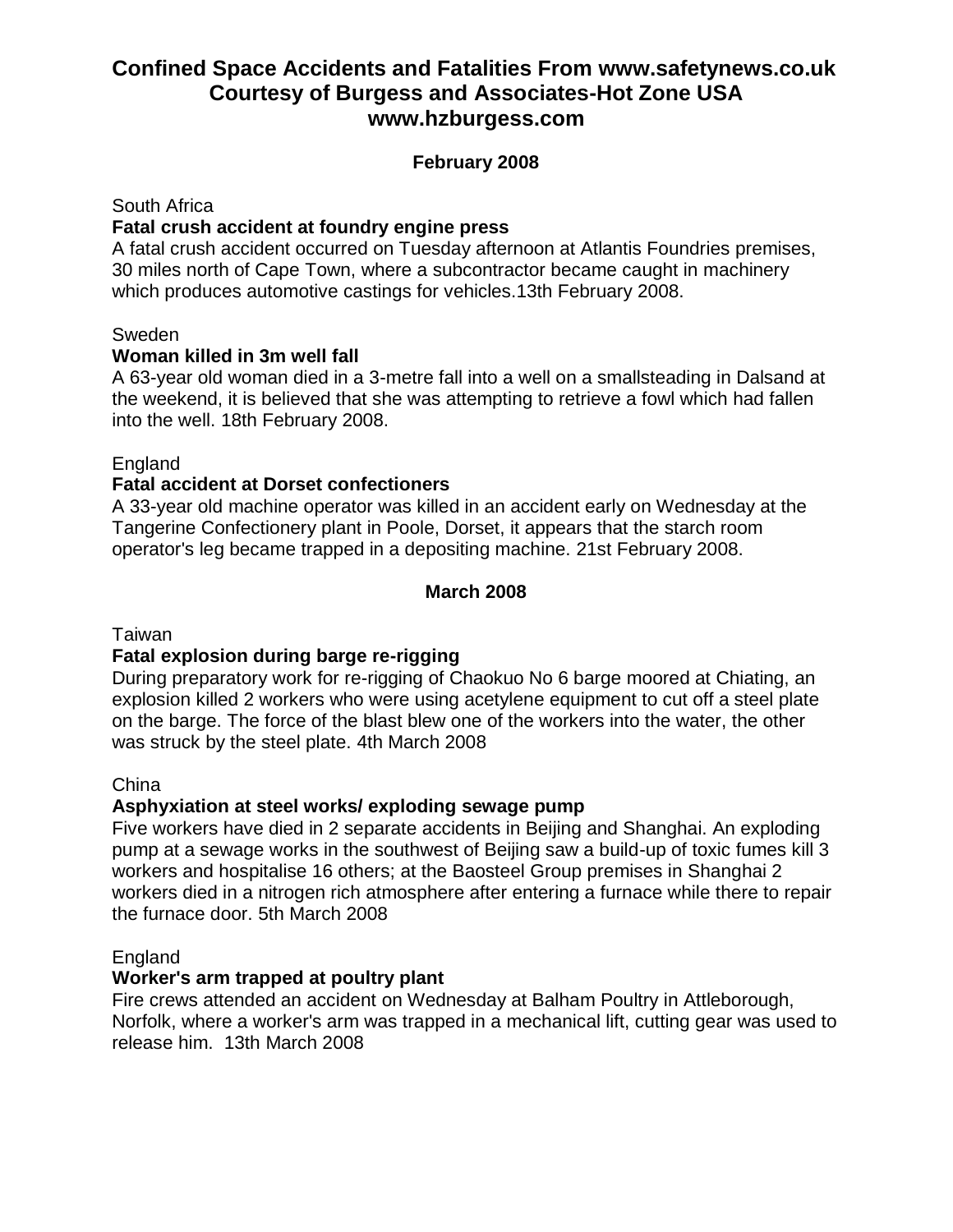#### Austria

# **Fatal crush accident in Steier dairy**

A 53-year old dairyman died on Monday after being crushed by a heavy 1-tonne lid cover at a dairy in Knittelfeld, Steier. A technical fault had developed and he was bending over the large vat when the cover fell, it is speculated that a hydraulic malfunction caused the accident.18th March 2008

## UAE

## **Lift shaft fire at Russian embassy**

An electrical malfunction is believed to have caused the fire in an elevator shaft at the Russian embassy in the United Arab Emirates, no injuries were reported. 19th March 2008

# **April 2008**

**Bangladesh** 

## **Boiler explosion kills 3 steel mill workers**

A boiler explosion on Monday morning killed 3 steel mill workers at a plant in Narayanganj, 10 miles east of Dhaka, 15 others were injured.The mill had only reopened earlier this year following refurbishment work. 1st April 2008

#### India

# **Confined space accident at waste treatment plant**

A confined space accident has claimed the lives of 3 workers at the waste water treatment plant of Hindustan Petroleum & Chemicals Ltd at Vizagapatnam, a port in Andhra Pradesh. As 2 workers were raising a sluice gate using a chain pulley, 1 of them lost his balance and fell in, the other victims died attempting his rescue from an oil waste sewerage tank. 2nd April 2008.

#### USA

# **Worker loses arm at Connecticut compost plant**

A 29-year old worker's entire arm has been severed in an accident at the New Milford Farms composting plant in New Milford, Connecticut, it is not known if surgeons are attempting to reattach the severed limb. 4th April 2008

#### USA

# **Fatal industrial accident in Georgia**

A 21-year old machine operator was killed on Friday morning in an accident at the Nichiha USA fibre cement product manufacturing plant in Macon, Georgia, it is thought that he had been trying to retrieve a marker pen which had rolled under a machine but somehow became drawn into it. 5th April 2008.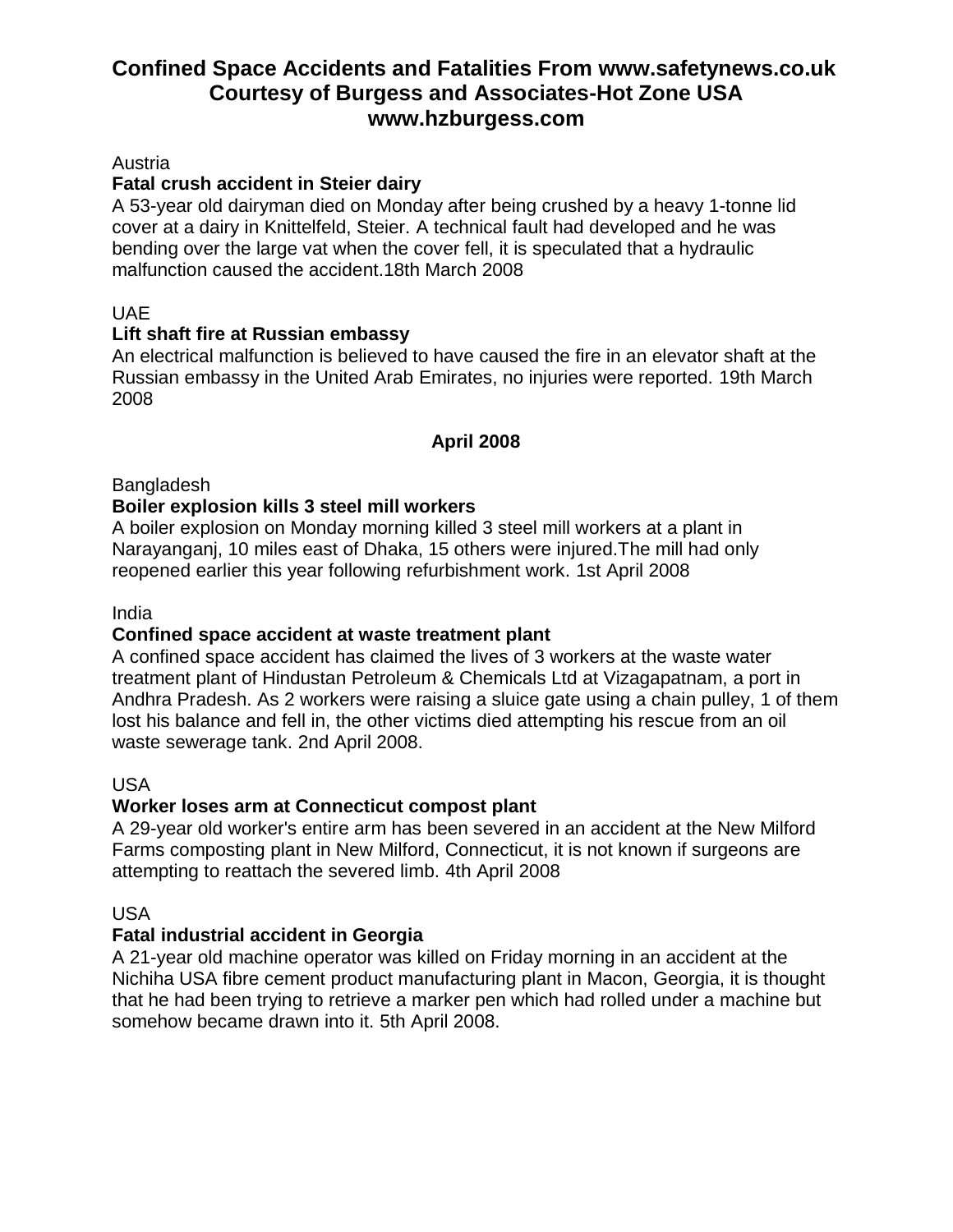#### Spain

## **Methanol tank explosion in Aranjuez**

A methanol tank exploded on Thursday at the premises of Fysa, part of the Ercos group, on Paseo de Deleite in Aranjuez, 30 miles south of Madrid, an employee of the chemical plant who was working at the tank at the time of the incident was killed, 3 colleagues sustained critical injuries in the ensuing fire. 11th April 2008.

## England

#### **Scrapyard tragedy**

One of 2 brothers visiting a scrapyard was killed when the grab of a crane mistakenly crushed the vehicle he was in last August. A misinterpreted signal from the deceased's brother led to the vehicle being crushed at the Sholing, Hampshire, premises, a verdict of accidental death was determined by a Coroner's Court jury. 7th April 2008.

#### USA

## **Arboreal fatality in California**

A municipal arborist in Inglewood, Los Angeles, was killed on Wednesday after falling into tree-trimming machinery on a work assignment in 80th Street. 10th April 2008.

#### USA

#### **Stokes basket rescue from aggregate bin in Massachusetts**

A technical rescue team deployed a stokes basket and a crane to extract a worker of Plant Outfitters of San Antonio, Texas, who became trapped on Monday in a 5-metre deep aggregate bin at Precast Specialities Corp in Abington, Massachusetts. The worker had descended the internal ladder of the bin, which was being relined, to retrieve debris from the base but the bin's pneumatic clamshell gate which controls aggregate flow unexpectedly opened. He fell through, his legs becoming trapped as it closed again. A stokes basket rescue brought him up to the top of the bin, then a crane and forklift completed the rescue. He is believed to have broken an ankle in the accident. 23rd April 2008.

#### New Zealand

#### **Worker's legs severed at recycling plant**

A worker at the Taranaki Recycling plant on Waste Management's site at Bell Block, northeast of New Plymouth, has had his legs severed below the knee after becoming trapped in a baling machine at the plant. 23rd April 2008.

#### England

#### **Lift shaft death**

A worker has died in an incident at the premises of A&F Carpets in Brigg, Lincolnshire. Emergency services attended to free the man who was positioned between the lift's car and the shaft wall but he died at the scene before he could be rescued. 23rd April 2008.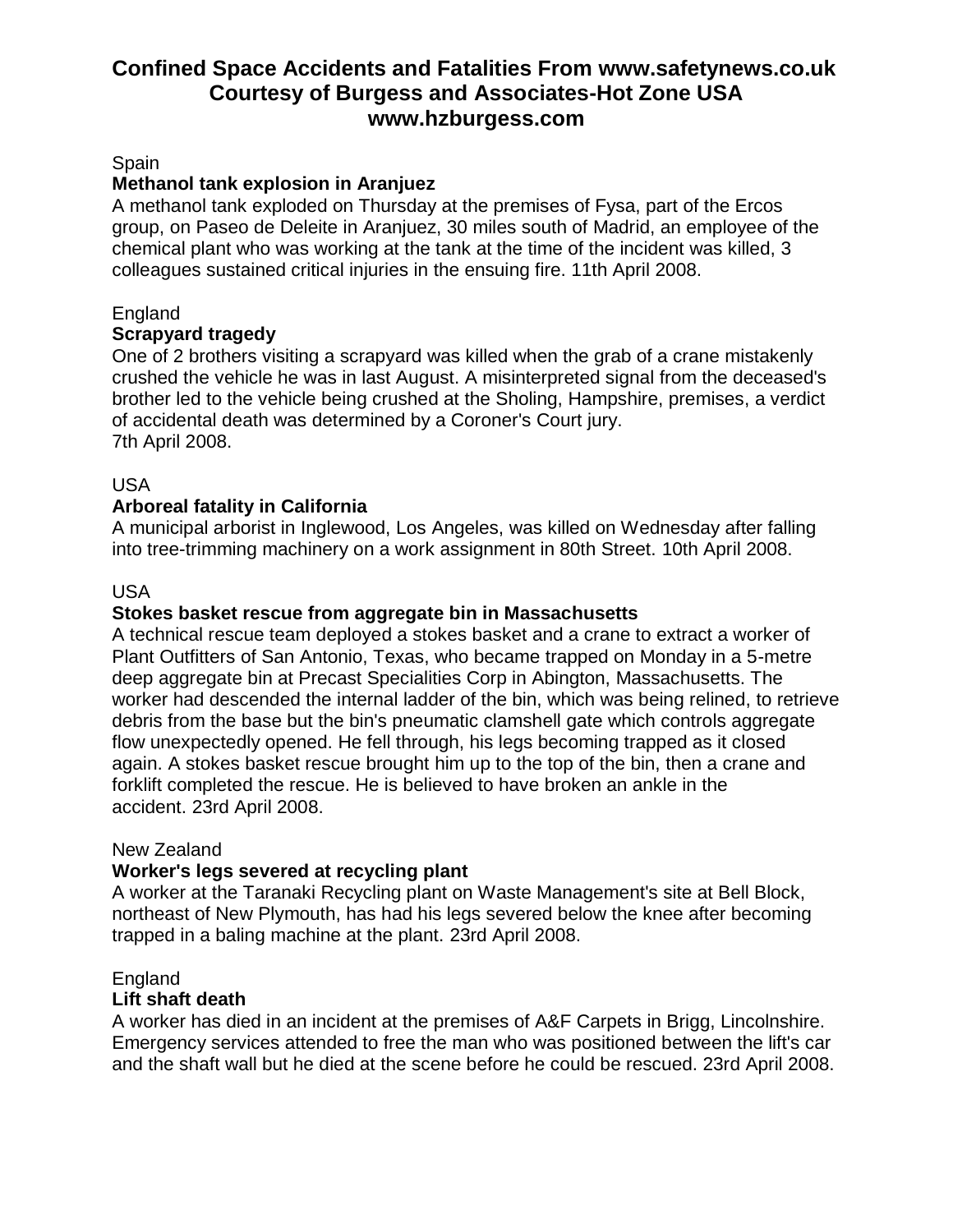### **May 2008**

USA

## **Mississippi boiler explosion fatality**

A contract worker was killed in a boiler explosion at the weekend during maintenance work in the steam room area of International Paper Company's plant in Redwood, southwest Mississippi, it is thought that the explosion occurred as the boiler was being reactivated. The explosion left 17 other contract workers with burns of varying severity. 5th May 2008.

#### Slovakia

## **Boy pulled out of disused mine shaft**

A 10-year old boy was rescued on Sunday after falling into a 70-metre deep disused mine shaft at Roznava in southeast Slovakia. The boy had been playing with friends in an area of thick undergrowth above the shaft, it took some time for rescuers to locate the exact spot. Fire crews used cables and an improvised frame stretcher to lift him out, the condition of his injuries remains unknown. 5th May 2008.

#### **England**

#### **Blast kills Lancs man**

It is reported that a man has died at industrial premises in Houghton Road, St Helens, the report states that he was injured by an explosion as he was cutting into a drum. 5th May 2008.

#### USA

#### **Worker killed in fall down shaft at Florida site**

A Florida worker died in a fall of 4 storeys down an empty shaft at the site of a new parking garage on South Pennsylvania Avenue, Winter Park, Orlando, he was working at a wall, a section of which fell down with him. 7th May 2008.

#### Australia

#### **Hotel worker rescued from burning lift**

Tasmanian fire crews managed to rescue a hotel worker from a burning elevator in Hobart's Mercure Hotel, the lift had become stuck at 4th floor level and hydraulic cutting gear normally used at road accidents was required to open the shaft doors at ground level. The shaft was considerably smoke-logged from flames burning on the elevator's exterior. 12th May 2008.

#### England

#### **Machine crush fatality at Yorks printers**

A worker has died after becoming trapped in machinery at the printing premises of the Bezier group in Wakefield, Yorkshire. 10th May 2008.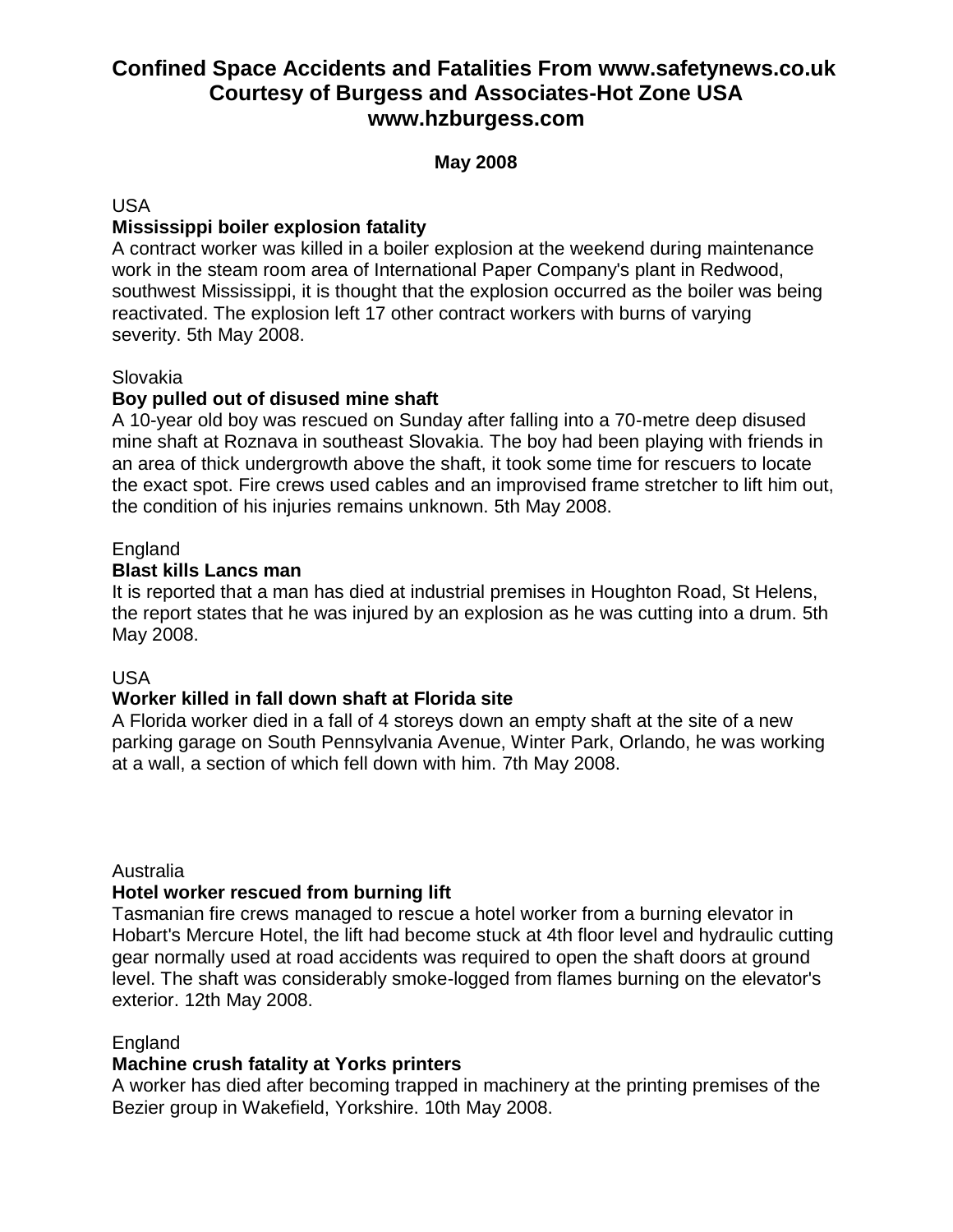#### Australia

#### **Worker killed in packaging machinery**

WorkCover NSW is investigating a fatal crush accident at the Vinidex packaging factory in Smithfield, west Sydney, where a maintenance worker died when machinery he was working on suddenly activated. 21st May 2008.

#### Romania

#### **Incinerator explosion kills 2 subcontractors at Pirochim Victoria**

An explosion on Monday at the waste incinerator of Pirochim, a subsidiary of weapons producer Romarm, killed 2 employees of subcontractor Sparomex who were working at the site in Victoria, central Romania. 27th May 2008

#### **Scotland**

## **Possible confined space fatality on freighter at Ayr**

Strathclyde Police have attended an incident in Ayr on Monday afternoon following the discovery of 2 bodies in the hold of a freighter, the Pascal, which had just docked in the harbour. Identification has yet to take place, it has yet to be ascertained if this is a confined space fatality. 27th May 2008.

#### Iran

#### **30 killed in chemical plant explosion**

Hot metal work in a tank is speculated as the cause of a major fire on Sunday at a chemical plant specialising in detergents and cosmetics near Shazand, 200 miles south of Tehran, where at least 30 people died and a further 38 were injured. 27th May 2008.

#### England

#### **Worker was buried by waste**

White Reclamation Ltd has been fined £50,000 with costs of £30,000 at Manchester Crown Court having breached Sections 2(1) and 3(1) of the Health & Safety at Work etc Act 1974 in the circumstances of an accident at an Eccles waste transfer site in July 2003. The deceased, a driver, was buried in waste, investigation found no segregation of pedestrian or vehicles and no marshal or traffic management system. 29th May 2008.

#### **June 2008**

#### USA

#### **Activated auger kills worker at San Francisco asphalt plant**

A failure to maintain lock-out mode on auger machinery has led to the death of a 37 worker at the Graniterock asphalt plant in south San Francisco. The victim was inside an auger transporter used to move asphalt and was doing maintenance work when the system was accidentally activated, other machines were apparently being maintained at the same time. 6th June 2008.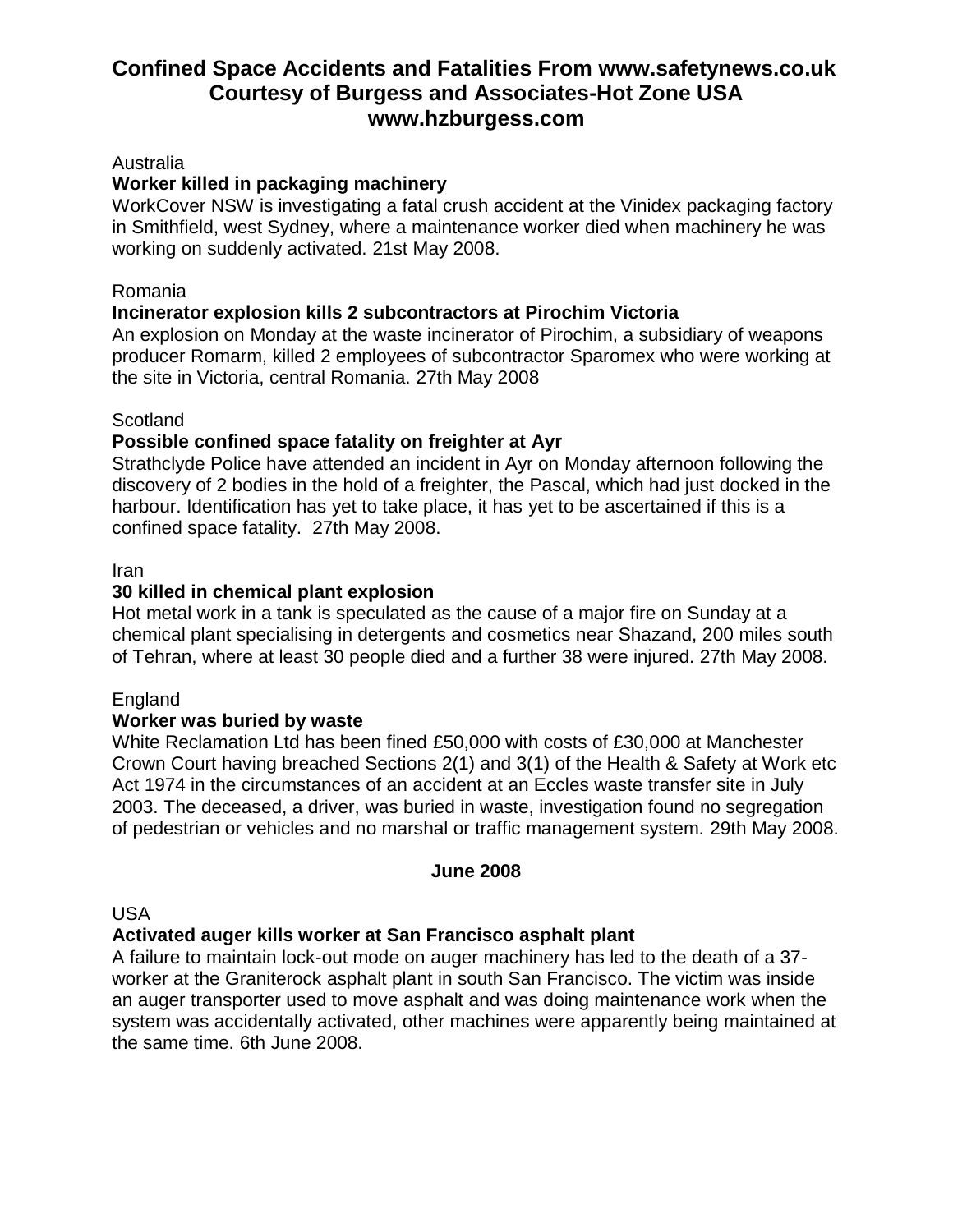### USA

## **Crush accident in Delaware grain silo**

A 46-year old Delaware worker was crushed to death under 20 tonnes of soybean meal at Allens Hatchery in Delmar, he was working on a forklift when a trap door accidentally opened, releasing the meal. 6th June 2008.

#### Russia

# **Welding explosion kills 7 in Kaliningrad dry dock**

An explosion occurred during hot work on Friday in the container ship Yenisey at the Baltiysk dry dock in Kaliningrad, killing at least 7 workers, another 3 workers were badly injured and 3 others were missing. The Yenesei is operated by the Enex company of St Petersburg. 7th June 2008.

#### **Scotland**

## **Explosion kills workman**

It is reported that a man in his 50's has died in an industrial accident at the premises of Ross Agricultural Services in St Cyrus, Angus. The accident occurred on Saturday, one account states he was grinding an empty drum when it exploded.10th June 2008.

#### Singapore

## **Shipyard explosion during vessel painting**

An investigation is now studying the circumstances into a fatal explosion at the Tuas shipyard of Kreuz Shipbuilding and Engineering where a painter among a squad of 14 workers was killed in the incident during painting inside a boat. 12th June 2008.

#### England

# **Fatal crush accident at West Midlands recycling plant**

HSE is investigating a fatal crush accident which occurred at the Sita Recycling unit in Tipton, West Midlands, the worker is believed to have been attempting to clear a blockage of cardboard in machinery at the rear of the premises which handles shredding of waste paper.14th June 2008.

#### USA

# **Florida worker injured in lift shaft fall**

A construction worker broke his collar bone and sustained head injuries in a fall down an open elevator shaft at a dwellinghouse in 7th St Court East in Ellenten, 30 miles south of Tampa, the 25-year old's 4-metre fall was from the 2nd floor of the building. 17th June 2008.

# England

#### **Confined space death in ship**

It is reported that a crewman died in an incident within a ballast tank of the Saga Rose as it berthed at Southampton on Wednesday last week. A colleague who attempted a rescue required hospital treatment.16th June 2008.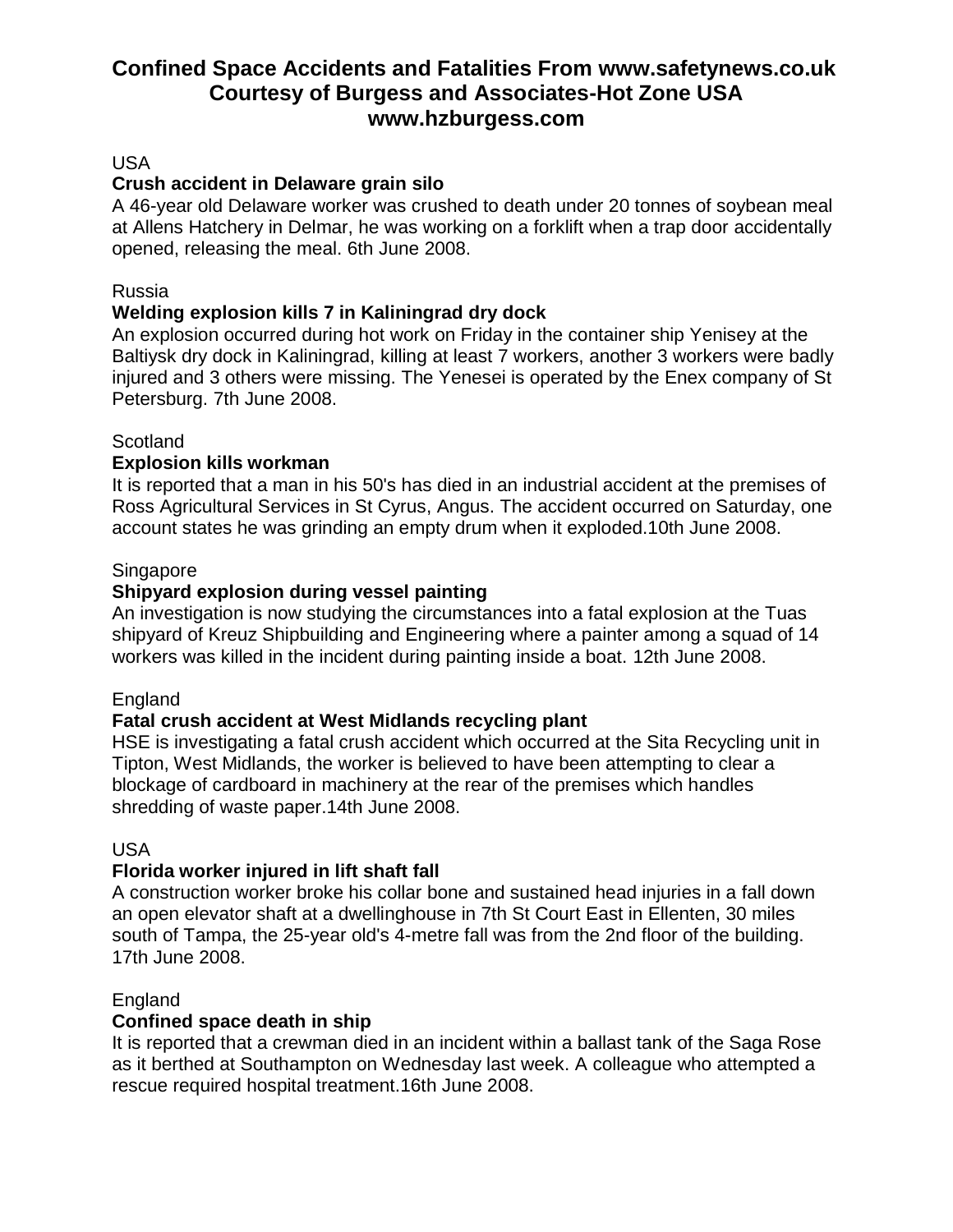#### Switzerland

#### **Farmer killed cleaning harvester**

A 65-year old farmer has died in an accident while cleaning his combine harvester after work in Wilchingen, Schaffhausen, when he became caught in moving parts. 21st June 2008.

#### Northern Ireland

#### **Auger killed dairy worker**

Craigavon Crown Court has fined a dairy company £100,000 for breaching safety legislation. During February 2006, an employee of Glanbia Cheese Ltd died after being crushed by an auger in a tank, a direct result of a failure to provide the 22-year old with a safe system of work and to prevent him accessing this dangerous part of the equipment. 20th June 2008.

#### **July 2008**

#### **China**

#### **Girls killed in fall into open sewage tank in Shanghai**

An uncovered sewage tank at a site on Jinqiao Road in the Qingpu district of Shanghai led to the deaths of 2 girls aged 4 and 5 who fell in while playing there. 3rd July 2008.

#### South Africa

#### **Farm worker's hand severed in unguarded harvester**

A farm worker is recovering in Bophelang Hospital in Mafikeng(previously Mafeking) after losing his hand while working with a ground nut harvesting machine at a farm in Delareyville, his clothing became snagged and pulled him off balance, drawing his hand into the machinery whose blades were unguarded. 2nd July 2008.

#### **Scotland**

#### **Lift shaft death fall**

A resident at the Cube Housing Association's flats in the Wyndford area of Maryhill, Glasgow, has died after falling down a lift shaft. The deceased, aged 32, fell 25m during the early hours of Wednesday, reports suggest the lift had broken down and was stationary at the time. 10th July 2008.

#### **Spain**

#### **Worker killed during lift installation in Madrid**

A worker has died when a cable broke during installing of a service lift at premises in Alcobendas, Madrid, the 32-year old worker for Ascensores Express, under contract to Uicesa, was inside the lift which fell 20 metres, and was then trapped under a detached metal panel. This was the 75th national workplace fatality of 2008. 23rd July 2008.

#### South Africa

#### **Elderly resident drowns at Limpopo village well**

A 75-year old woman resident of Cottondale, Bushbuckridge, in Limpopo province,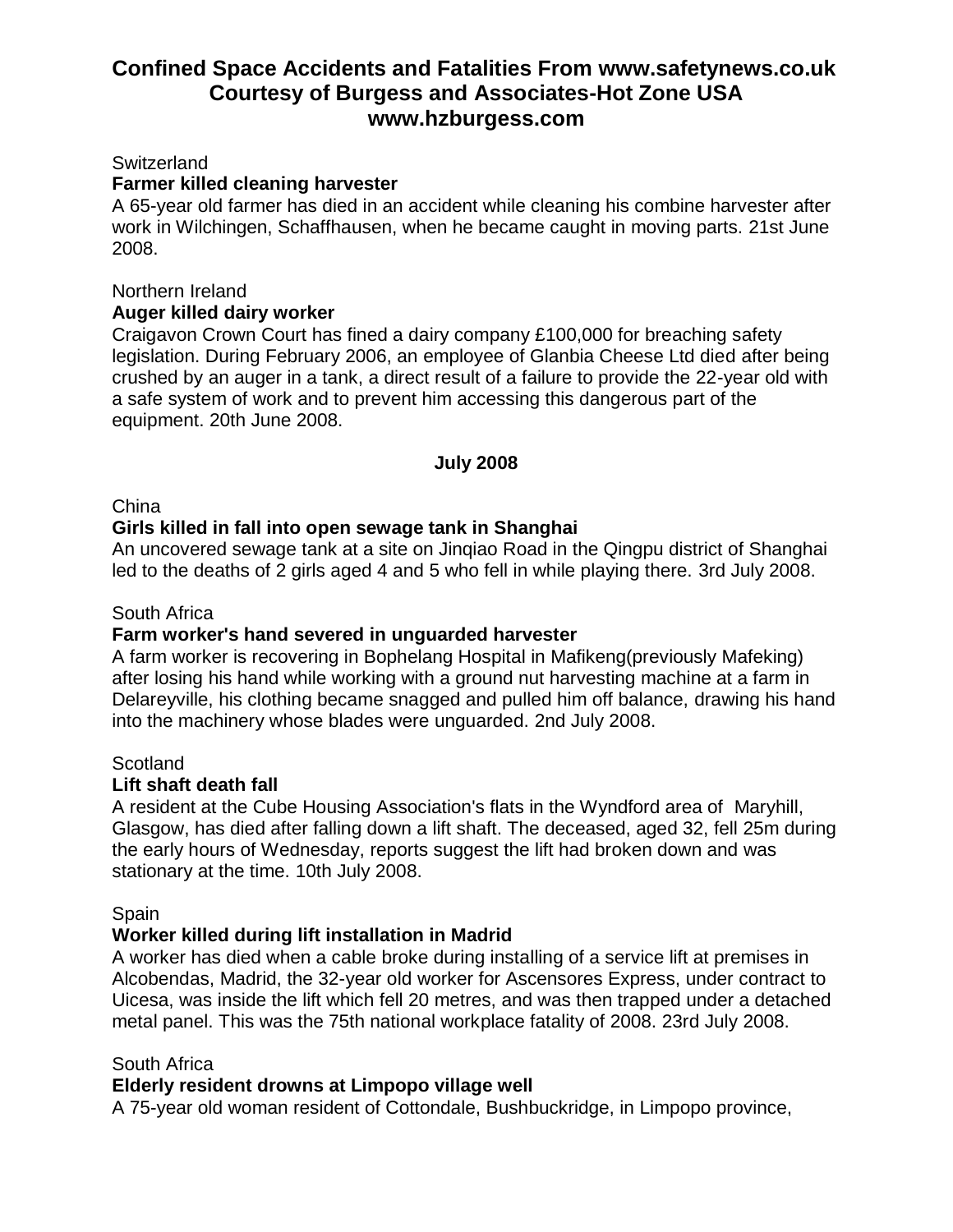drowned last week while drawing water at a village well, this was the 3rd such death in 3 years in the village where alleged vandalism to boreholes has created a water shortage. 21st July 2008.

### France

# **Lift worker's death probed for illegal activity**

The Public Prosecutor's Department has opened an inquiry into the death of a 47-year old Romanian who was allegedly working illegally when he was killed while undertaking maintenance work on Schindler lifts at a building on avenue Maine in the 14th arrondissement of Paris. 26th July 2008.

#### Greece

#### **Welding accident kills 8 at Perama shipyard**

The Greek Merchant Ministry has announced that the death tally from the explosion aboard the Panamanian-flagged tanker Friendship Gas rose to 8 on Friday when 3 other bodies were recovered. Hot metal work was being undertaken near the ship's engine room while berthed at the Perama Shipyard, 12 miles west of Athens, when the explosion occurred, 4 other workers are recovering in Thriassio Hospital. Later on Friday police arrested the ship's safety technician and a marine chemist in connection with the incident. 26th July 2008.

#### **Scotland**

#### **Woman killed in mine shaft fall**

A 44-year old woman has died following a 15m fall down a shaft of former mine workings near her home in Galston, Ayrshire. Reports state that she may have fallen following ground subsidence while walking in the area to which the public have access. 28th July 2008.

#### Romania

#### **Double cement mixer fatality in Medgidia**

Two workers were killed yesterday when a cement mixer inside which they were conducting maintenance activated, fatal injuries being inflicted by heavy 18Kg grinding balls, the accident happened at the Lafrage SA plant in Medgidia, 110 miles east of Bucharest. 31st July 2008.

#### **August 2008**

#### Sweden

#### **Farm worker killed under tonnes of grain**

A chute from a stock fodder hopper failed on a farm near Jonkopping, causing several tonnes of fodder to bury a farm worker there. 4th August 2008.

#### USA

#### **Michigan worker killed in lift shaft fall**

An employee of Schindler Elevator Corporation was killed on Monday in a 5-storey fall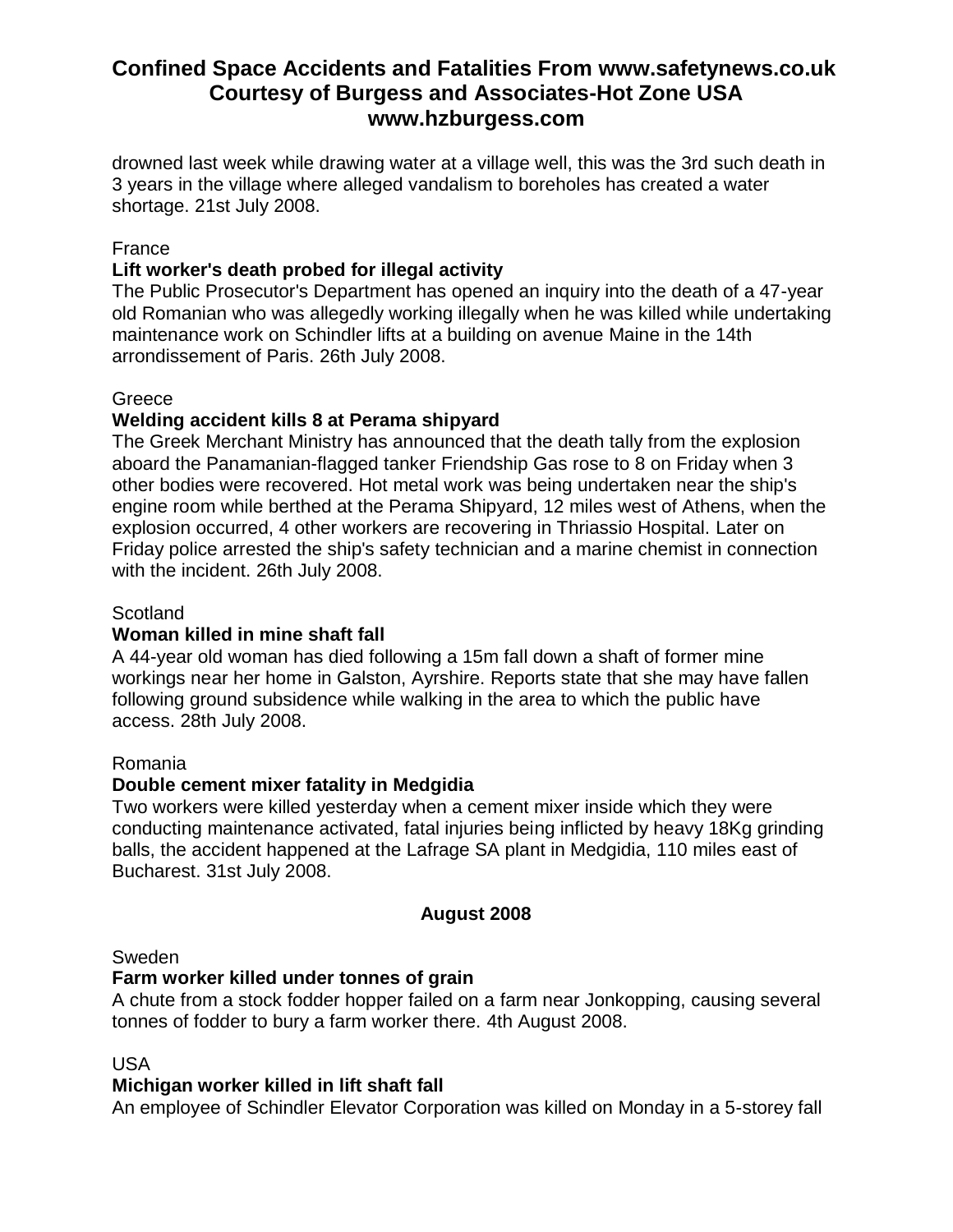into an empty shaft at the site of the Stephen Ross Business School extension of the University of Michigan in Ann Arbor. 5th August 2008.

# **England**

## **Harness anchors essential in some situations**

An employee of Mowlem Plc, now known as Carillion JM Ltd, fell to his death at the Air BP Ltd on the Isle of Grain, Kent, on 11th December 2003 while engaged on work to build large steel oil storage tanks. Whilst altering work platforms to allow a roof structure to be lifted into place by 4 cranes, and standing on a platform on the outside of the tank close to the top ready to rebuild an internal scaffold platform, he climbed onto the incomplete platform on the inside of the tank when 1 of the 3 platform boards snapped, causing him to fall 17 metres below. Carillion JM Ltd was fined £70,000 with £24,000 costs for breaching S.2(1) of the Health and Safety at Work etc Act 1974, an HSE Inspector commented: "This was a wholly avoidable incident which led to unnecessary loss of life. The deceased was wearing a safety harness, in line with company policy, but there was no suitable anchor point for him to attach the lanyard to. For the harnesses to be used effectively there needed to be about 50 anchor points around the rim of the storage tank. The company's procedures did not require these to be fitted prior to the crane lift starting, and this was a major weakness in their system of work. Usually in the tank building industry it is easier to use a system of dedicated harness anchors that are welded into place prior to construction." 7th August 2008.

#### Japan

#### **5 feared dead in Tokyo sewage surge accident**

A surge of sewage at a site in Toshima, southeast Tokyo, has killed 1 worker and left 4 others missing, a 6th worker, all employees of Hokuritsu Construction & Industry Company, managed to survive the incident. They were engaged by the local authority to repair a pipeline close to Mejiro station on the Yamanote loop line, the dead worker was recovered 2 miles away in the Kanda River, the search continued late on Tuesday for the others. 6th August 2008.

#### USA

#### **Missouri worker's arm severed in press**

A Missouri worker lost an arm yesterday in an accident while inserting cardboard boxes into a large printing press at the premises of Arrowhead Containers, Kansas City. 8th August 2008.

#### India

#### **Triple fatality at steel plant as hopper falls**

A hopper laden with 600 tonnes of sponge iron fell on workers on Monday at the Jindal Steel & Power works in Raigarh, 140 miles west of Raipur, 2 workers were killed instantly, another was listed missing in the accident. 12th August 2008.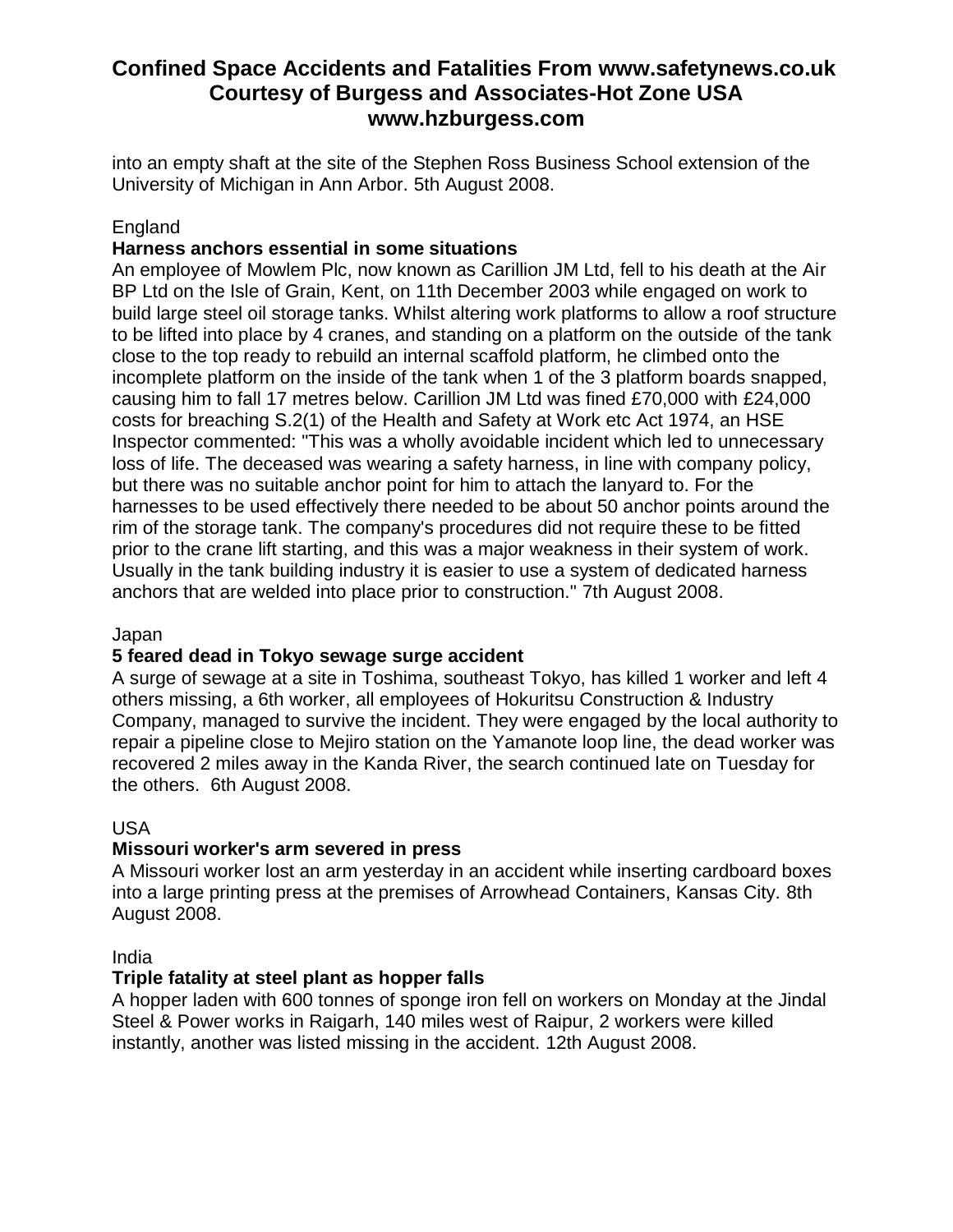#### England

### **Man killed in fall**

A construction workman died last Thursday after falling into an open manhole at the Lyme Green Business Park in Macclesfield. He fell some 10 metres down into the drain below while working on a project to construct a holding chamber for United Utilities. 21st August 2008.

## Iceland

## **Double confined space fatality at power plant site**

A confined space accident has killed 2 East European workers at the Hellisheidarvirkjun Geothermal Power Plant, Kolvidarholl Olfusi, south Iceland, the pair were employed by Altak and had entered a steam pipe unit with an oxygen-deficient atmosphere, the accident is under investigation by the Icelandic Occupational Safety & Health Authority. 22nd August 2008.

## USA

# **Confined space accident in New York sewage vehicle**

A confined space accident has left 2 workers in critical condition after exposure to hydrogen sulphide while cleaning the inside of a tanker lorry used to transport sewage, other members of the crew experienced lesser exposure in the incident at Precision Industrial Maintenance in Schenectady, New York. 28th August 2008.

#### England

#### **Farming death in Worcestershire**

An accident on a farm has claimed the life of a farmer from Conderton in Gloucestershire. It is reported that he died following an incident on Monday while harvesting with a combine. 28th August 2008.

# **September 2008**

**Philippines** 

# **Hydrogen sulphide fatality at Petron refinery**

A confined space accident has left 1 worker dead and another rescued unconscious after being exposed to hydrogen sulphide during drainage of a collecting drum of the sour water facility at Petron Corp's oil refinery in Bataan. 2nd September 2008.

#### **England**

# **Farming fatal accident in Staffs**

It is reported that a farm worker died on Tuesday in an industrial accident on a farm at Shapley Heath, Staffs. One account states he died after becoming caught up in hay baling equipment. 1st September 2008.

#### India

# **Collapsed water tank kills 10 workers on Haryana site**

Charges may be preferred under Section 304A of the Indian Penal Code following the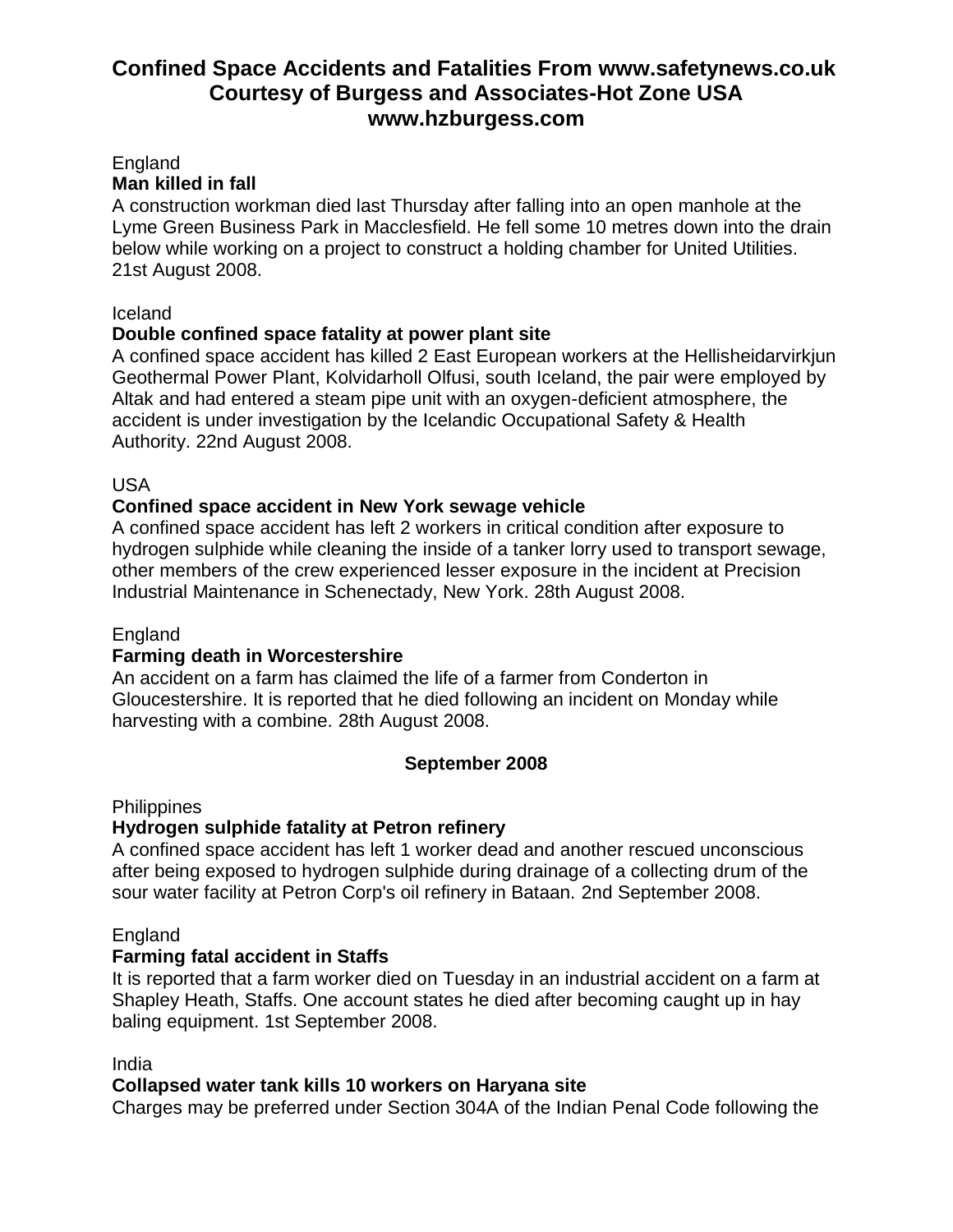collapse of a recently built water tank at a new build site in Bass Haria, Haryana, where 10 workers were killed under the rubble of concrete and bricks, Era Infra Engineering Pvte Ltd is developing a new office block at the site. Seven others were injured, workers were engaged in kitchen activity and ablutions when the collapse occurred. Preliminary investigation alleges a defective structure and gross negligence.6th September 2008.

#### Japan

#### **Second worker recovered from underground pipe**

On Monday morning the body of a 40-year old worker was recovered dead approximately half way along a 1.2km industrial pipe located 5 metres underground in Yokkaichi, Mie, from where a 48-year old colleague had been brought out unconscious on Sunday, dying later in hospital. High levels of hydrogen sulphide have been detected in the pipe. 9th September 2008.

#### New Zealand

#### **Manager killed in sand hopper accident**

A Labour Ministry investigation is underway following the death of the masonry supply manager of Firth Industries in Richmond, Nelson, who was killed in an accident after becoming trapped under 4 tonnes of sand in a hopper at the concrete plant. 17th September 2008.

#### Canada

#### **Confined space accident at BC mushroom farm**

A confined space accident has killed 2 maintenance workers and left 3 others in critical condition following the incident in an underground pump house at Farmers Fresh Mushrooms Inc in Langley, British Columbia. It appears that 2 electricians had been working in the 35m² chamber 2 metres underground when the alarm was raised and the other 4 workers launched a desperate rescue attempt. One of the 4 survivors has been released from hospital but has been unable to assist as yet with the WorkSafeBC investigation. Initial speculation suggests a leakage from a compost mixer pipe and a build-up of toxic gas. 9th September 2008.

#### **Scotland**

#### **2 died in mixer**

The tragic deaths of 2 men could have been easily prevented if the power supply to the machine they were working on had been properly isolated. On 26th November 2005, they were cleaning inside an animal feed mixer which started up unexpectedly and without warning, investigations showed that the power supply to the mixer was not properly isolated and that a wiring error inside the mixer control system meant the switches the men had used to turn the machine off were bypassed, allowing the machine to start up under computer control. Employers Galloway and MacLeod Ltd were fined £18,750 (£25,000), Barr Electrical Contractors Ltd were fined £45,000 (£60,000), both fines were reduced by 25% following guilty pleas being tendered. 10th September 2008.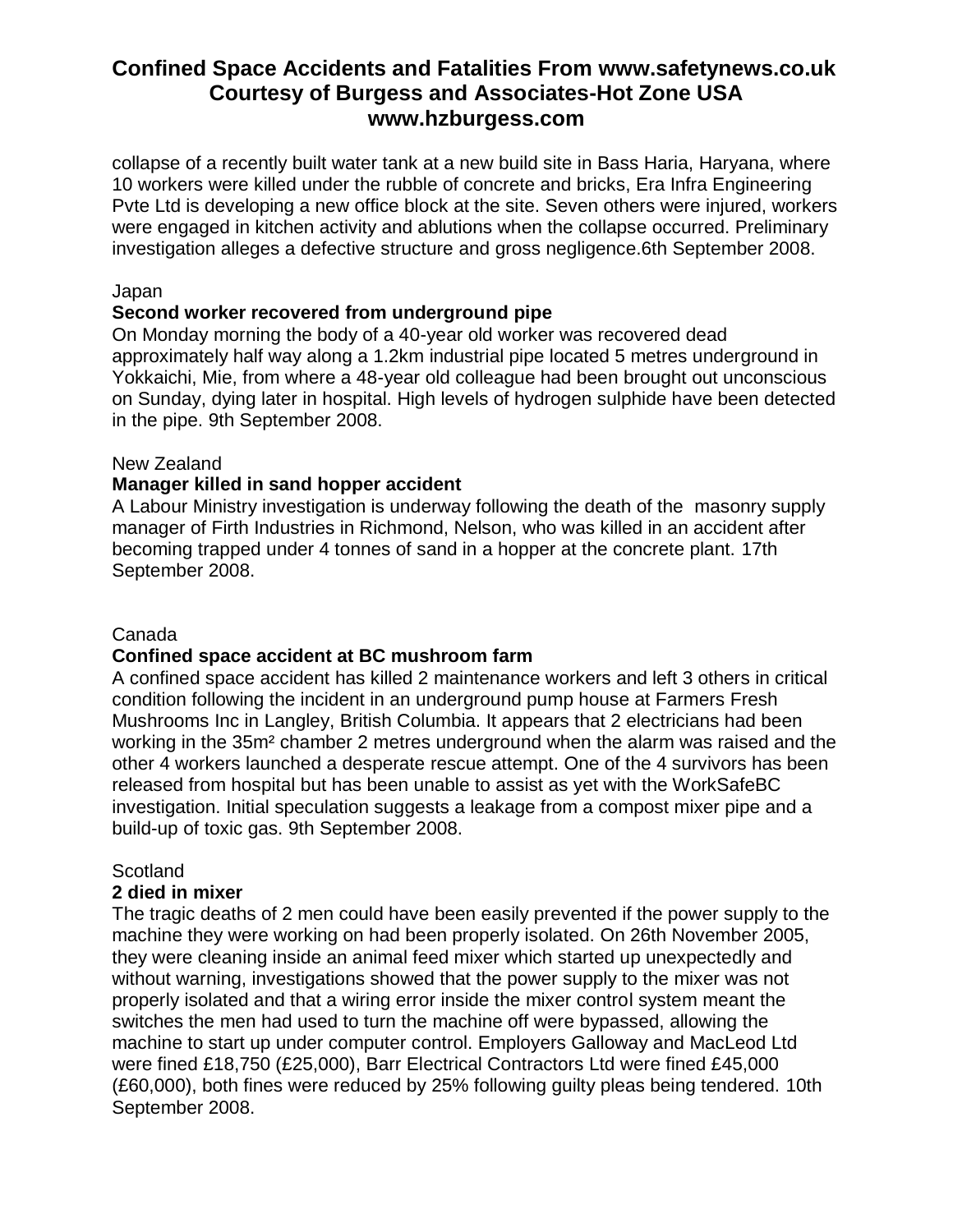### England

## **Farming death in Cheshire**

A farm worker in his 20's has died after becoming trapped in agricultural machinery on Tuesday. The accident occurred at Huxley, west of Tarporley. 12th September 2008.

### Austria

## **Worker killed in lift shaft fall in Vienna; worker drawn into roller in Steyr**

At a house in Lassalle Street in the Leopoldstadt district of Vienna a worker was killed on Monday in a fall from 2nd floor level into an empty lift shaft, the property is being renovated and a lift is being installed. Also on Monday, a 43-year old Steyr worker was drawn into a roller by his clothing which snagged at a machine works in Langenwang, a colleague managed to deactivate the machinery as quickly as possible but the victim remains in life-threatening condition in hospital in Graz with serious spinal injuries and significant blood loss. 16th September 2008.

## **Spain**

## **Worker killed in Costa Brava lift shaft**

A 59-year old maintenance worker was killed on Monday while working on a lift at an office block in Lloret de Mar, he was working in an open lift shaft at 1st floor level when a hoist loaded with rubble descended on him from the 5th floor. 23rd September 2008.

### England

#### **Staffs farming death**

A farmer has died in an accident involving agricultural machinery. Sunday's accident occurred at Abbots Bromley, near Uttoxeter, the deceased was discovered in a field at the machinery, there has been speculation he had been attempting a repair to it. 24th September 2008.

#### South Africa

#### **Confined space fatality at Cape steel works**

A maintenance worker has died from gas exposure in a confined space accident at the Saldanha Works steel plant of ArcelorMittal north of Cape Town, a colleague is listed in critical condition but a contractor is stable, 4 other workers affected have been released from hospital. 24th September 2008.

#### France

# **Roofer killed in fall from Breton silo**

A roofer from Louvigne-de-Bais fell 12 metres to his death on Wednesday while repairing the roof of the Coopedom silo in Domagne, Brittany. 25th September 2008.

#### **England**

#### **Danger of scrap metal processing**

A man died in an industrial accident in May 2005 when an explosion occurred as he fed gas cylinders into a crusher/compactor to shear them, the resultant fireball of acetylene inflicted serious burns both to him and a company director at the premises of Reliance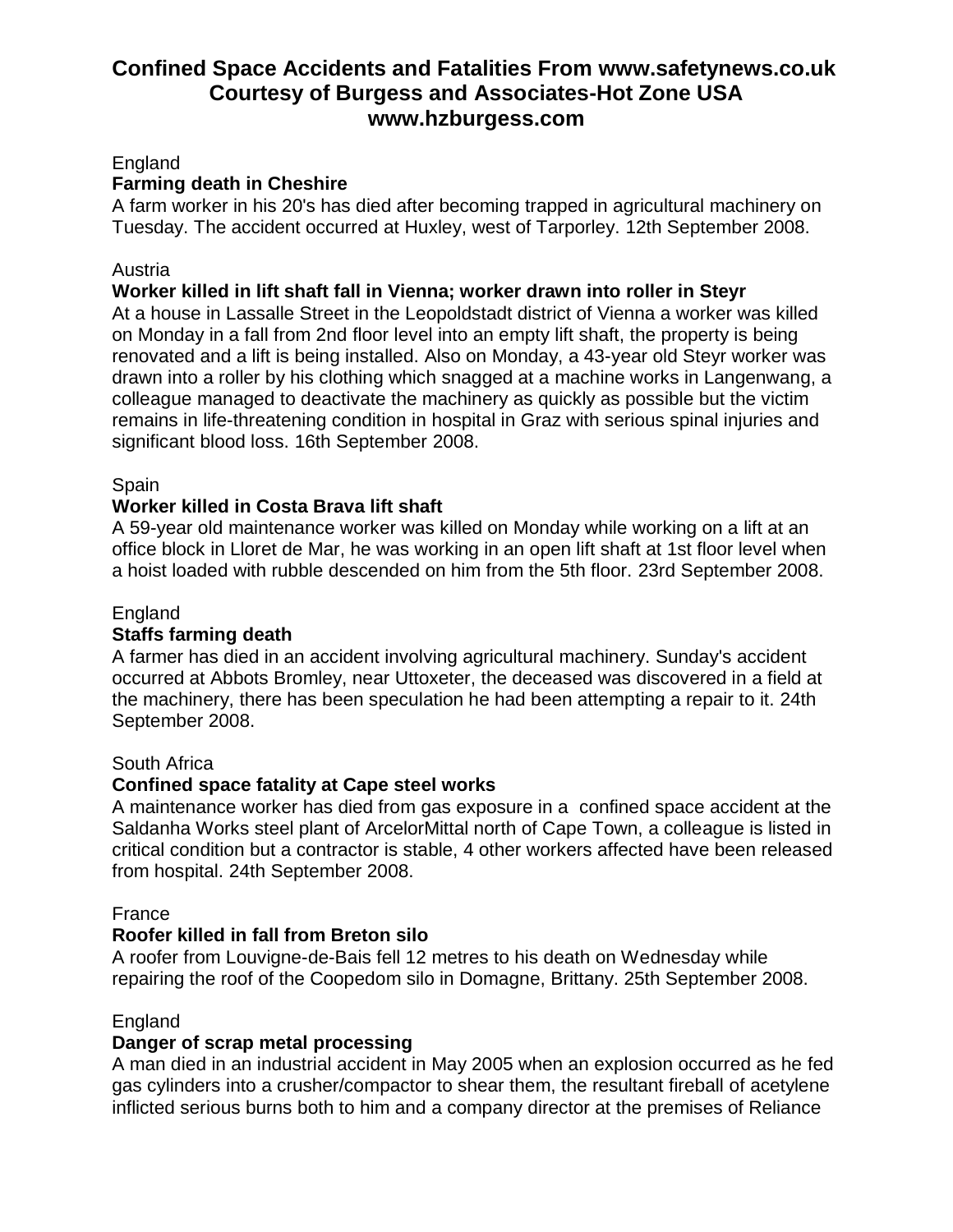Scrap-Metal Merchants in Poole, Dorset. The company was fined a total of £60,000, the Director a total of £1,000. An HSE inspector advises: "I urge the scrap industry to think very carefully about how it deals with gas cylinders, they should never be cut or crushed and remember that most cylinders remain the property of a gas company and should be returned. If you do come across gas cylinders in your scrap-yard, then take them out of the process and store them in secure compound before contacting the cylinder owners to arrange collection." 25th September 2008.

## USA

# **Ohio worker's arm drawn into machine at fruit processing factory**

A worker's arm was drawn into machinery on Monday morning after his clothing snagged on the equipment at the Cincinnati Preserving factory in the northeast suburb of Sharonville, Ohio, colleagues deactivated the machine and he was flown to hospital by helicopter where his condition was unknown. 30th September 2008.

#### **October 2008**

#### USA

#### **Fatal accidents on Illinois and Iowa farms**

A 27-year old male has died from suffocation inside a grain silo at farm near Addieville, Illinois, where he and another worker had been engaged atop the corn levelling the mass. It is speculated that he had ventured towards the central area which failed to bear his weight. Fire crews recovered his body after an hour, cutting out sections of the bin. Investigators are also studying the death of an 81-year old Iowa farmer who died after becoming caught in the rear of a manure spreader on farmland near Orange City.1st October 2008.

#### USA

#### **Welding explosion at Hawaiian waste oil processing plant**

An explosion during hot metal work has killed a Hawaiian welder and left 3 other workers injured, the accident occurred at a waste oil processing plant on Campbell Industrial Park, Honolulu. The 9,500-gallon tank contained waste oil awaiting process, 1 of the contract workers of Philip Services was in the process of welding the tank when it exploded, blowing him 30 metres away. 9th October 2008.

#### USA

#### **Brooklyn manhole explosion kills utility worker**

A Consolidated Edison utility worker was killed in a manhole explosion in Brooklyn on Thursday, the accident has also left a colleague with critical burns injuries in Brookdale Hospital. The workers were splicing cables in the manhole at the junction of Euclid and Sutter Avenue when the explosion occurred. 10th October 2008.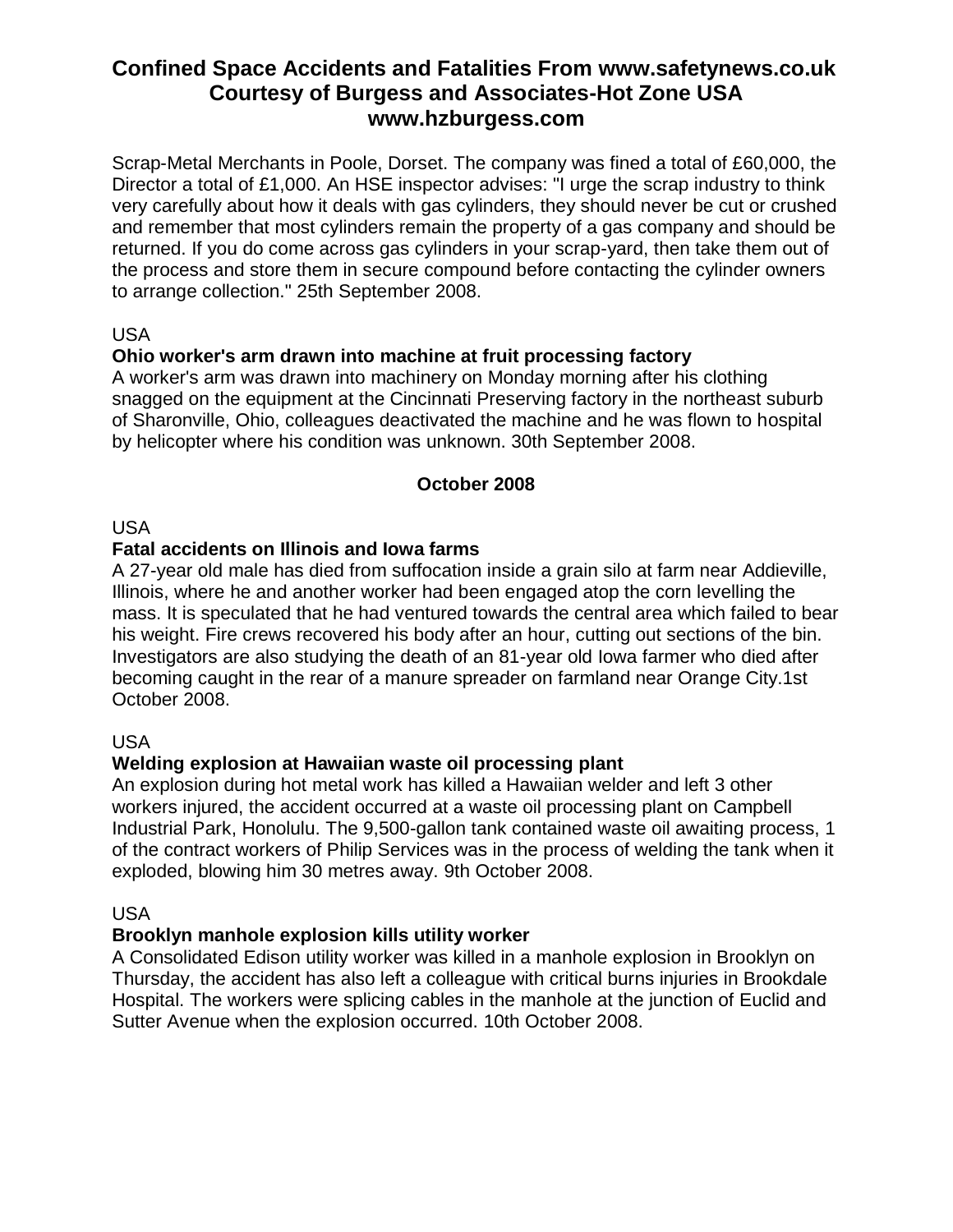England

# **Printing industry fatality**

A man in his 40's died on Monday when he was crushed by a folding machine at a printers in Peterborough. The man died in hospital after being taken there from the premises of St Ives Web, he is reported to have been maintaining the equipment at the time. 11th October 2008.

## USA

# **Agency worker suffocated at composting unit**

A recruitment agency job placement worker was suffocated while working at the Organic Technologies recycling/composting unit on Washington Avenue North, Minneapolis, after falling into an accumulation of bagged leaves prior to its reduction to leaf-mould. 29th October 2008.

## **Scotland**

## **Silo accident worker looses foot**

A man in his 50's is seriously ill after sustaining multiple injuries to both legs on Monday afternoon in an industrial accident involving silo equipment at the premises of Pauls Malt Ltd in Burrelton, Perthshire. Emergency services required some considerable time to free the man and take him to hospital where it later became necessary to amputate a foot. 29th October 2008.

# The Netherlands

# **Explosion during tank cleaning at Dordrecht**

A worker was injured in an explosion on Thursday at Den Hartog Cleaning on the Dordtsche Kil industrial estate in Dordrecht during the cleaning of a tank, it is speculated that a substance used in the process ignited. 31st October 2008.

#### **November 2008**

USA

# **Machinery fatality on New York farm**

A 40-year old farm worker has died after his clothing became snagged on harvesting machinery he was lubricating at the Thomas Smith farm in Springport, New York state.3rd November 2008

#### USA

# **Youth survives experience in recycling compacter**

A 14-year old youth has survived being trapped and transported inside a Waste Management recycling compacter in Milwaukee. The youth, who was absconding from a detention centre, had been hiding in a cardboard recycling bin and found himself tipped into the collecting wagon which continued its run, making further collections. He was discovered at the Germantown depot in semi-conscious condition having been tipped on to a conveyor belt for a baler and was rushed to hospital where his injuries are not life-threatening. 6th November 2008.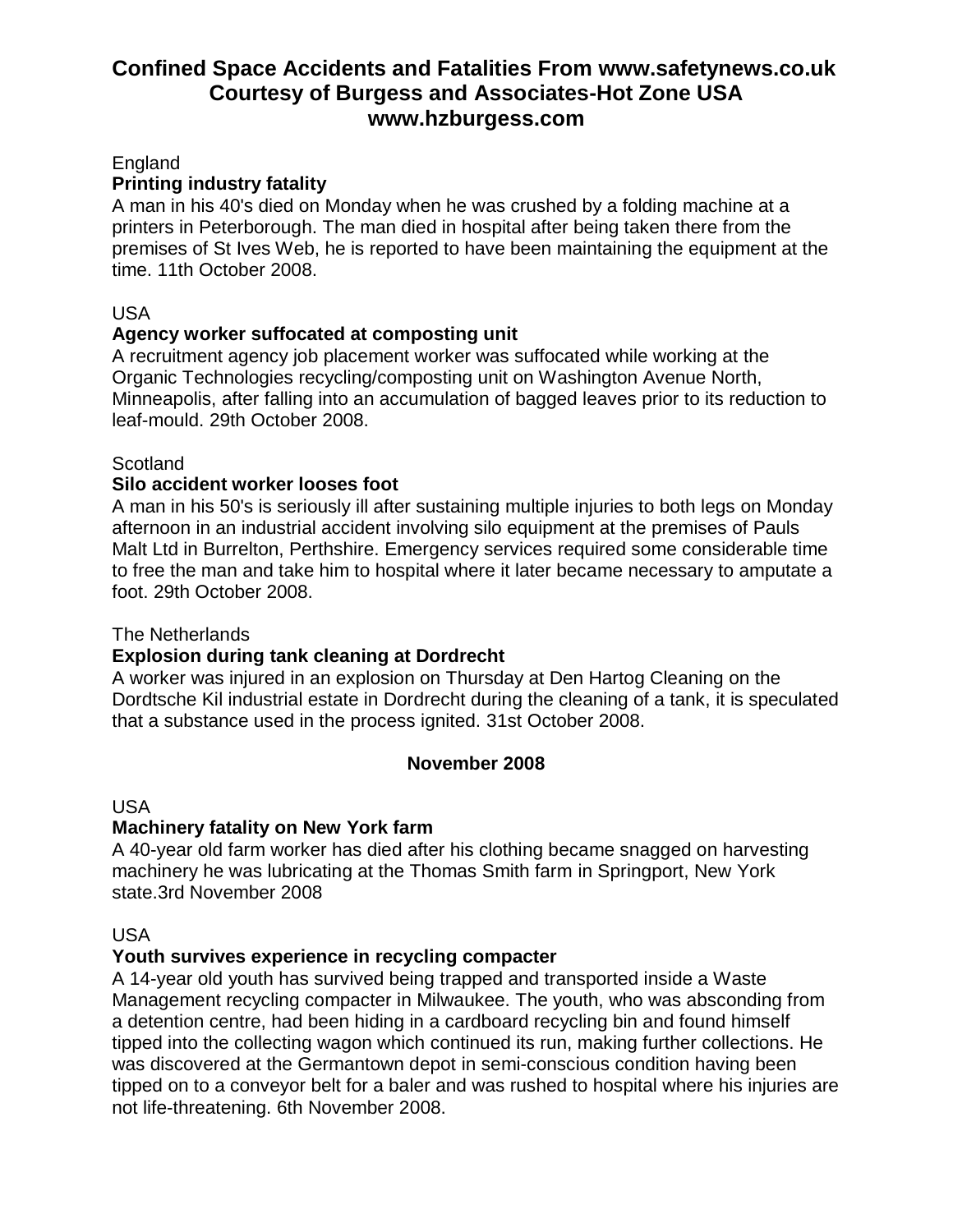### England

### **Workman was killed by baler**

The Scotts Company (UK) Ltd of Godalming, Surrey, has been fined £80,000 with costs of £19,962 at Sheffield Crown Court in connection with a fatal industrial accident at its premises at Stainforth Moor Peat Works at Thorne, Yorkshire, on 2 March 2006. A baler operator was fatally injured after becoming trapped by hydraulic equipment within an area used for baling when he apparently entered the enclosure and inadvertently activated a sensor, starting up the machinery.

The baler enclosure had not been properly secured to prevent access.

An HSE official commented: "Employers have a duty of care to their employees and it is not good enough at any time to rely on temporary or makeshift arrangements in the hope that these will be adequate for safe working. When any repair work or new installation is undertaken risk assessments must be updated and appropriate measures taken to ensure the safety of employees."15th November 2008

USA

## **Worker killed in fall from Kansas elevator**

A 25-year old maintenance worker died in a fall from the top of an elevator at Lucas Coop Elevators in Lucas, 45 miles northwest of Salina, Kansas. 25th November 2008

#### Austria

## **Worker's arm severed at waste facility**

The lower arm of a 58-year old waste process worker was severed on Tuesday in an accident at a facility in St Margarethen an der Raab, Weiz, when his clothing snagged as he was attempting to clean a machine, he has undergone emergency surgery in Graz. 26th November 2008.

# France

# **Farmer's wife dies in slurry tank accident**

A 38-year old woman was killed on Thursday after falling into a slurry tank on Surville farm at Castilly in Normandy, her husband tried but failed to rescue the woman whose body was recovered later in the day by fire crews. 28th November 2008.

# **December 2008**

Italy

# **5 deaths on grim day for workplace safety**

A bleak day for Italian workplace safety saw 5 workers killed in separate accidents and several more workers critically injured. At a steel plant in Tenaris di Dalmine near Bergamo a 20-year old man was crushed by a falling 1-tonne steel cylinder; a 21-year old died in a transport accident at a gravel quarry in Torretta di Galliavola; a diver working in the River Brembo at San Pellegrino apparently succumbed to hypothermia; a 37-year old worker died on a construction site in Santa Giustina; and at Amatrice, in Riete, 1 worker died and 2 were seriously injured in an unstable excavation collapse at a dwellinghouse site.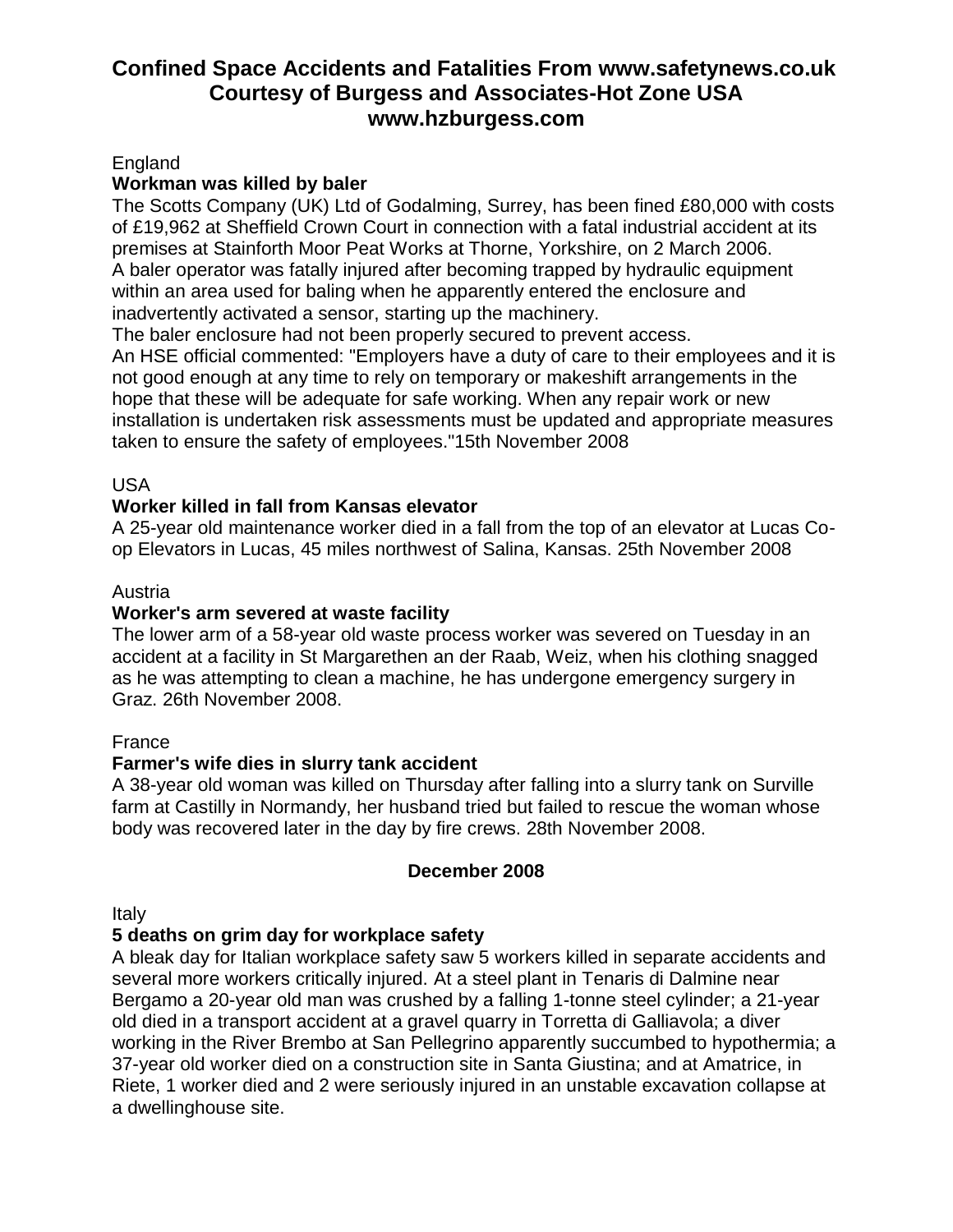Serious injuries to workers were also reported from around the country. Last night a construction worker was undergoing emergency surgery to save his legs after sustaining life-threatening injuries when he fell into a cement mixer at Bellaria Igea Marina near Rimini. A 60-year old worker is listed in critical condition after falling 6 metres from the roof of a building in Brescia; and at Scanzorosciate a 39-year old Senegalese worker is facing amputation of a finger after a machine accident. 10th December 2008.

## England

## **Cleaner died of horrific head injury**

An inquest jury returning a narrative verdict has criticised a meat processing company for its use of an adopted unsafe system of work that led to a cleaner sustaining a fatal head injury in May 2007. The cleaner, in her 50's, was inspecting a flap device under a blender when it unexpectedly activated. A clipboard had been positioned to defeat a sensor instead of the required isolation of the equipment, it is thought that the deceased may have upset the clipboard herself. The accident occurred at the DeliCo premises in the Tattenhoe area of Milton Keynes. 5th December 2008

#### France

## **Confined space death at cider factory**

A workplace accident investigation has been launched at the Le Brun cider factory in Plovan, Finisterre, where a worker was found dead at the weekend. Fire crews from Pouldreuzic and paramedics from Pont-l'Abbe attended the incident but could not revive the man who is believed to have been the victim of a confined space accident.15th December 2008

#### **England**

#### **Berks coy fined after recycling plat death**

At Swindon Crown Court SITA(UK) Ltd was fined £180K plus £38K costs in respect of a fatal accident in August 2005 at its Berkshire recycling centre where a worker, neither trained nor authorised to use a paper baler, died after falling into the compressor in an attempt to clear a blockage. An HSE inspector observed:"Where a blockage occurs, work to clear it should only be undertaken under a written system of work, backed up by a full permit to work system." 16th December 2008

#### England

#### **Fatal accident at silo**

An incident at a farm silo near Ainthorpe in Yorkshire's Esk Valley on Wednesday claimed the life of a man in his 40's. The deceased was released from the grain silo by emergency services but died at the scene. 15th December 2008

# Australia

#### **Boy swept away down flood drain**

A 6-year old Queensland boy has drowned after being swept away down a storm water drain in Farleigh, 350 miles north of Brisbane, where he was playing with his sister. The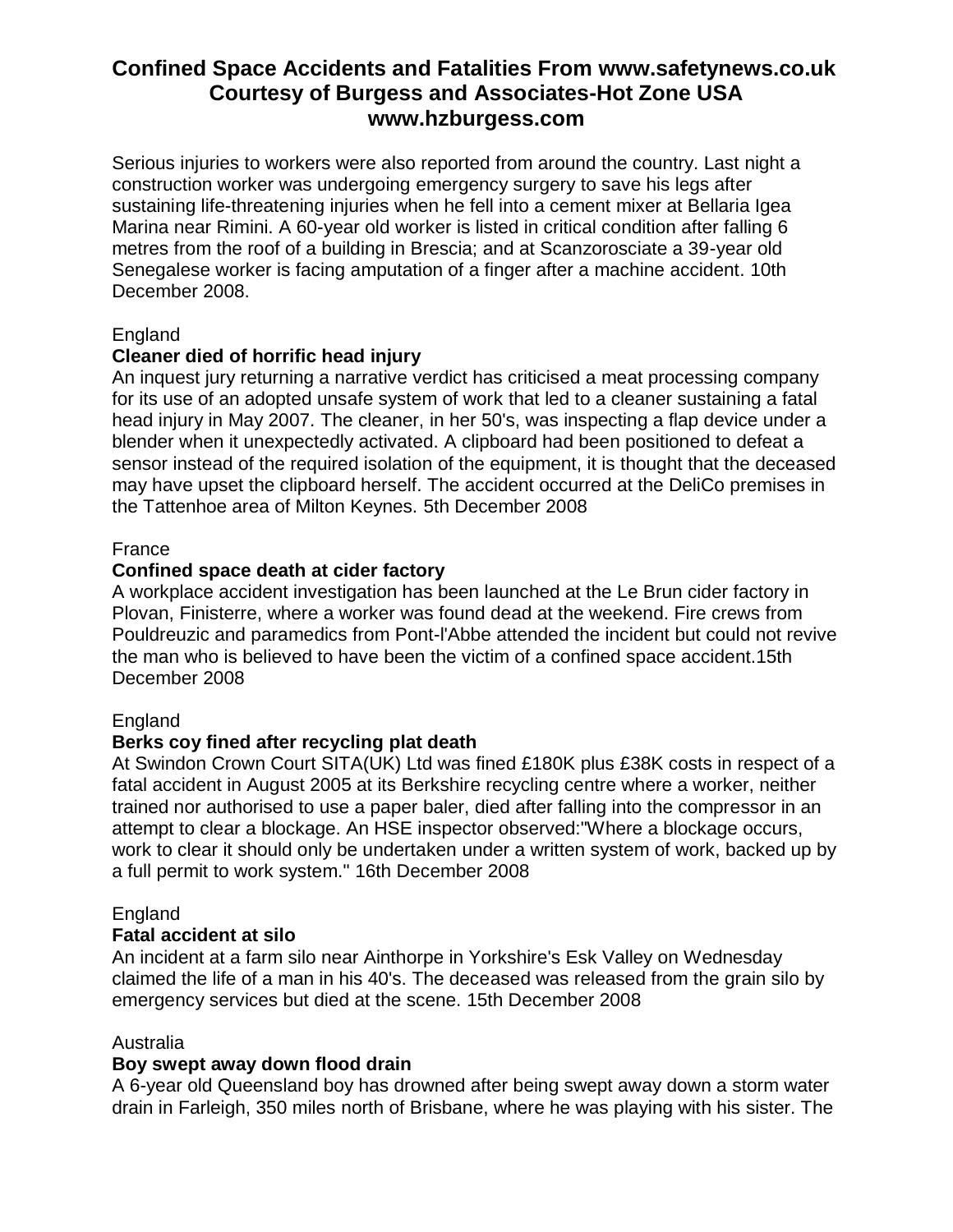rush of water carried him 100 metres away, he was later pronounced dead at Mackay Base hospital. 29th December 2008

#### **China**

#### **Furnace explosion kills 17 at Hebei steel works**

The number of fatalities in the blast furnace explosion at the Ganglu Iron & Steel Co plant in Zunhua, Hebei, has risen to 17, with 27 other workers being treated for injuries. A gas explosion occurred when a ventilation panel on the furnace's gravity dust filter burst, on Monday the Chinese Administration of Work Safety was stressing that work safety inspections and safety audits should be increased at such premises. 30th December 2008

#### **January 2009**

Brazil

## **Girl survives 5-day fall into disused well**

A young girl who fell into a dry well on New Year's Day at a ranch in Ariquemes, Roraima, has been rescued in a dehydrated condition having lost 3Kg of weight, with only bruises and insect bites to be treated. Initially it was feared that she had been swept away in a river. 8th January 2009

#### **February 2009**

#### USA

#### **Confined space death at Georgia landfill**

A confined space accident claimed the life of an employee of Quality Drilling at the Seminole Road Landfill site in Ellenwood, Georgia, where he fell down an 18-metre deep well shaft upon removing a cover, the company has been engaged in introducing pipes into the shafts to release methane gas. 9th February 2009

#### Iceland

#### **Confined space accident in trawler hold**

A confined space fatal accident in an oxygen-deficient atmosphere was narrowly averted at Akranes harbour when 2 trawlermen were brought out of the hold of the Ingunn AK during the unloading of a catch of pearlside. The first fisherman was overcome in the atmosphere in which the fish were in an advancing state of decomposition, the second man making a rescue attempt was also overcome. Colleagues used firefighting gear on the boat to reach the stricken pair and attach ropes to lift them out in a 20-minute rescue. Both are recovering in hospital in Reykjavik. Pearlside are small fish and decompose quicker, a trial system on the Ingunn AK has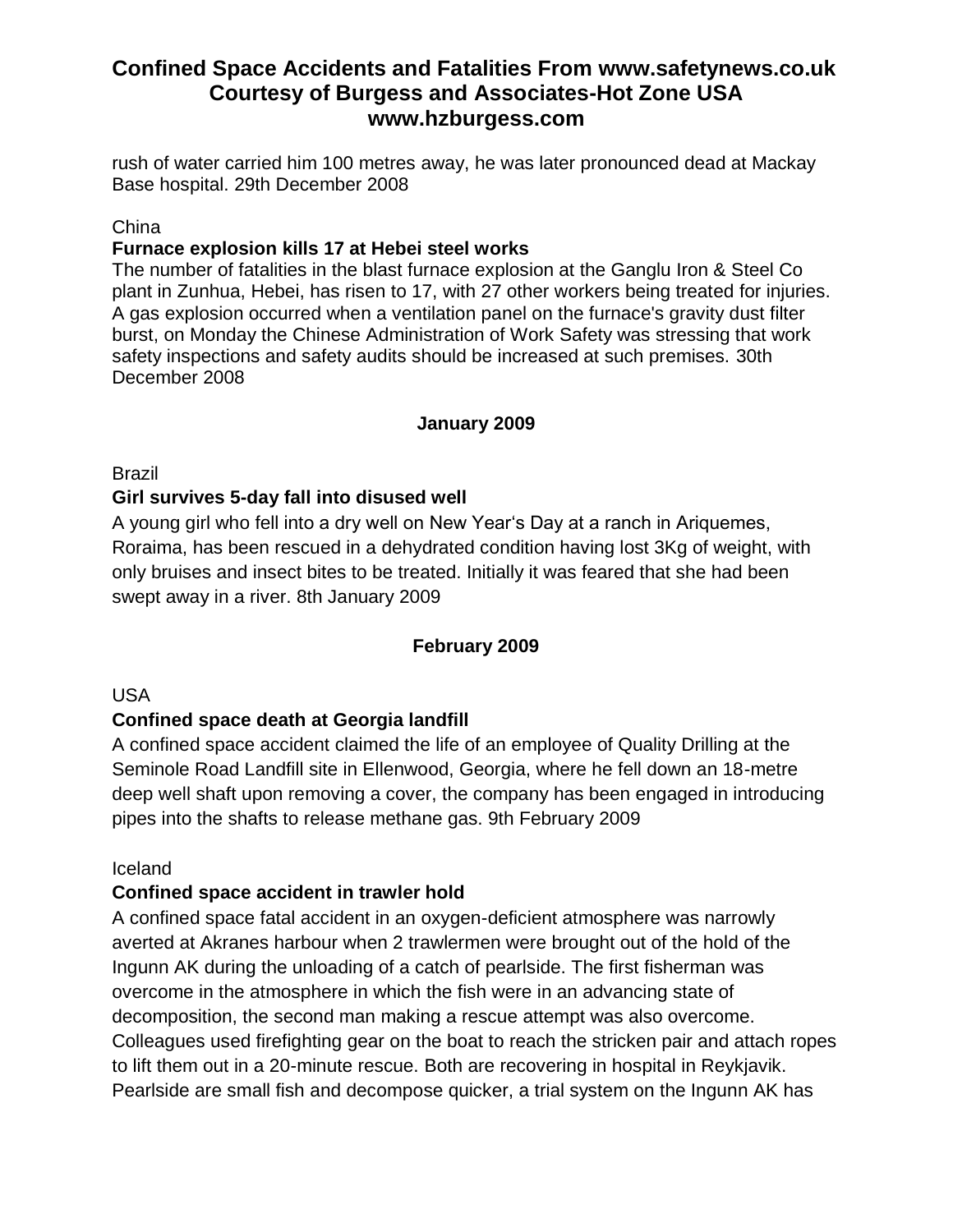been using fresh water to chill the catch rather than brine to control the salt content. 10th February 2009

# USA

# **Welder killed in hot work accident at Washington potato plant**

A confined space accident rescue team was required to recover the body of a welder who died in an explosion while working in a tank at the ConAgra Foods Lamb Weston potato processing plant in Boardman, Washington, the victim is believed to have been a subcontractor of Northwest Metal Fabricators. 19th February 2009

# Gaza

# **Confined space incident kills 5 in contraband tunnel**

Five persons, presumed to have been smuggling, died over the weekend in a confined space accident in the Rafah tunnel between the Gaza Strip and Egypt. 23rd February 2009

# Japan

# **Woman killed in fall down lift shaft at food plant**

A 57-year old woman has died in a fall down a lift shift at Ogawa Foods in Himeji where she was engaged in transporting stock down from the 2nd floor of the building to the 1st floor level. She was found wedged between the lift cage and the shaft wall, having fallen down to the 1st floor. The lift's doors are operated manually and only upon arrival at a floor. 27th February 2009

# **March 2009**

Japan

# **Worker's body found in compressed paper bale**

The body of a 69-year old part-time worker has been found in a bale of compressed waste paper at a paper-processing mill in Kiyosu, Aichi, although it is presumed a workplace accident police have yet to rule out foul play. 3rd March 2009.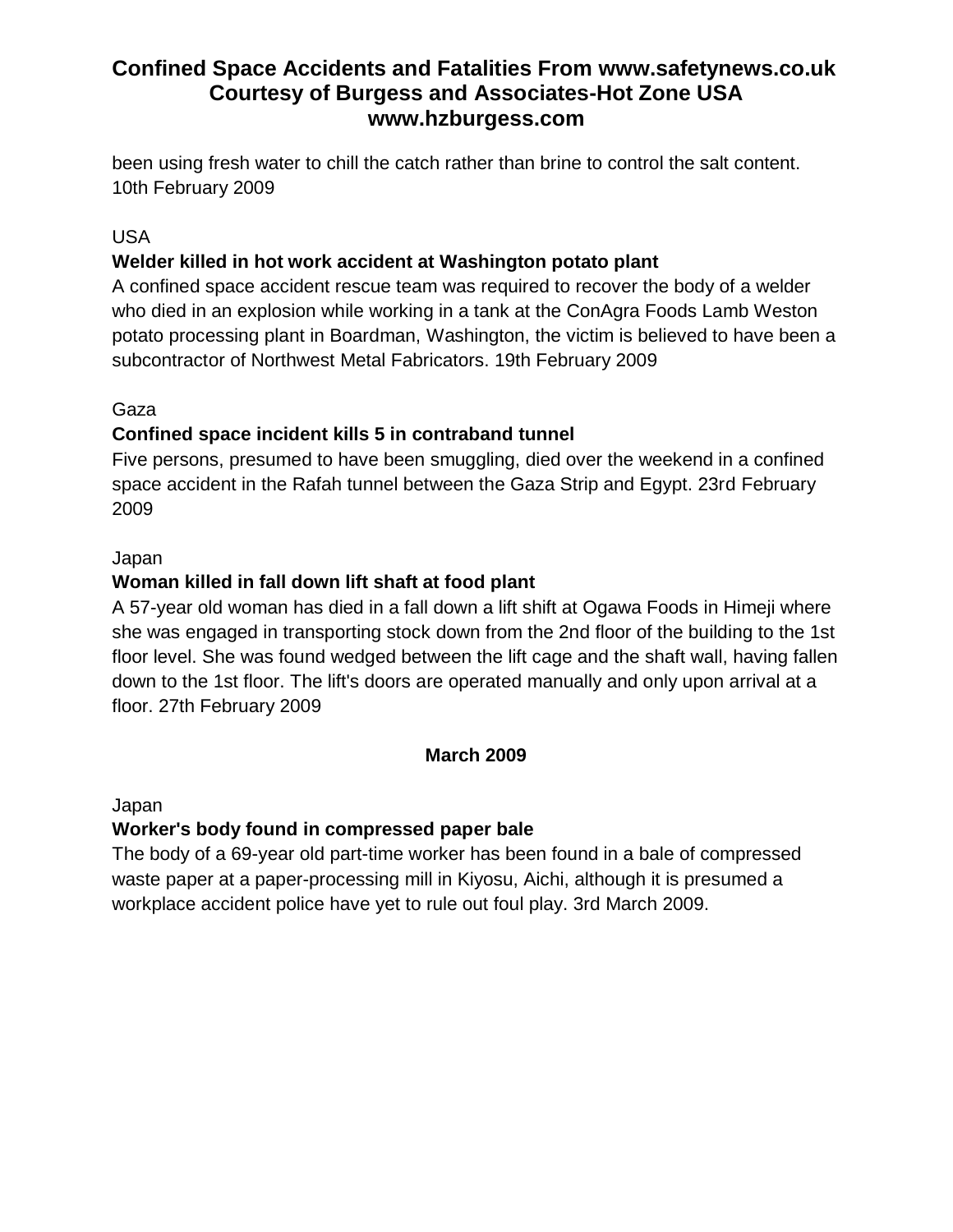#### Mexico

### **Confined space incident claims 6 lives**

A confined space accident in an improvised underground tunnel killed 6 people this week in San Jose Rincon, 4 of the victims included 2 construction workers, a paramedic and a fireman attempting the rescue of 2 adventurers, in their 60's, in search of a presumed cache of hidden treasure under the former Hacienda de San Onofre. The tunnel, whose entrance was barely 4 metres wide, ran for 50 metres in length, 15 metres underground. To remove accumulations of water a fuel-powered pump was being used by the treasure seekers, which would have led to a build-up of fumes. During the Mexican Revolution of 1910-17/20(the Francisco Madero uprising) many padrones abandoned their ranches and it was rumoured they buried their wealth, the Hacienda de San Onofre was home to a wealthy mining family. 5th March 2009

## Uruguay

# **Cleaner killed in mixer accident at dairy cooperative**

A 26-year old cleaner was killed in an accident on Tuesday at the Conaprole (Cooperative Nacional de Productores de Leche) dairy cooperative in Soriano when a colleague inadvertently activated an industrial food mixer he was cleaning, Conaprole is Uruguay's 2nd largest private company. 18th March 2009 USA

## **Teenager lost arm in laundry washing machine accident**

It remained unclear whether surgeons managed to successfully reattach the lower arm of a 13-year old who was the victim of an accident at a community laundromat on Portland Avenue, Rochester, New York, at the weekend. He was using a coin-operated front-loading washing machine and it is speculated that he thought he heard the machine pause during its cycle but when he opened the door and reached in the machine reactivated, his arm becoming wrapped in the contents and severing above the elbow. Although he experienced significant loss of blood, it was believed that he would survive the incident. 24th March 2009

#### India

# **Confined space accident kills 2 sewerage workers in Rajasthan**

A confined space accident has killed 2 workers excavating a sewerage pipeline in the Pratap Nagar area of Jaipur, both victims were working for a subcontractor to the local Housing Board and were part of a team of 8 workers attempting to clear a blockage. They had excavated to a depth of 4 metres when 2 were overcome by the atmosphere, a 3rd worker lowered by rope in an attempted rescue also lost consciousness but was responding to treatment in hospital. 31st March 2009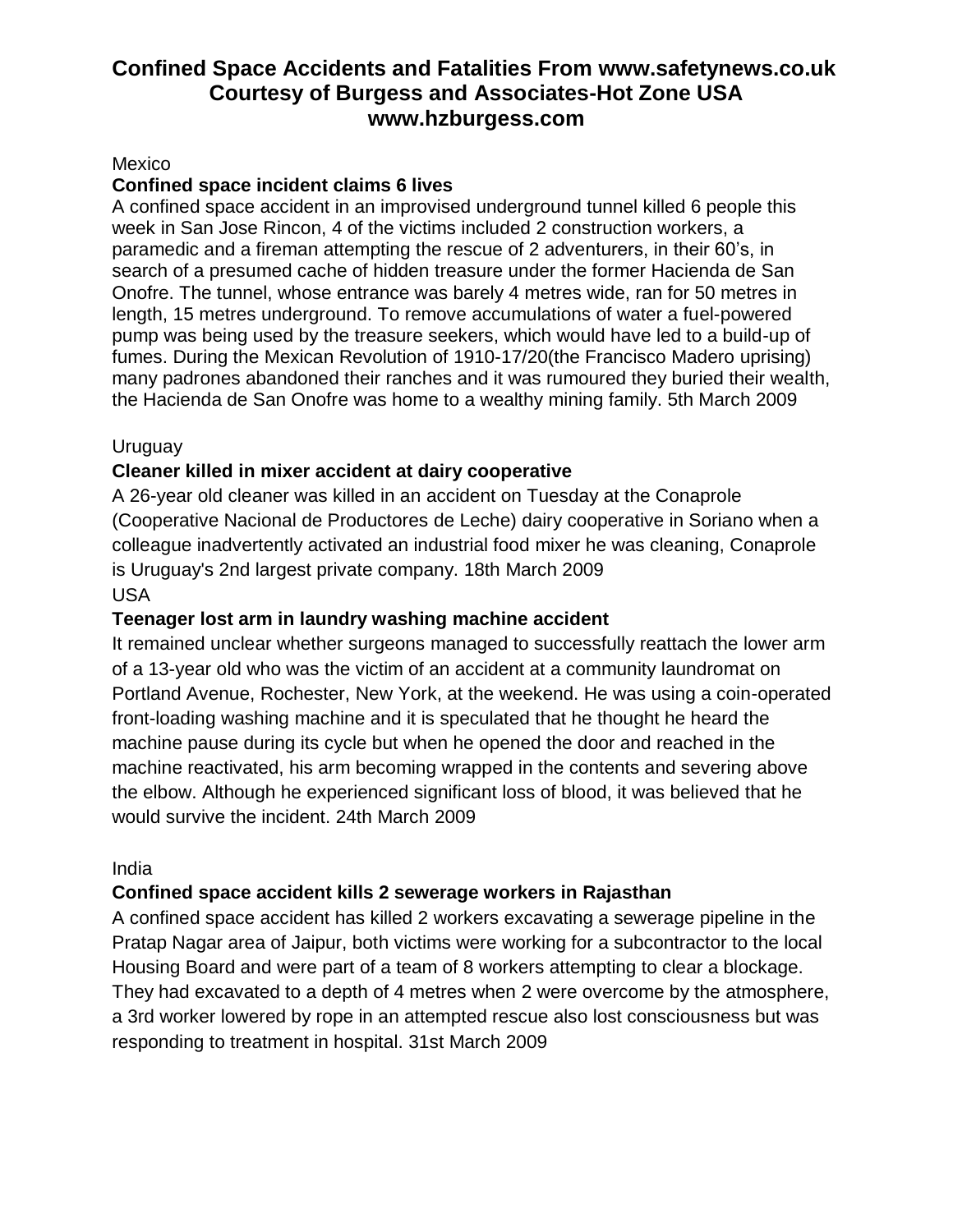# **April 2009**

# USA

# **Subcontractor killed in boiler at Missouri power plant**

A worker of Team Industrial Services, subcontracted to Kansas City Power & Light, has been killed in an accident inside a boiler at the Iatan 2 power plant which is under construction in Platte County, northwest Missouri. 1st April 2009

# **China**

# **Confined space fatal accident at Sichuan paper mill**

During cleaning in a paper mill in the village of Guangfo, in Dongpo District of Sichuan, 2 workers were overcome by a gaseous atmosphere and fell into a paper pulp pool and died, 4 others were critically injured in attempting their rescue, although 2 of the latter were responding to hospital treatment on Sunday. The Dongpo District Administration of Work Safety is investigating the incident today. 6th April 2009.

## USA

# **Lift engineer dies in accident in closed Ohio hotel**

A lift engineer died in an accident on Monday at the Holiday Inn on West Lane Avenue, Columbus, the premises were closed last month with a view to reopening as student accommodation close to the Ohio State University campus. 14th April 2009.

# England

# **Boy burned in fall into caustic liquid tank**

A 9-year old boy is being treated for severe burns sustained in a fall into a tank of caustic liquid at a former workshop in Bear Tree Street, Rawmarsh, Rotherham. He had gone on to the roof of the disused workshop to retrieve a ball but the roof failed to bear his weight. 17th April 2009

# USA

# **Confined space fatality at Illinois food plant**

Specialist rescue teams attended a confined space fatal accident on Wednesday at the ACH Food plant in Champaign, Illinois, where a 46-year old worker, who was preparing a railway wagon for loading with vegetable oil, was found dead inside the empty wagon in a building on the premises. 23rd April 2009.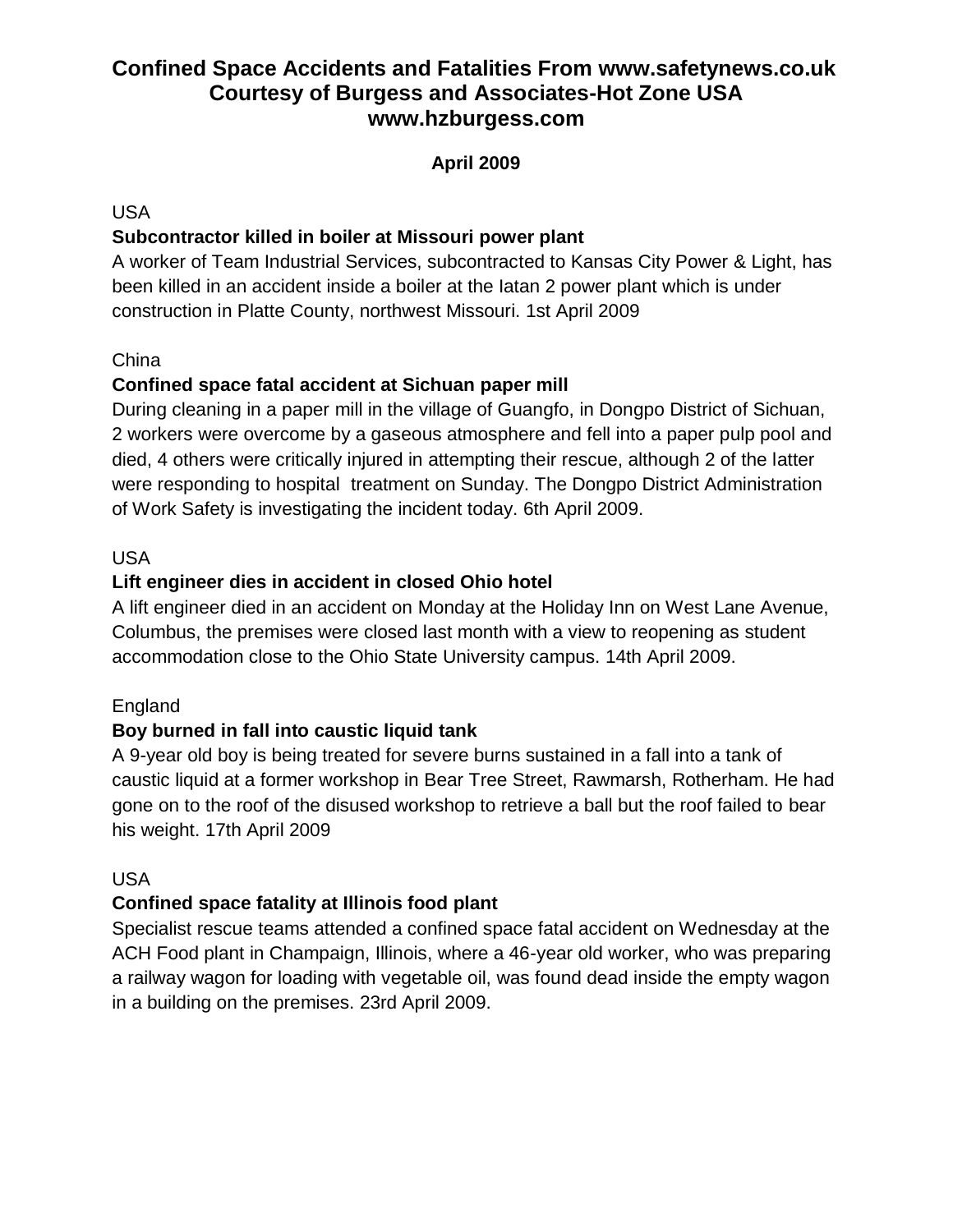# **May 2009**

## Australia

# **Confined space death in Victoria service station LPG tank**

A maintenance worker has died in a confined space accident while working on the valves and piping of a 16K-litre underground LPG tank at a Utd Petroleum service station on Macarthur Street, Ballarat, 2 passing members of the public acted promptly to pull him out of the manhole by the legs but he succumbed to the toxic atmosphere where gas was believed to be leaking. 7th May 2009.

# Australia

# **Paint vapour and hot work led to confined space explosion**

A SafeWork South Australia prosecution has resulted in a total fine of \$72K(£36,897) against Diesel and Marine Services who pleaded guilty to 2 breaches of health and safety regulations in respect of a confined space explosion accident in which a painter and welder were injured when welding sparks ignited paint vapour in the hold of a fishing boat in Port Lincoln in May 2006, no risk assessment or provision for ventilation had been made. 6th May 2009.

# Canada

# **Nova Scotia farmer fined over manure pit drowning**

At a court in Halifax, Nova Scotia, a farmer has been fined \$25K(£14,223) and ordered to complete 160 hours of agricultural community service after pleading guilty to a violation of provincial worker-safety laws in respect of the death of a teenage worker who drowned in a manure pit at Bellands farm in Middle Musquodoboit in August 2006. The teenager was operating a tractor to clear manure from a barn to the pit into which the vehicle overturned. At the time of the accident a barrier protecting the pit had been damaged and was removed pending replacement. The judge also accepted in mitigation of the employer that the worker had not been fully fit for work on the day of the accident. 8th May 2009.

# USA

# **Florida lift engineer killed**

A fatal accident has occurred at a building in Century Village, west of West Palm Beach, where a maintenance engineer died in a lift shaft after his head became stuck in an elevator on which he was working.12th May 2009.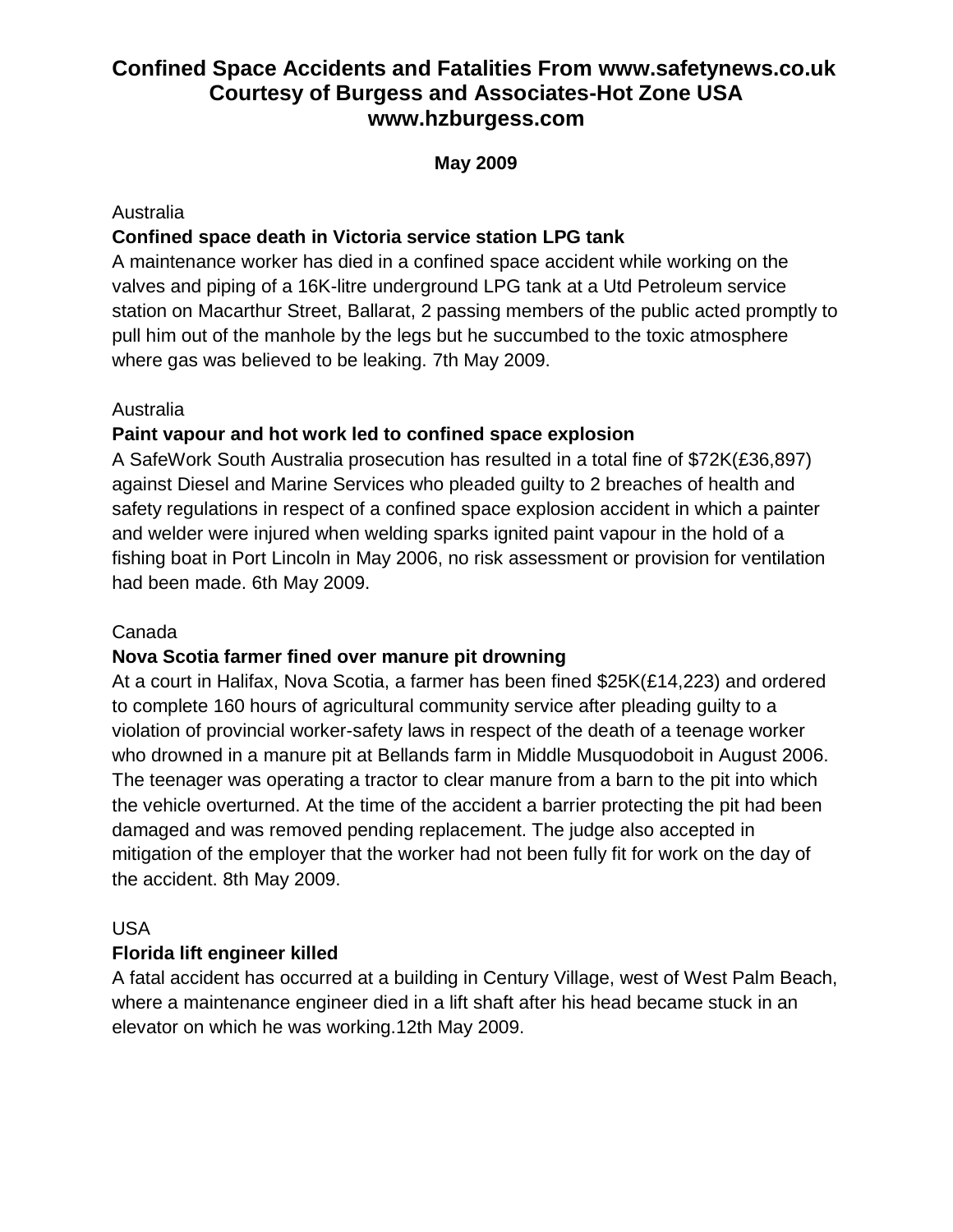# USA

# **Worker crushed in ice machine at Massachusetts seafood plant**

A Massachusetts fish factory worker has died in a crush accident involving icemanufacturing machinery at Northern Wind Inc's seafood processing plant in New Bedford. 6th May 2009

# **Scotland**

# **2 dead in Argyll confined space incident**

Two men have died and another has been treated in hospital after what has been described as a confined space incident aboard a barge moored in Loch Creran, north of Oban, on Scotland's west coast. The incident occurred yesterday morning, the barge is operated by Scottish Sea Farms. 12th May 2009. Japan

# **Workshop owner dies in lift accident**

The proprietor of Shop Okuno in Shizuoka has died in an accident involving an elevator on the 2nd floor level of his workshop after his head became trapped between the elevator doors and the lift shaft. 14th May 2009

# Italy

# **Triple confined space fatality in Sardinia refinery**

The inhalation of toxic gases killed 3 maintenance contractors who became trapped on Tuesday in the desulphurization unit of the Saras refinery in Sarroch, 15 miles from Cagliari, the refinery has been idle during a maintenance programme. At least 1 of the workers died attempting a rescue of a stricken colleague, 2 other contractors survived the accident and are being treated in hospital in Cagliari 27th May 2009

# England

# **Farmer killed accidentally**

An inquest into the death in December last year of a farmer has determined accidental death. The 48-year old farmer had entered a grain silo to clear a blockage on a farm at Danby and was overcome by the gaseous products of fermentation, having ventilated the confined space for only 15 minutes rather than the required 24 hours. The adoption of other protective measures such as forced ventilation would have prevented the tragedy. 26th May 2009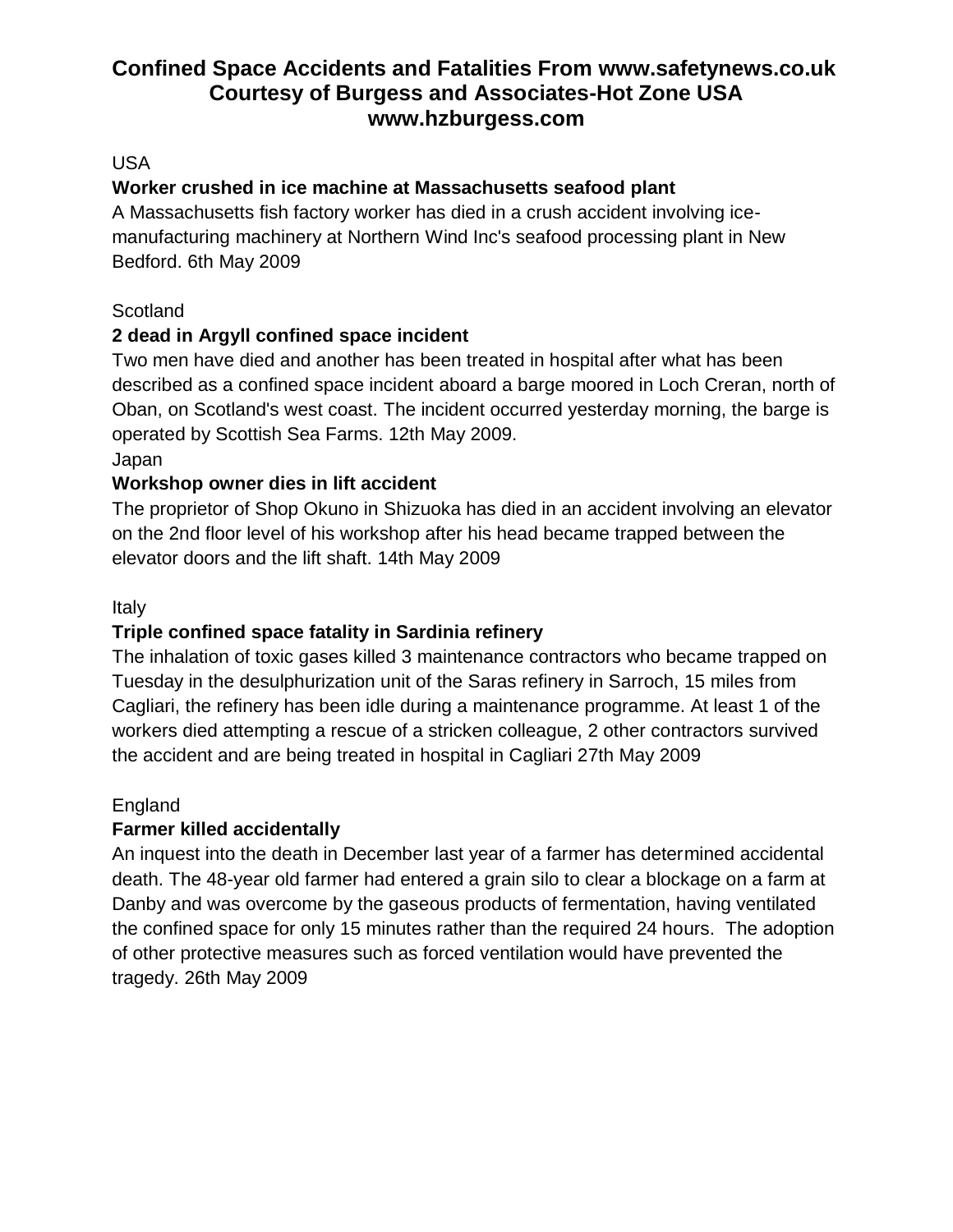# **June 2009**

### **Scotland**

# **Worker fell to his death**

A 53-year old worker fell 3 metres down a shaft on a building site in Dundee on the 29th May 2008 sustaining fatal injuries. The shaft had no proper barriers around its opening, only the type of barrier normally found at a roadworks. At Dundee Sheriff Court Discovery Homes (Scotland) Limited of Kinross was fined £5,000 after pleading guilty to breaching S.2(1) of the Health and Safety at Work etc Act 1974. A Director of the company, who also performed the duties of site manager, was fined £4,000 after pleading guilty to breaching S.37(1) of the same Act. 9th June 2009

# India

# **Confined space double fatality in north Delhi**

Two workers engaged in cleaning a sewer died in a confined space accident on Wednesday in Maurice Nagar, north Delhi, police are preparing charges of death by negligence. 4th June 2009

## England

# **Worker fell into shredder**

A worker who fell into a shredder was fortunate to escape with his life but sustained serious injuries. The January 2007 incident at Snowflake Animal Bedding Ltd in Ashtonunder-Lyme happened as the worker, who was standing on a conveyor belt which fed hay bales into the shredder, was cutting strings that were holding bales together. As a bale fell apart, the man lost his balance and fell into the shredder. Snowflake was fined £13,300 with full costs of £8,655 at Boston Magistrates' Court 23rd June 2009

#### France

# **Body found in Vendee well**

Police in Sud Vendee are describing the death of a worker found in a well at Sainte-Radegonde-des-Noyes as accidental, the discovery was made by a neighbour, the body had lain at the bottom of the well for an estimated 2 days. 19th June 2009

Italy

# **Double confined space fatality at Ligurian water treatment works**

A confined space accident on Monday claimed the lives of 2 workers aged 36 and 40 of CIEM who were hired by the municipal authority to clean water purification systems in Riva Ligure, 70 miles southwest of Genoa. A 4-man team was working when the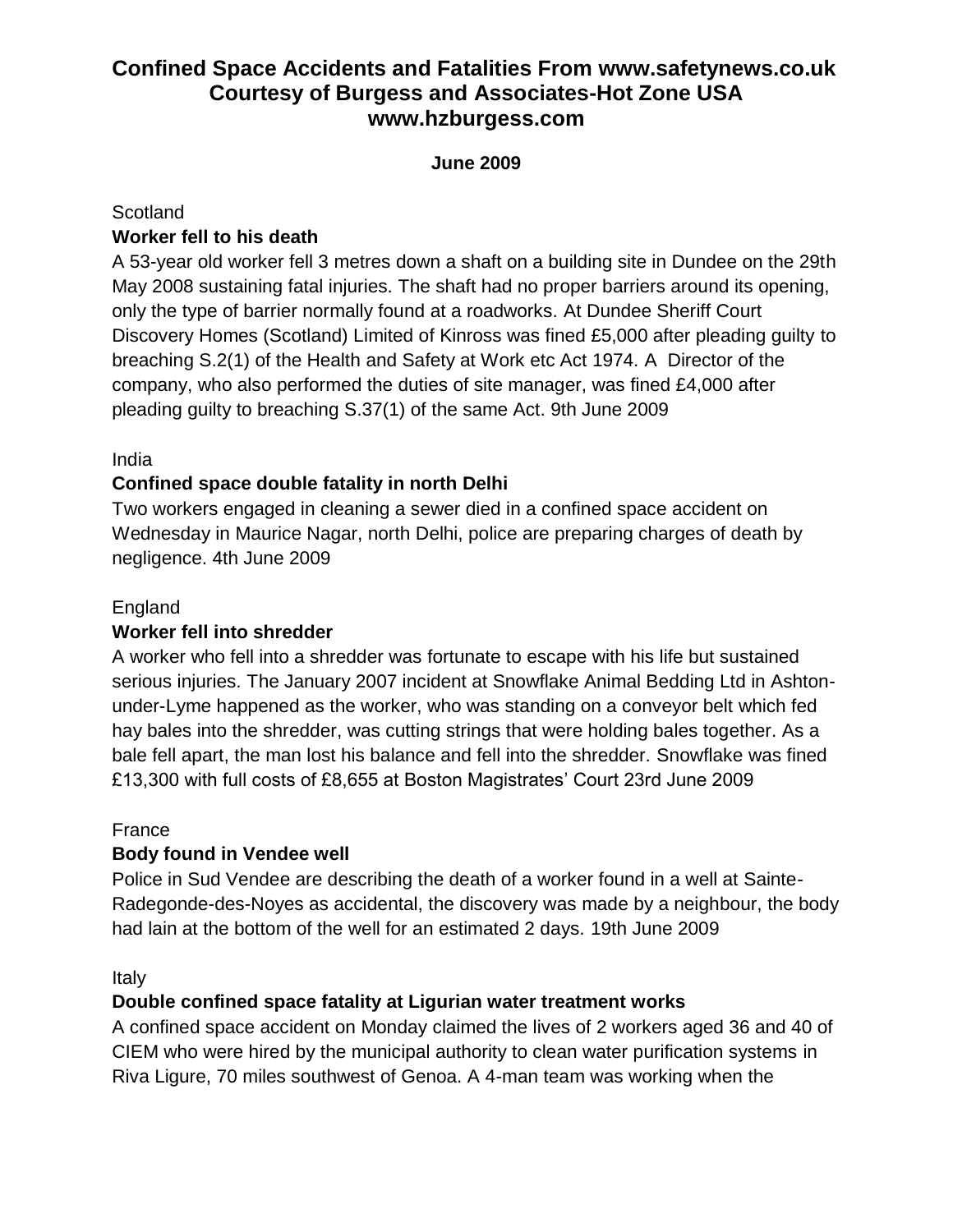accident occurred, a 3rd worker was hospitalised after attempting a rescue in the oxygen-deficient atmosphere. 16th June 2009

## Japan

# **Triple confined space fatality in ore ship**

Initial speculation of Saturday's triple confined space fatal accident in the Hong Kongregistered Singapore Grace vessel at the Nikko Seiren refinery in Oita suggests that the oxidisation of copper concentrates led to an oxygen-deficient atmosphere. The 3 victims were employees of a subsidiary of the refinery working in the ore carrier vessel. 14th June 2009

# Scotland

# **Workers overcome by hydrogen sulphide**

Sacone Environmental Ltd of Brechin has been fined £12,000 after pleading guilty to breaching S.3(1) of the Health and Safety at Work etc Act 1974 in connection with an incident in July 2007 in which 2 workers were rendered unconscious as they delivered animal waste from the neighbouring abattoir to a waste pit in preparation for incineration. The waste intake area had no gas monitors or alarms installed and its enclosed nature meant there was little exchange of air, effectively making it a confined space. 26th June 2009.

# Canada

# **Worker killed in Toronto bank lift shaft fall**

An elevator technician died yesterday in a 10-storey fall in a lift shaft at the Toronto Dominion Centre in Toronto, a number of passengers were stranded in a stalled lift at the 35-storey building, it remains unclear if he was assisting with their rescue or engaged in a separate task. 25th June 2009.

# **Germany**

# **Rough sleeper's rude awakening in bin wagon**

A 31-year old male was fortunate in the extreme to escape death in the compacter unit of a refuse lorry after falling asleep in a large refuse bin whose contents were decanted into the wagon in Paderborn. Upon spotting blood on the jaws of the compacter mechanism, one of the refuse collectors paused the compacting cycle, rescuers took 45 minutes to free the victim who sustained multiple injuries to his legs and upper torso. 28th June 2009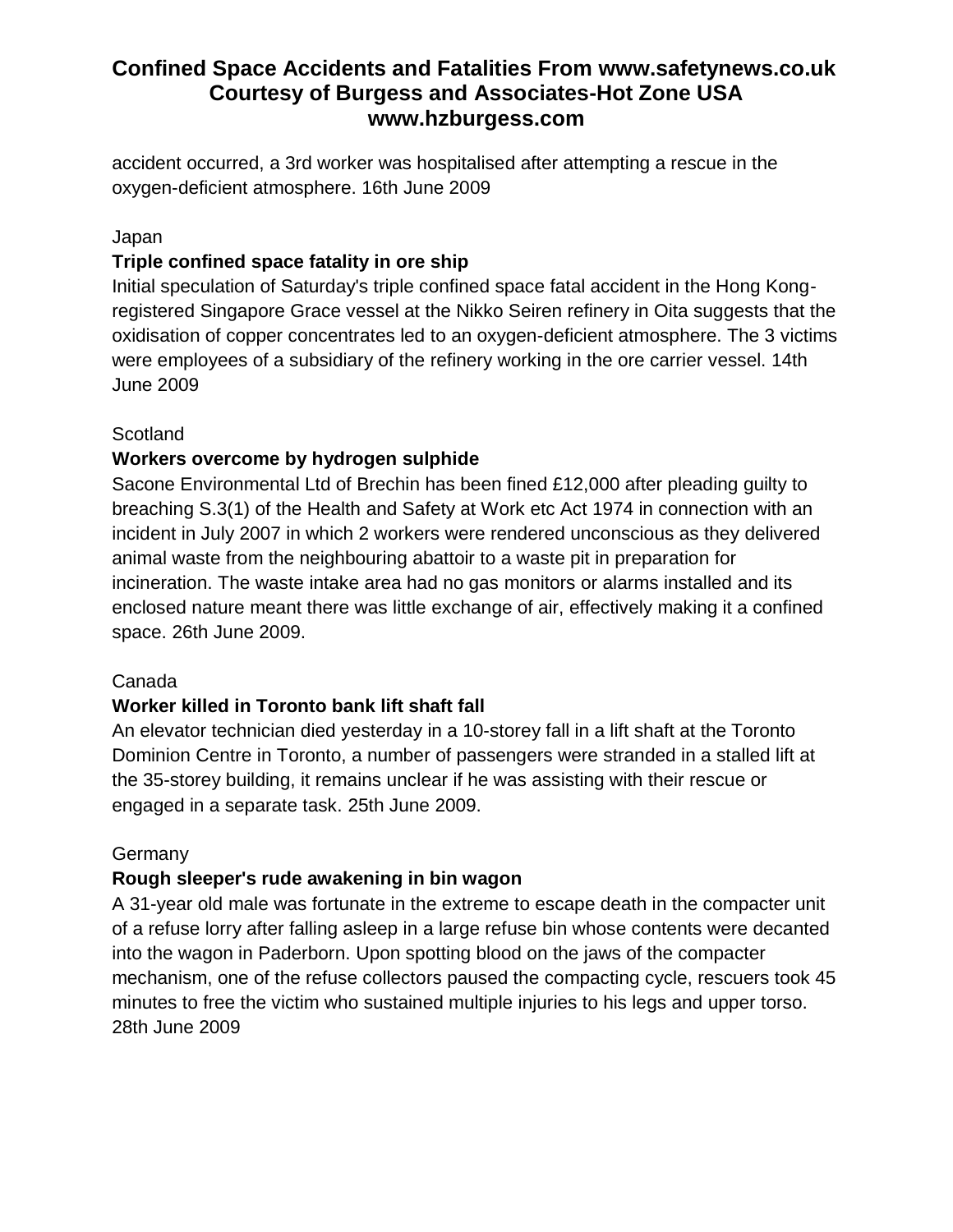**July 2009**

### Thailand

## *S***choolboy drowns accessing unsecured pool pumping system**

An investigation is underway in Pattaya into the death of a 14-year old English schoolboy, a pupil at an international school, who drowned in an accident at the Pattaya Water Park. His body was found in the pump room of the pool, it is believed that he had been swimming on the bottom of the 1-metre deep pool and removed an unlocked grating vent and was subsequently drawn into the pumping system. 14th July 2009.

## The Netherlands

## **Worker dies following confined space accident**

A worker died yesterday in hospital 2 days after falling into a waste tank at a company in Everdingen, 3 men were working at the time of the accident and were overcome by the atmosphere. The 2 other workers in hospital are now listed out of danger, fire crews had to cut into the tank to complete the rescue. 13th July 2009.

### USA

## **New Jersey worker killed in confectionery vat**

A 29-year old worker at the Lyons & Sons confectionery plant in Camden, New Jersey, has died after losing his balance on a platform and falling into a 2.5m deep mixture, striking his head against a mixer arm in the fall. 10th July 2009

## England

## **Textile mill worker's crush death in baler ruled accidental**

A Bradford jury has returned a verdict of accidental death in the case of a textile worker who was crushed inside a baler at Westwood Yarns. He was cleaning the inside of the baler which compresses wool when the machinery activated. He had used a ladder to access the baler, upon which a sensor activated the baler. A circuit breaker switch which would have prevented the activation was found to be broken. Yorkshire police interviewed a colleague who had allegedly given the worker cursory instruction on the task and manslaughter charges were being considered but were not proceeded with. 9th July 2009

## England

## **Worker overcome by gases**

It is reported that a worker died last month following an incident on a farm near Blandford, Dorset. He was working at a farm's anaerobic digester when he was overcome, a colleague was also affected but made a recovery. 8th July 2009.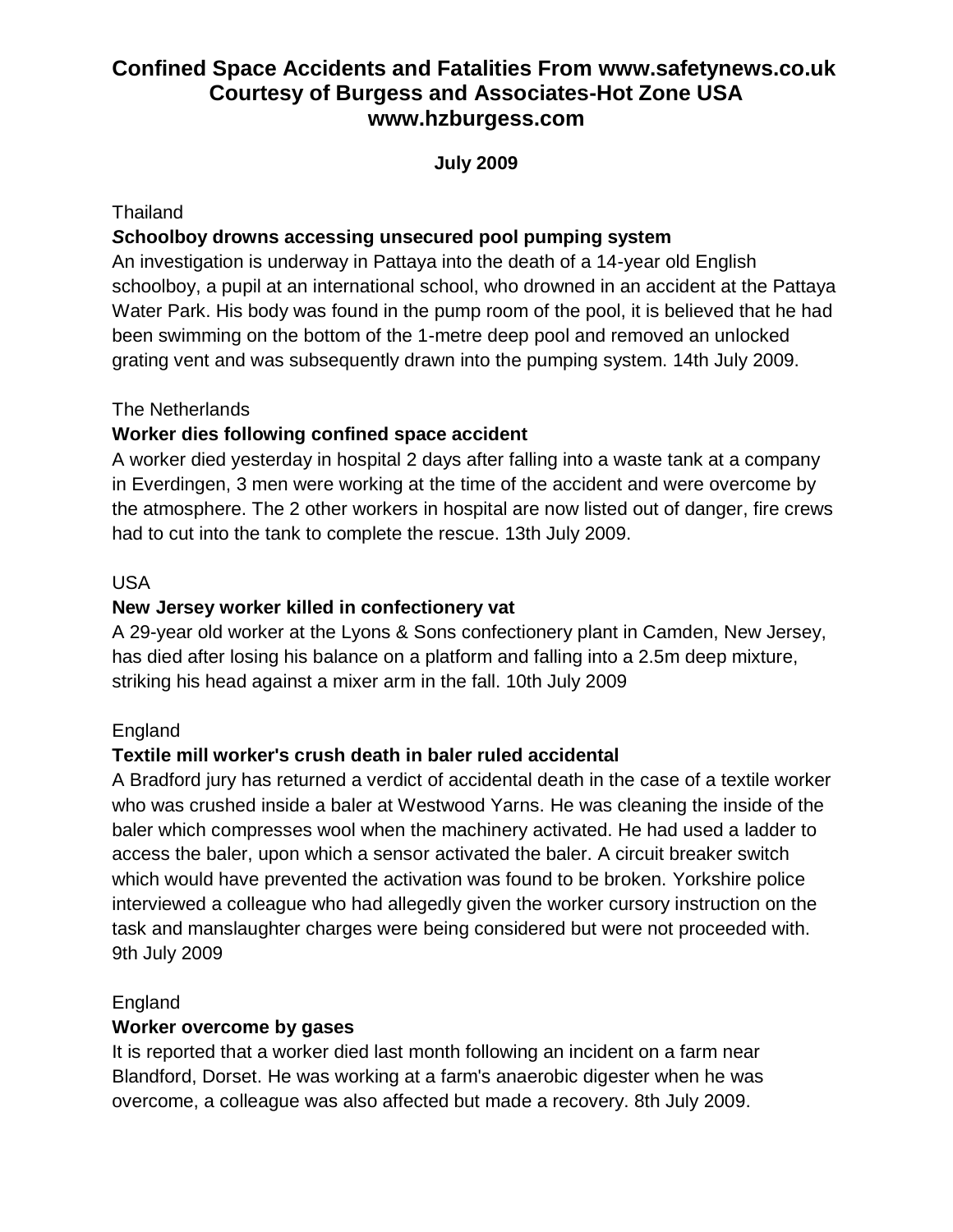## USA

## **Fatal accident at Los Angeles recyclers**

A warehouse worker was killed on Monday morning in an accident involving a cardboard recycling shredding machine at premises in Lincoln Heights, Los Angeles, details of the accident were yet to emerge. 14th July 2009

## England

## **Refuse collection vehicle death**

A man has died after being crushed by a compaction unit in a refuse collection vehicle in Brighton. There has been speculation that the man, in his 30's, entered a bin at flatted residential or commercial property and was discovered at a waste recycling facility in Newhaven. 15th July 2009

## USA

## **Worker dies in sulphur exposure**

A worker's body was found by colleagues in a rail wagon on the outskirts of Beaumont, Texas, on Thursday, the local fire department attending the incident indicated a presence of sulphur in the wagon and that it was probably an industrial accident. 24th July 2009

## England

## **Slurry pit death**

A boy aged 8 has died after he was found in a farm slurry pit. He was taken from the farm near Brosely, Shropshire, to hospital where he could not be revived. 27th July 2009.

## England

## **Cheshire workers died in confined space**

Two employees of Bodycote HIP of Macclesfield, its Works Manager and Maintenance Engineer, died in a July 2004 incident after they entered a concrete-lined pit into which argon gas had leaked from a large pressure vessel. The pit's oxygen alarm system was switched off and the ventilation system was not running. Investigation found that the company failed to undertake a proper risk assessment for entry into the confined space. Although they had implemented a safe system of work and permit to work procedure, they had not properly trained the employees in their use, or ensured that these systems and procedures were being followed through their auditing procedure. Bodycote HIP Ltd of Macclesfield, Cheshire, pleaded guilty at Worcester Crown Court and was fined £533,000 and ordered to pay costs of £200,000. 27th July 2009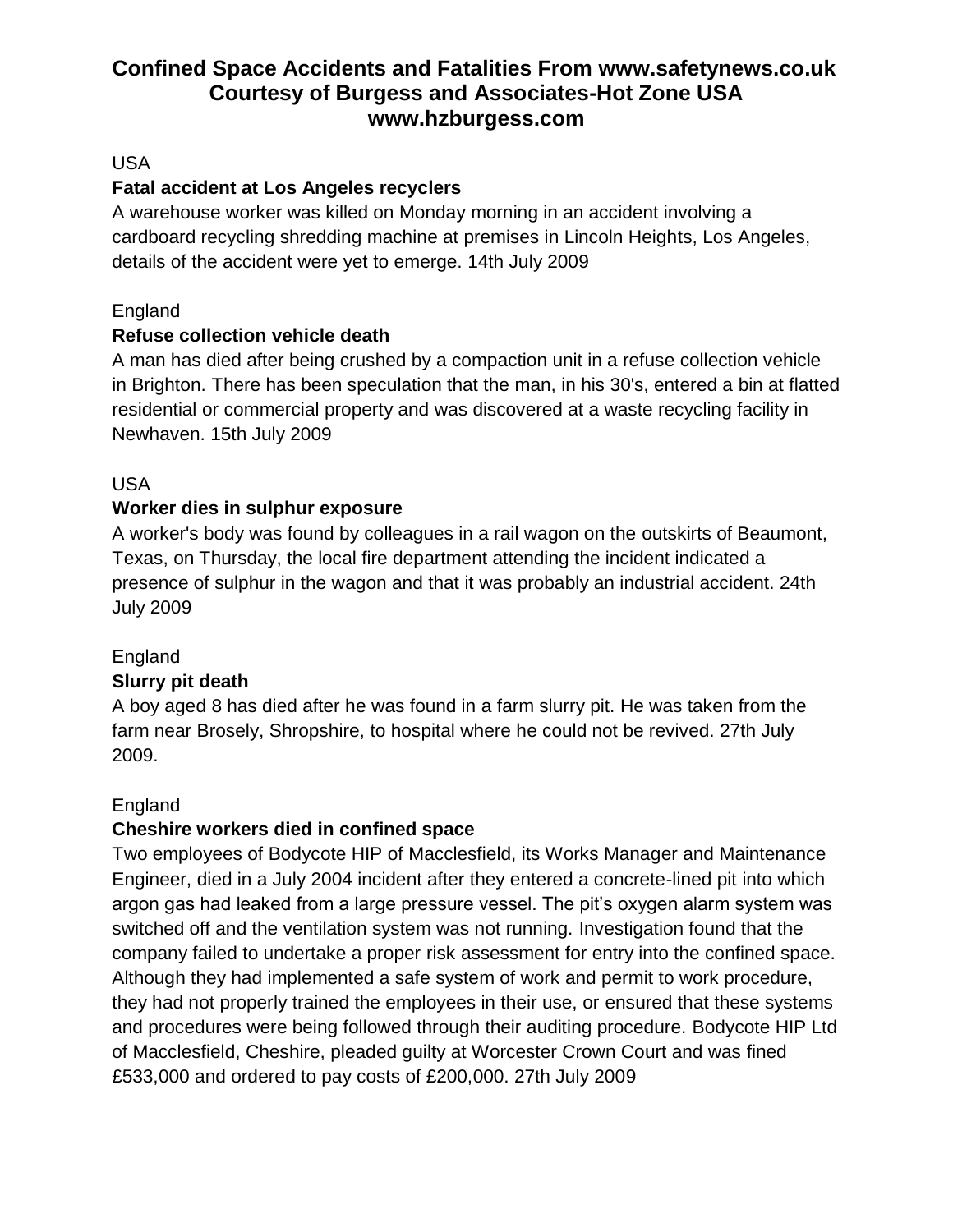#### Romania

## **Double confined space fatality at waste processing plant**

A confined space accident has killed 2 workers at the SC Protan Dej animal waste processing facility in northwest Romania, a 3rd worker is hospitalised in Cluj-Napoca. A worker had entered a process area to replace a chain in machinery and was overcome by ammonia gas used in the production process. The 2nd fatality involved a colleague attempting the latter's rescue. None of the workers was attired in suitable gear with breathing equipment. 31st July 2009

## Austria

## **Confined space accident leaves 2 workers in critical condition**

Two sanitary workers were listed in critical condition in hospital in Innsbruck last night after being overcome by gases while working on a waste pipeline at a pumping station in the Tux alpine resort, Tyrol. The first worker was overcome quickly and fell into a water-filled chamber 7 metres deep. His colleague was similarly overcome in attempting a rescue. Both men were rescued unconscious from the chamber by colleagues and transferred to hospital. 30th July 2009.

## Canada

## **Farmer dies in fall from ladder in grain bin**

A 26-year old Saskatchewan agricultural worker has died in a fall from a ladder inside a grain bin at a remote rural location 60 miles northwest of Moose Jaw where a number of workers were engaged in clearing grain from the internal walls of the bin. It is not known if he died from injuries in the fall or from suffocation in the residual grain. 29th July 2009.

#### **August 2009**

Indonesia

#### **Quadruple fatality in sugar works machine accident**

Machinery was unwittingly activated during cleaning work at PT Dharmapala Usaha Sikses sugar works in Cilacap, central Java, which caused 4 fatalities to workers who were removing residual sugar from a process cylinder when the turbine activated. 4th August 2009.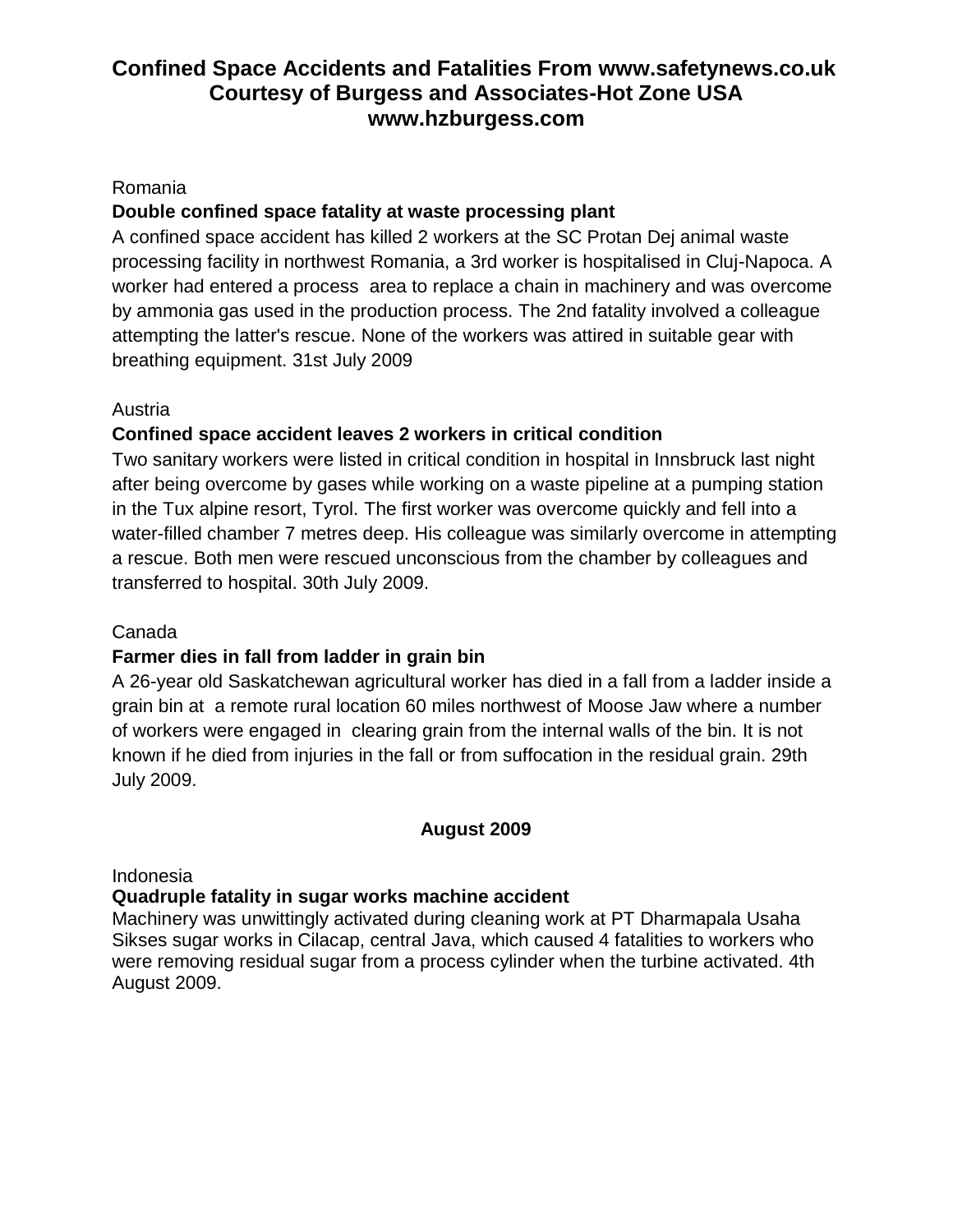#### Spain

#### **Investigation of northeast Madrid lift shaft death**

Technical investigation of a lift is underway at a residential building in the Hortaleza district of Madrid where a 54-year old man's body was recovered from the bottom of the lift shaft. The lift was found stopped between 2 floors, initial speculation suggests that the victim had attempted to jump down 7 metres from the suspended lift to the lift opening on the lower floor. 4th August 2009

#### England

#### **Lift shaft death at flats**

A 50-year old visitor to Redbridge Council's flats in Woodford Green has died in an incident involving the lifts there. One account states she became trapped between the lift carriage and the door on the 8th floor. 11th August 2009

#### South Africa

## **Machine fatality at KZN tanning factory**

A 38-year old factory worker has died after becoming trapped in a leather dyeing machine at a works in Edenvale, Pietermaritzburg. He had moved inside the machine to remove newly dyed leather when it reactivated, colleagues deactivated it and began to strip it down to effect his release but he succumbed to the severity of his injuries. 17th August 2009.

#### **September 2009**

### USA

#### **Indiana worker killed in wood chipper**

A 37-year old grounds maintenance worker has died after being drawn into wood chipping machinery in Atwood, north Indiana. A colleague made the grim discovery of the body in the rear of the machinery. 3rd September 2009

#### USA

#### **Rodent pellets exploded in contact with water**

A Texas grain silo worker was hospitalised after being showered in rodent poison when a number of 2cm diameter rodent pellets exploded in contact with water, releasing vapour as he was positioning them at the silo in Progreso, southeast Texas. 9th September 2009.

#### **China**

## **6 workers killed in Hong Kong lift shaft fall**

A work platform failed in a lift shaft in the International Commerce Centre in Tsim Sha Tsiu in the Kowloon district of Hong Kong on Sunday, 6 workers died in a fall from the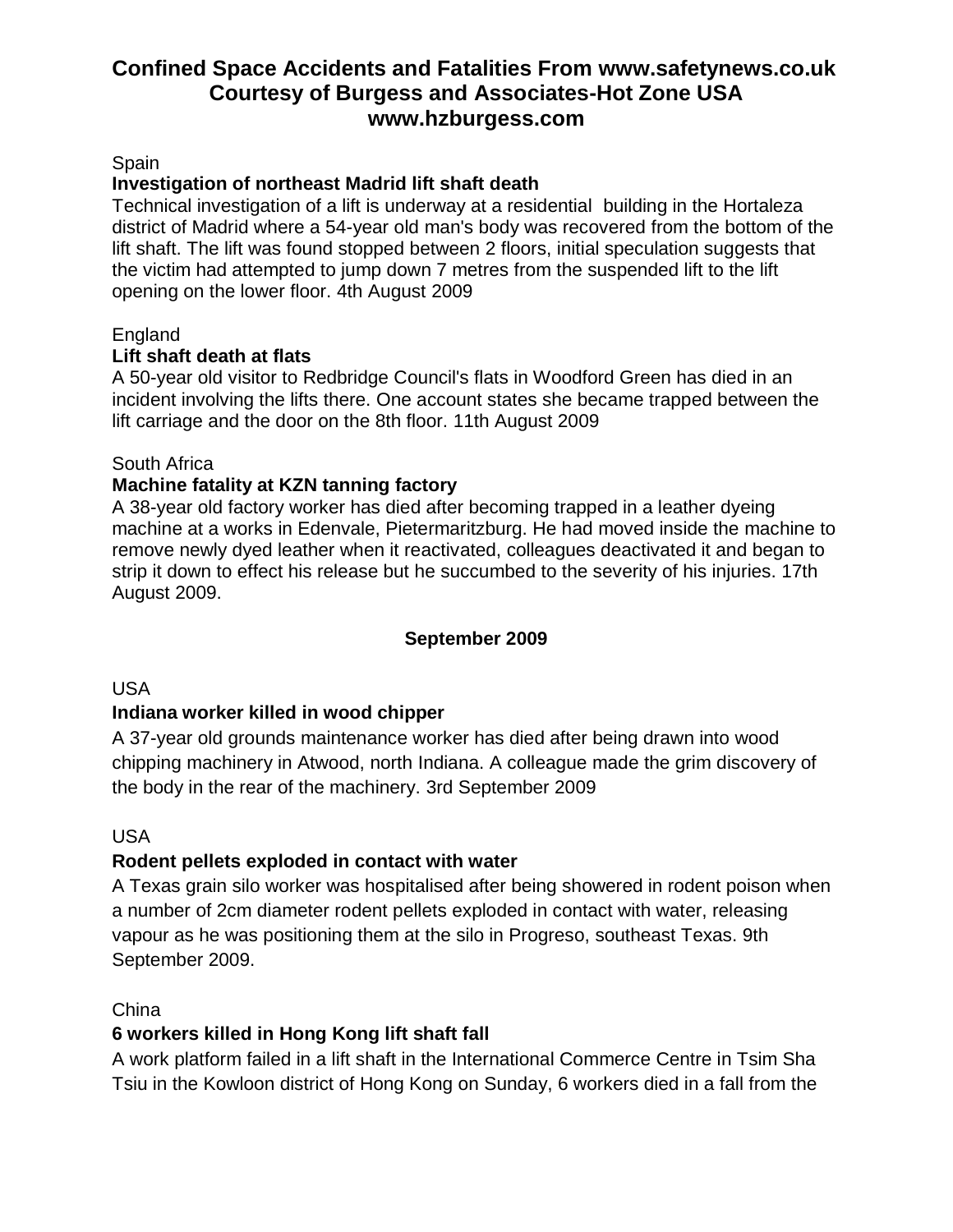30th to the 10th storey of the 118-storey building being developed by Sun Hung Kei. 14th September 2009

### England

### **Worker injured at Newmarket stables**

HSE has been conducting preliminary inquiries into an accident at Craven House Stables, Newmarket, this week where a worker fell 6 metres into an excavation for a manure pit, fire crews deployed a crane to control the lift of the stretcher from the excavation. 25th September 2009.

### England

### **Accident victim was crushed in industrial washer**

In October 2007, an employee of a laundry company, who entered the protective cage of a hoist within a laundry machine to free a blockage, was crushed when the heavy steel hopper descended on him, inflicting serious multiple injuries. Employer OCS Group UK Limited of Sanderstead in Surrey was fined £80,000 with costs of £33,059. HSE investigation found OCS did not have a sufficiently effective system for ensuring the machinery was safe and there were no checks on the machinery after its repair at its Balham site. The engineering team had not been provided with a manual showing how to raise the hopper safely for someone to work beneath it. 29th September 2009

#### Gaza

## **Contraband tunnel collapse on Egyptian border**

A tunnel collapse under the border wall between Gaza and Egypt killed a Palestinian and injured 2 others on Sunday, a number of such excavations used by smugglers are regarded as highly unsafe and have led to numerous accidents. 28th September 2009.

#### **October 2009**

England

## **Accidental death of man crushed in refuse vehicle**

An inquest into the death of a 54-year old man found at Biffa's waste site in Colwick,Nottinghamshire, in May has determined he died accidentally after falling asleep in a large commercial wheelie bin. The deceased was a rough sleeper and frequented bins for food and shelter, collection staff had no instructions to inspect bins before decanting contents into the vehicle. 9th October 2009.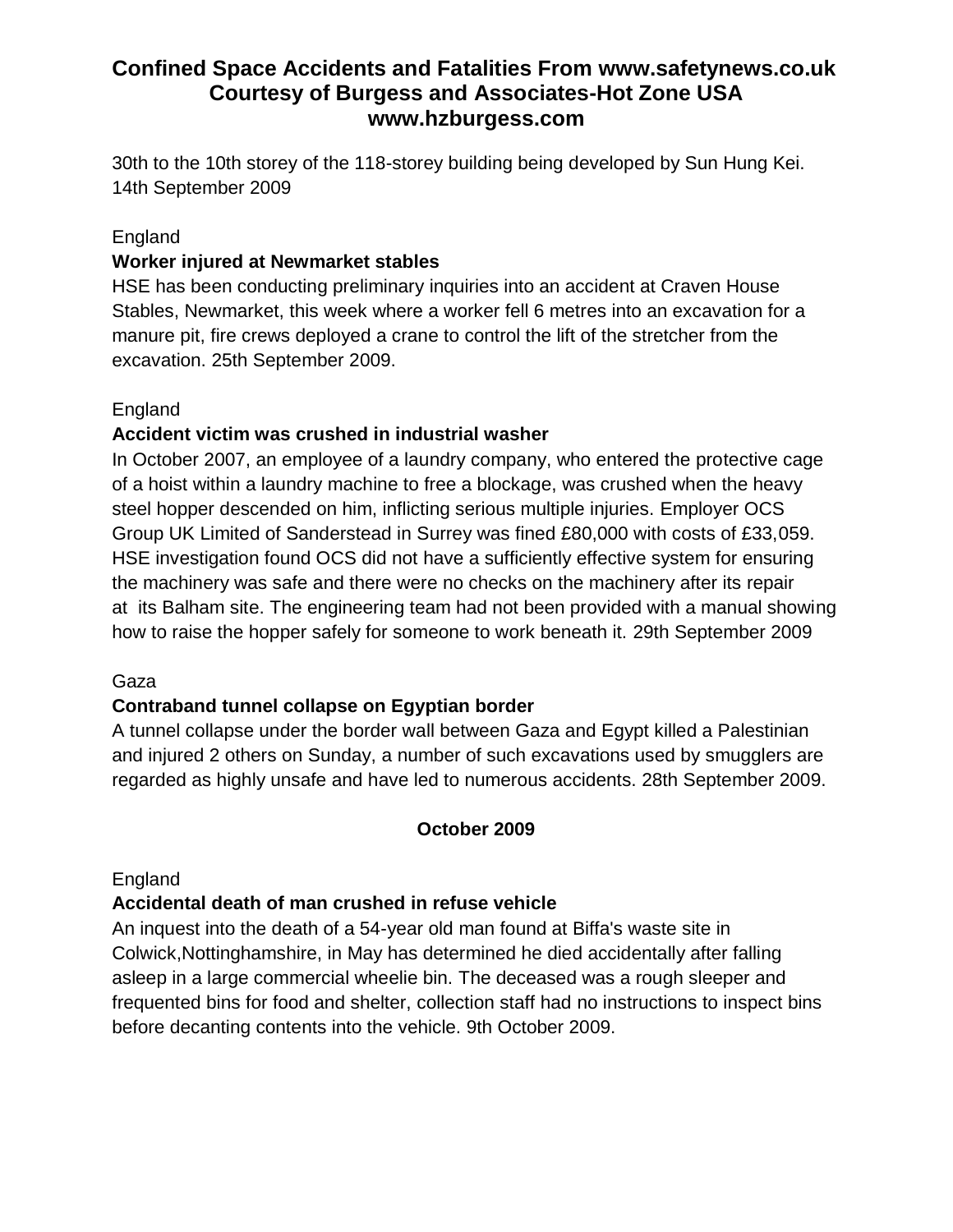### Japan

## **Triple fatality in silo confined space accident**

Three people have died and a 7-year old boy remains unconscious in a coma following an accident at a silo storing livestock feed in Gokase. It is speculated that the boy had fallen into the 4-metre high, 1.2-metre wide silo and the others succumbed to the atmosphere in the attempt to rescue him. 2nd October 2009.

### Russia

## **Worker killed in pumping station explosion**

A methane gas explosion on Wednesday in a sewage pumping station at the Khimvolokno-Amtel-Kuzbass chemical plant in Kemerovo killed 1 worker and injured another, the force of the blast causing the roof to collapse. 8th October 2009.

### China

## **26 dead at tin ore mine as elevator brakes fail**

Two elevators experienced brake failure at the Shanxing Antimony Industry Company Ltd's tin ore mine in Lengshuijiang City, Hunan, a total of 26 miners died at the scene or later from injuries. 9th October 2009.

### Spain

## **Fatal accident at paper recycling facility**

A worker died on Wednesday in an accident at the Ecovidal paper recycling facility on avenida de la Constitucion, Torrejon de Ardoz, northeast Madrid. It appears that he entered machinery which had jammed to clear a blockage, but it reactivated with him inside, inflicting fatal internal injuries.15th October 2009.

## **Scotland**

## **Young worker injures foot in chipper**

It is reported that a 17-year old worker had a foot seriously injured on Monday while attempting to clear a blockage in a wood chipper in a forest outside Tomatin, Invernesshire. The report states he was employed by Fasach Woodlands Limited, it is not known if his foot can be saved. 23rd October 2009.

#### Gaza

## **Fatal accident at contraband tunnel**

A rope supporting a number of people in a contraband tunnel in Rafah snapped, leading to 1 fatality and a number of critical injuries, 1 has a broken neck, another a fractured back and skull, and another is listed in a coma in hospital. The accident occurred near the mouth of the tunnel, causing them to fall back into it. 21st October 2009.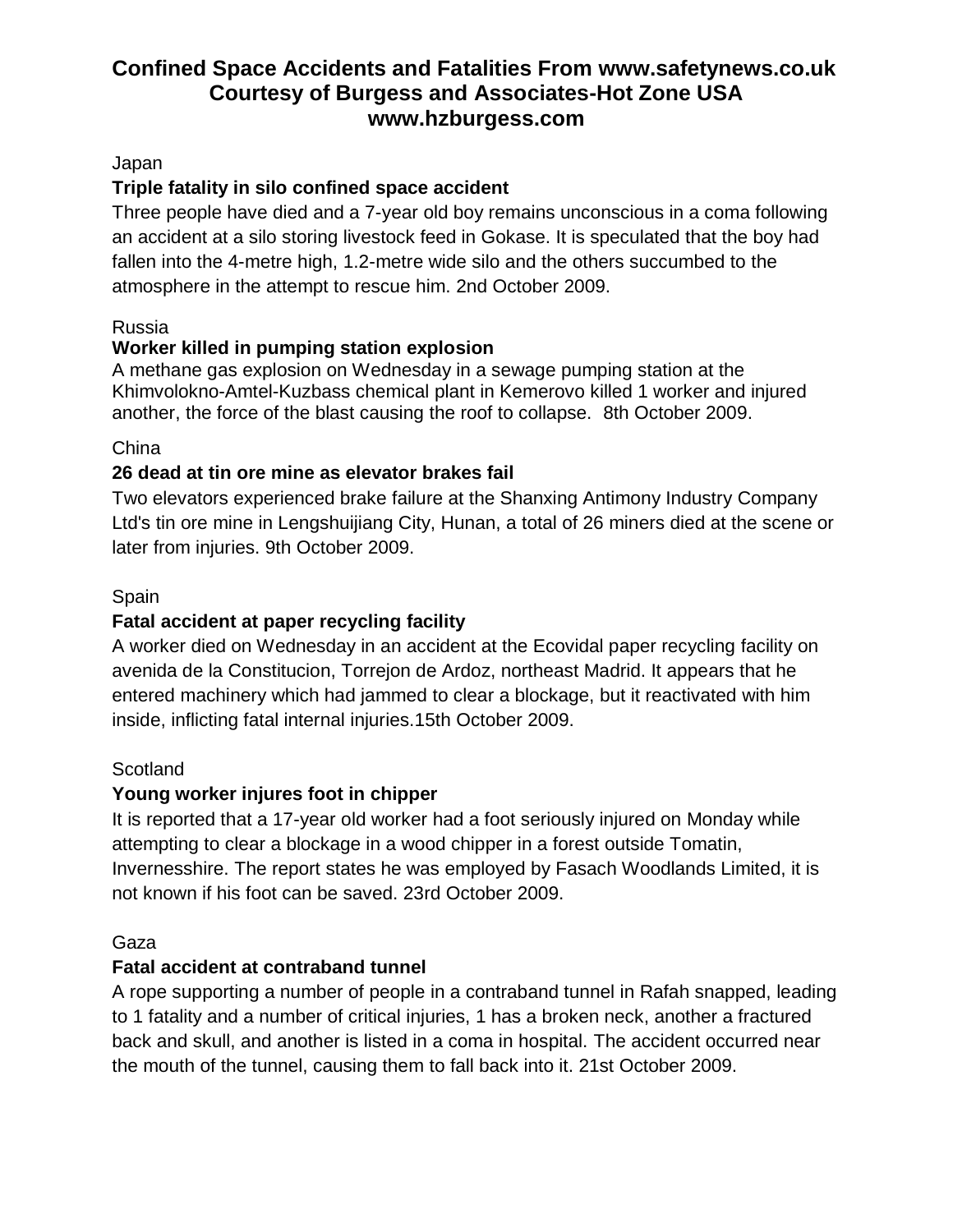## **Singapore**

## **Residual gas ignites during manhole work**

Six workers of Ohin Construction have been injured, 2 of whom are being treated in intensive care, following a gas explosion in a manhole chamber at the junction of McPherson and Aljimied Road in Singapore. The company has been contracted to seal sewage pipes in the manholes across the city, it appears that flammable residual gases were ignited by a live flame, the Ministry of Manpower has issued a stop work order on the project. 22nd October 2009.

## Canada

## **Builders fined over pumping station accident**

At Ontario Court of Justice in Burlington a fine of \$105K(£60,270) was levied against Kingdom Construction over an accident in April 2008 in which a worker died in a fall through a gap in a wall at a sewage pumping station in Halton Hills. A chamber, which collected sewage prior to pumping to a treatment centre, featured a wet wall on top of which were 2 apertures. When not in use, one was covered with wood. Investigation of the accident established that the timber was unsecured and unmarked to indicate it covered an opening. The company pleaded guilty to breaching Occupation Health and Safety Regulation 213/91, Section 26.3(2)(2) in failing to ensure that a protective cover over an opening on a work surface was securely fastened and adequately identified as covering an opening on a work surface. 28th October 2009.

## USA

## **Farm worker drowns in manure pit**

A 31-year old Mexican worker has drowned in a 2-metre deep manure pit at Steven Weinzirl farm in Eau Galle, west Wisconsin, where he lost control of a skid steer vehicle which overturned into the pit as he was pushing manure in. 28th October 2009

#### India

## **3 dead as lift fails at power station chimney**

A cable failed on a lift carrying 3 workers up to the top of chimney No1 at a private power station in Sriracha, Mundra, yesterday, 2 of them died instantly, the third succumbed to his injuries in hospital. 29th October 2009.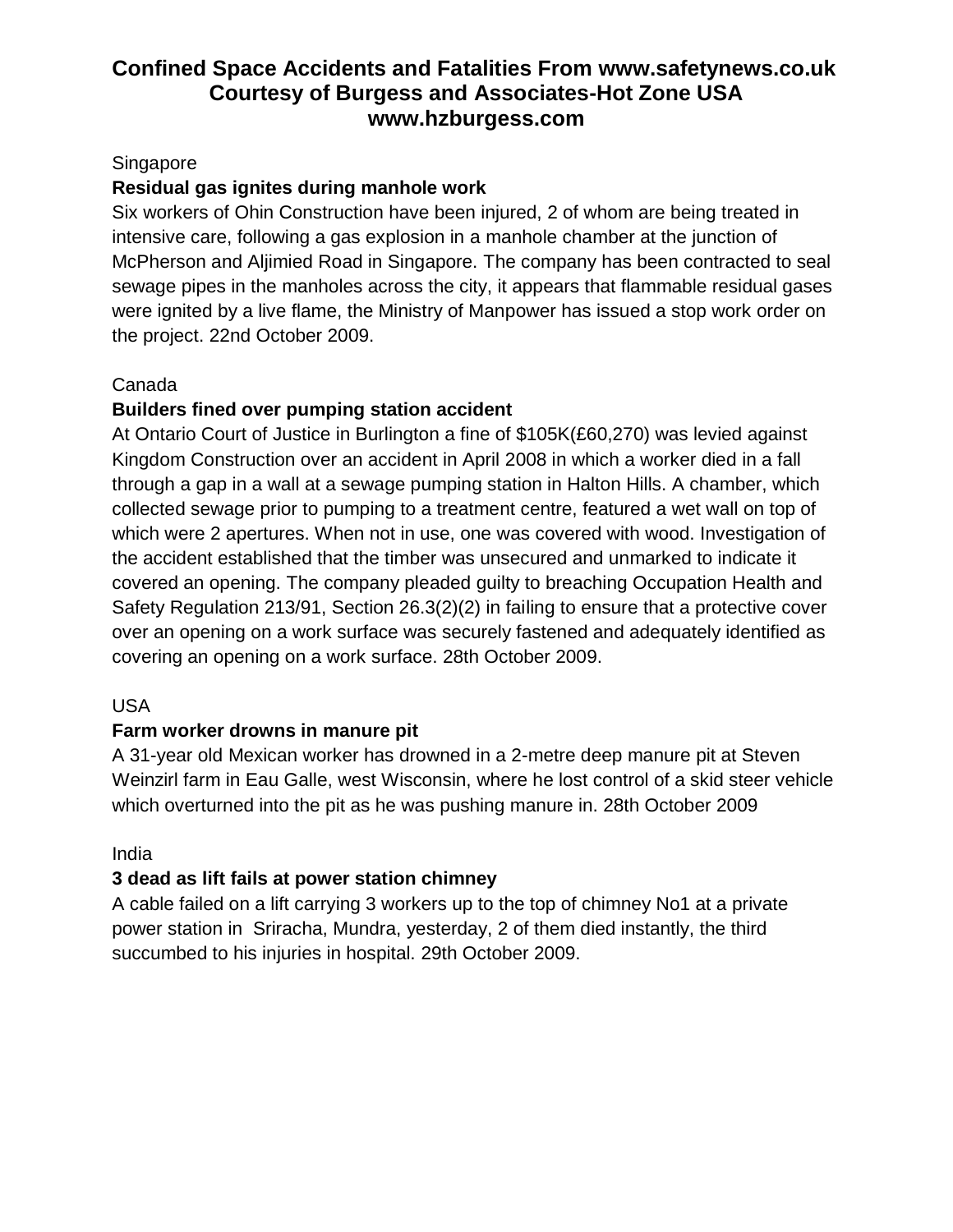### **November 2009**

#### Greece

## **Boy drowns in rain cistern**

A 2-year old boy has drowned after falling into a concrete cistern tank which collects rainwater at premises in Koutsopodi, Peloponnese. 4th November 2009.

## USA

## **Confined space accident at Tampa dry dock**

In a confined space incident during cleaning work at Riverhawk Marine in the dry dock on West Tyson Avenue, Port Tampa, 2 workers required hospital treatment after inhaling fumes inside the hold of a ship. 10th November 2009.

## Australia

## **Melbourne laundry fined over fatal accident**

Hajel Pty Ltd and a director have been fined \$750K(£420,974) and \$65K(£36,484) respectively over a fatal accident on October 27th 2006 at its industrial laundry in West Heidelberg, Melbourne. A worker's mittened hand caught in an industrial ironing machine during cleaning work, leading to his death by crushing, the company pleaded guilty to failing to provide a safe workplace and both supervision and training for employees. Investigation established that the steam-heated rollers were inadequately guarded. 12th November 2009.

## Gaza

## **Electrocution and injuries in tunnel accidents**

In 2 separate accidents on Monday in tunnels close to the Egyptian border a man was electrocuted in an accident 20 metres underground; in a tunnel in Rafah 4 people were injured in a partial cave-in. 17th November 2009.

## Singapore

## **Burnt rope failed worker's security in lift shaft fall**

A lift company owner and a foreman were each fined \$50K(£21,586) in court in respect of a fatal accident on August 7th 2007 at the old Ocean Building where a worker fell 13 storeys to his death down a lift shaft. The worker had been dismantling the lift's guard rails for lowering by pulley but fell from the lift carriage when a rope securing him failed. The rope had previously been damaged by fire, the foreman had allegedly tied the burnt ends together. The lift company owner was fined for failing to stop the work when no barriers were present and 2 lifelines were missing. 19th November 2009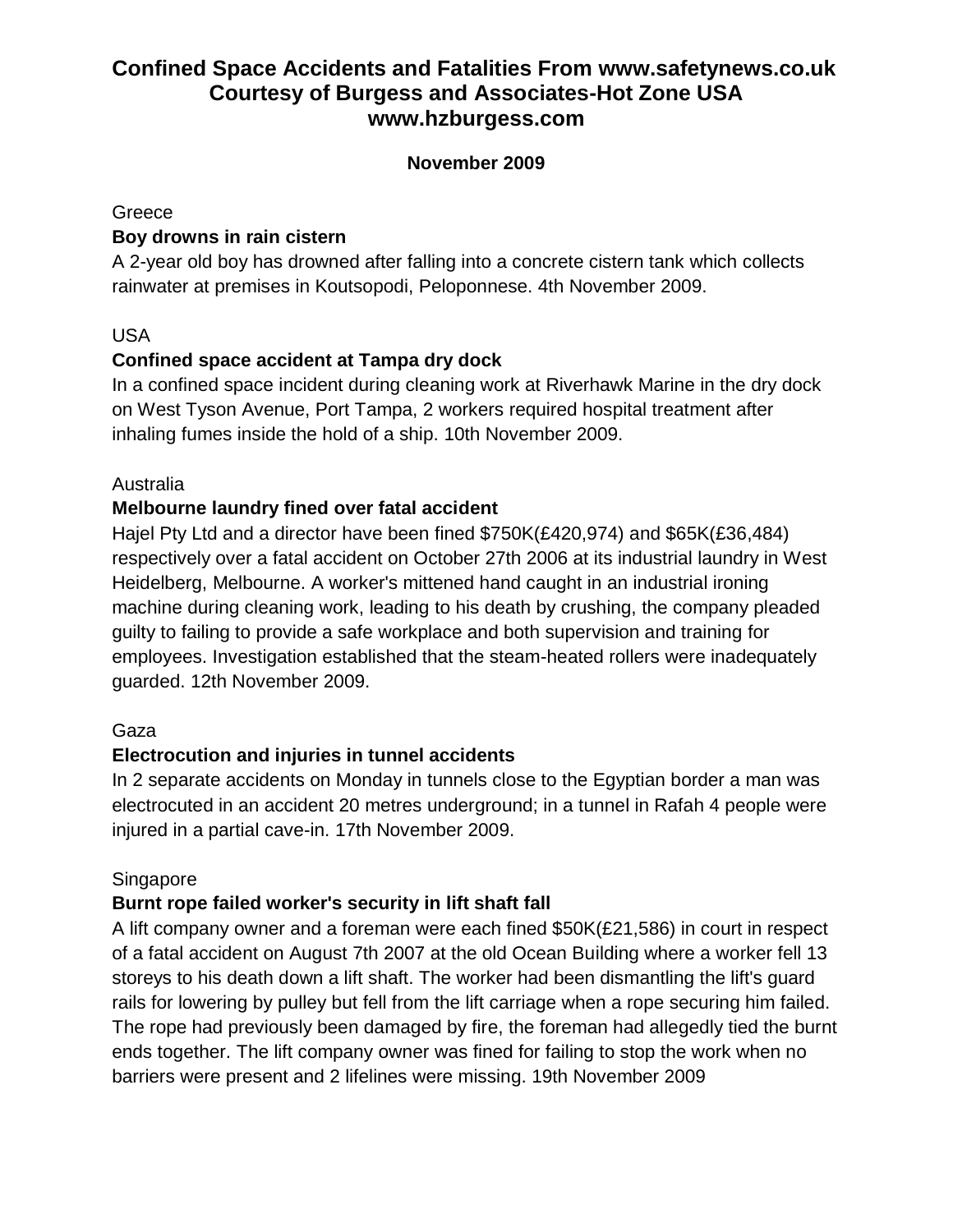### England

#### **Man dies in refuse crusher**

A 31-year old man, who it is believed fell asleep in a refuse bin, has been found dead when the vehicle tipped its contents at a site at Ardwick, Greater Manchester, on Wednesday. 27th November 2009.

#### **December 2009**

### England

### **Colliery fatality in Yorkshire**

Two men were injured in an incident at Maltby Colliery in Rotherham on Monday evening, one of them fatally. The 52-year old man died at the scene after reportedly falling down a shaft. 9th December 2009

#### New Zealand

### **North Island worker killed in pulp machine**

A worker died after being drawn through a roller machine at the Carter Holt Harvey Tasman plant in Kawerau, Bay of Plenty, he was conscious and still able to communicate with colleagues after becoming trapped in the No 2 pulp machine but died later of his injuries. 8th December 2009.

#### England

#### **Labourer drowned at Brent site**

At Westminster Magistrates' Court building contractor Chris Byrne was fined £750 plus £750 costs following the drowning of a 21-year old labourer at a house extension site in Charterhouse Avenue, Wembley. On 30th June 2006, the labourer, who had a limited knowledge of english, had been directed to fill earth into areas around concrete blocks adjacent to the extension and was shown by the contractor that a board covered a 1.74 metre deep excavation pit. The board was not replaced and later the labourer was found to have drowned in the pit. The contractor pleaded guilty to breaching reg.5(2) of the Construction (Health, Safety & Welfare Regs) 1996. An HSE inspector commented: "The labourer had little experience and was left alone with an excavation pit that wasn't properly guarded. His death was clearly avoidable as the risks of excavations and falling from height is well known. Those running construction sites, whether they are domestic or commercial jobs, have a duty of care to supervise vulnerable workers on their sites." 18th December 2009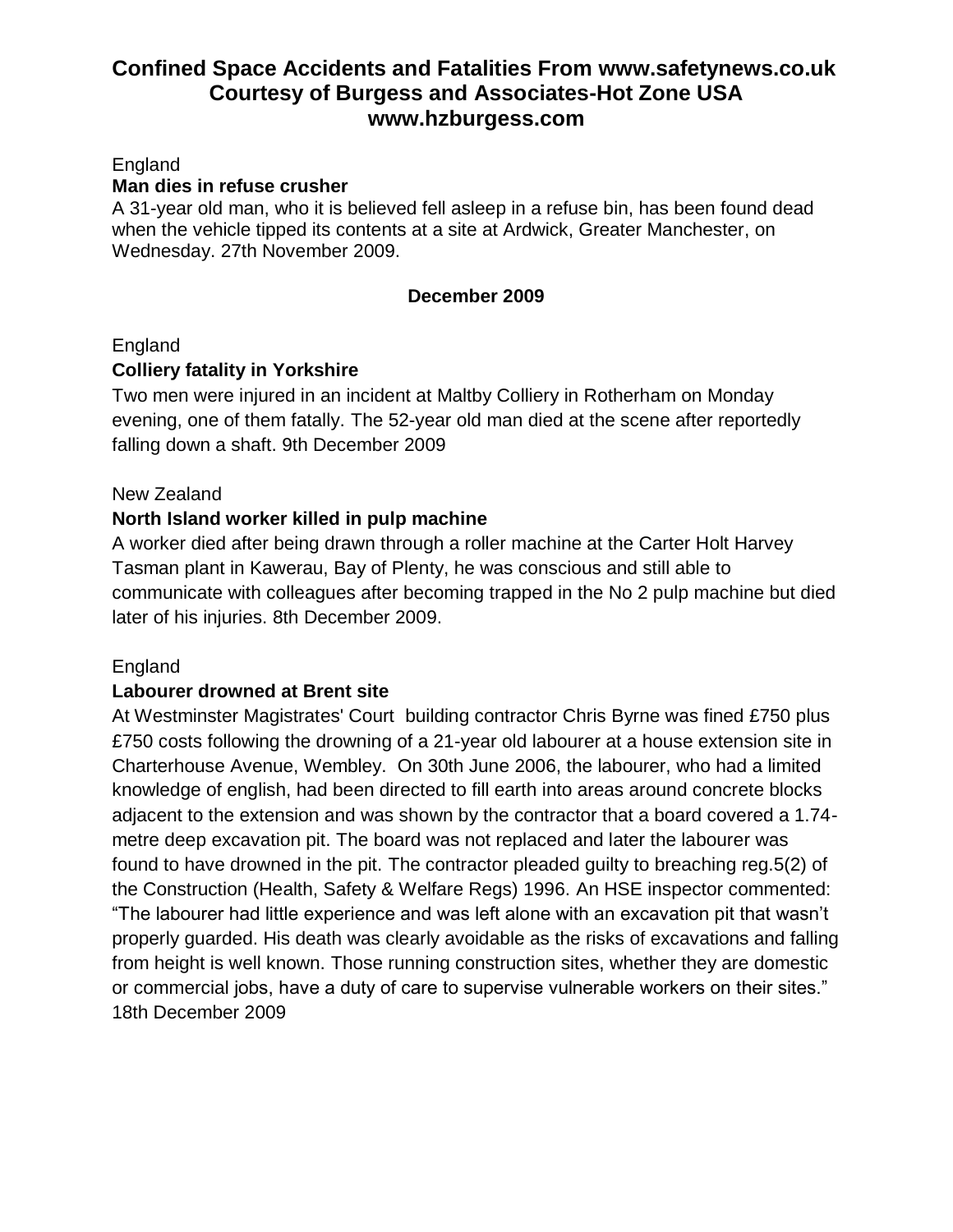#### USA

### **Worker drowns in manhole at Denver Airport**

A worker drowned in a fall into a 14-metre deep manhole at Denver International Airport on Saturday, divers recovered his body from the 7-metres of water in the well used for air conditioning. The 3m x 1.5m manhole does not feature emergency access ladders, it remains unclear what activity the worker was undertaking at the time of the accident. 21st December 2009.

#### India

### **Shipyard worker burned to death**

A shipyard worker was burned to death on Wednesday when sparks during grinding work ignited a fire in the tank of a ship at Tebme Ship Builders in Malpe, 2 colleagues managed to escape to safety from the tank. 24th December 2009.

### **January 2010**

#### **China**

## **15 workers killed by gas in separate incidents**

Eight maintenance workers have died in an apparent confined space accident while performing electrical repair work in a 1.5-metre deep underground pump station in the No 1 steel plant of the Dalian Special Steel Company in Dalian. The bodies showed no indication of electrocution but had apparently lost consciousness in an oxygen-deficient atmosphere. A gas leak appears to have killed 7 workers assembling a furnace in the Hebei Puyang Iron and Steel works where Nanjing Sanye was the utility installation company. 6th January 2010

#### Spain

## **Man found dead in clothes receptacle**

A 24-year old Slovenian national was found dead on Wednesday in clothes recycling container at the junction of Dolores Marques and Vicente Zaragoza in Valencia. The container's opening and closing mechanism operated in a manner which prevented him getting out. 21st January 2010.

#### Scotland

## **Worker's tank fall**

An investigation of an accident in which a hospital painter fell several metres from a ladder while painting within a tank in the grounds of a Renfrewshire hospital is underway. Last week's incident took place at the Royal Alexandria Hospital in Paisley where he was treated for a head injury. 27th January 2010.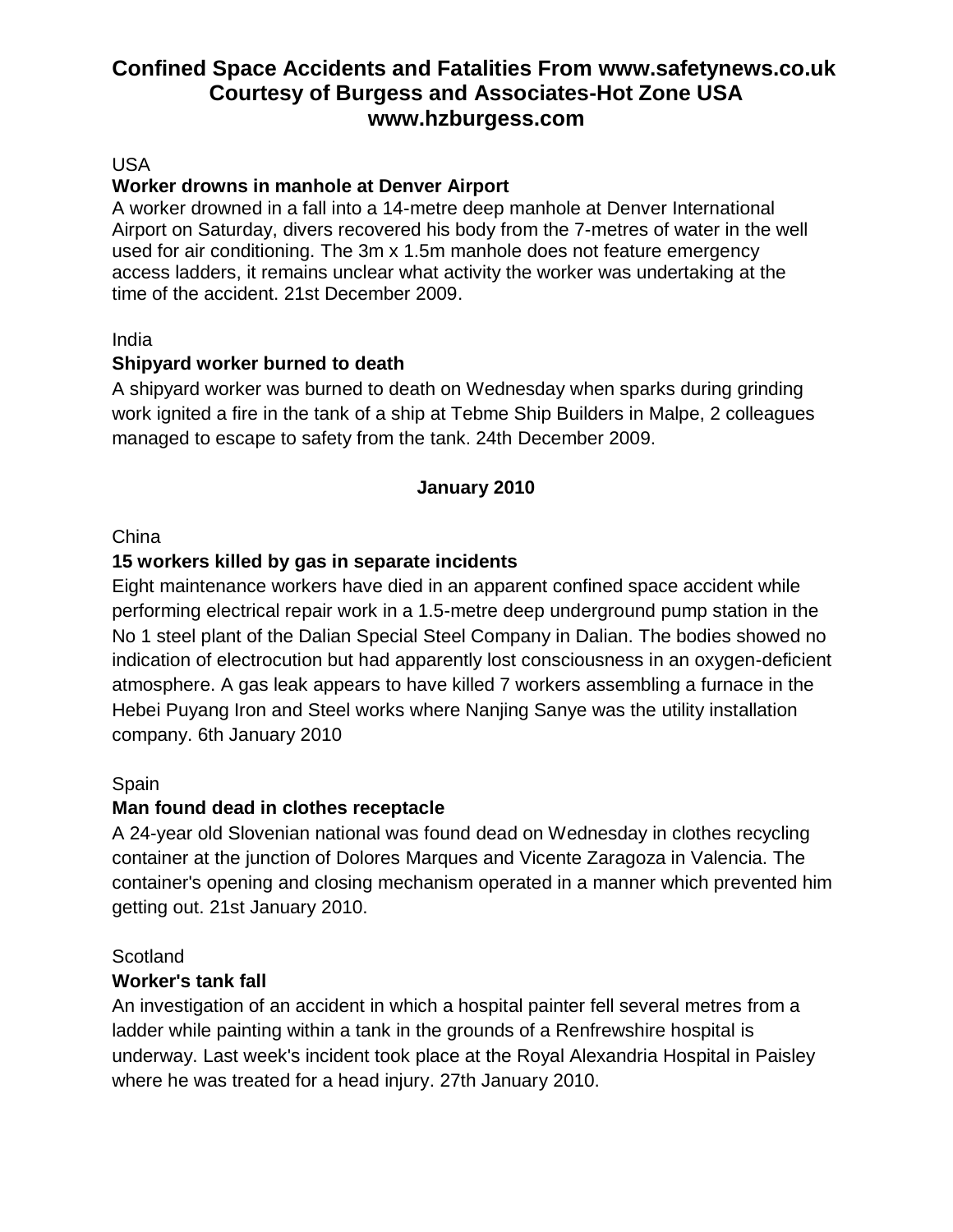#### Malaysia

#### **Welder killed in gas tank explosion**

A gas tank exploded during hot metal work at Felda's Chalk Palm Oil Mill in Setiu, Terengganu, on Monday, killing 1 worker who fell into the tank and injuring 2 others. The tank is located 13 metres above ground and some 600 metres from the plant entrance. 26th January 2010

### **February 2010**

#### England

### **Notts company fined over dust explosion**

At Derby Crown Court Chromalloy UK Ltd was fined £50K plus £13,200 costs after pleading guilty last year at North East Derbyshire and Dales Magistrates' Court to 3 breaches of the Dangerous Substances and Explosive Atmospheres Regulations 2002 (DSEAR) in which a dust explosion left a worker injured at its premises on Alfreton's Clover Nook Industrial Estate. On October 17th 2007, a dust explosion occurred upon the introduction of aluminium powder into a blender, inflicting burns to the hands, arm and face of a 54-year old worker. HSE investigation found that the explosion was caused by the ignition of the aluminium powder, probably by a discharge of static electricity. An original hose with a metal strip had been replaced by a plastic hose without this strip. An inspector observed that the company had failed to carry out duties under DSEAR such as risk assessment and to implement controls in relation to an explosive dust such as powdered aluminium. 12th February 2010

#### Japan

## **Stowaway died in landing gear of New York-Tokyo flight**

The body of a stowaway was recovered from inside the door of the landing gear storage compartment of a Delta Airlines aircraft at Tokyo's Narita International Airport on Monday where it landed after a flight from New York, the victim had presumably died from hypothermia with in-flight locus temperatures falling to -60ºC. 9th February 2010

#### **March 2010**

#### England

#### **Man's bin death an accident**

A Brighton and Hove inquest into the death of a 35-year old man, who climbed into a commercial refuse collection bin and fell asleep and was crushed to death later, has determined accidental death. In July 2009 his body was found at a waste transfer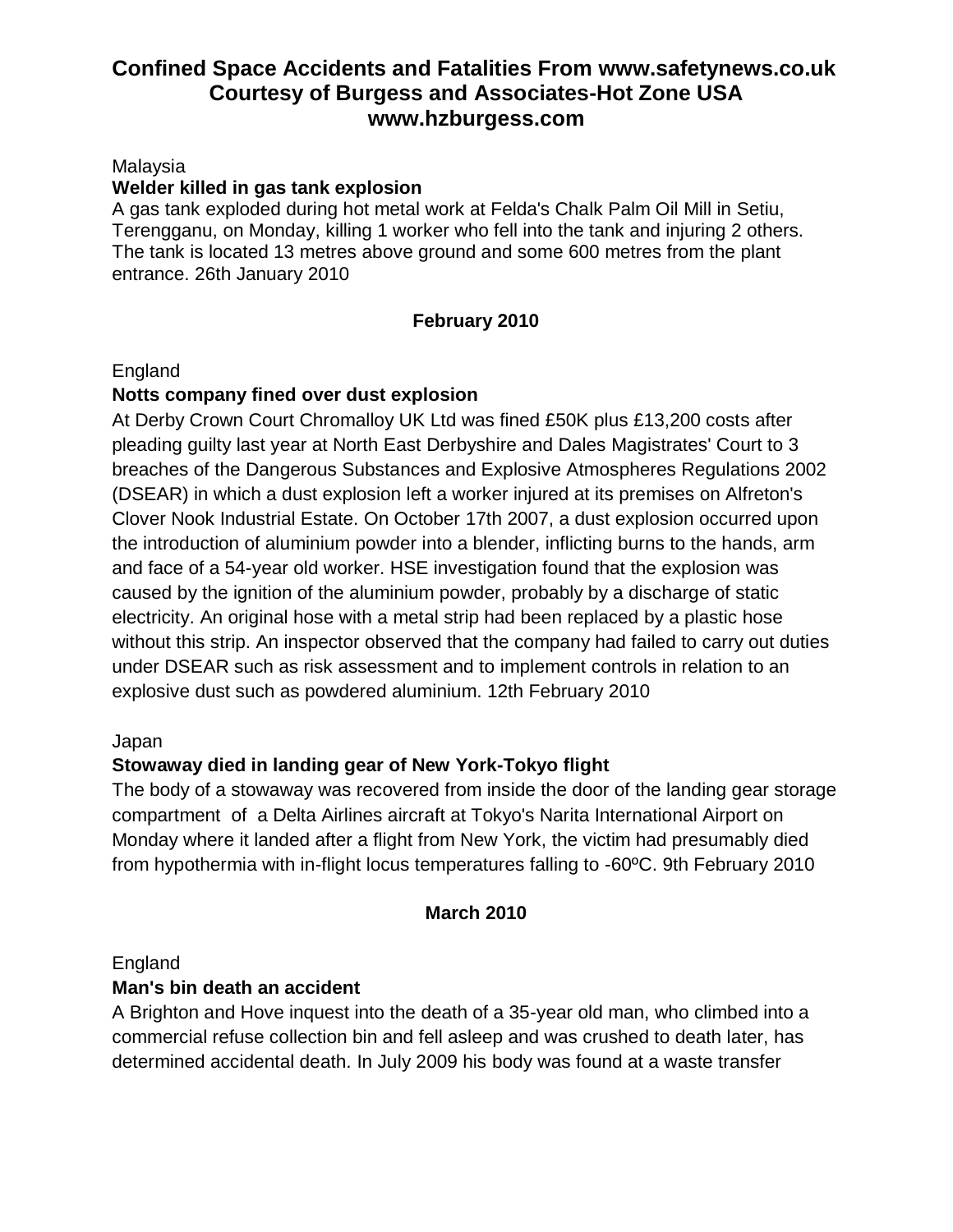station, the death has resulted in a review of industry guidelines concerning commercial bins. 11th March 2010

## England

## **Famous racing driver in lift accident**

In a press release on behalf of Sir Stirling Moss it was reported that the 80-year old former racing driver had sustained broken ankles and foot bones as well as chipped vertebrae in a fall down a lift shaft at his Mayfair home. In a malfunction of the lift the external door had opened without the lift being at the landing, causing the famous sportsman to fall down 3 storeys into the open shaft. Following surgery he is now said to be recovering from the accident. 9th March 2010.

## USA

## **Manhole accident in San Antonio**

A construction worker was hospitalised in San Antonio on Tuesday with a broken ankle after falling 7 metres down a 1-metre diameter manhole at a road site in Shavano Park, north San Antonio. 10th March 2010.

## France

## **2 sappers killed in flammable liquid accident**

Two soldiers died and 2 others were injured in a fire at the Illkirch-Graffenstaden sappers' base on the outskirts of Strasbourg, the accident occurred during the handling of petrol in an underground chamber. 12th March 2010.

## Bulgaria

## **Worker fell into empty lift shaft**

A 36-year old construction worker was admitted to Pirogov Hospital with severe injuries at the weekend after falling into an empty elevator shaft in a building in Sofia. 15th March 2010

## USA

## **Worker falls off unstable manhole ladder**

A University of Utah employee was injured in an accident on Tuesday when he fell into a 5-metre deep manhole while undertaking fibre optics work underground. A ladder he was ascending became unstable as he was about to emerge from the manhole. Rescue teams used a tripod pulley system to lift him from the narrow confines of the utility chamber. 17th March 2010.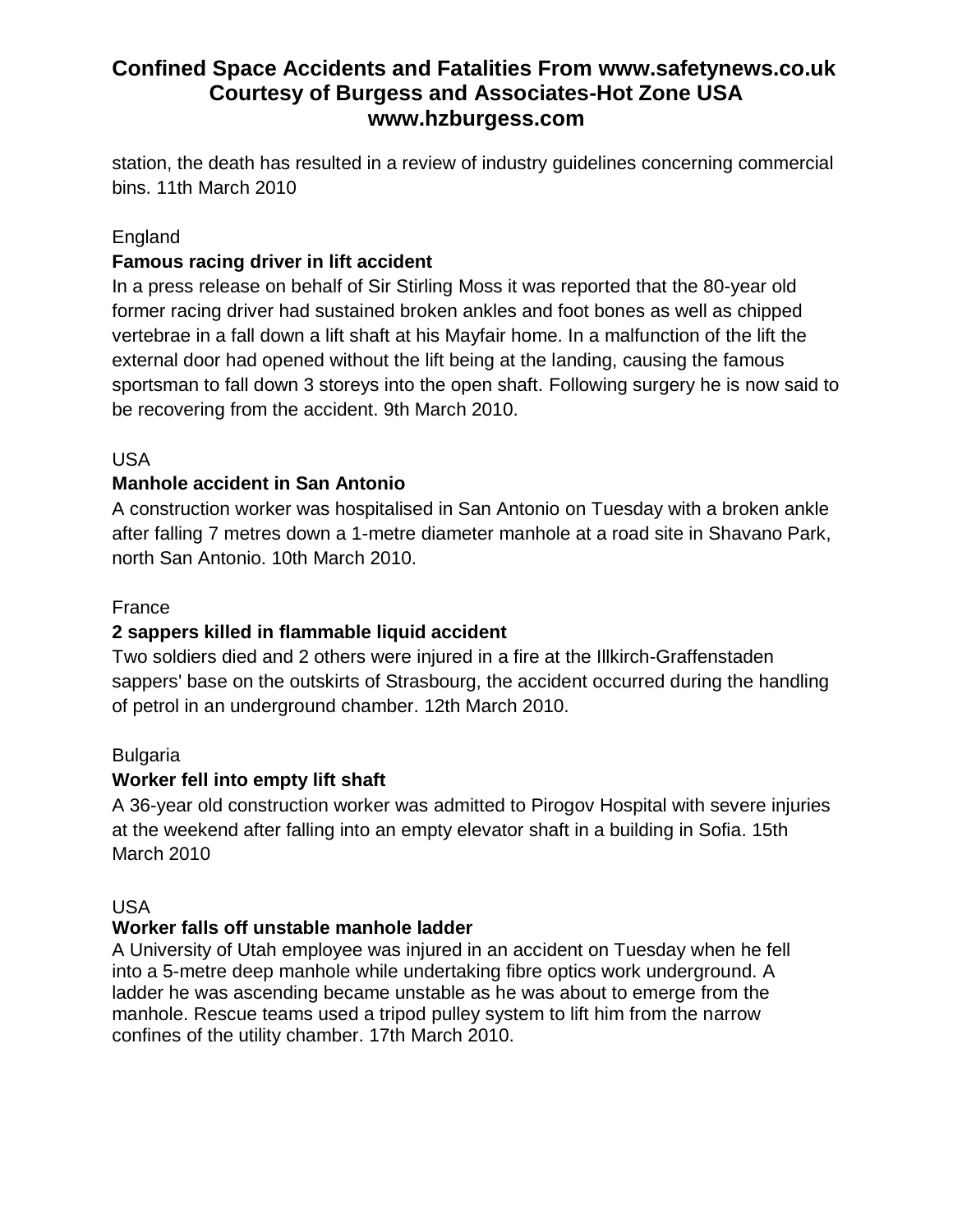### Malaysia

## **6 die in confined space accident at water plant**

Six workers died from carbon monoxide poisoning while cleaning a tank at a water treatment plant in Sabah. Two workers were initially engaged in the task but their failure to reappear prompted 4 colleagues to enter and attempt a rescue in the tank where a generator was producing a CO-rich atmosphere. 24th March 2010

## USA

## **Utility worker injured during outage maintenance**

A Pennsylvania Power & Light employee has been hospitalised with burns following an explosion and fire during maintenance work to restore supply during an outage in Wilkes-Barre, he managed to emerge from the chamber unaided, a colleague at the locus was uninjured. 30th March 2010.

### **April 2010**

### **Turkey**

### **Missing schoolboy found dead in sewer**

The body of the 10-year old schoolboy missing from a boarding school (see story 31st March) has been found drowned in a sewer near the school in Usak. There have been allegations that the sewer was subject only to a cursory search and resealed early in the investigation and that the school security cameras were not operating. 2nd April 2010

#### New Zealand

## **Worker killed during glass unloading**

The Department of Labour is investigating a fatal accident which occurred on Tuesday at Sharpeye glass products on the Wairau Valley industrial zone, north Auckland, where falling glass killed a worker during unloading. He was inside a container when the glass fell, 4 other workers were injured in attempting his rescue. 7th April 2010

#### Singapore

## **Record shipyard fine over confined space accident**

A record fine of \$150K (£70,432) for a shipyard accident has been levied against Prime Marine for a failure to ensure the safety of workers under the Workplace Safety & Health Act in respect of a fatal accident on December 15th 2007 in which 2 workers died in a confined space accident. Workers were required to enter a ship's tank to clean it at Western Anchorage. A supervisor sent 3 workers in, having failed to wait for clearance from a chief officer over fears of high concentrations of hydrogen sulphide. The supervisor, who failed to ensure that the workers had gas detection equipment and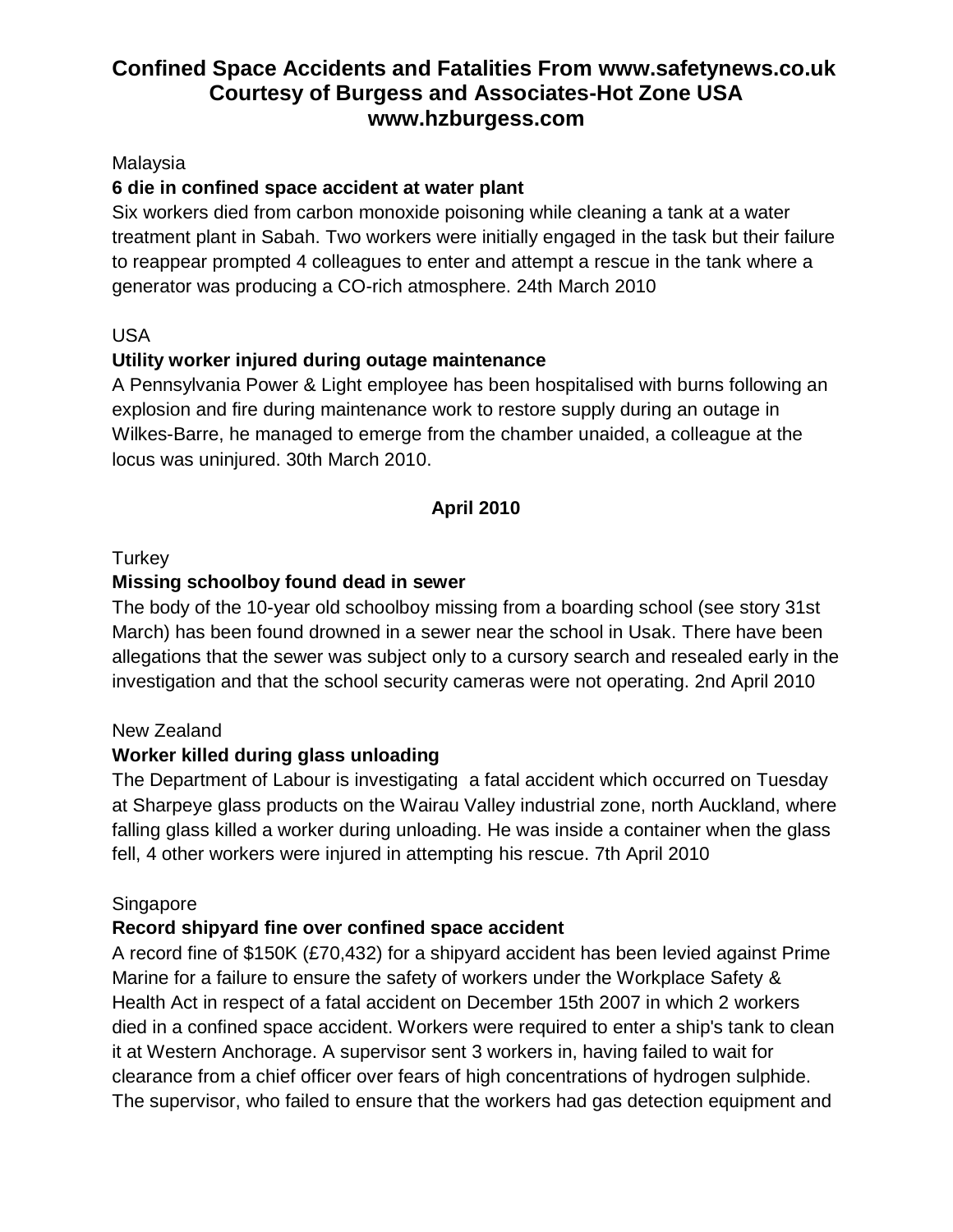breathing apparatus, was fined \$50K (£23,477) for committing a reckless act. 8th April 2010.

## Gaza

## **Man killed in contraband tunnel collapse**

A man has died in a tunnel collapse under the Yebna refugee camp near the Salah Al-Deen Gate in Rafah, 6 other people are believed to have survived by making for the Egyptian side of the excavation. 8th April 2010.

### **Switzerland**

## **Worker killed in press at waste facility**

On Thursday a worker at a recycle and waste disposal facility on Grundholz Street in Hefenhofen, Amriswil, was killed in an accident involving an industrial press. 2nd April 2010

## China

## **6 feared drowned in manganese mine pond accident**

A rapid issue of manganese mining residue from a retaining pond at Fengyun Manganese Company Ltd in Huayuan County, Hunan, has killed 1 worker and left 5 others missing, in all 35 workers were engaged in decommissioning the pond when the accident occurred. 12th April 2010.

#### India

## **Girl,6, dies in lift accident**

On Sunday a 6-year old girl died of multiple fractures in a lift accident in a building in Dharavi, Mumbai (Bombay), after becoming trapped between the door and gate of the lift which descended from the 5th floor to the ground floor and then re-ascended with her body still trapped. 19th April 2010.

## **Germany**

## **Woman's body found in paper compacter**

The body of a woman aged around 60 was discovered by staff in a waste paper compaction unit in Lohne, Lower Saxony. The body was in a sleeping bag and initial investigation suggests she was alive prior to a paper container being decanted into the compacter and that she was living as a rough sleeper. 16th April 2010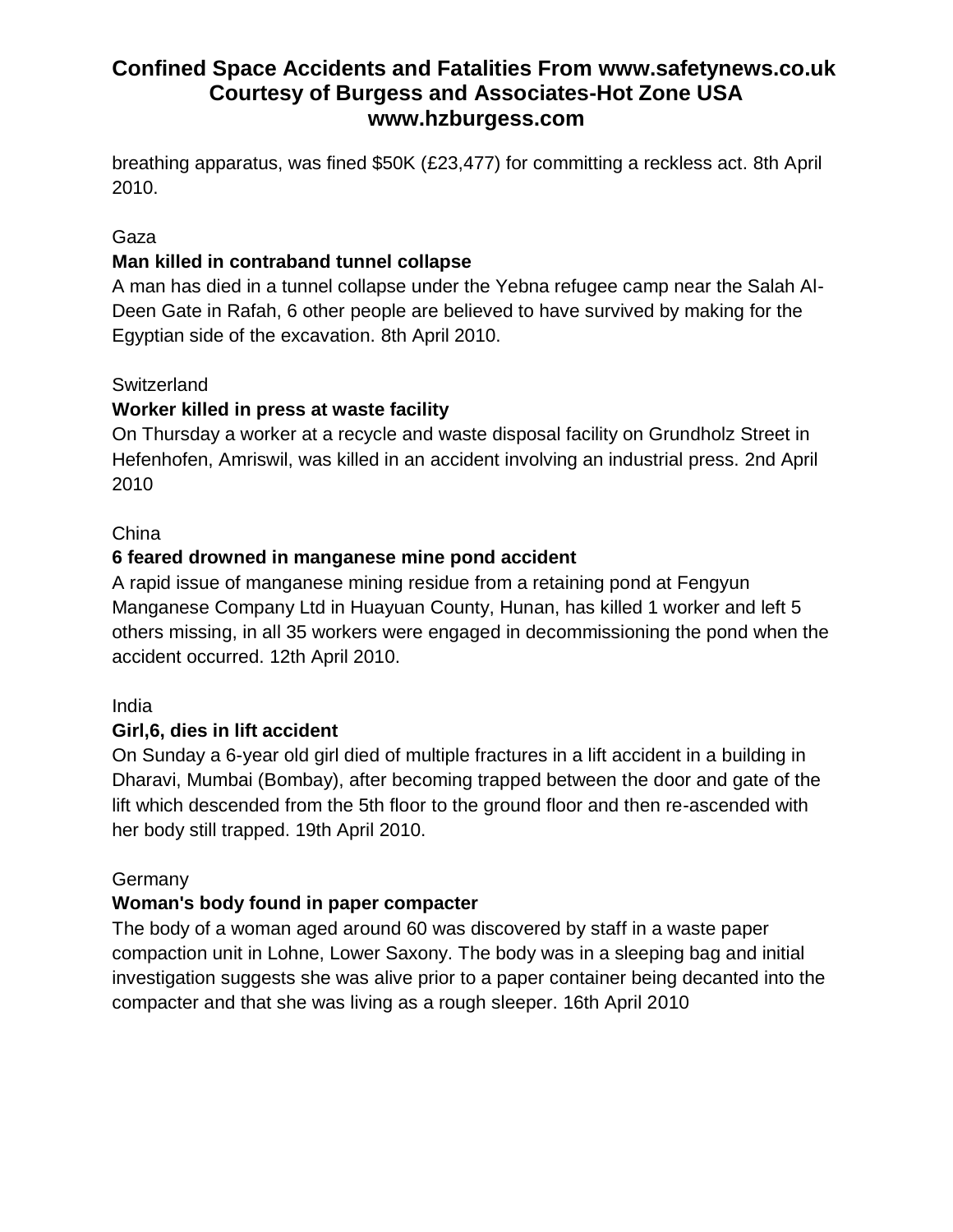## India

## **Worker falls into power plant boiler**

One worker died and another was seriously injured yesterday in a fall into a coal-fired boiler at Plant B of Bokaro Thermal Power in Jharkhand. 21st April 2010

## China

## **Worker crushed in Hong Kong lift accident**

A worker was crushed to death after falling from a lift under repair and being crushed between the lift cage and shaft wall at Hui Ming Court in Kwun Tong, Hong Kong. He and a colleague were conducting maintenance on the lift between floors 4 and 5 of the building currently undergoing refurbishment, but the introduction of a trolley into the lift caused instability and led to the worker losing his balance and falling. 21st April 2010.

## **Turkey**

## **Girl killed in fall into septic tank**

An 8-year old girl has drowned in a septic tank in Antalya when she stumbled and fell into the tank whose lid had allegedly been removed and not replaced after the application of pesticide. It took an hour to drain the tank and recover her body. 23rd April 2010

## Canada

## **Municipal worker dies in fall at water plant**

Quebec's Workplace Health and Safety is investigating a fatal accident involving a Montreal municipal employee who has died in a 12-metre fall into an empty underground tank at a water filtration plant in Pierrefonds. It is believed that he was stepping backwards and was unaware of an open trap door. 23rd April 2010

## **England**

## **Worker's horrific augur injury**

In January last year a farming company employee lost his toe and part of his foot when he fell and trapped both feet in a manure augur. The equipment proved to be inadequately guarded and the employer, CK Hanson & Son Ltd of, Tong, Bradford, admitted breaching r.11(1) of the Provision and Use of Work Equipment Regulations 1998 and was fined £2,000 with £1,395 costs. 27th April 2010.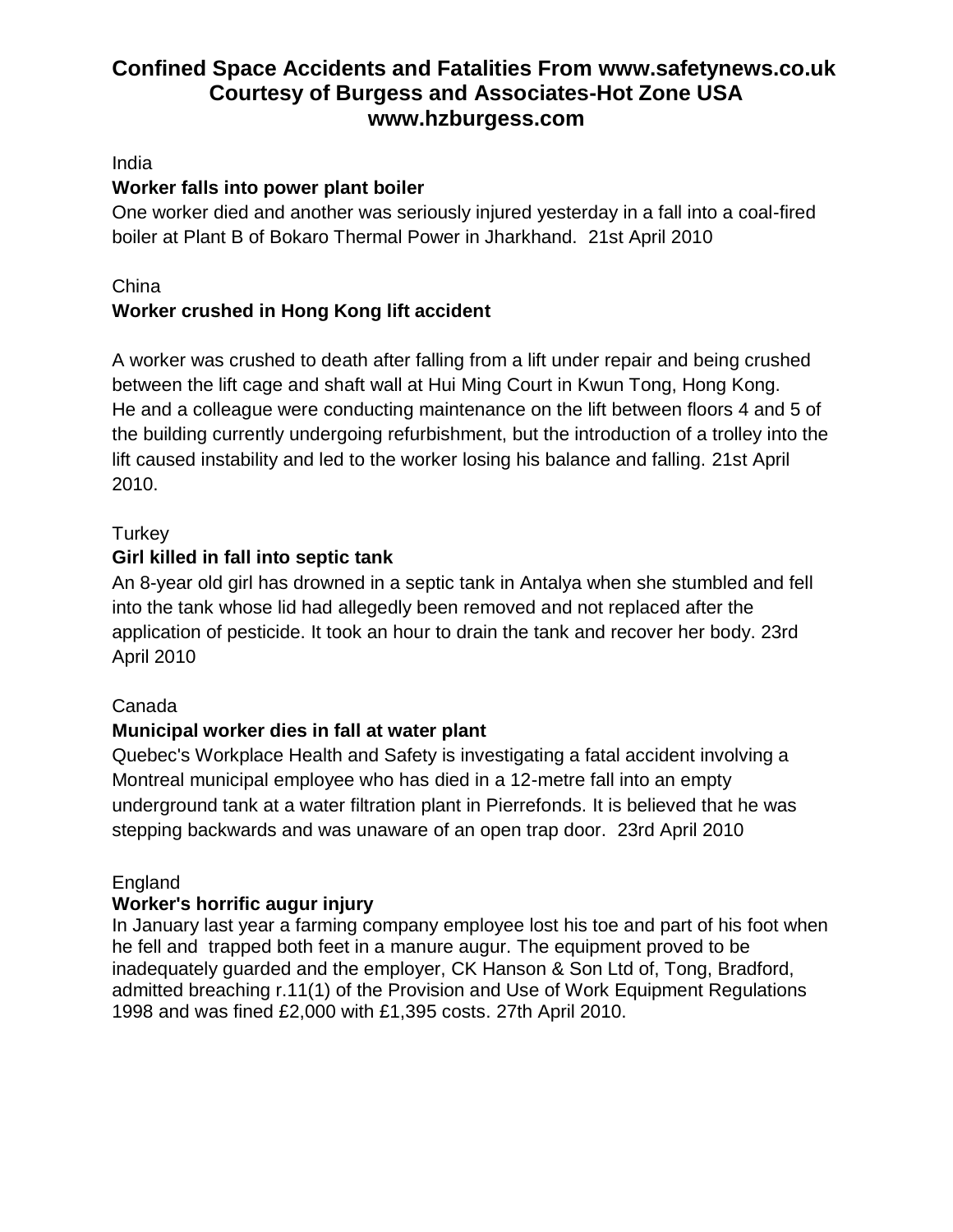### Pakistan

## **Karachi sewerage workers die in confined space accident**

A confined space accident has claimed the lives of 3 workers of Karachi Water and Sewerage Board who died in a manhole during cleaning with automated equipment. The 3 who died had entered the manhole in an attempt to rescue a stricken colleague, the latter survived the accident and is receiving ongoing hospital treatment. 26th April 2010

## **Sweet company fined over crush accident**

At Bournemouth Crown Court Tangerine Confectionery was fined £300K plus £72,901 in costs over the death of a worker crushed in machinery at its plant in Branksome, Dorset. A blockage had occurred in a 2-metre high jelly bean machine and a worker had climbed over the top and was attempting to clear the blockage but became trapped when the machine reactivated. In attempting to help, a colleague inadvertently pressed the wrong switch. Although the machine displayed a warning notice, HSE investigation found that there was no safe system for dealing with blockages and no written risk assessment. The machine was neither switched off nor isolated. 28th April 2010

## USA

## **Colorado worker rescued from manhole**

At the junction of 8th Avenue and Logan Street, Denver, fire crews were called to rescue an employee of FibreNet who had fallen from a ladder and was trapped in a manhole during subcontract work for Quest Communications. A tripod was set up over the manhole to winch the injured worker up. The extent of his back injuries was unknown.28th April 2010

## **May 2010**

## Pakistan

## **Overloaded lift fails at Lahore paper works**

An elevator collapsed during unloading of material at a paper factory in Shafiqabad, Lahore, killing a 32-year old worker and injuring 3 others. The lift was at the 2nd floor when the accident, attributed to overloading, occurred. 4th May 2010

## New Zealand

## **Confined space accident in ship's hold**

Two crew members, the chief officer and a seaman, have died in a confined space accident in the hold of the Trans Pacific Containers ship, Wellington, which was berthed at Marsden Point, Northland. The Korean chief officer of the Panamanian-flagged ship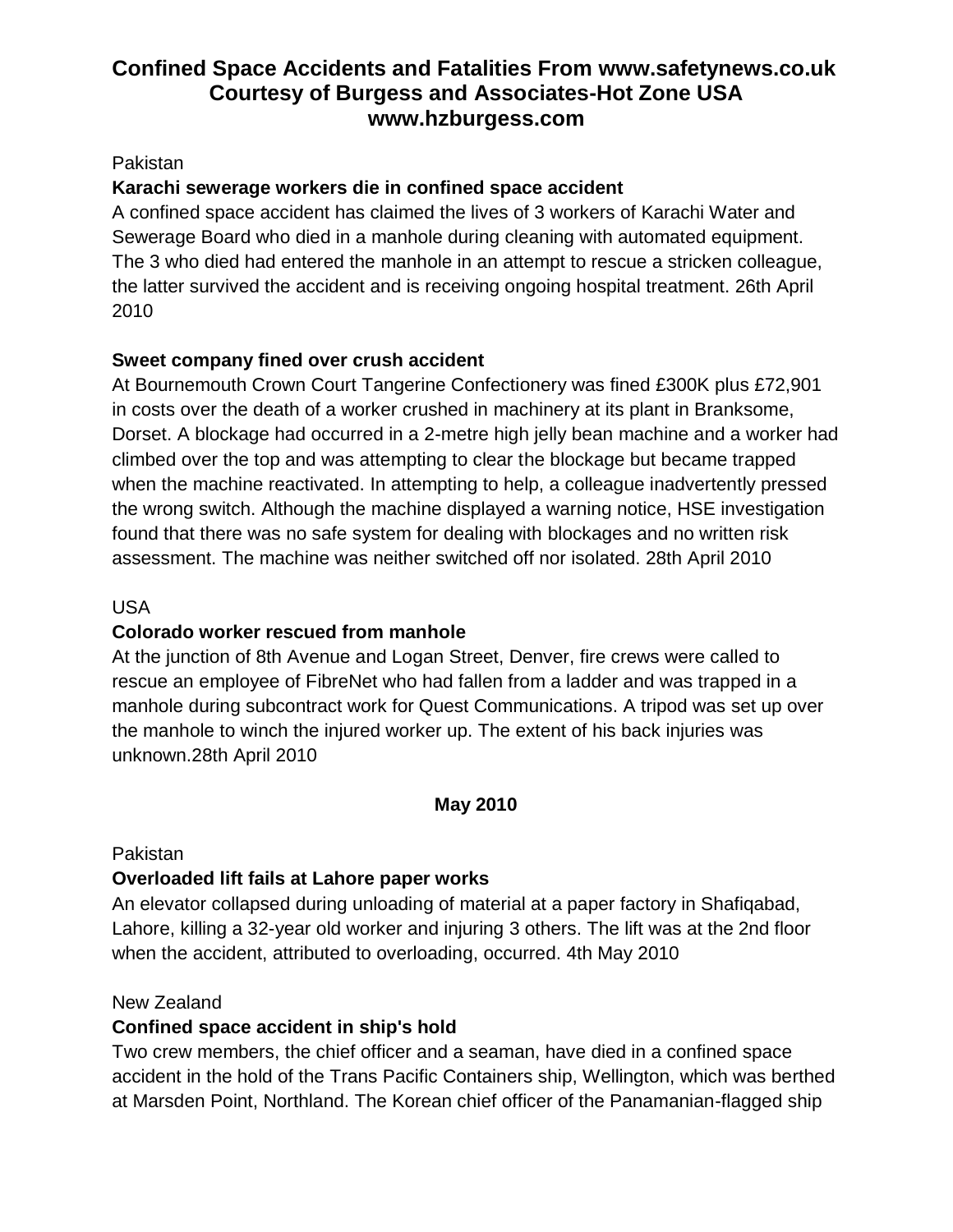had entered the hold, possibly to check the timber cargo, believing that the fumigant aluminium phosphide had not been added. The Burmese seaman and a Korean 1st engineer attempted his rescue, the former died, the latter is recovering in hospital. Other crew members later used breathing apparatus to access the hold. 5th May 2010

## USA

## **Municipal worker dies in confined space accident**

A municipal maintenance worker died in a confined space accident in a 10-metre deep sewer manhole in Yankee Road, Middletown, Ohio. Three firemen believed they were responding to a fall from height incident and approached the locus without breathing apparatus, all required hospital treatment, 1 having become unconscious in the oxygendeficient atmosphere, estimated at less than 2%. Initial testing pointed to a nitrogen-rich atmosphere. 10th May 2010.

## England

## **Accidental death of worker who entered machine**

A technician employed at the Contico Europe premises in Redruth, Cornwall, died accidentally in an industrial accident, a Truro inquest jury has determined. The deceased entered the plastic moulding machine to resolve a problem while working there in May 2008. 17th May 2010.

## England

## **Man injured in welding explosion**

It is reported that a worker has been treated for burns after being injured in an explosion at the premises of Widnes Tank Container Services Ltd in the Cheshire town. The incident occurred on Thursday afternoon, it is believed his injuries are not serious. 17th May 2010

## England

## **Health club and lift company fined**

At Southwark Crown Court, London, Holmes Place Health Clubs and ThyssenKrup were each fined £233K after pleading guilty to breaches of health and safety legislation in respect of an accident in March 2003 in which a 32-year old woman died in a malfunctioning lift at Broadgate Health Club, London. She was dragged several feet between the lift and shaft wall when it dropped and stopped between floors. The lift had malfunctioned over a number of months, the judge was critical of a "culture of complacency." 17th May 2010.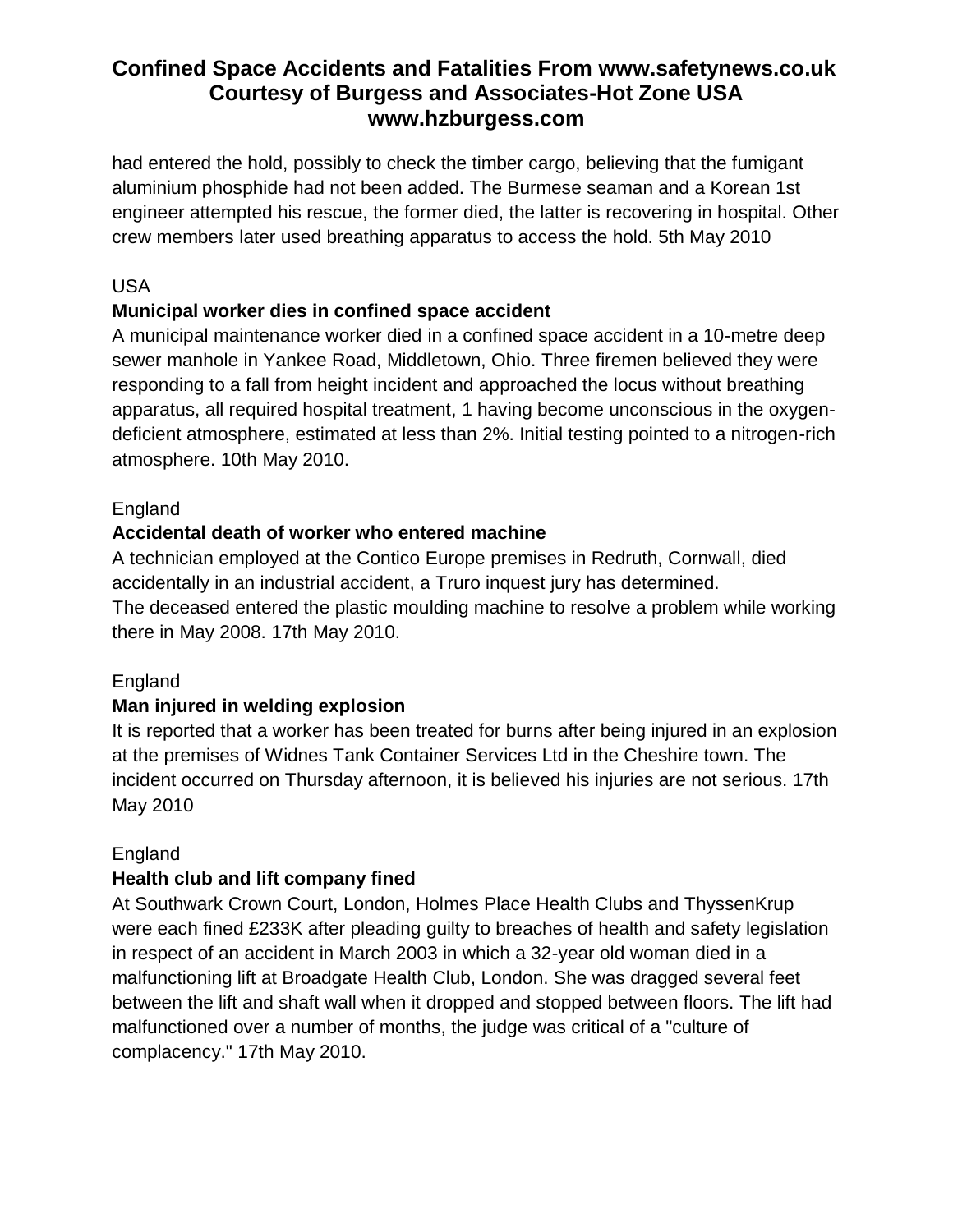#### Sweden

## **Lift accident kills 2 miners**

At least 2 people are feared dead when a lift fell down a shaft on Tuesday at the LKAB (Luosavaara-Kiirunavaara Aktiebolag) Vitaforsgruvan coal mine in Malmberget. 19th May 2010

## England

## **Improvised rescue from Surrey manhole**

Chobham and Woking fire crews deployed an A-frame and harness to rescue an unconscious worker who had fallen 5 metres down a manhole from which he was emerging in Chestnut Lane, Chobham. The narrowness of the manhole precluded a Stokes Basket rescue, a paramedic supported the worker's back as he was winched up. 27th May 2010

## Austria

## **Farmer injured in silo fall**

A 47-year old farmer was badly injured in a 7-metre fall on to a concrete surface in a feed silo in Freistadt, Upper Austria. 27th May 2010.

#### **June 2010**

## England

## **Accidental death of boy at farm**

An inquest jury has determined accidental death having considered evidence given concerning the death of a 7-year old boy who drowned in a slurry pit at a farm near Broseley, Shropshire, on 26th July last year. 10th June 2010

#### England

## **Petrol vapour explodes in sewer**

Two persons were injured when petrol vapour drained into the sewer system from a vehicle being worked on and exploded in Edward Street, Preston, last Thursday evening. One of the men involved has serious burns, the force of the explosion blew a manhole off and damaged nearby houses internally. 21st June 2010.

#### USA

## **Mechanic killed in aircraft wheel gear housing**

A Delta aircraft mechanic died from severe head injuries in an accident at Gate G14 of Minneapolis-St Paul International Airport, he was found unconscious inside one of the gear doors which house the airliner's wheels. 17th June 2010.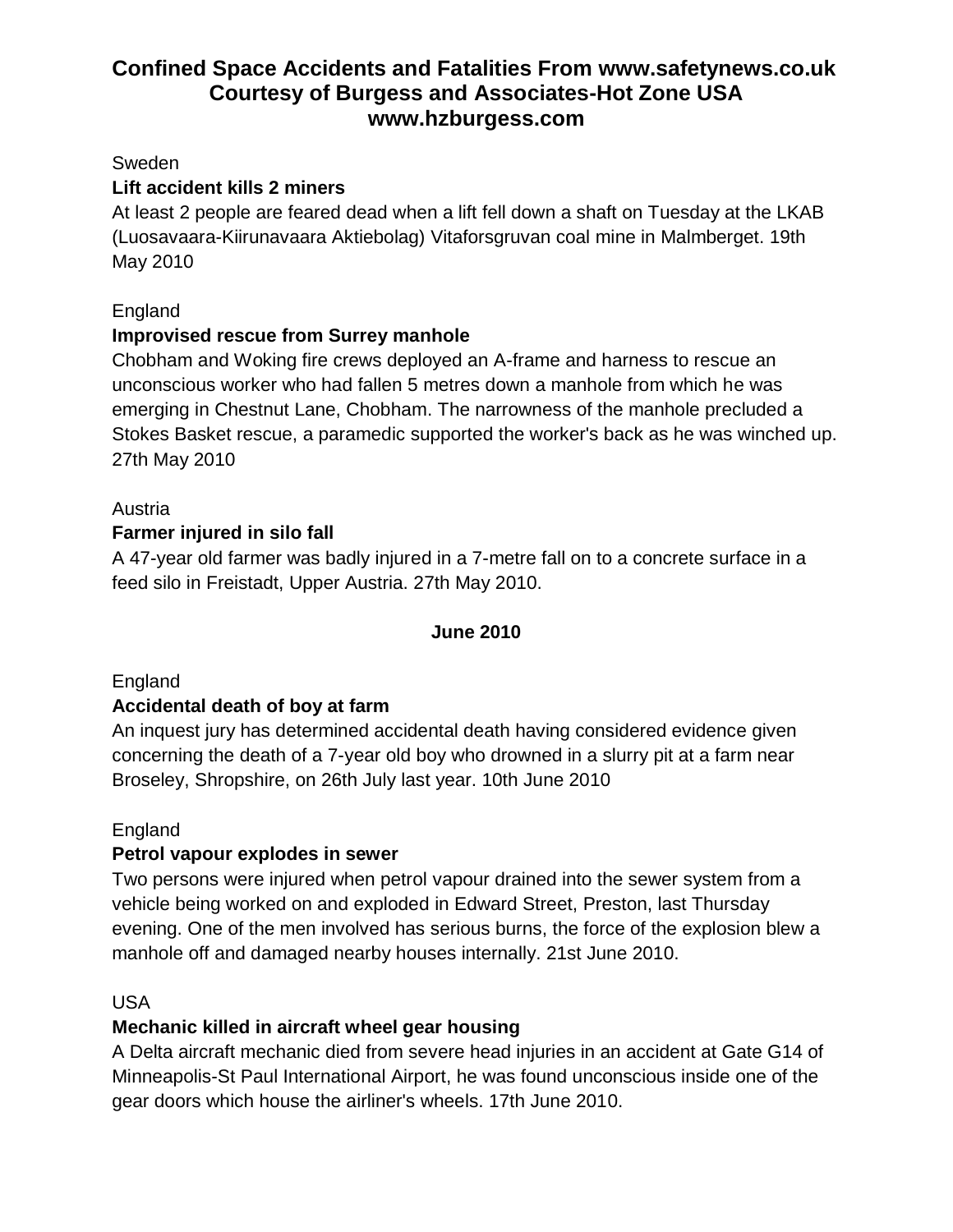## USA

## **Worker killed in Wisconsin grain bin**

A worker has died in a fall into a grain silo in Zachow, Wisconsin, where he was scraping accumulations of corn from a side wall when a large amount fell and caused him to lose his balance. 18th June 2010

## Australia

## **Falling water tank kills Queensland worker**

A 3-metre x 8-metre water tank fell and killed a worker on Monday at Bundaberg Sandblasting in Queensland, colleagues had to deploy a forklift truck to lift it clear of the victim, the reason for it falling was unknown. 22nd June 2010

## **July 2010**

## Malta

## **Valetta worker falls down shaft**

A workman was injured in a 1-storey fall into an open shaft at the Parish Hall, St Dominic Street, Valetta, on Tuesday afternoon, the cause of the accident and the extent of his injuries were unknown. 7th July 2010

## USA

## **Farm workers died in fall into silo**

Two teenage Michigan farm workers died when they fell into a molasses feed silo at a farm 4 miles southwest of Middleville, they were using a power-washer to clean the 4 metre high silo when the accident occurred. 14th July 2010

## Malta

## **Man falls down lift shaft**

A 30-year old British national was listed in critical condition with head injuries after a 3 storey fall yesterday down a shaft in an apartment block on il-Kurazza Street, Qawra. 20th July 2010

## Scotland

## **Vessel gas incident lands workers in hospital**

An incident on Saturday morning on board the vessel Oriela, berthed at Clipper Quay in Aberdeen harbour, resulted in 3 persons being admitted to hospital, two of them reportedly suffering the effects of exposure to hydrogen sulphide. 26th July 2010.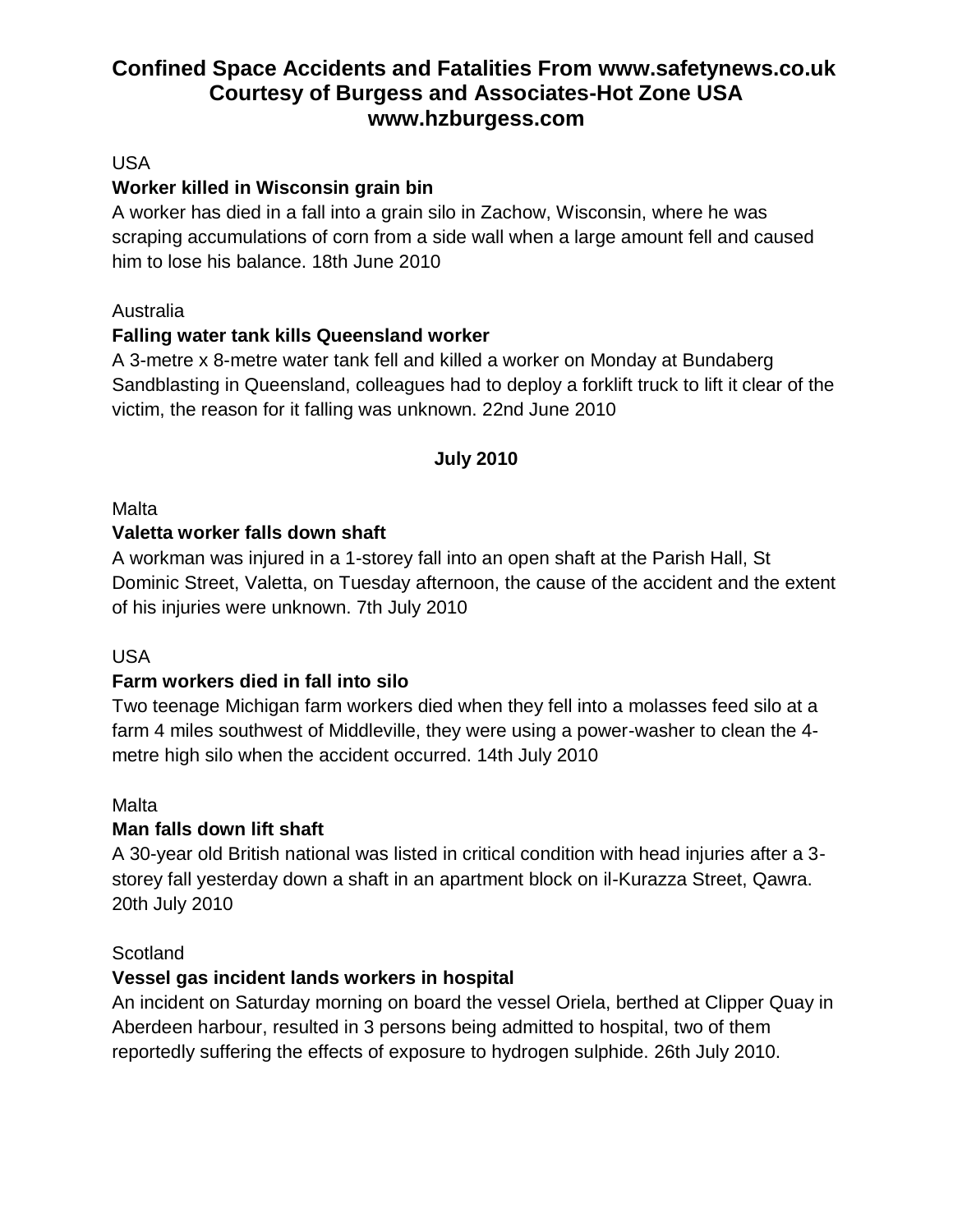### USA

## **Missing worker fell into waste compactor**

A worker who had been reported missing for 3 weeks is now believed to have died after falling into a waste compactor at One Niagara, New York state. A surveillance video appears to have captured the incident in which a maintenance worker fell into the selfcontained compactor unsighted by colleagues. 27th July 2010

## **August 2010**

#### India

### **Cleaner suffocates in manhole**

A confined space accident has claimed the life of a worker and hospitalised a colleague who were subcontracted to clean a sewer line on the Ajay Industrial estate in the Dhudheshwar district of Ahmedabad whose municipal corporation may file a complaint of negligence against the private industrial estate. 3rd August 2010

#### **Greece**

### **Bin man crushed in wagon compactor**

A refuse collector has died in a crush accident in Chania, Crete, when he entered the wagon's compactor to attempt to clear a blockage and the cover descended on his head, 2 colleagues were treated in hospital for shock. 5th August 2010

## **September 2010**

#### India

## **2 killed in furnace explosion**

A smelting furnace exploded at DV Alloys in Ghaziabad, killing 2 workers and injuring 8 others. It is speculated that a gas cylinder had been wrongly thrown in and exploded in the furnace, scrap metal from Canada and the Gulf area is imported for smelting. 8th September 2010

#### USA

## **Confined space accident claims worker and fireman**

A double fatality occurred in a toxic atmosphere in a manhole in Tarrytown, New York, where a fireman succumbed to the oxygen-deficient atmosphere in the confined space while attempting the rescue of a Tarrytown Public Works Department employee who had entered the manhole to investigate a sewage blockage and was overcome by fumes. 8th September 2010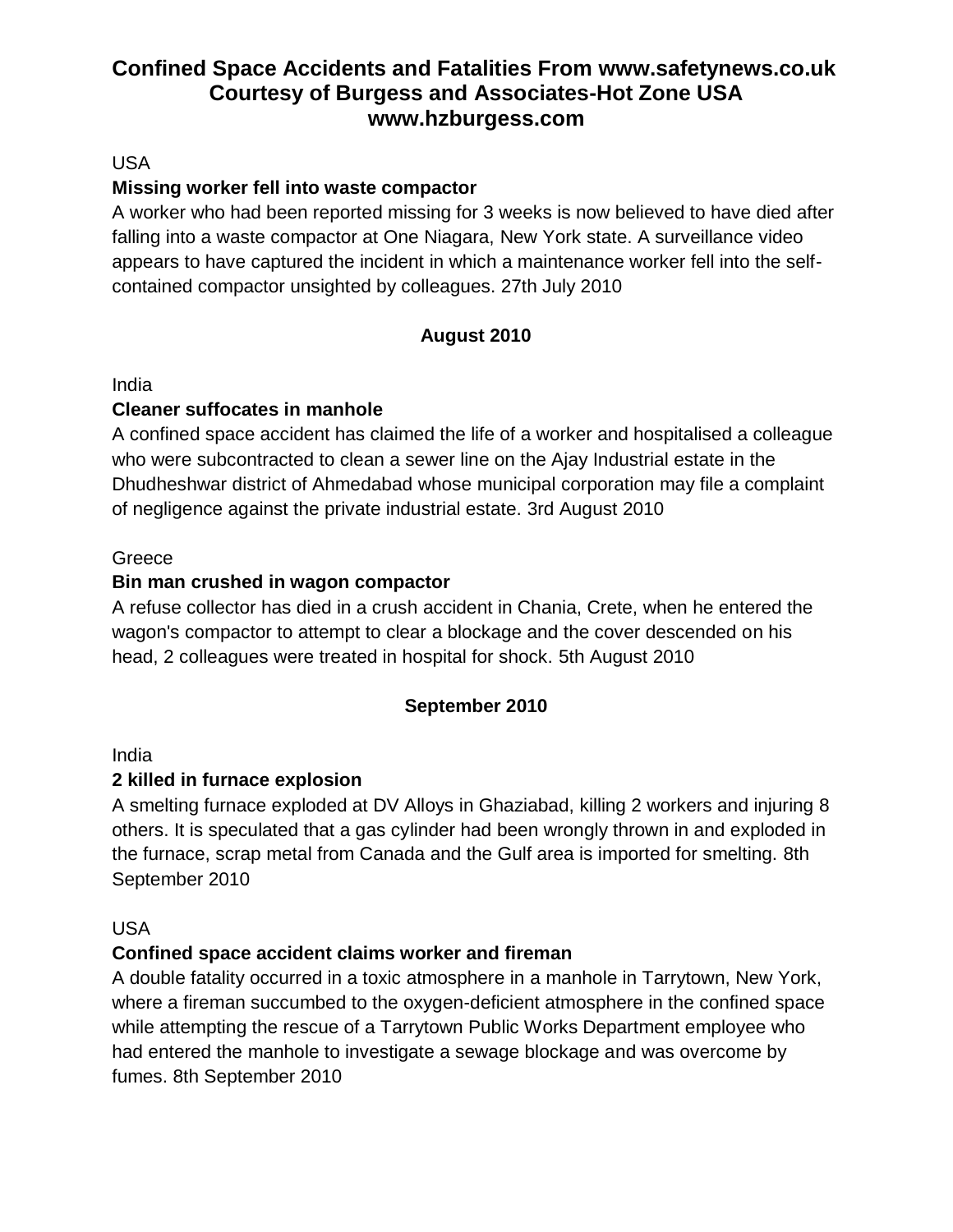## Canada

# **Confined space incident in cider vats**

Two Jamaican workers engaged in pump maintenance on a cider vat at Filsinger's Organic Foods and Orchards in Ayton, Ontario, died in an oxygen-deficient atmosphere in which they were overcome by gas. 15th September 2010

Italy

## **Capua maintenance workers deaths investigated**

An investigation has been ongoing into the deaths of 3 maintenance workers in a possible confined space accident at the DSM factory in Capua where they died in one of the 2 fermentation units used to manufacture food ingredients and enzymes. 15th September 2010

USA

## **Ohio grain auger fatality**

It is speculated that the 21-year old employee of Peavey Company who died in an accident in a grain bin in Morral, Ohio, may have caught his foot in the auger after it fell through a grating as he was sweeping grain into the auger. 20th September 2010

## Austria

## **Vintner's head crushed in press**

A vintner died yesterday when his head was crushed in a wine press in Langenlois, he apparently overbalanced and fell in during cleaning, fire crews had to use a hydraulic lift to recover his body. 23rd September 2010

## USA

## **Unstable silage suffocates NY farmer**

A New York state farmer has died of suffocation when a pile of silage became unstable as he loaded it into a feeder and he became buried under it at Fort Hill Farm in Seneca. Although a relative managed to pull him out he had already been suffocated under the feed. 30th September 2010

## **October 2010**

England

## **Lift engineer died in accident**

A lift engineer maintaining a lift in a residential block of flats in Redbridge Gardens Camberwell, London, lost his life in an accident. One report stated he died of head injuries at the bottom of the shaft when the carriage descended as he and a colleague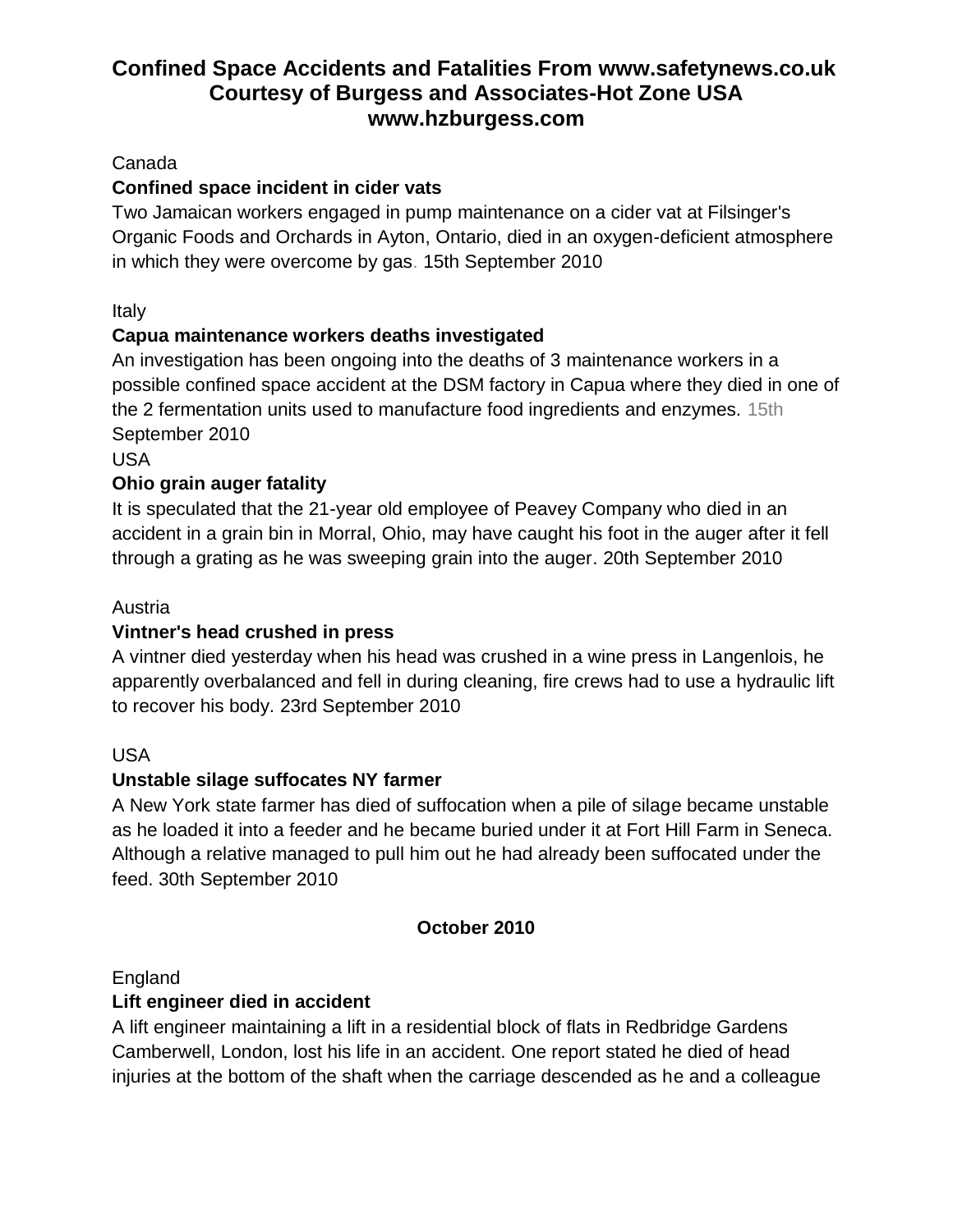worked on the morning of Wednesday 22nd September. 6th October 2010

The Netherlands

## **One dead, 2 injured in confined space accident**

One worker has died and 2 others are listed in life-threatening condition after a confined space accident in which they were overcome by fumes as they attempted to clean a container at the Reiling green recycling plant in Sterksel, southeast of Eindhoven, the nature of the residue, possibly hydrogen sulphide, in the container was still unclear on Tuesday. 6th October 2010

## England

## **Lift fall death**

A worker in his 50's has died after falling 5 metres down a lift shaft at the Temple Chambers building in Sunderland. The accident occurred last Thursday. 12th October 2010

## USA

## **Lift worker killed in Miami Beach**

A Florida lift maintenance worker was killed in an accident on Monday at an Ocean Point tower block in Miami Beach, it is speculated that he lost his balance and fell behind the lift. 12th October 2010

## USA

## **Oregon boy killed in potato harvester**

A 2-year old boy died after being drawn into a belt-driven potato harvesting machine at a storage facility on Paterson Ferry Road in Irrigon, east Oregon. His father had been maintaining the equipment and the child approached too closely to the equipment as it was being tested. 8th October 2010

## England

## **Accidental death of worker**

A Greater Suffolk Coroner has returned a verdict of accidental death after the deliberations of an inquest jury who listened to the circumstances of the death in an industrial accident last year of an employee of HG Gladwell & Sons of Ipswich, manufacturers of pet food. The deceased died after his neck was trapped by a sliding door on a mixing machine as he leaned into the equipment to obtain an oil drum, it being speculated that he had inadvertently activated the door switch with his foot as he did so. 14th October 2010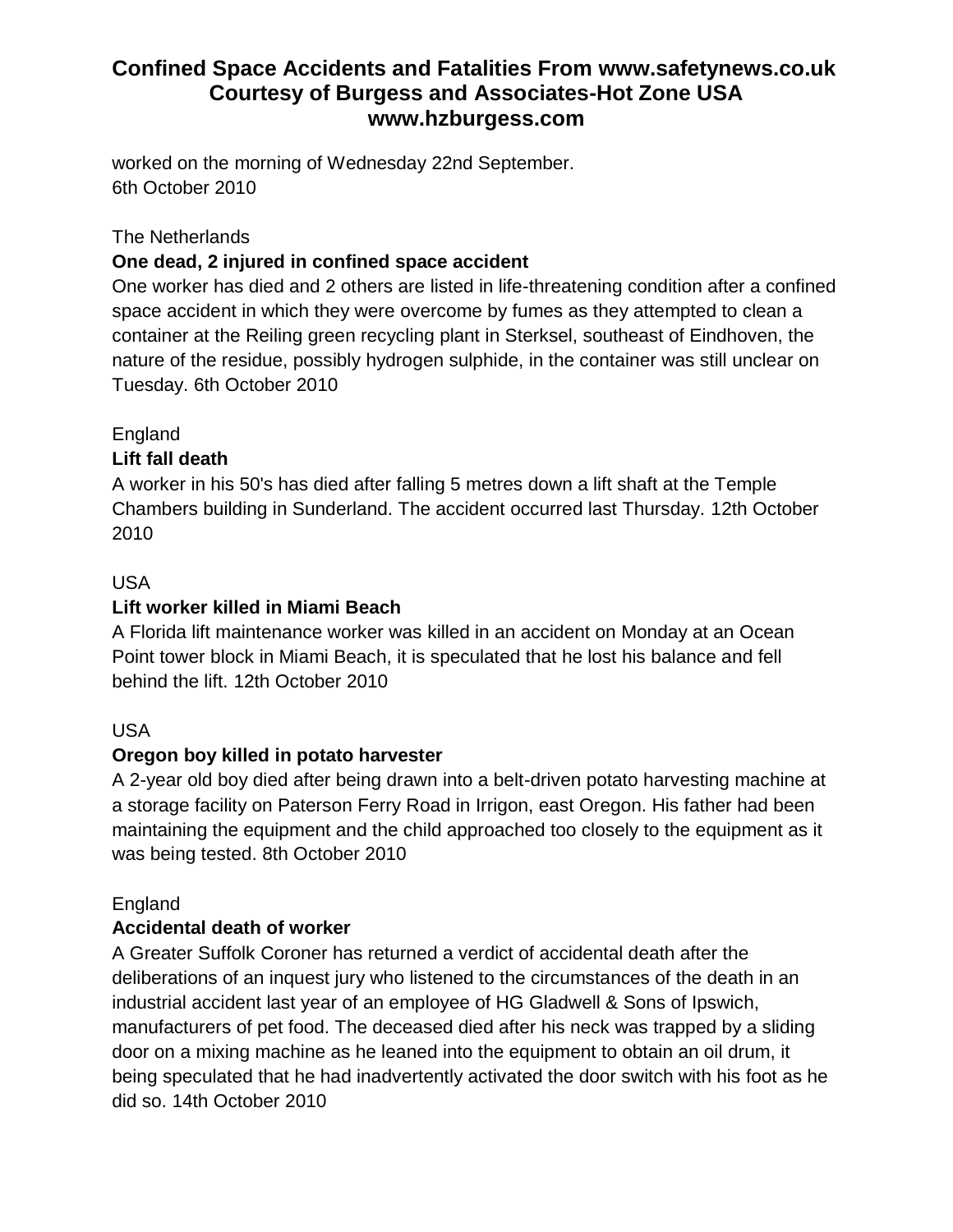## USA

## **Oregon boy killed in potato harvester**

A 2-year old boy died after being drawn into a belt-driven potato harvesting machine at a storage facility on Paterson Ferry Road in Irrigon, east Oregon. His father had been maintaining the equipment and the child approached too closely to the equipment as it was being tested. 8th October 2010

## **Germany**

## **Woman critically injured in harvester**

A woman was hospitalised with life-threatening injuries on Wednesday after becoming caught in the cutting mechanism of a combine harvester in a field in Hollingstedt, Dithmarschen. It is speculated that she wanted to speak to one of the workers and was approaching through the field unseen by the harvester operator at work. 21st October 2010

## Northern Ireland

## **Worker left paraplegic after fall**

During the course of the work last summer at a new waste water scheme in Bangor, Northern Ireland, a worker on the site fell into a 6.5-metre deep chamber, receiving severe injuries to his head and spine, leaving him in a complete paraplegic condition.Access areas in the roof of the chamber were not adequately covered. Construction company John Graham (Dromore) Limited was fined £80,000 plus £1,386 costs after pleading guilty to breaching safety legislation at Downpatrick Crown Court. 26th October 2010

## Australia

## **Crush fatality at Sydney print firm**

A worker died from blunt trauma head injuries after being crushed in a printing press at a printing works in Wetherill Park, west Sydney. 25th October 2010

## England

## **Yorks farmer fined over harvester accident**

A 45-year old farmer of Grange Farm in Sinnington, Yorkshire, was fined £10K plus £1,698 costs over an accident in which a 23-year old worker lost a leg while trying to clear a blockage in a harvesting machine at Skipsters Hagg Farm, Appleton-le-Moors. The farmer pleaded guilty to allowing the worker to enter a danger zone while cutting discs were spinning, such were the injuries medics had to amputate the worker's leg at the locus. 27th October 2010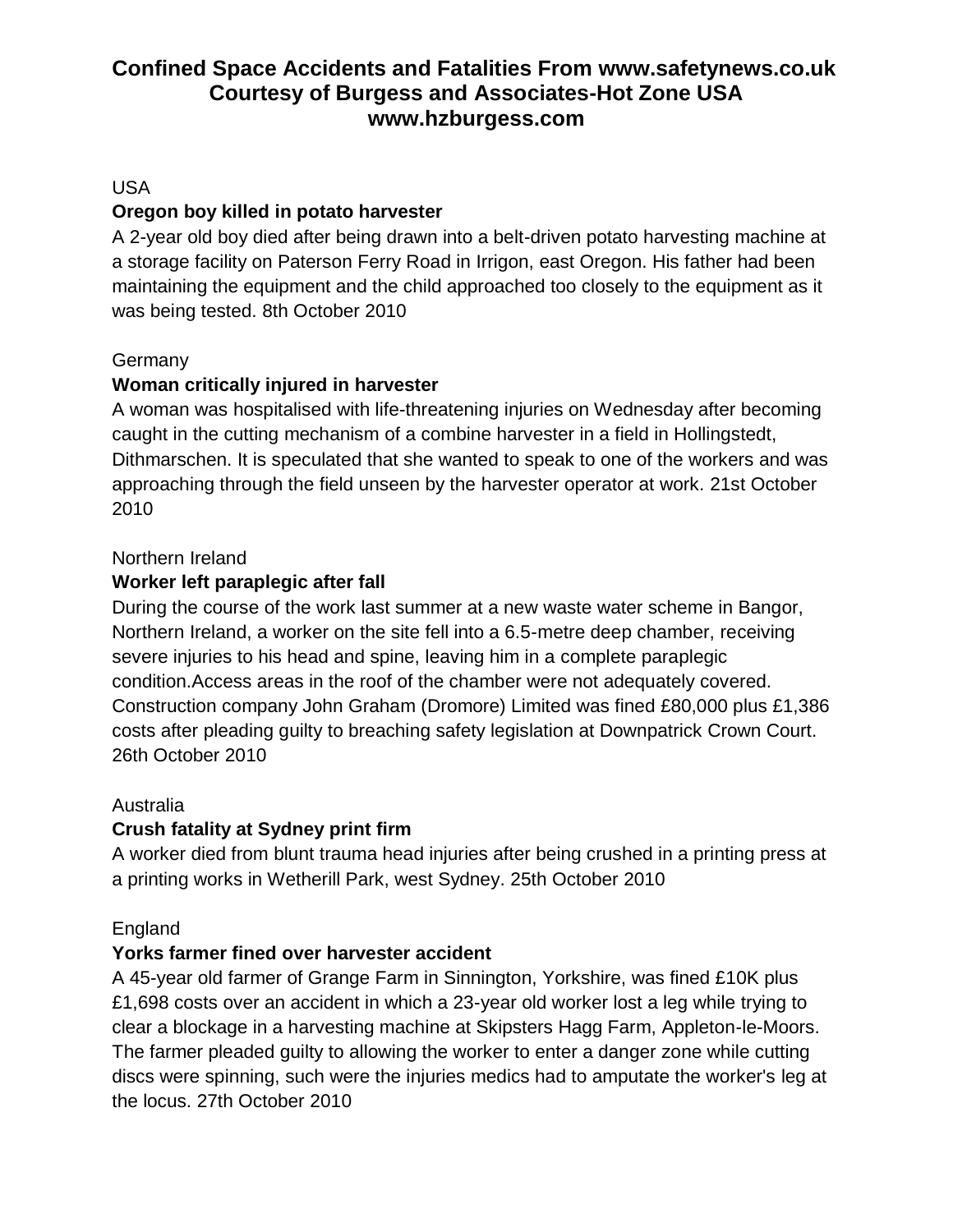### Canada

## **Unsecured BC worker fell down shaft**

A construction worker who was not properly secured was injured in a 6-metre fall down a concrete ventilation shaft during the installation of grates over the shaft at the 26 storey Polygon Luma building on Arcola Street, Burnaby, British Columbia. The extent of his injuries was not known. 29th October 2010

### Austria

## **Boy could have suffocated in silo**

A 9-year old boy was rescued from a life-threatening situation in a grain silo in Pyrha, Lower Austria, where he and another child were playing hide-and-seek. He began to sink into the 3-metre deep grain in the silo and only the prompt intervention of adults saved his life. He was later admitted to hospital in St Polten. 29th October 2010

### **November 2010**

## Northern Ireland

### **Tank explodes**

A workman is in stable condition in hospital following an industrial accident at premises in Portadown. One account states he was injured in an explosion as he cut into a tank yesterday morning. 5th November 2010

## England

## **Worker overcome by Nitrogen**

Black Country company Overton Recycling has been prosecuted following an incident at its Lye premises which rendered a worker unconscious through exposure to nitrogen. The worker climbed into the chute of a fridge recycling machine to clear a blockage but passed out and had to be rescued when he encountered the nitrogen gas used to reduce the risk of an explosion. The method adopted to clear blockages had not been risk assessed. The company admitted breaching r.3(1) of the Confined Spaces Regulations 1997 and r.3(1) of the Management of Health and Safety at Work Regulations 1999 and was fined £13,000 with £6,107 costs. 9th November 2010

#### Austria

## **Man saved from refuse wagon compaction**

A 26-year old man was hospitalised on Monday with a serious leg injury after almost being tipped into a refuse wagon compactor from a container during a collection round in Quadenstrasse, Donaustadt, Vienna. As the container was being raised for tipping into the compaction unit, the bin men heard a man's cries from the raised container and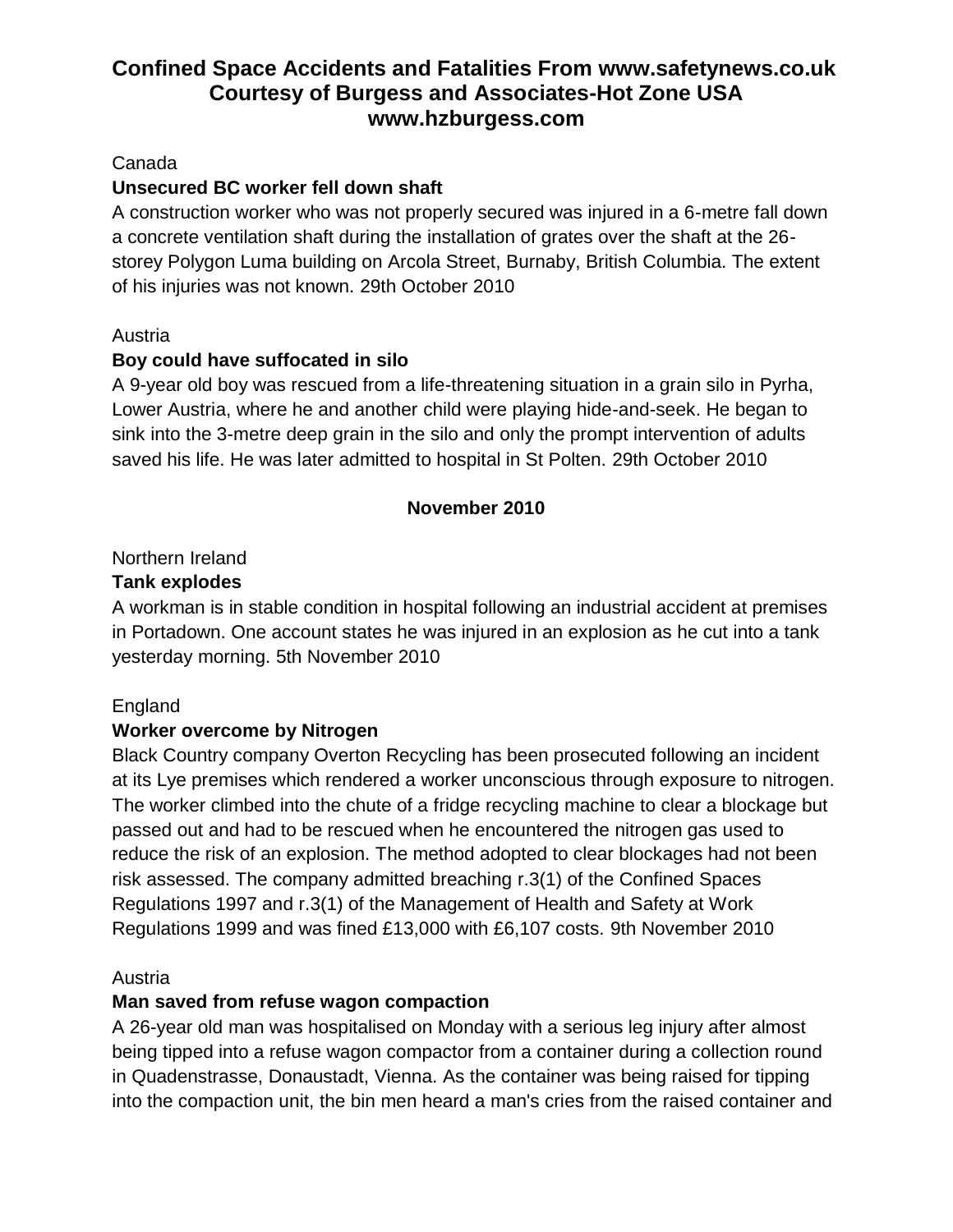immediately pressed an emergency button to deactivate the system. 2nd November 2010

## Russia

## **Youth survives flight in aircraft landing gear**

A 17-year old youth survived a 50-minute flight in the landing gear of an An-24 aircraft on a domestic flight of Angara Airlines from Kirensk to Irkutsk, having sought refuge in a space above a wheel. He was later treated for hypothermia and frostbite. 3rd November 2010

## England

## **Dust explosion severely burned welder**

A workman was carrying out welding work on a large container holding 380 tonnes of the explosive powder Terephthalic acid at Indorama Polymers (Workington) Ltd's site in Siddick when a dust explosion occurred. The accident victim was engulfed by the resultant fireball, he and another worker jumped more than 3 metres to the ground to escape the heat but could not escape injury, suffering severe burns to his head, face, arms and hands. The worker explained: "I was told that it would be safe to carry out welding work on the vessel but it wasn't. You trust people to get it right and check things out for you but you can't take anything for granted. I just hope this case helps prevent the same thing happening to someone else." Indorama Polymers admitted a breach of S.3(1) of the Health and Safety at Work etc Act 1974 and was fined £20,000 plus costs of £14,941. The explosion resulted from the escape of 15g of powder when a bung occupying a hole in the container fell out. 16th November 2010

## USA

## **Confined space accident in farm trailer**

A worker died and another was seriously injured after being exposed to methane gas while attempting to clear a blockage in a tank trailer at Schwab Dairy Farm in Freedom, New York county. 12th November 2010

## The Netherlands

## **Cargo ship explosion off Den Helder**

A seaman was airlifted from the Marshall Islands-flagged cargo ship Newlead Markela on Saturday with 2nd degree burns following an explosion and fire in one of the coal cargo holds on the ship which was 50 miles northwest of Den Helder en route to Swinoujscie, Poland. 15th November 2010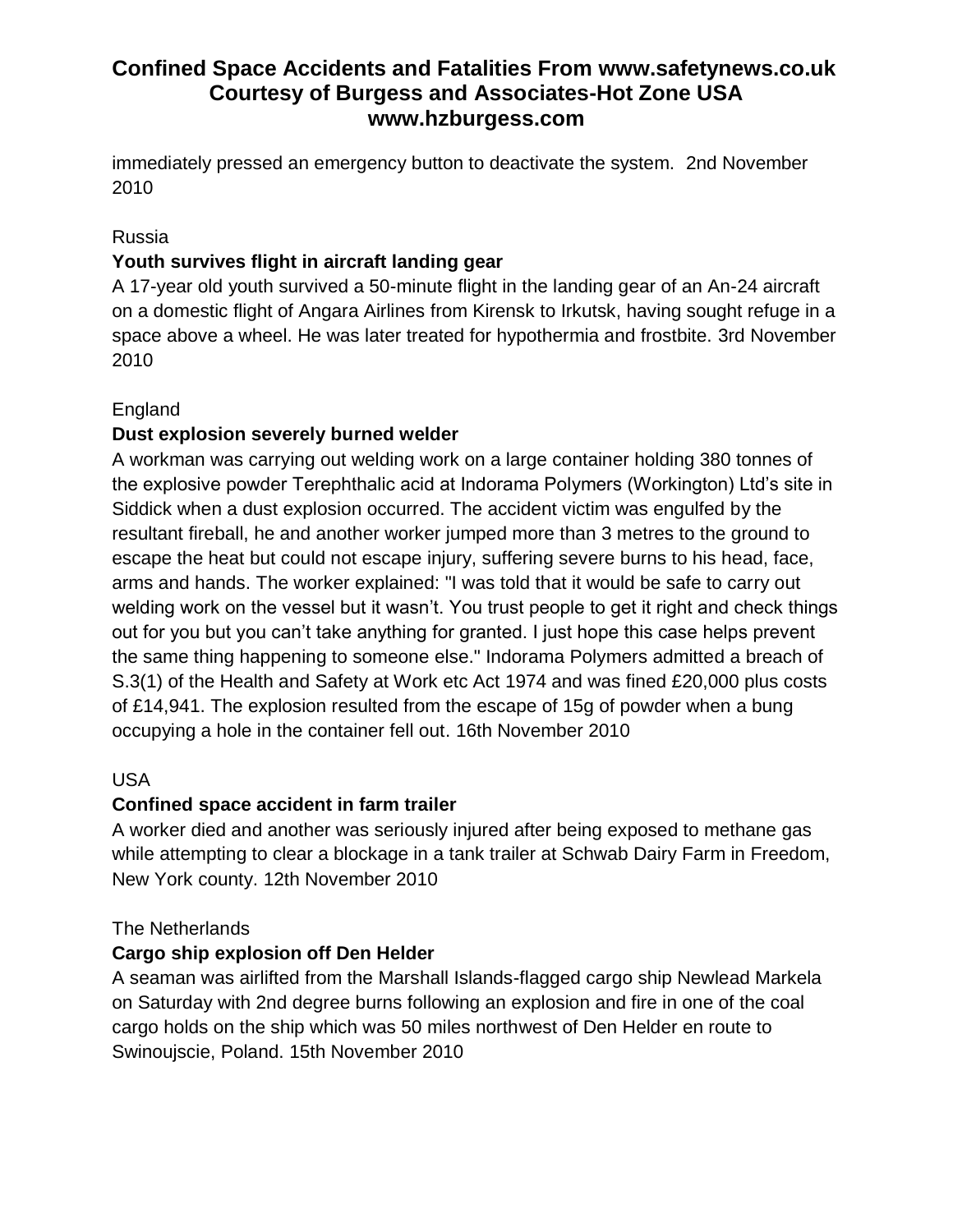### Vietnam

## **3 die in confined space accident in hotel site tank**

Three workers died and another was injured in a confined space accident in a basement water tank at the site of a new 8-storey hotel on Hiep Nhat Street, Ho Chi Minh City. Cement had dried and the workers entered the tank to remove formwork when they were overcome in an oxygen-deficient atmosphere at the site being built by Tien An Construction Company. 9th November 2010

## England

## **Worker switched on equipment while colleague was inside it**

A worker escaped with severe bruising to his legs when he was hit by the blades of a stirrer in a vegetable flow freezer at his employer's factory in Bourne, Lincolnshire. Investigation found that the inside of the freezer was dimly lit and it was very difficult to see someone through a mesh grille. Noise meant communication was a problem, and both men had worked on an overnight shift for more than 11 hours when the incident occurred. There was no safe system of isolation. PinguinLutosa Foods UK Ltd of Kings Lynn admitted breaching r.11(1) of the Provision and Use of Work Equipment Regulations 1998 and r.3(1)(b) of the Management of Health and Safety at Work Regulations 1999 and was fined a total of £4,700 with costs of £2,639. 18th November 2010

## Northern Ireland

## **Piggery worker killed in feeder accident**

A farm worker died in an accident involving a food container at a pig farm on Cortynan Road, County Armagh. 17th November 2010

## **Turkey**

## **4 killed in lift shaft fall**

Four workers of Seha Construction were killed yesterday in a fall into an open lift shaft during welding work on the 17th floor of a 25-storey building in Konya. Initial speculation is that cables on their work platform failed. 11th November 2010

#### **China**

## **Worker freed from sunken pipe**

A worker was rescued after being trapped for 80 hours in a pipe section of an offshore rig near the Zhejiang coast. The 1-metre diameter steel pipe buckled under tidal pressure and sank in a depth of 18 metres of water. Food and water were delivered to the trapped worker through a tube before a concrete column was removed to raise the pipe and free the man. 22nd November 2010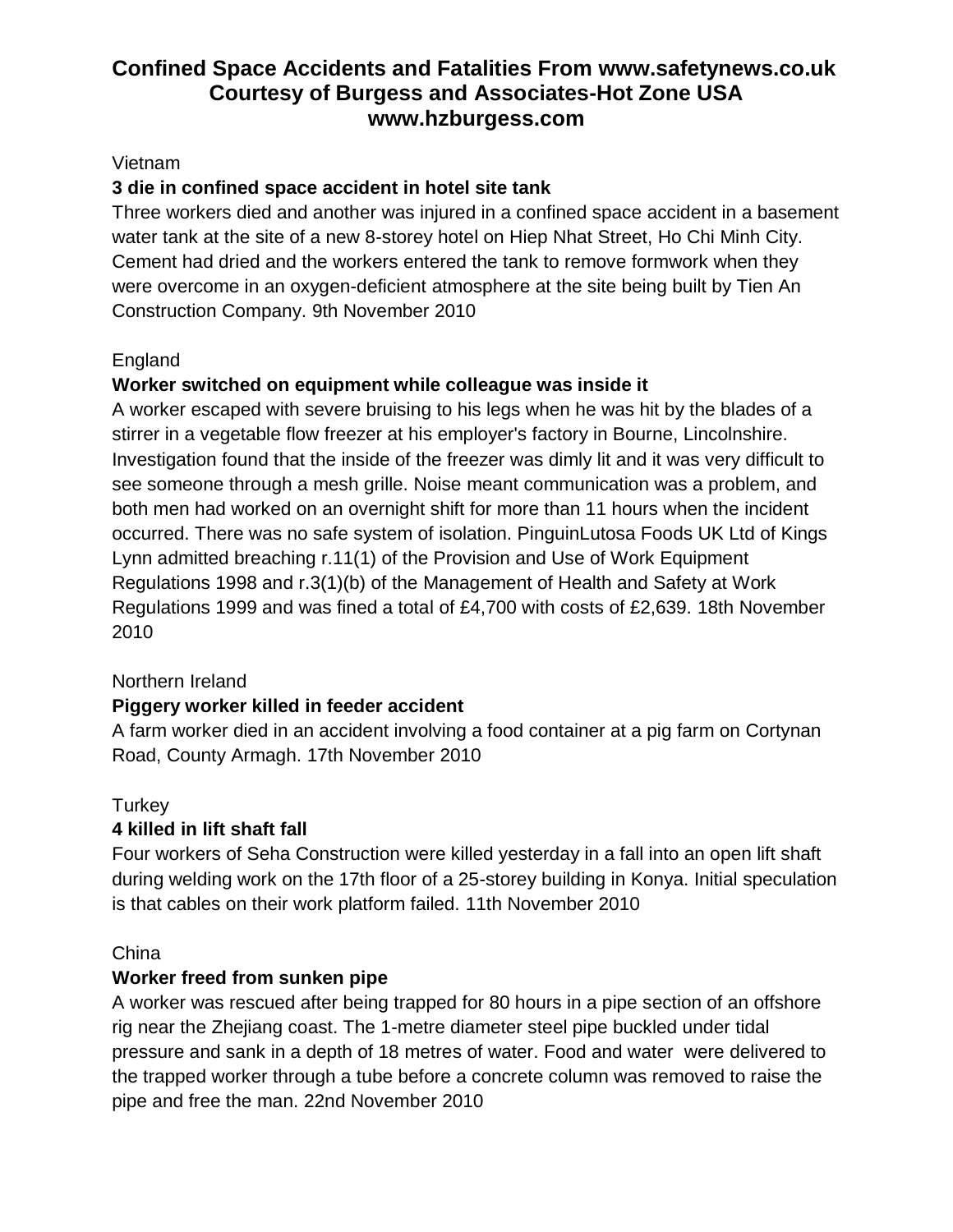## USA

## **Californian arborist killed in wood chipper**

In Concord, California, an arborist has died in an accident while feeding trimmed branches into a wood chipper. It appears that a rope became entangled in the cuttings and drew him into the mouth of the machinery; he was discovered on the loading tray. 17th November 2010

## China

## **Maintenance worker crushed in lift accident**

A worker was killed in an accident in a lift after becoming trapped between the inner and outer doors of the lift in a building in Quarry Bay, Hong Kong. He had initially been working on top of the lift. 19th November 2010

## Australia

## **Victoria timber mill fined over machinist's death**

A Latrobe Valley magistrates' court has fined the Carter Holt Harvey timber mill \$120K(£73,990) over a fatal accident in which a female worker died trying to clear a blockage on a wood-stacking machine at the plant in Morwell. The accident went unwitnessed, it was believed that she was crushed by the machine hoist as she used a hammer to free the wood. The court heard that a report suggested flaws in the machine's design and that the company failed to identify safety issues with the machine. 24th November 2010

## Australia

## **Spark may have ignited oil drum**

A worker died in the Royal Perth hospital on Monday from injuries sustained in an accident when an oil drum exploded at Diamond Powder Coaters in Welshpool, Perth, the worker may have been working with grinding equipment at the time of the accident. 30th November 2010

## **December 2010**

#### Canada

## **Manitoba company fined after teen worker buried under asphalt**

The proprietor of Interlake Asphalt Paving has been fined \$33,500(£20,975) over a fatal accident in which a 15-year old worker died when he was buried under asphalt at a site in Stony Mountain, 8 miles north of Winnipeg. The youth had been shovelling asphalt from a raised trailer box into a backhoe scoop when the rear gate failed and he lost his balance, falling under the accumulating asphalt. The employer pleaded guilty to failing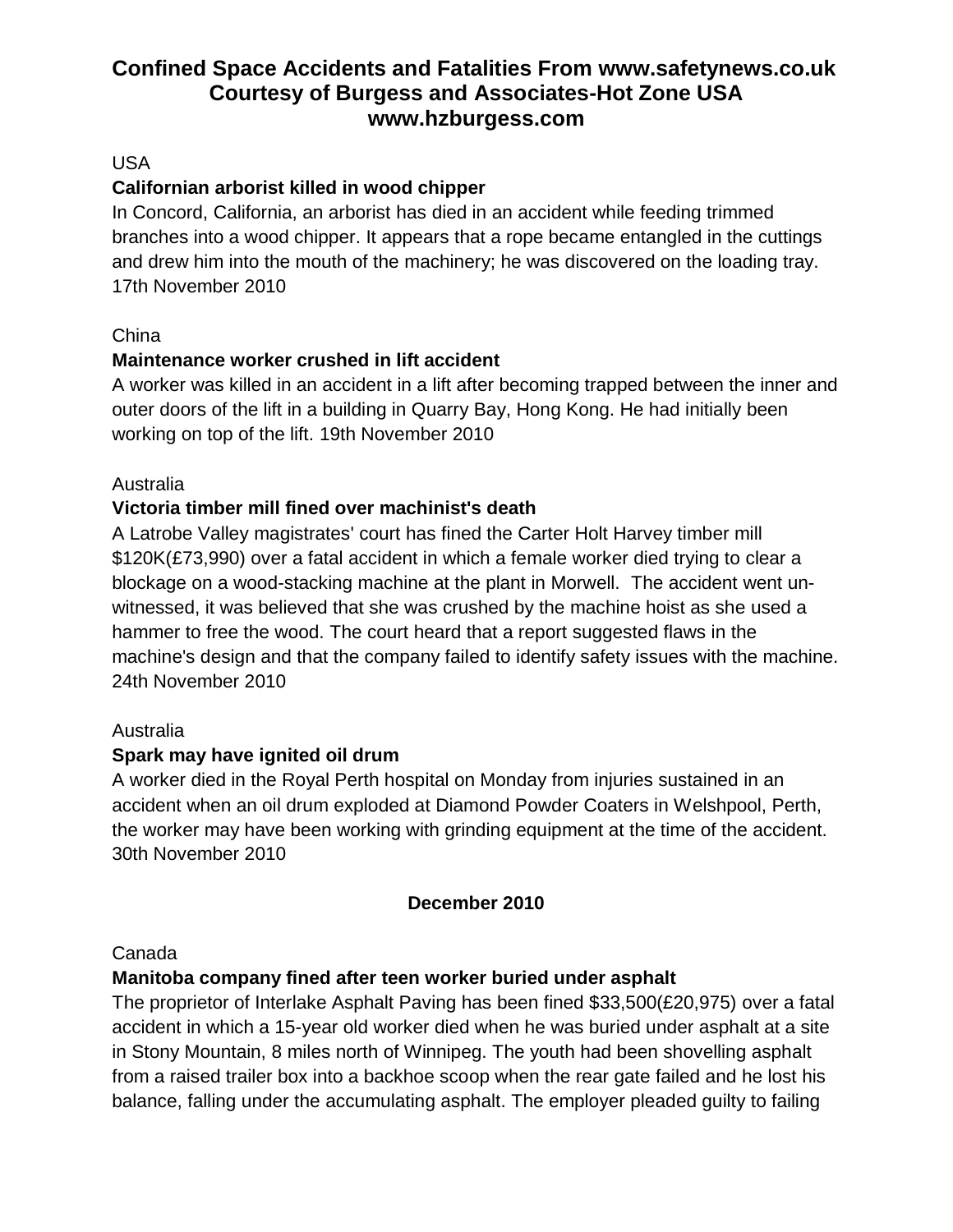to keep a safe workplace, employing an underage worker and failing to keep proper business records. 1st December 2010

### India

## **5 killed in leaking tanker explosion**

A site manager and 4 workers were killed in an explosion on Tuesday at the Euro Pratik steel facility in the Siltara industrial area of Raipur. A leaking oil tanker was undergoing maintenance when the explosion occurred. 1st December 2010

## Canada

## **Water pressure tank explosion kills Labrador worker**

A worker died on Monday morning when a water pressure tank on which he was working exploded at a Trans-Labrador Highway construction sit in Forteau. 7th December 2010

## USA

## **Collapsed Arkansas silo not inspected for 19 years**

The grain silo collapse at Tyson Foods Inc in Nashville, Arkansas, which last week claimed the life of a 48-year old worker, was apparently a structure which had not been inspected by OSHA since 1991. The silo engaged around 30 workers, 10 fewer than the threshold for sites on a regular visit roster. 15th December 2010

## USA

## **Landscaper drawn into wood chipper**

A Californian landscape worker has died in an accident involving a wood chipper in Fallbrook, San Diego, where he slipped while feeding material into the machine and sustained major trauma injuries when he was pulled into it. 17th December 2010

## Austria

## **10-m fall at Graz site**

A construction worker is listed in critical condition in hospital after a 10-metre fall down a shaft from 2nd storey level to basement on a housing site on Scheidtenbergergasse in the Geidorf district of Graz. 22nd December 2010

#### South Africa

## **Worker killed in butchery mincer**

An investigation has been ongoing into the death of a worker in the butchery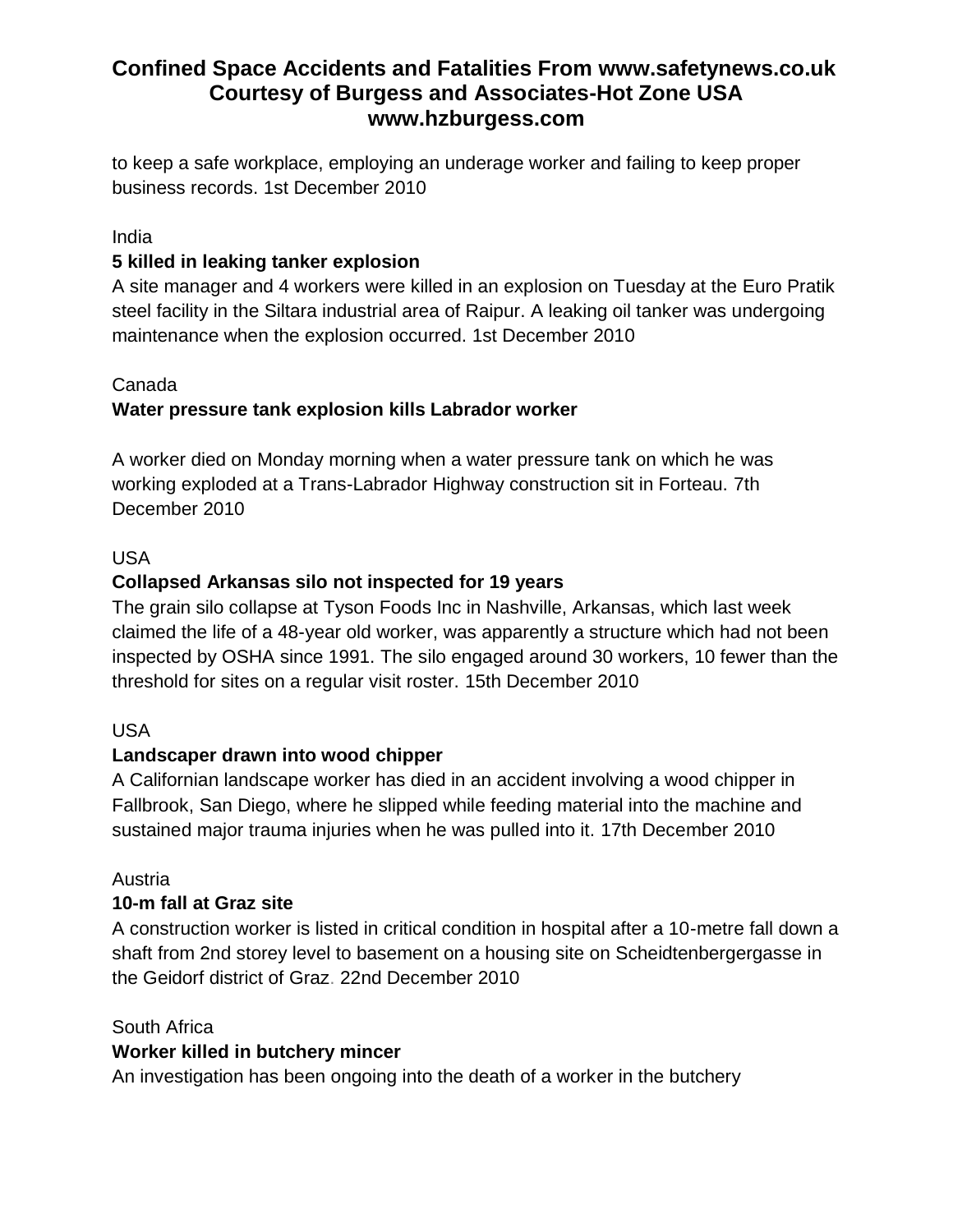department of a store on West Street, Durban, where he slipped and died when his head became trapped in a mincer. 21st December 2010

## China

## **5 killed in Gansu chemical plant accident**

Five workers died and 2 others were injured in a confined space accident at the Xinchuan Chemical Plant in Jinchang, Gansu. The accident happened in a workshop, initial reports of an electrocution incident were later withdrawn when it appeared that a confined space accident had occurred, 2 workers initially entering a toxic environment, with others succumbing in an attempted rescue effort. 21st December 2010

## India

## **Worker electrocuted in storm drain**

A utilities maintenance worker has been electrocuted in a storm water drain into which he had just descended in Tardeo, south Mumbai(Bombay), to deactivate a submersible pump of which the wiring had not been adequately insulated. 22nd December 2010

## England

## **Deadly maintenance**

maintaining was activated by an employee. The 50-year old deceased employee sustained head injuries when struck by the bars that transfer cardboard through the cut and crease machine.

At an earlier hearing at Chesterfield Magistrates' Court, Glossop Carton and Print Ltd admitted breaching S.2(1) and 3(1) of the Health and Safety at Work etc Act 1974 and was fined £50,000 with £76,150 costs. 23rd December 2010

## England

## **Worker dies in oven**

A man in his 50's has died in an industrial accident at the Cheshire premises of Pyranha Mouldings. He was discovered in an oven at the canoe manufacturer's Runcorn site on Thursday, one report states he had been cleaning the oven. 25th December 2010

## **January 2011**

USA

## **Worker killed in manhole confined space accident**

A construction worker, believed to have been an employee of J Ramey Construction, died in a confined space accident in a manhole at Salem Lake in Winston-Salem, North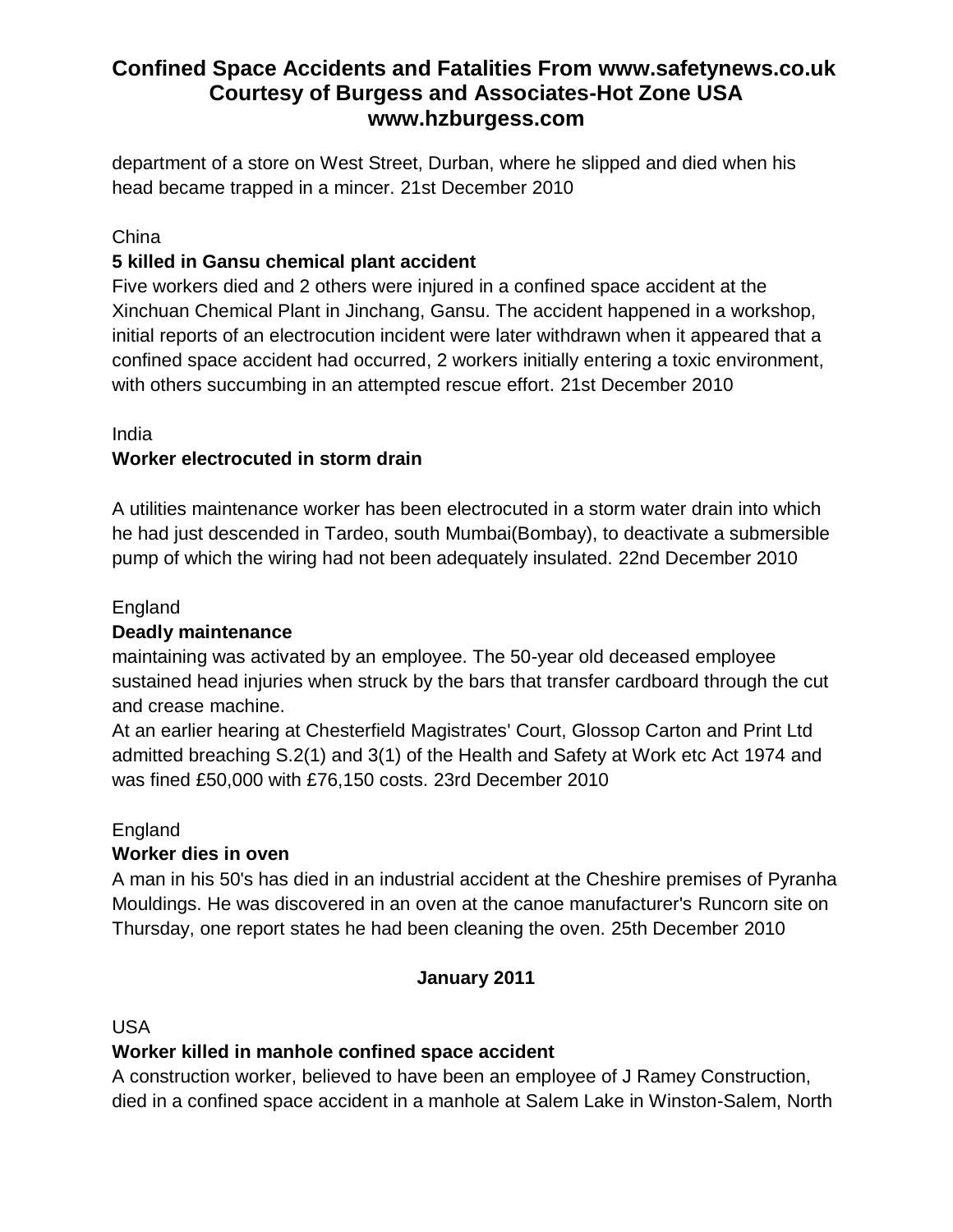Carolina, during maintenance work on valves. Some colleagues who were either working with him or attempting a rescue were also injured in the oxygen-deficient atmosphere.10th January 2011

### South Africa

### **Fatal accident at Limpopo platinum mine**

Operations were suspended yesterday at Northam Platinum's Zondereinde mine in Limpopo Province pending investigation of a worker's death 1,480 metres underground in a tramming accident**.** 11thJanuary 2011

#### Australia

#### **Mill worker killed in timber machine**

A 48-year old maintenance worker died in an accident at a timber mill in Oberon, New South Wales, where he was caught in machinery.17th January 2011

#### Brazil

### **4 died in confined space accident at Sao Paulo nickel plant**

Four workers have died and 3 others were injured in a confined space accident, succumbing to sulphuric and muriatic acid toxic fumes during the cleaning of tanks at a nickel-processing plant in Jardin Santo Amaro, Sao Paulo.18th January 2011

#### **Turkey**

## **Miners' bodies recovered from deep well**

A team of Chinese mining specialists have recovered the bodies of the last 2 Turkish miners missing since an explosion last May at the Karadon mine in Zonguldak. The bodies were in a 735-metre deep well filled with water.19th January 2011

#### Australia

#### **Worker's arm severed in auger**

A worker's arm was severed at the elbow at the Mi-Feed stockfeed company in Yandina, Queensland, when it became caught in an auger which transfers grain between storage bins, it is speculated that he was attempting to clear a blockage when the accident occurred. 20th January 2011

#### USA

#### **Pennsylvanian farmer killed in silo auger**

A Pennsylvania farm worker has died in an accident after being caught in an auger at the bottom of a silo bin at premises on Warm Spring Road, Hamilton Township.20th January 2011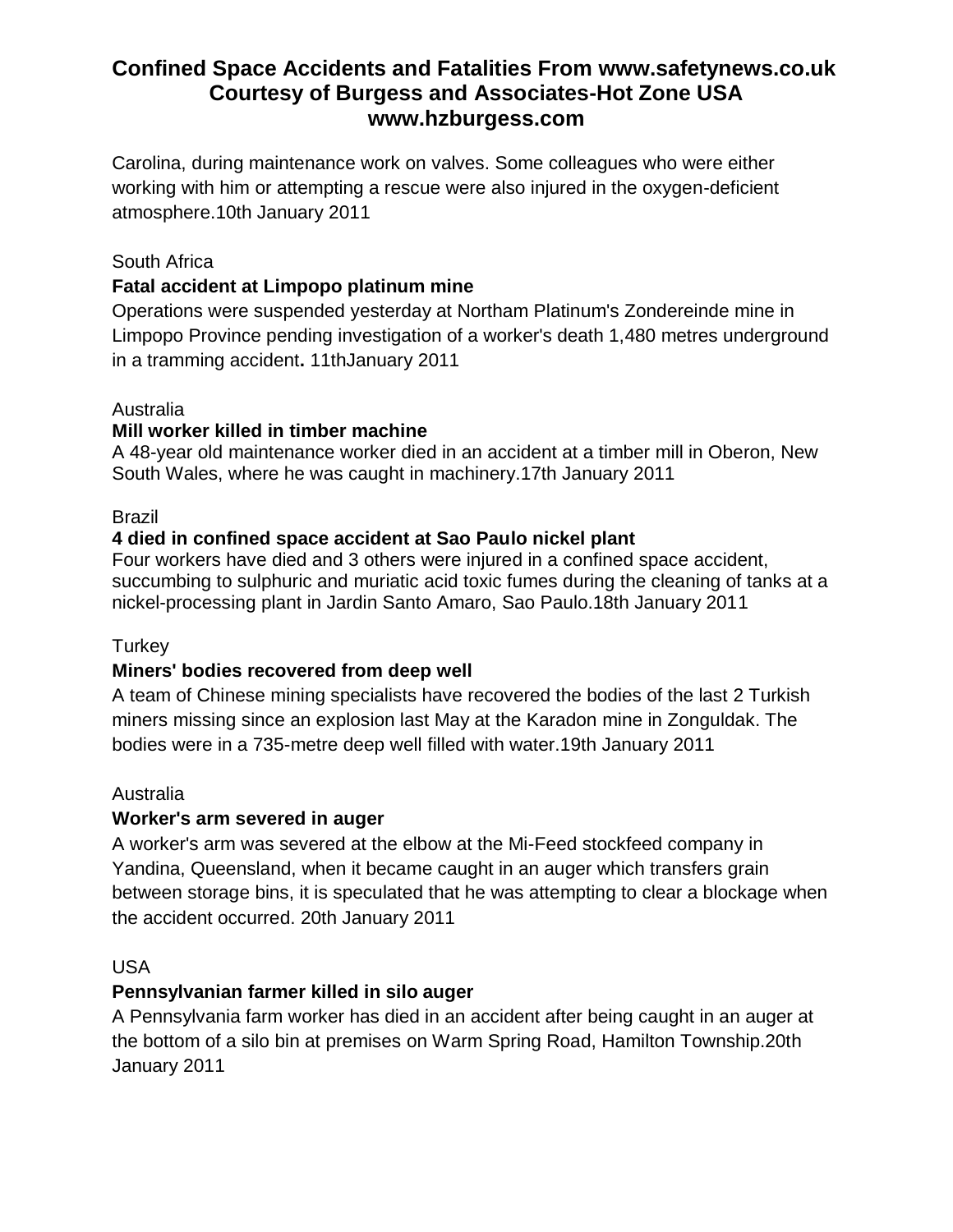## USA

## **Ethanol fumes confined space accident**

A confined space accident involving ethanol fumes killed 1 worker and left 2 others seriously injured at Baxter Healthcare in Atwater Village, northeast Los Angeles, where blood plasma was being cleaned inside a container. The victim had alerted the emergency services prior to returning to the tank to assist his stricken colleagues, only to be fatally overcome by the fumes.24th January 2011

## England

## **Contractors failed to replace lift shaft guard rails**

At Lewes Crown Court Brighton Construction Ltd pleaded guilty to breaches of health and safety legislation in respect of an accident 14 months ago in which a worker delivering kitchen units at the new Ocean Height apartment complex in Brighton fractured his spine and pelvis in a 10-metre fall into an open lift shaft. Although guard-rails had been positioned around the open shaft, these had been removed by maintenance workers and had not been re-positioned after the maintenance work. Sentence was deferred until 3rd March.25th January 2011

### USA

## **Wisconsin farmer died in grain mixer**

A 39-year old Wisconsin female farm worker died in an accident in Sterling where she apparently fell into a grain mixer, an accident which is now under investigation.28th January 2011

## **February 2011**

#### Spain

## **Man rescued from bin van compactor**

A 43-year old Malaga man is listed in critical condition in Arnau de Vilanova hospital in Lleida with fractures to both legs and an arm after being rescued from the compaction unit of a bin van having been deposited there with the contents of a large waste bin in which he had been sleeping. The refuse collectors heard his shouts after the bin had been decanted during the round in Cardenal Cisneros Street and fire crews were called to extract him from the machinery. The victim had been in Lleida to attend a detoxification clinic. 1st February 2011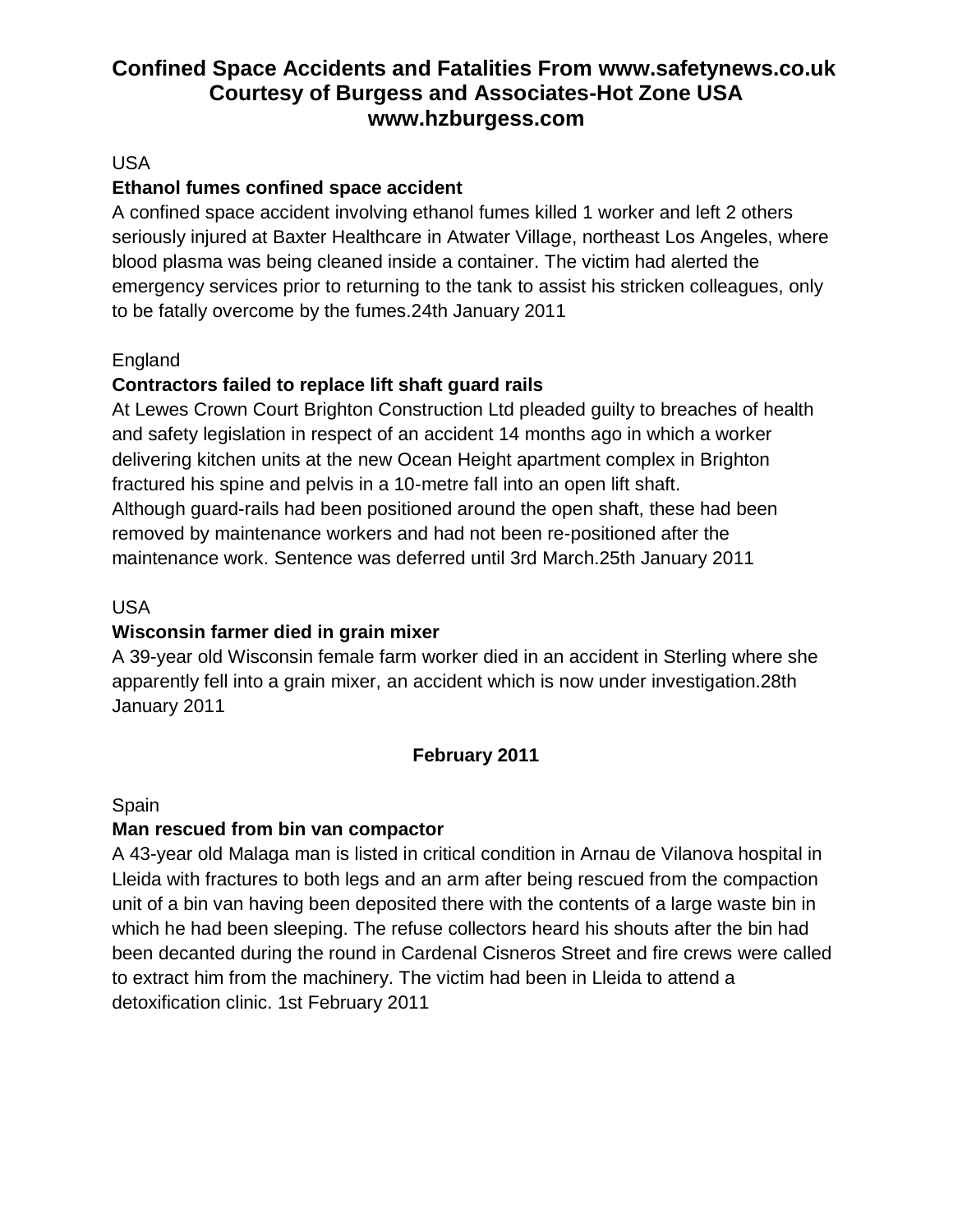USA

## **Painter survived 37-metre fall from water tower**

A 21-year old painter of contractor Worldwide Industrial Corporation survived a 37 metre fall while working at the North Kaufman Water Supply tower in East Texas. He was listed in critical condition upon hospital admission but this later improved to fair. He was wearing a safety harness. 2nd February 2011

## USA

## **Texas grain silo collapse**

A 31-year old worker was crushed to death when a grain silo collapsed in Hereford, Texas, as he was unloading salt from a lorry. 4th February 2011

USA

## **Workers killed in fall down New York lift shaft**

Two workers died in a 5-storey fall down a lift shaft at the construction site of a new community centre of the Redeemer Presbyterian Church on West 83rd Street, New York. They were working at  $7<sup>th</sup>$  storey level without safety attachment when a beam gave way. 10<sup>th</sup> February 2011

## USA

## **Worker's legs severed in auger**

A 30-year old Californian worker died in an accident at the Setton Pistachio plant in Terra Bella, Fresno, shortly after his legs were severed in an auger. 14th February 2011

## USA

## **Idaho worker crushed in hay baler**

A 40-year old farm worker was crushed in a hay baler which he was trying to activate at a farm in Middleton, Idaho. It is believed that his clothing caught in the drive shaft as he was disconnecting leads to jump-start the machinery. 17th February 2011

## USA

## **Timber worker's clothing snagged in auger**

A timber worker at Eastern Wood Products in Old Lycoming, Pennsylvania, was killed after becoming drawn into an auger in which scrap wood was being ground down. He was apparently trying to clear a blockage when his clothing became snagged in the equipment. 17th February 2011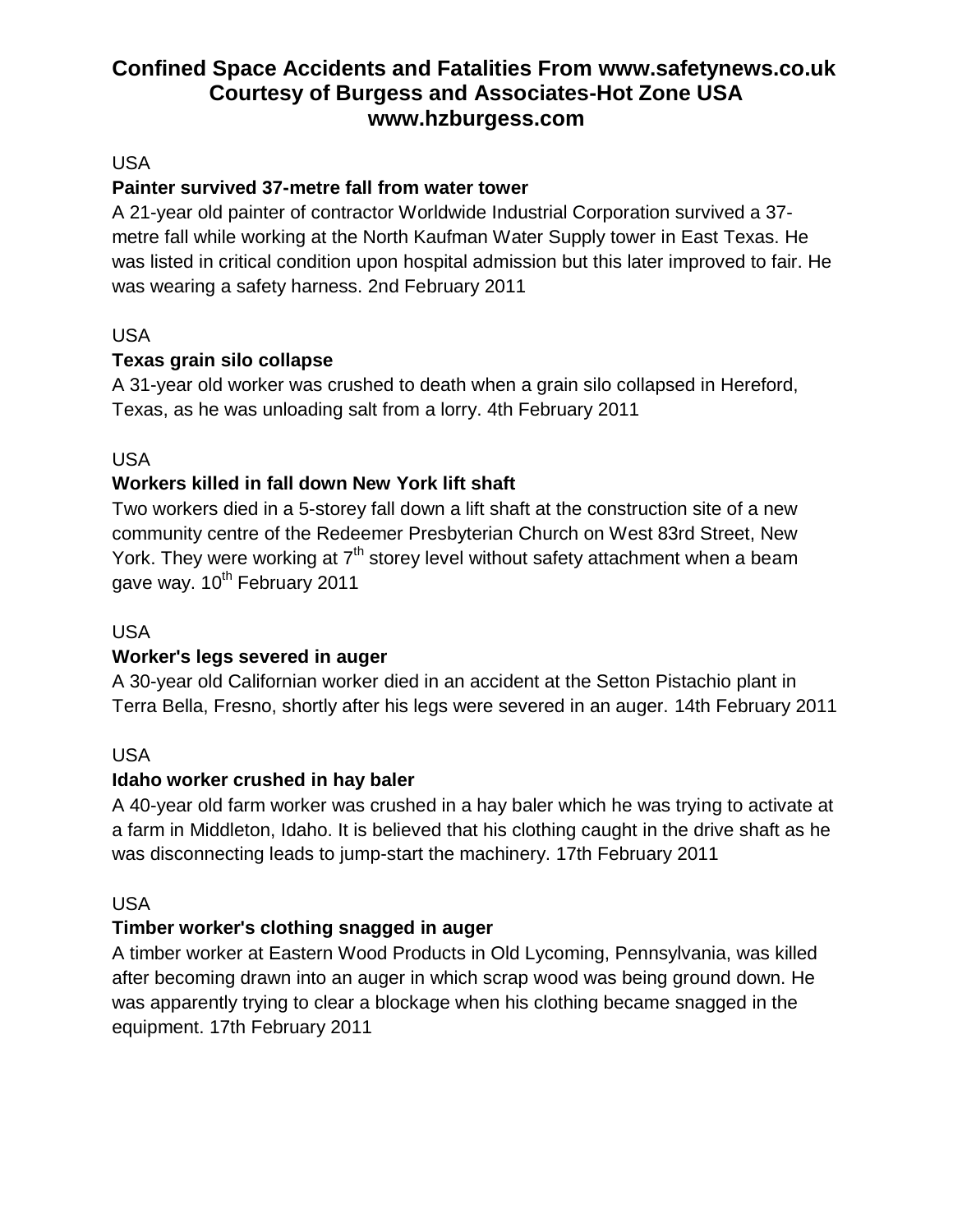### USA

## **Worker's legs severed in compaction machine**

A recycling contract worker of Triple P Farms was listed as being in stable condition in North Mississippi Medical Centre, Tupelo, following an accident at the MTD grounds in Verona, Mississippi, where his legs were severed when he lost his balance and fell into equipment for the compaction of timber and cardboard. He may have been attempting to clear a blockage. 21st February 2011

### South Africa

### **Worker killed in concrete mixer**

Two workers fell into a concrete mixer during cleaning work yesterday at a concrete plant in Vissershok, Cape Town. One worker died, the other was severely injured. The equipment activated suddenly as they worked, drawing them into the blade. 24th February 2011

### Spain

### **Woman dies in fall into septic tank**

A 54-year old woman died in a fall into an abandoned septic tank near a piggery in La Paca, Murica. Her 23-year old son who also fell in was admitted to Rafael Mendez hospital in Lorca in critical condition. 28th February 2011

## **March 2011**

## USA

## **Californian worker killed in meat processor**

An investigation is underway into a fatal accident on Monday morning at Valley Meat Company, Hanford, California, where a 72-year old worker died in a fall into meatprocessing equipment. 1st March 2011

#### Australia

#### **Missing cave diver's body located**

The body of a missing 29-year old female cave diver has been located some 500 metres from the entrance to Tank Cave, a 5-mile long cave midway between Millicent and Mt Gambier in South Australia. Members of Cave Dive South Australia were preparing to dive to the locus with a view to producing a video route for police divers to subsequently undertake the recovery. The police would consider tunnelling from the surface if the 3-4 hour dive would prove too hazardous. The cave is described as "a complicated underground cavern." 1st March 2011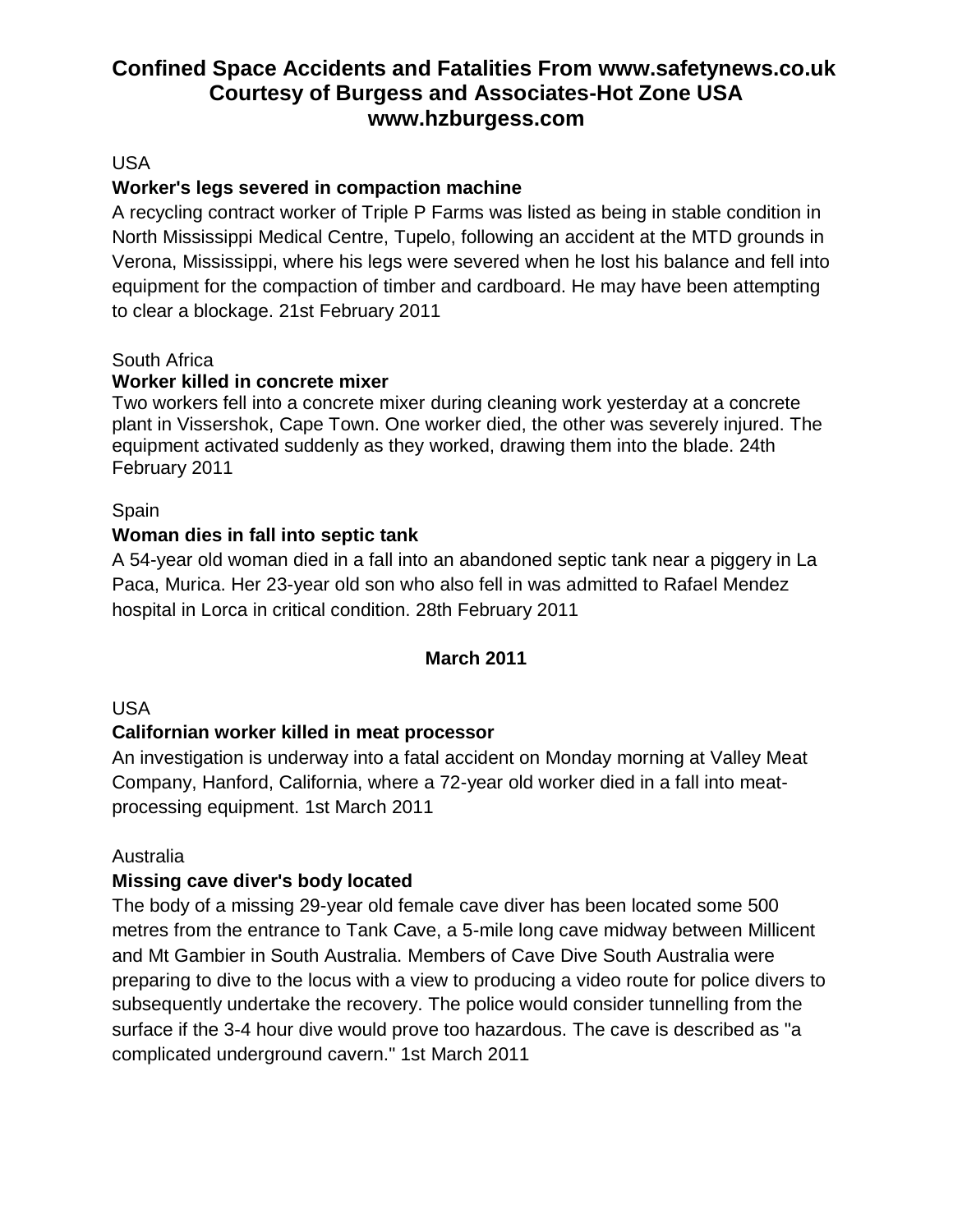## England

## **Missing worker ruled crushed in recycling chamber**

A jury at North London Coroners' Court returned a verdict of death by asphyxiation in respect of a fatal accident on January 31st 2003 at European Metal Recycling in Willesdon in which a worker died in an accident. His body was never found, it was believed that he became trapped and crushed in a 40-tonne fridge recycling chamber containing nitrogen gas and a crusher. 2nd March 2011

## England

## **Worker fell down unguarded lift shaft**

Brighton Construction Ltd of Brighton has been fined a total of £25,000, with costs of £15,000, after pleading guilty to breaching r.22(1) of the Construction (Design and Management) Regulations 2007 in connection with an industrial accident in which a 53 year old worker fell 6m down an unguarded lift shaft while delivering a kitchen unit to a block of flats in Roedean Road, Brighton, in November 2009. He fractured his spine. Brighton Construction, principal contractors for the project, had been advised by HSE 5 months before the incident that any openings in the floors were to be protected with guardrails. 8th March 2011

## **Spain**

## **Madrid museum cleaner killed in lift accident**

A 40-year old female cleaner was killed on Monday in an accident involving a lift which came down as she worked in the shaft at the Museo Nacional de Antropologia on Alfonso X11 Street in Madrid. The lift was new and had not malfunctioned, initial investigation spoke of an absence of a work assessment. 8th March 2011

## New Zealand

## **Woman injured in fall from water tower**

A 20-year old woman has been hospitalised in Waikato with back, neck and chest injuries following a 4-metre fall from a water tower at Springdale as she was back flushing the tank. 11th March 2011

## South Africa

## **Cleaning worker crushed in cement mixer**

An investigation is ongoing into the death of a 41-year old worker who was crushed in a large industrial cement mixer at Denken Concrete, the machinery was inadvertently activated by a colleague while the worker was in the act of cleaning the concrete pan mixer. 15th March 2011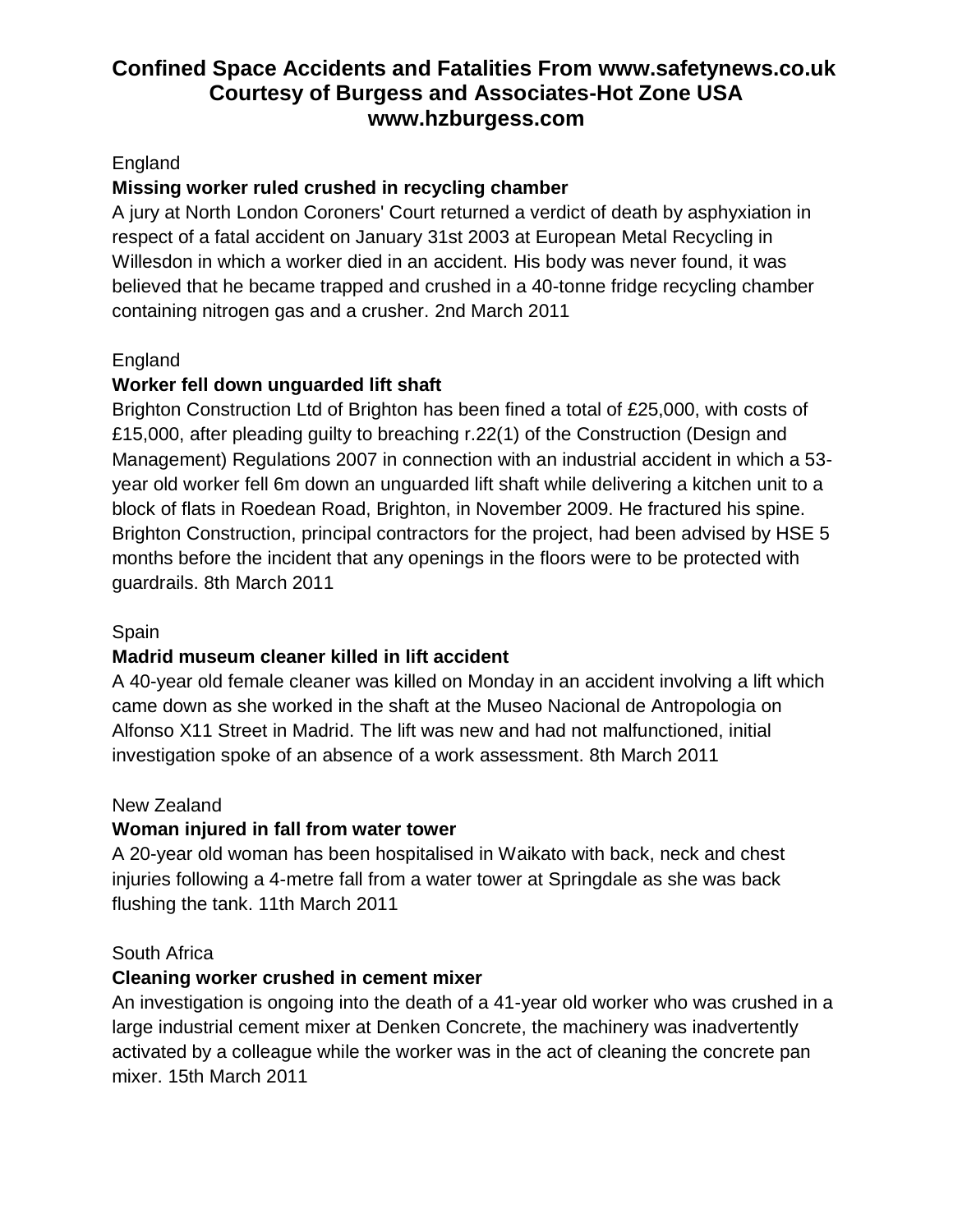## **Spain**

## **2 killed in confined space accident in Valencia**

Two workers died on Monday in a confined space accident in AlcaldeReig Street in Valencia when they were overcome by fumes in a 2x2-metre pipe in a trench. 15th March 2011

### Rep Ireland

## **Confined space accident in Cork**

A confined space accident claimed the life of a 27-year old worker of Munster Drain Services on Wednesday afternoon during removal of sewage from a septic tank in Garryvoe, east Cork, a 32-year old colleague was hospitalised. 17th March 2011

## Australia

### **Worker's ankle broken in auger**

A Queensland worker broke his ankle yesterday after becoming trapped in the auger of concreting machinery at Sapar Landscaping Supplies in Raceview, his condition in hospital in Ipswich isstable. 23rd March 2011

### Spain

## **Madrid worker killed in fall down lift shaft**

A 42-year old worker died yesterday in a 12-metre fall down an open lift shaft at a building under construction on Fundidadores Street in the Los Molinos barrio of Getafe, Madrid. This was the 3rd fatal accident in Getafe this year and the 2nd this month. Earlier in March a worker died in a 20-metre fall from a crane in the Los Olivos industrial zone; and in February a worker died in a fall into the hold of a scrap boat being dismantled. 30th March 2011

#### Singapore

## **Confined space nitrogen accident at refinery**

A subcontract maintenance worker has died and a colleague is listed in critical condition following a confined space accident involving nitrogen at the Exxon Mobil refinery in Jurong during a shutdown for maintenance overhaul. 30th March 2011

## **April 2011**

#### USA

## **Worker stuck overnight in meat machine**

A Pennsylvania factory cleaner was stuck overnight in machinery he was cleaning at K & K Gourmet Meats Inc in Washington Street, Leetsdale, where his foot became trapped in a meat processor he was cleaning. His 8-hour ordeal ended when day shift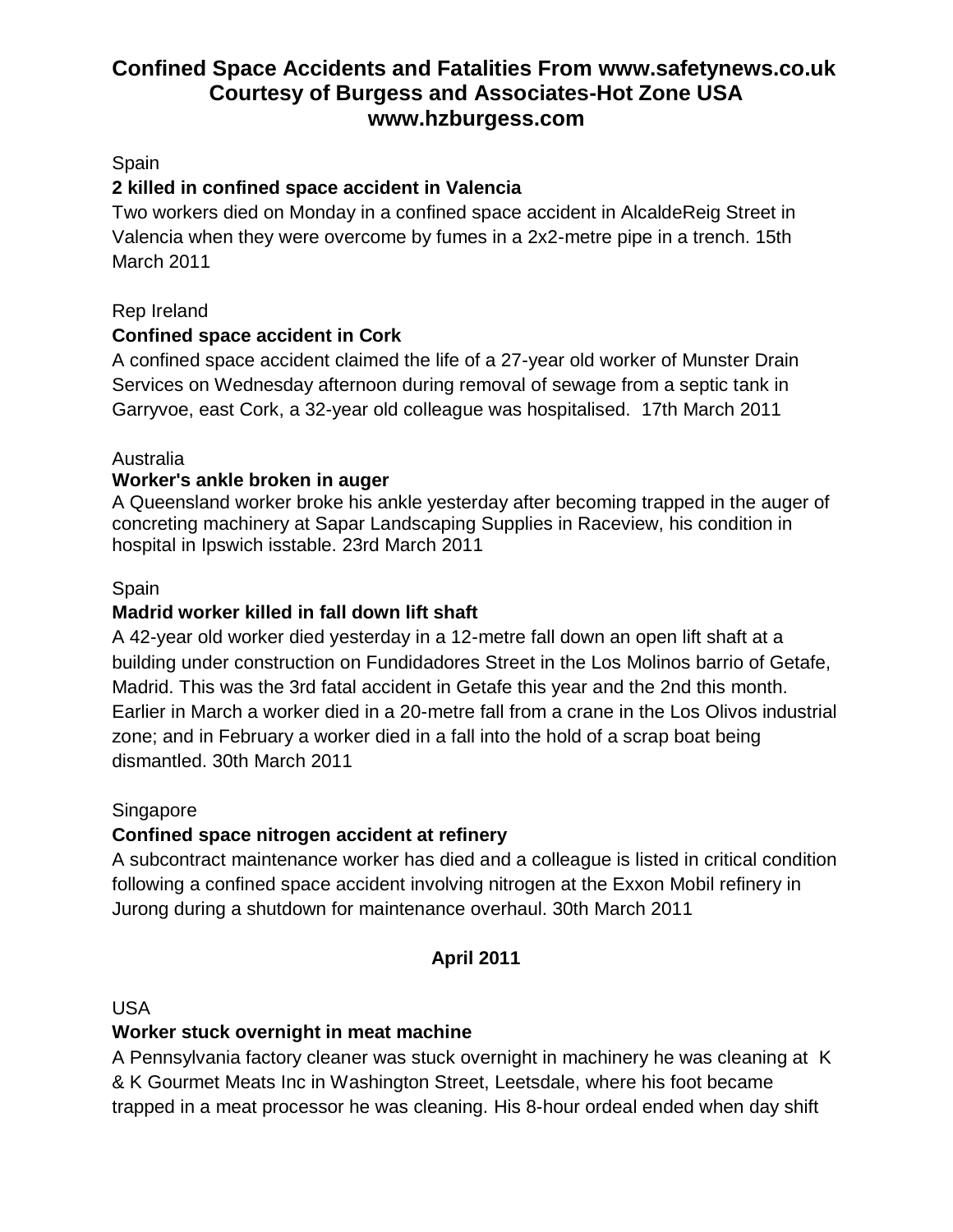workers appeared on Tuesday morning. Normally he works in a 2-man team but his colleague had called off from work on Monday. 6th April 2011

## USA

## **Workers drowned as water tank bursts**

At the former Georgia Pacific Plant in Lake Placid, New York, a 300K-gallon water tank owned by the United Fire Protection burst, flooding an adjacent concrete building where 2 workers conducting maintenance work on a pump were drowned. 11th April 2011

## Canada

## **Toronto worker killed in pasta machine**

A 26-year old worker died in a fall into a pasta production machine at Pasta QuistiniInc in west Toronto, initial speculation suggests his clothing snagged and drew him into the machine. 13th April 2011

## Australia

## **Worker's arm severed**

On Tuesday an industrial accident took place at Brindley Park Feedlot in Euthulla, Queensland, in which a worker's arm was amputated at the shoulder after becoming caught in a grain auger. 20th April 2011

## India

## **3 killed in Gujarat confined space accident**

The Ahmedabad Fire & Emergency Service recovered the bodies of 3 workers who died in a confined space accident in a chamber near the Usmanpura pumping station at the Sabarmati Riverfront Project. One of the victims was a contractor; he and 2 labourers had entered the 17-metre deep chamber, possibly to recover tools they had previously been using. 28th April 2011

## **May 2011**

## Sweden

## **Woman and dog recovered from farm slurry pit**

A woman's body has been recovered from a slurry pit at a farm near Essunga, Vastergottland. The body of a dog was also discovered, police have speculated that she may have attempted to rescue the animal from the pit, from which it would have been very difficult to extricate oneself. 5th May 2011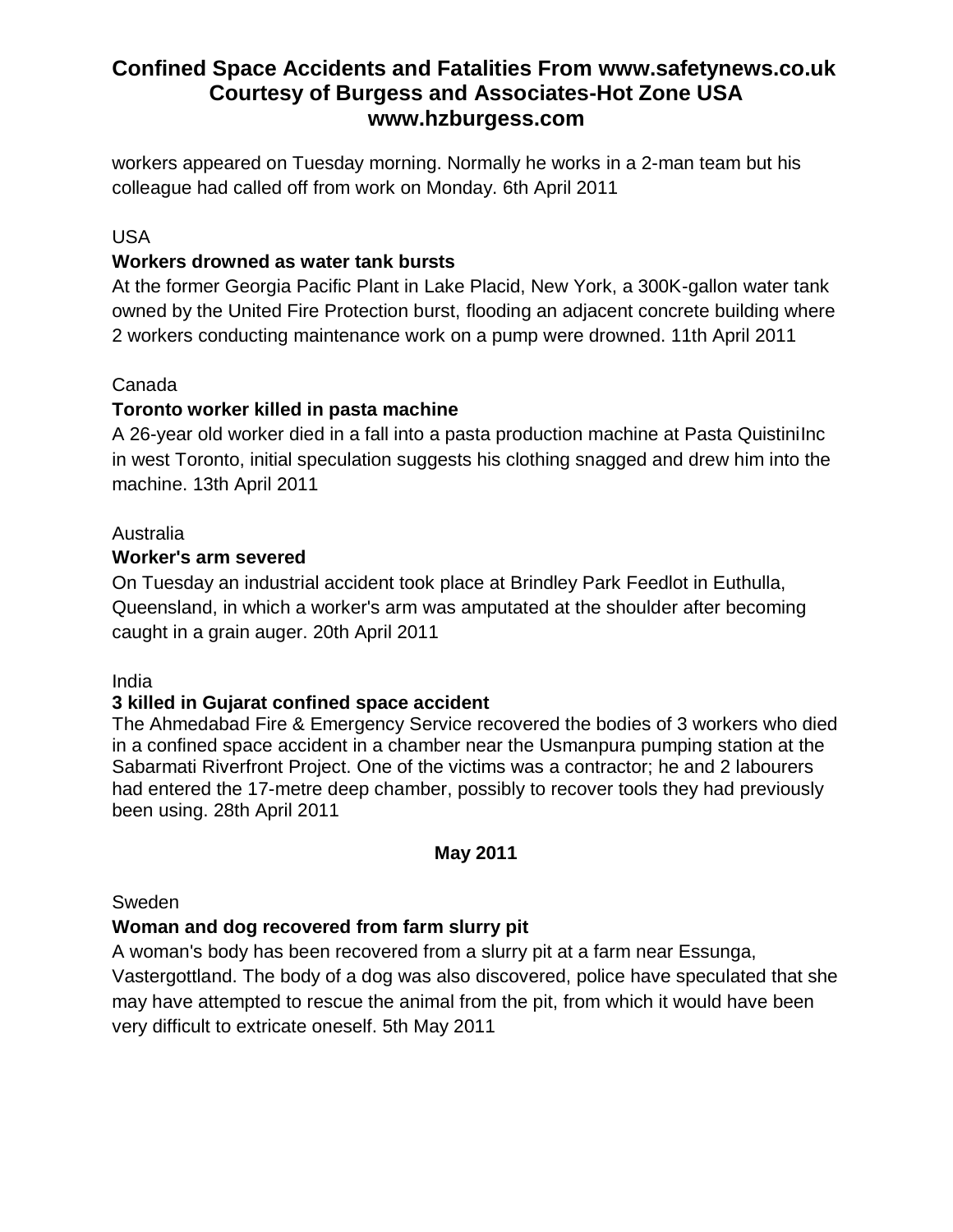# **China**

# **Confined space accident at Shenzhen subway site**

Two construction workers died in a confined space accident on Sunday at the Daxin Station construction site in Shenzhen where the Shenzhen Water Project Engineering Company Ltd is involved in the subway extension site. Methane gas from sewage appears the likeliest cause of death, 4 other workers were also injured. 9th May 2011

# Saudi Arabia

# **Worker crushed in cement mixer**

Investigators are trying to establish the circumstances of a workplace accident in Madina where a 35-year old Asian construction worker was crushed in a fall into a large cement mixer. 17th May 2011

# England

# **Company failed to manage tank inspections adequately**

Solvent Resource Management Ltd of Maidenhead, Berkshire, has admitted breaching r.4 of the Control of Major Accident Hazards Regulations 1999 in connection with an incident in March 2009 in which a tank collapsed and released 340 tonnes of hazardous and flammable solvent and contaminated waste water.

A steel tank which had been damaged by internal corrosion collapsed onto a retaining wall. The company had failed to put in place suitable and effective measures to manage its tank inspection programme according to contents and use, and was fined £150,000 plus costs of £20,000. 24th May 2011

# USA

# **2 killed in Louisiana confined space accident**

Two subcontract workers of Performance Contractors died in a confined space accident at the Shintech Louisiana plant, they had entered a container to fetch tools but the nature of the chemical fumes which overcame them was unclear. 24th May 2011

# **June 2011**

#### USA

# **Michigan teenager killed in silo crush accident**

An 18-year old Michigan farm worker has died in a crush accident in a grain silo on a dairy farm northwest of Gibson Township where he was scraping corn from the walls of the silo when instability occurred and he sank into the corn which failed to bear his weight. 1st June 2011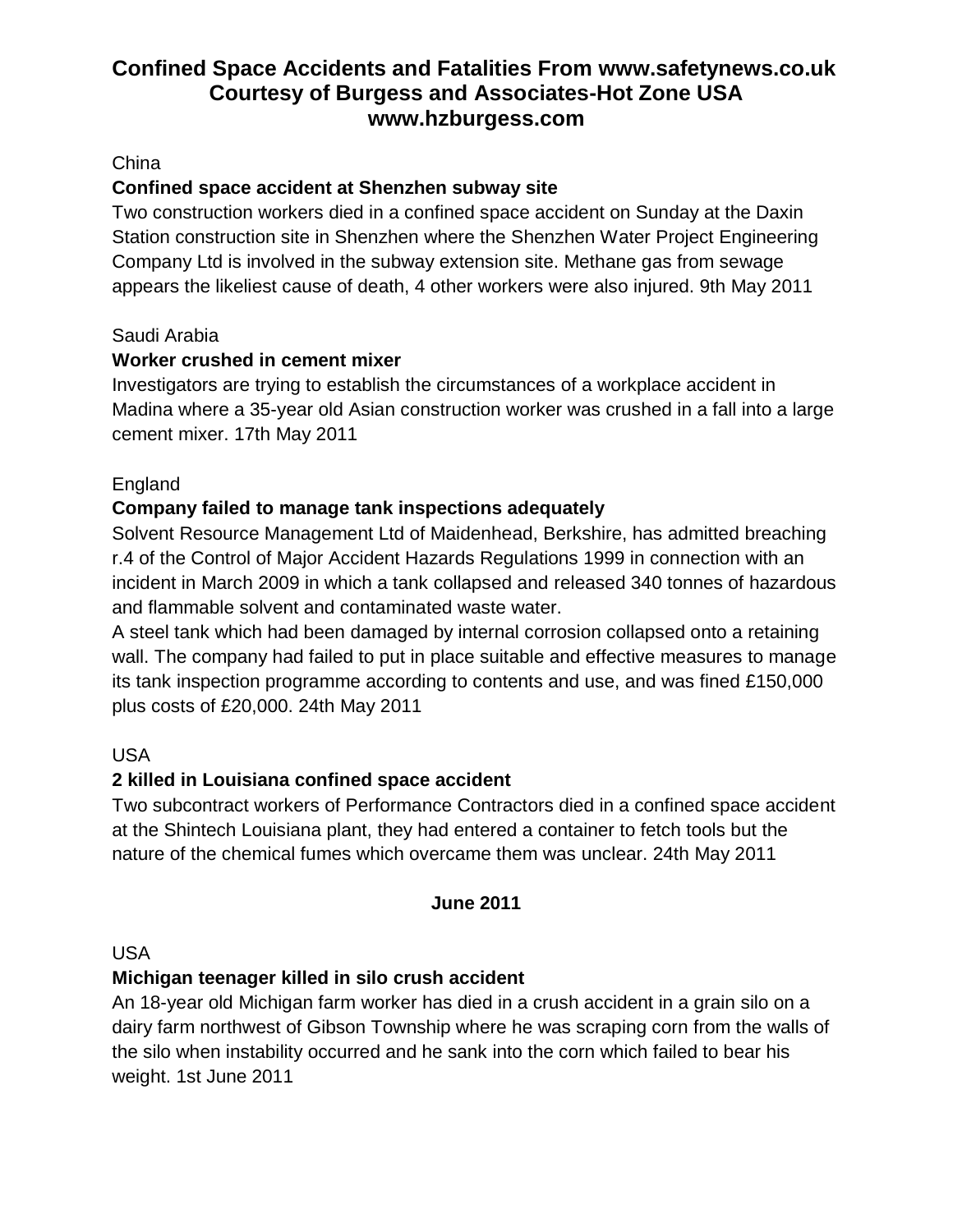# USA

# **New York worker crushed in compactor**

A worker died in a crush accident in a compactor on Saturday at the Krieger Recycling plant in Rochester, New York. He became trapped between rams which compress metal although the mechanism should not activate without someone inside an attached crane. 6th June 2011

# Poland

# **Worker crushed in grain silo**

A 43-year old worker has died in a crush accident in a grain silo in Biala Gora in northern Poland, becoming trapped under 100 tonnes of grain. The precise circumstances of the accident remain unclear. 15th June 2011

# **Ghana**

# **Worker killed in soap mixing machine**

A 21-year old worker died in an accident at Delta Agro Ltd in the Tema Industrial Area where he became caught in the rollers of a soap mixing machine. Initially his hand was severed but he sustained multiple injuries upon being drawn in. Initial speculation of the accident was that he may have been adding chemicals to the mixer by hand while the machine was in active mode. 13th June 2011

# USA

# **Wisconsin man killed in silo auger accident**

A 49-year old Wisconsin agricultural worker has died from injuries sustained in a silo at Philip Majerus Dairy Barn in Eden where he lost his balance while cleaning grain residue deposit and fell on to an auger which drew his legs in. Augers operate without safety cut-off switches and are deactivated manually, rescuers used Jaws of Life to extricate the worker who died later in hospital. 22nd June 2011

# **Shanghai lift engineer killed in fall down shaft**

An engineer has died in a fall down a lift shaft at the 57-storey Exchange SOHO office building on Tongren Road in the Jing'an district of Shanghai where he had arrived to work on one of the building's 13 lifts. 29th June 2011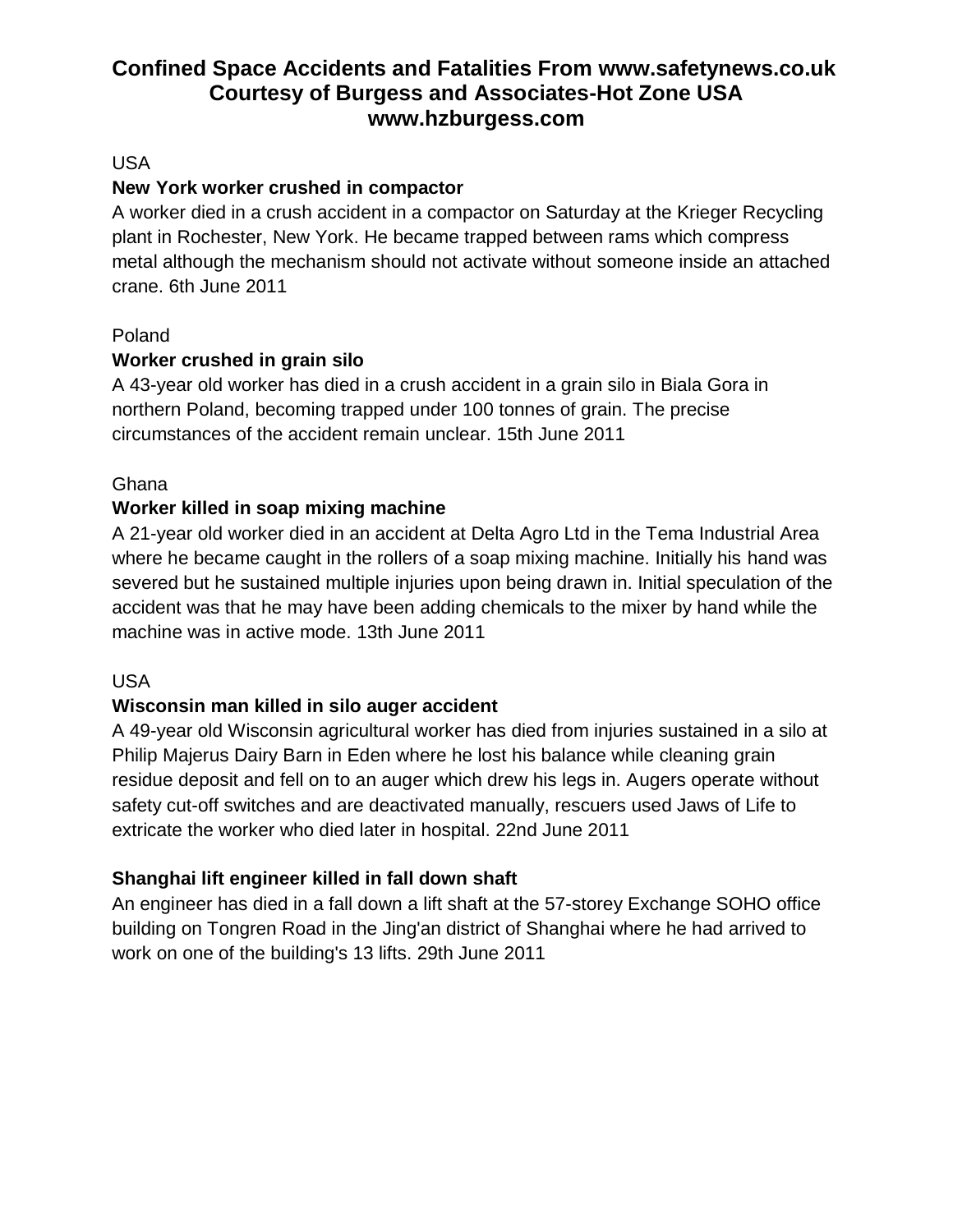**July 2011**

#### England

# **Grass cutter fell into drainage outlet**

A worker was rescued by fire crews and hospitalised after falling 2 metres into a drainage outlet while cutting grass on an embankment in Tarraby, Carlisle. 5th July 2011

## **Scotland**

# **Workers died in confined space accident**

Scottish Sea Farms and Logan Inglis Limited of Cumbernauld have been fined in connection with the deaths of 2 workers in an industrial accident on a barge moored at a salmon farm on Loch Creran, Argyll & Bute, during May 2009. The men were fixing a hydraulic crane on the barge and went below deck to find cabling and pipework where the oxygen levels were very low. One man passed out, his colleague managed to climb back out. An attempted rescue was made by 2 colleagues who entered the small chamber, but they also lost consciousness almost immediately. All 3 men needed to be rescued by emergency services but only one recovered, his colleagues died at the scene. Investigation established that Scottish Sea Farms had not provided suitable information, instruction and training for employees working in the small sealed chambers on the Loch Creran barge or a safe way for them to work. Logan Inglis Limited had not provided information, instruction or training for their engineers on working in these confined spaces. Scottish Sea Farms was fined £600,000 after pleading guilty to breaching S.2(1) of the Health and Safety at Work etc Act 1974. Logan Inglis Limited admitted breaching the same legal requirement and was fined £40,000. 6th July 2011

## Ghana **Engineer drowns in crude oil tank**

An engineer died in a confined space accident in a tank on the Bonsu-Q, a crude oil storage vessel belonging to Saltpond Offshore Producing Company Ltd. He was attempting to couple a hose to a diaphragm pump and had already completed some of the task before becoming overcome in the oxygen-deficient atmosphere and falling from a ladder and drowning in the crude oil. 11th July 2011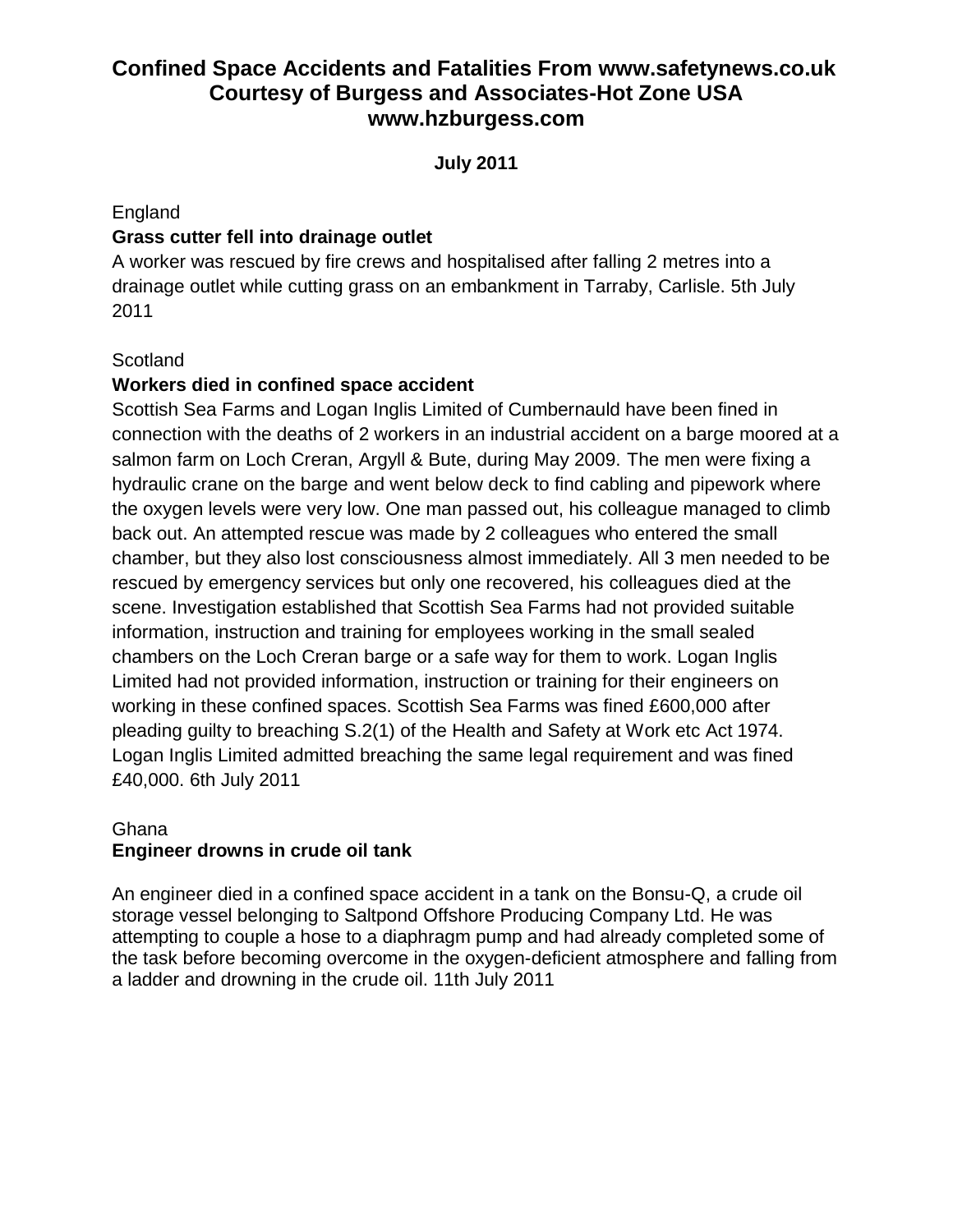Rep Ireland

## **Killarney hotel lift accident**

The HSA is investigating an accident at the Killarney Plaza Hotel and Spa of the O'Donaghue-Ring group where 5 people were injured when a lift travelling from 2nd floor level to a basement garage dropped quickly. The lift had been inspected and serviced recently, some of the injured may have fractured bones. 12th July 2011

#### Canada

## **Company fined over salt dome death**

Sifto Canada Corporation was fined \$140K(£90,393) at Ontario Court of Justice in Sarnia after pleading guilty to a breach of Ontario Regulation 854, Section 59(1) over a fatal accident on August 25th 2009. In a large salt storage dome a worker had stepped down from his excavator, which had broken down, to clear salt from his machine. However, a conveyor under the dome activated and salt began to be drawn through a grate in the dome's floor. The worker was drawn down and died. 15th July 2011

## England

## **2 dead in slurry pit accident**

Two men have died at a farm in Essex after they apparently could not escape from a slurry pit. The incident occurred on Friday afternoon at the property at Stapleford Tawney where firefighters had to drain the slurry, a further 2 men were taken to hospital for treatment. 17th July 2011

#### South Korea

# **Seoul water surveyor dies in confined space accident**

A worker surveying the water system in the Namyeong-dong district of central Seoul has died in a confined space accident in a 3-metre deep manhole. Two colleagues were also injured, one of whom remains in an unconscious condition in hospital. 25th July 2011

# **August 2011**

USA

# **Fatal accident at Dallas bakery**

A Texas bakery worker was killed on Tuesday after becoming trapped in machinery and crushed on a conveyor belt at CSM Bakery Products on Miller Road, Dallas. 3rd August 2011

#### **England**

#### **Worker entered machine enclosure**

A production line worker, who was able to gain access to equipment through a defective interlocked gate in a 2-metre high perimeter fence surrounding it, was seriously injured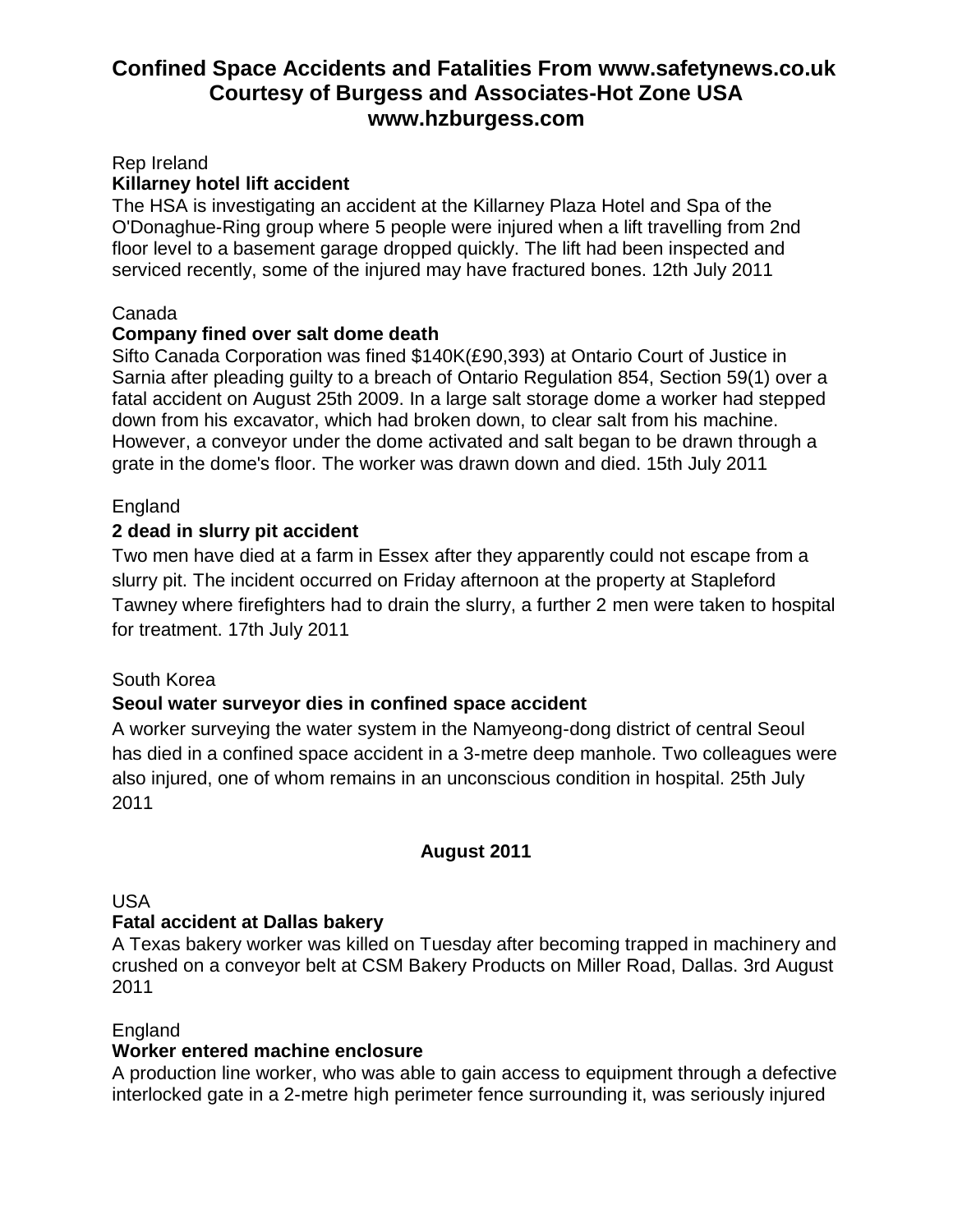when it started up as he freed a blockage. Investigation revealed the gate had been interfered with and tied open, and frequent jamming meant workers regularly passed the gate rather than stopping and isolating the machine. The production line at Euro Clad Ltd in Wentloog produces roof panels, and on 19th April 2009 the machine that positions wooden blocks beneath packs of roof panels jammed in the machinery. The accident victim entered the enclosure with the machine in automatic mode and reached under it to reach the jammed bearers and free them. However, once the blockage was removed, the machinery started up again and crushed his wrist between the bearer and the base frame. Euro Clad Ltd breached r.11 (3) of the Provision and Use of Work Equipment Regulations 1998 and was fined £20,000 plus £6,000 costs. 8th August 2011

# England

# **Heavy rains trap group in Yorks cave**

A group of 11 Lancashire cavers, comprising of 3 adults and 8 teenagers, became trapped by rising water on Wednesday in the Lower Long Churn cave in the Ingleton area of the Yorkshire Dales and after waiting for a few hours for the water to subside they were led out by the Cave Rescue Organisation. 11th August 2011

# **Wales**

# **Confined space accident kills camper**

North Wales Police are not treating as suspicious the death of a 34-year old female holidaymaker who appears to have succumbed to barbecue fumes in the confined space of a tent at a camping site in Gyrn Goch, Gwynedd, her husband and 2 children were listed in comfortable condition in hospital in Bangor. 17th August 2011

# **Scotland**

# **Workman dies at Tayside company**

It is reported that a workman in his 30's died yesterday after collapsing within a chemical tank. The incident occurred at the premises of Diamond Wheels Technologies in Dryburgh Industrial Estate, Dundee, where it repairs and refurbishes alloy vehicle wheels. 19th August 2011

#### **Scotland**

# **Fishermen hospitalised in confined space accident**

Three workers were airlifted from the Peterhead fishing boat Starlight Rays working on guard duty in the Devenick oil field after apparently being overcome by fumes in the engine room. 26th August 2011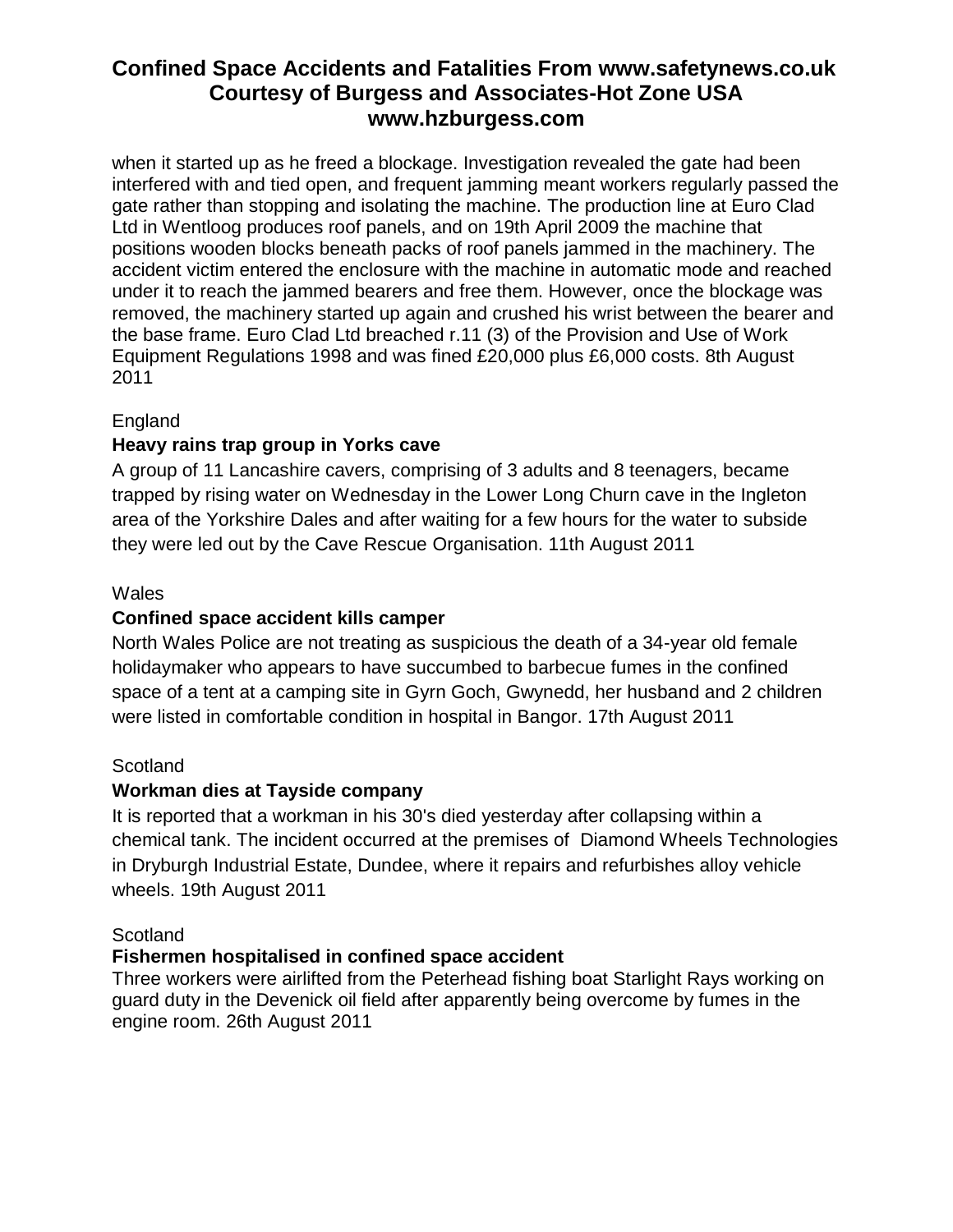# **September 2011**

#### Sweden

# **Worker falls through silo roof into corrosive liquid**

A worker's body was recovered from a cistern of hot lye yesterday at the Munksjo Paper factory in Billingsfors. He had fallen 9 metres through the roof of a silo containing the cistern of lye heated to 175ºC, Arbetsmiljoverket (Work Environment Authority) has launched an investigation. 1st September 2011

## USA

# **Worker crushed in Iowa grain bin**

A worker suffocated in a grain bin at the MaxYield Cooperative elevator in Dickens, Iowa, when corn became unstable in the bin as 3 workers were emptying it. 8th September 2011

## England

## **Guard had been removed from accident machine**

A 41-year old employee of Stakapal Ltd, Norton Canes, Cannock, was pulled into the rotating parts of a machine he was operating to make metal shelving components. On 20th December last year, he was adjusting the multi-roll forming machine when his high-visibility vest and jacket snagged in its spindle, drawing him into the moving parts which inflicted cuts to the back of his head, above his right eye and on his back. He sustained a blow to his cheek bone, bruises on his right arm and a puncture hole in his right elbow, injuries which still cause him pain and discomfort. The fixed guard preventing contact with dangerous parts of the machine had been removed at least 2 to 3 years previously, there were no interlocking guards around the rolling mills and there was only one emergency stop button. HSE investigation found the company had not supervised him properly or assessed the risks arising from adjusting the rollers during productions. Stakapal was in breach of r.11(1) of the Provision and Use of Work Equipment Regulations 1998 and was fined £10,000 plus £5,500 costs. An HSE official commented: "The risks from machinery are well known and the standards in guarding are well established. 19th September 2011

England

#### **Man fell into molten metal**

A 28-year old worker at a Stoke-on-Trent foundry has been unable to return to work after suffering severe burns to an arm and legs when he tripped and fell into a mould containing metal at more than 900°C. He remains traumatised and still requires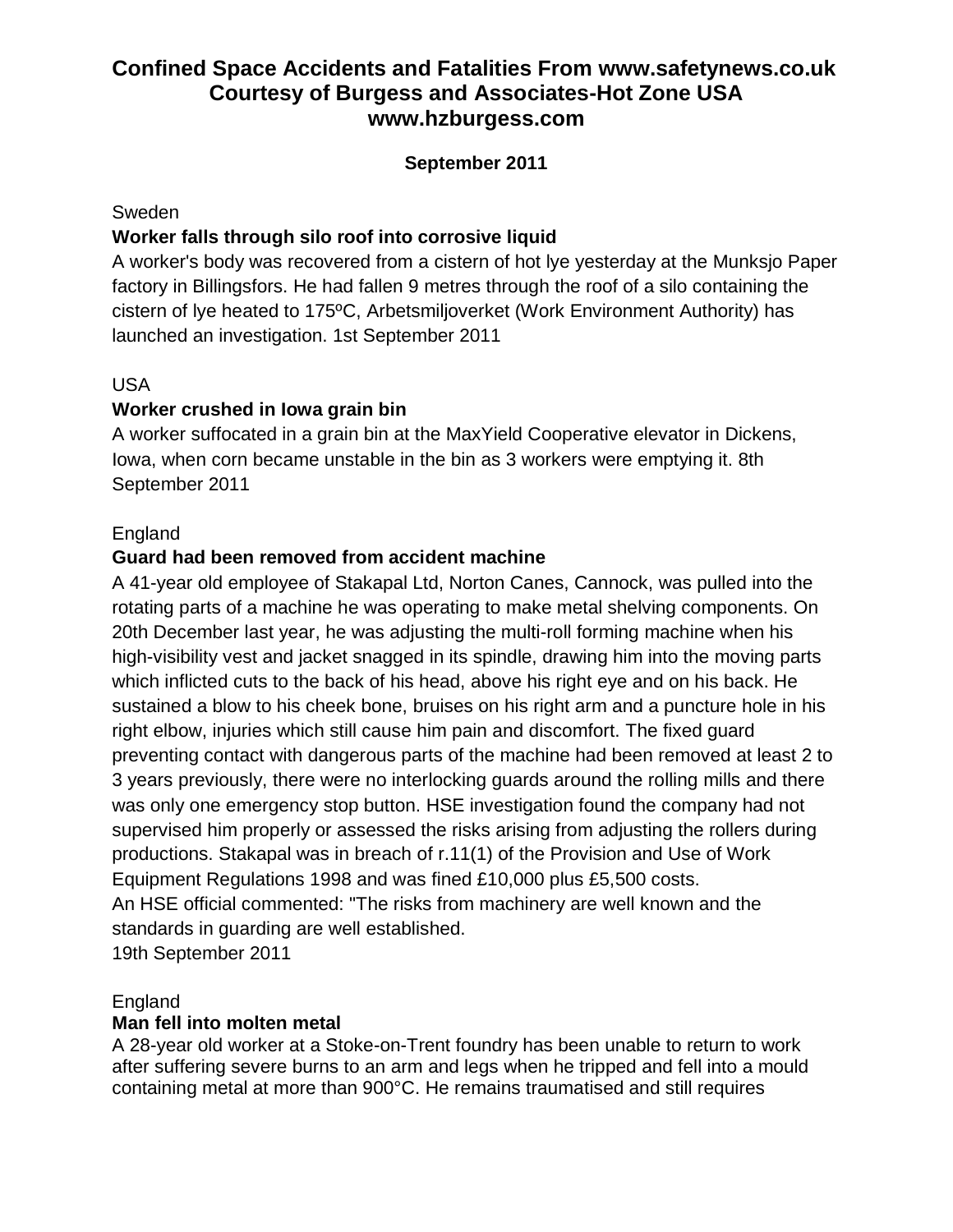physiotherapy. The accident occurred as he removed impurities from the top of a newly poured casting using a long-handled tool, but he tripped and fell through an unfenced gap between the metal mould and the pit it was in. He landed on the mould's edge and immersed his arm, his legs were burned by contact with the scraped impurities. Employer Copper Alloys Ltd of Burslem, Stoke-on-Trent, failed to erect a guard railing around the edge of the mould pit and failed to recognise the extreme danger such a fall represented to the workers, which was a foreseeable event. Copper Alloys admitted breaching r.13(5) of the Workplace (Health, Safety and Welfare) Regulations 1992 and was fined £8,000 plus £4,798 costs. 21st September 2011

## USA

# **New York engineer killed in fall down lift shaft**

A 44-year old lift engineer died in a fall into an open lift shaft at a building on West 38th Street, New York. The lift was deactivated at the time and it is speculated that he lost his balance and fell from the 9th floor. He was alive and in cardiac arrest when medics arrived but he died later in hospital. 26th September 2011

#### USA

## **2 Maine workers died in septic tank confined space accident**

Two employees of Stevens Electric & Pump Service have died in an apparent confined space accident at the Lodge at Turbat's Creek in Kennebunkport, Maine. They were repairing a sewage pump in a 3-metre deep concrete holding tank and appear to have been overcome in an oxygen deficient atmosphere. Concern grew about the workers and their bodies were later found floating in the tank when it was decided to pump it out. 29th September 2011

# **England**

#### **Manhole explosions injure 2**

It is speculated that the series of explosions which injured 2 people on Wednesday evening in the vicinity of Crewe station were caused by underground cable faults. Several thousand properties experienced a disruption to their power supply. 30th September 2011

# **October 2011**

#### Scotland

#### **Augur cost engineer his leg**

The employer of a maintenance engineer who lost his leg to an augur in a Perthshire grain silo has been prosecuted. The accident victim entered the silo at Sidlaw Grain Store in Burrelton to clear a blockage without isolating the power to it. He believes he slipped and got both legs caught in the equipment, one had to be later amputated, the other was badly fractured. Pauls Malt Ltd of Suffolk, the UK's largest maltster, was fined £8,000. 5th October 2011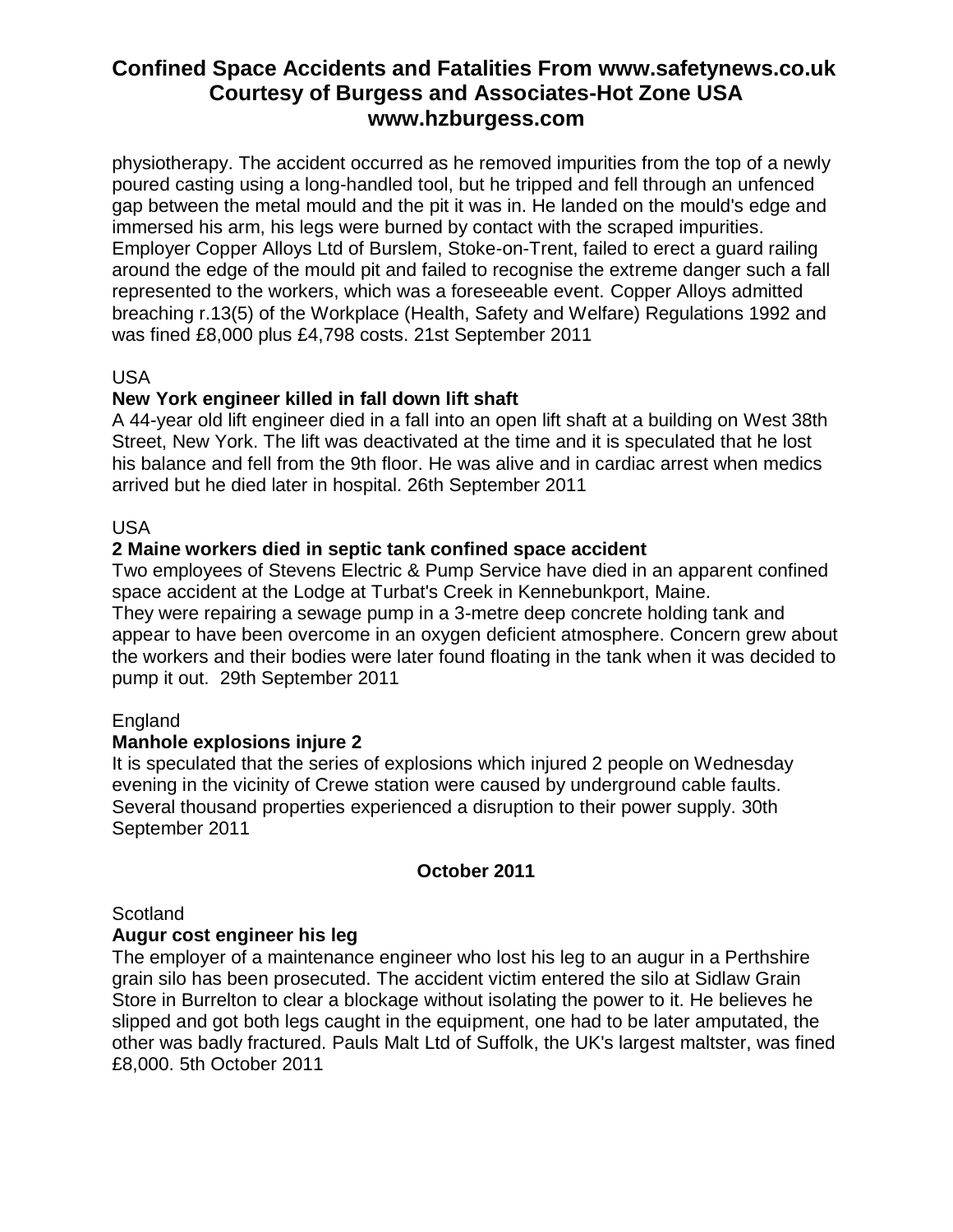#### **Scotland**

#### **Injured worker never read risk assessment**

A man is left with a disabling injury after safety failures at a Fife farm conspired to allow an industrial accident on 4th September 2009. The 26-year old worker was emptying rainwater from a grain reception pit using a bucket. The pit, part of a grain drying system, featured a screw auger to shift the grain and effectively comprises a large screw which rotates inside a steel tube, part of which is exposed. The screw auger was switched off but the power had not been isolated before the work commenced. As work progressed, a colleague was cleaning a nearby grain drying bin, and this required him to unload the bin and remove leftover grain by activating a different screw auger conveyor that ran from the drying bin to the storage bin. But at the control panel he mistakenly activated the switch for the screw auger inside the grain reception pit which started to rotate, trapping his colleague's foot. The accident victim's small toe was severed and another badly injured and this had to be amputated. He finds it difficult to walk because of pain in his foot and now walks with a limp. No company risk assessment featured any activity that required employees to enter the grain reception pit, and a generic risk assessment document obtained during the investigation stated that no unguarded machines should be cleaned unless they were switched off, but neglected to explain the necessity of power isolation. Additionally, the accident victim was never given the opportunity to read this risk assessment. At Kirkcaldy Sheriff Court R Todd & Company was fined £20,000 having breached S.2(1) of the Health and Safety at Work etc Act 1974. 12th October 2011

#### Italy

#### **Farmer dies after arm traps in auger**

An auger accident claimed the life of a 58-year old Asti farmer at the weekend when he was working with his son on foundations for a henhouse at his farm in Calamandrama. It is thought that his arm became trapped in the auger and although he was transported quickly to hospital in Nizza Monferrato where he succumbed to his severe injury. 24th October 2011

#### USA

#### **Worker pulled into industrial laundry dryer**

A worker has died in a blunt force trauma accident at a uniform laundry and rental business of Cintas Corporation in Louisville, Kentucky, where he was drawn into an industrial dryer. It is speculated that he had been attempting a minor repair when the dryer activated, which would cause the large doors to close and trap him inside. It was also speculated that a safety device was either missing or had been overridden. 30th October 2011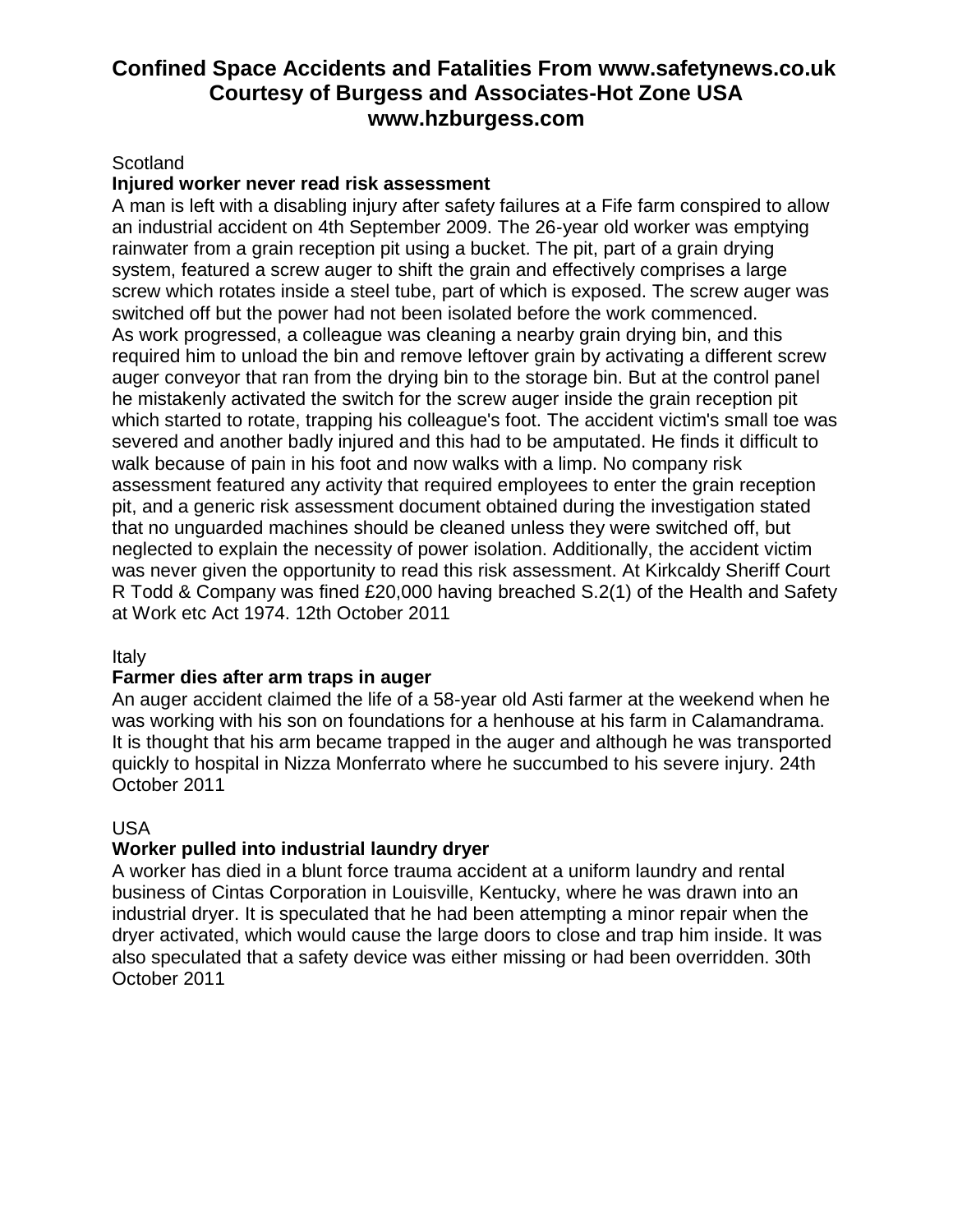## **November 2011**

USA

## **Transport fatality at Montana precious metals mine**

The Mine Safety & Health Administration is investigating a fatal transport accident at the Stillwater Mine near Nye, Montana, where a lead equipment operator driving a lorry lost control of it and ran into a ditch 400 metres underground. A rock bolt struck his neck, inflicting fatal injury. 2nd November 2011

USA

# **Worker killed, another missing in Texas confined space accident**

A confined space accident has claimed the lives of 2 workers of SJ Lewis, subcontracted to North Texas Municipal Water District, who were trying to unblock a sewer at the rear of a residential property in Fairview, 25 miles northeast of Dallas. One worker entered the manhole and was apparently overcome by fumes. A colleague followed in a rescue attempt, his body has not been recovered. Rescuers wearing breathing apparatus recovered the body of the first worker, neither of the contractors was wearing respiratory gear. 4th November 2011

#### Canada

#### **Worker drawn into gravel pit conveyor**

A 31-year old Alberta quarry worker was killed in an accident at Surmont Sand and Gravel quarry 30 miles south of Fort McMurray when his arm became caught in conveyor system rollers and he was drawn into the equipment as he tried to remove excess gravel from the conveyor. 9th November 2011

#### **Switzerland**

#### **Mask proved ineffective in confined space incident**

A confined space incident claimed the life of a worker yesterday at the Syngenta plant in Monthey where he died in an oxygen-deficient atmosphere in a chemical tank into which he had descended to retrieve a dropped tool. He was wearing a respiratory mask but the standard was insufficient for the toxicity of the atmosphere. 22nd November 2011

USA

#### **Auger accident leads to leg amputation**

A 31-year old worker of Treehouse Almonds in Delano, California, has had to have a leg amputated after an accident while carrying out maintenance work on an auger. 25th November 2011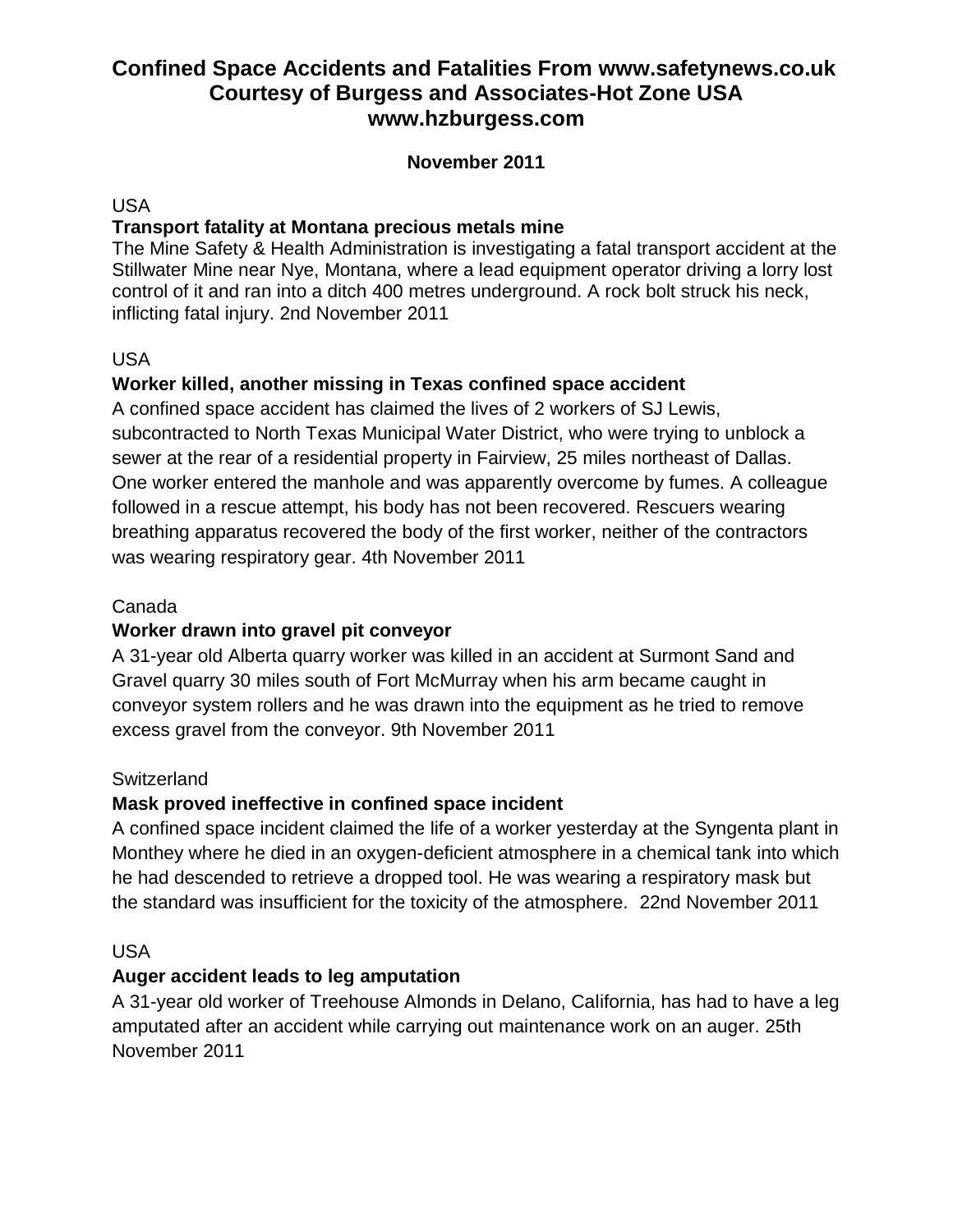USA

# **Wisconsin workers overcome in adhesive rich atmosphere**

A confined space accident occurred at Vivid Image, a video equipment manufacturing plant in Theresa, Wisconsin, where a 55-year old worker died and a 65-year old colleague was hospitalised after being found in an oxygen-deficient atmosphere pervaded by a strong odour of glue and adhesive. 30th November 2011

# **December 2011**

## Canada

# **Worker falls 30m into Quebec grain silo**

A subcontract worker died in a 30-metre fall into an empty grain silo at the Trois Rivieres port where he and a colleague were engaged in cleaning work. 1st December 2011

# **Scotland**

# **Schoolgirl falls down lift shaft**

A 15-year old girl has fallen 5 metres down into a lift shaft at Liberton High School in Edinburgh. She is being treated in hospital for back injuries. Accounts state that a number of children were in a lift at the time it was stationary between floors and the girl fell as the carriage was being evacuated. 9th December 2011

# England

# **Recycling industry fatality**

A worker who was trapped in machinery at a Hertfordshire recycling centre at the Ivory Industrial Estate in Radlett has died. The man, in his 20's, died on Wednesday afternoon at the scene. 16th December 2011

#### England

# **Teenager dies in grain silo**

An 18-year old man has died after, it is believed, falling into a silo at a farm in Brockton, Shropshire. He was discovered on Wednesday evening where he was confirmed dead by paramedics. 24th December 2011

# **January 2012-File Not Found**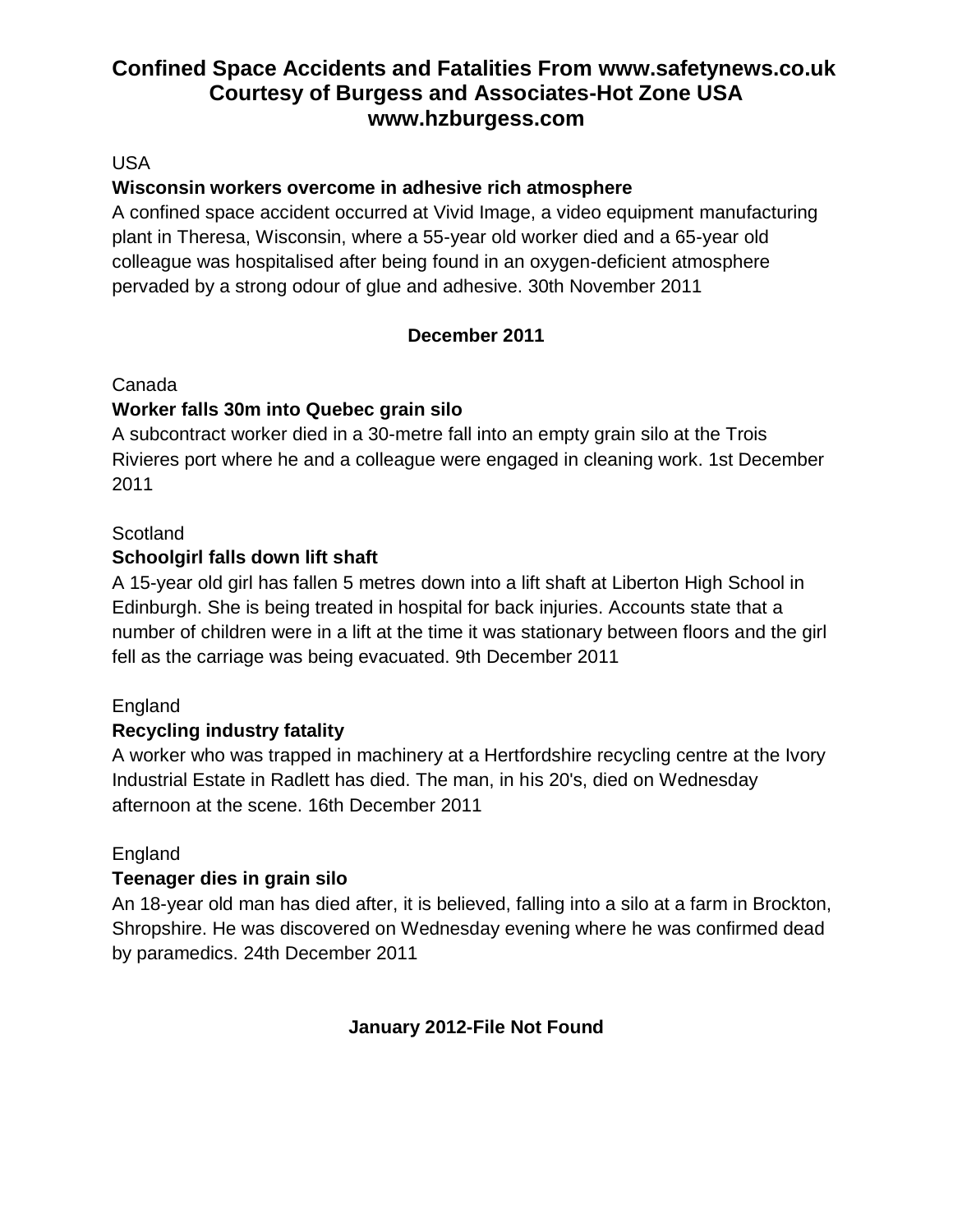# **February 2012**

#### **China**

# **Confined space triple fatality at copper smelters**

Three workers of the Zijin Copper Corporation died in a confined space accident in the copper smelting plant while engaged in maintenance work on a chemical tank. The first worker was overcome quickly upon entering the oxygen deficient atmosphere, of 3 others who subsequently entered to attempt a rescue of their colleague, only 1 survived. 1st February 2012

# USA

# **Woman and horse killed in explosion at Florida equine rehab centre**

At the Kesmarc Farm & Equine Rehabilitation Centre in Ocala, Florida, a woman and a horse were killed when an explosion led to a partial collapse of a building in which a horse was undergoing treatment in a hyperbaric chamber. The high pressure oxygen chamber had a protective padded shield inside its steel walls but the horse became restless and the kicking of its hooves breached the padding and created sparks which is thought to have led to the explosion. 14th February 2012

#### Chile

# **Worker killed in fall into machinery at refrigeration unit**

A 17-year old worker fell into machinery at the Congelados San Rafael on Pedro Montl Street, Talcahuano, and made contact with the blades of an auger which inflicted fatal injuries. 17th February 2012

# **March 2012**

#### Luxembourg

# **Worker trapped in Esch manhole**

A Sanem worker was hospitalised with unspecified injuries after being rescued from a manhole into which he fell yesterday during sewer maintenance work on the Esch highway between Belvaux and Esch-sur-Arzette. Fire crews reported that earth ingress occurred and he was trapped by the legs at the bottom of the manhole. 6th March 2012

#### Austria

# **Workers burned to death in aluminium plant oven**

Two workers were burned to death in a preheating oven on Thursday at the Salzburger Aluminium plant in Lend. The bodies were charred beyond recognition, it is initially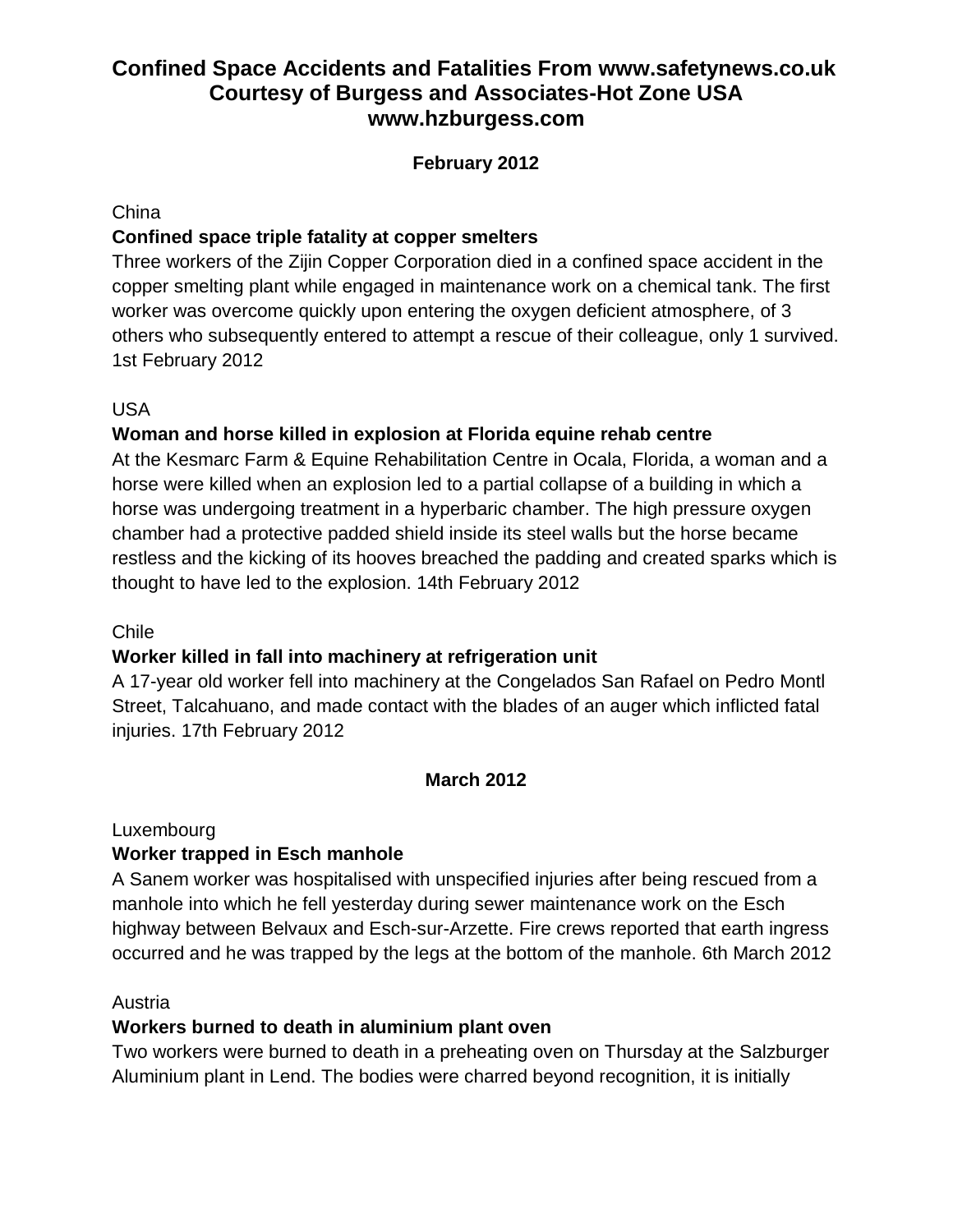believed that they were engaged in cleaning work, their demise was due to the heat in the oven as opposed to molten liquid. 9th March 2012

## France

# **Two sugar silo cleaners buried under slippage**

Two contract workers of Carrard Services of Reims died in a crush accident in a silo at the Cristal Union sugar plant in Bazancourt, Marne, where they were buried under 3K tonnes of sugar. 15th March 2012

# Argentina

# **Mendoza sewage worker dies in confined space accident**

A 30-year old worker collapsed and died after being overcome with fumes when he entered a manhole to investigate a sewage problem in the Antartida Argentina barrio of Luzuriaga, Maipu, a colleague accompanying him was hospitalised. 16th March 2012

## England

## **Company fined over Work at Height breach**

At Runcorn Magistrates' Court Hutchinson Technical Services Ltd was fined £10K plus £3,588 in costs over an accident at its Widnes site where a worker was injured when he fell 2.5 metres on to a metal girder from the top of a tank inside which chemical vapour ignited and exploded. There were no fall prevention measures in place and the company pleaded guilty to breaching r.6(3) of the Work at Height Regulations 2005 by failing to ensure that suitable measures were in place to prevent a worker being injured in a fall. The company promptly rectified this by installing cages on top of tanks and introducing safety harnesses. 28th March 2012

# **APRIL 2012**

#### Russia

#### **Confined space fatality at old piggery well**

An Uzbek migrant worker has drowned and 2 others are listed in intensive care in hospital in Volzhsky after apparently being exposed to toxic fumes in a confined space accident while working at an abandoned well on a former piggery in Volgograd. Six workers in all were involved in the well project, the 5 survivors all participated in the attempted rescue of the stricken worker. 4th April 2012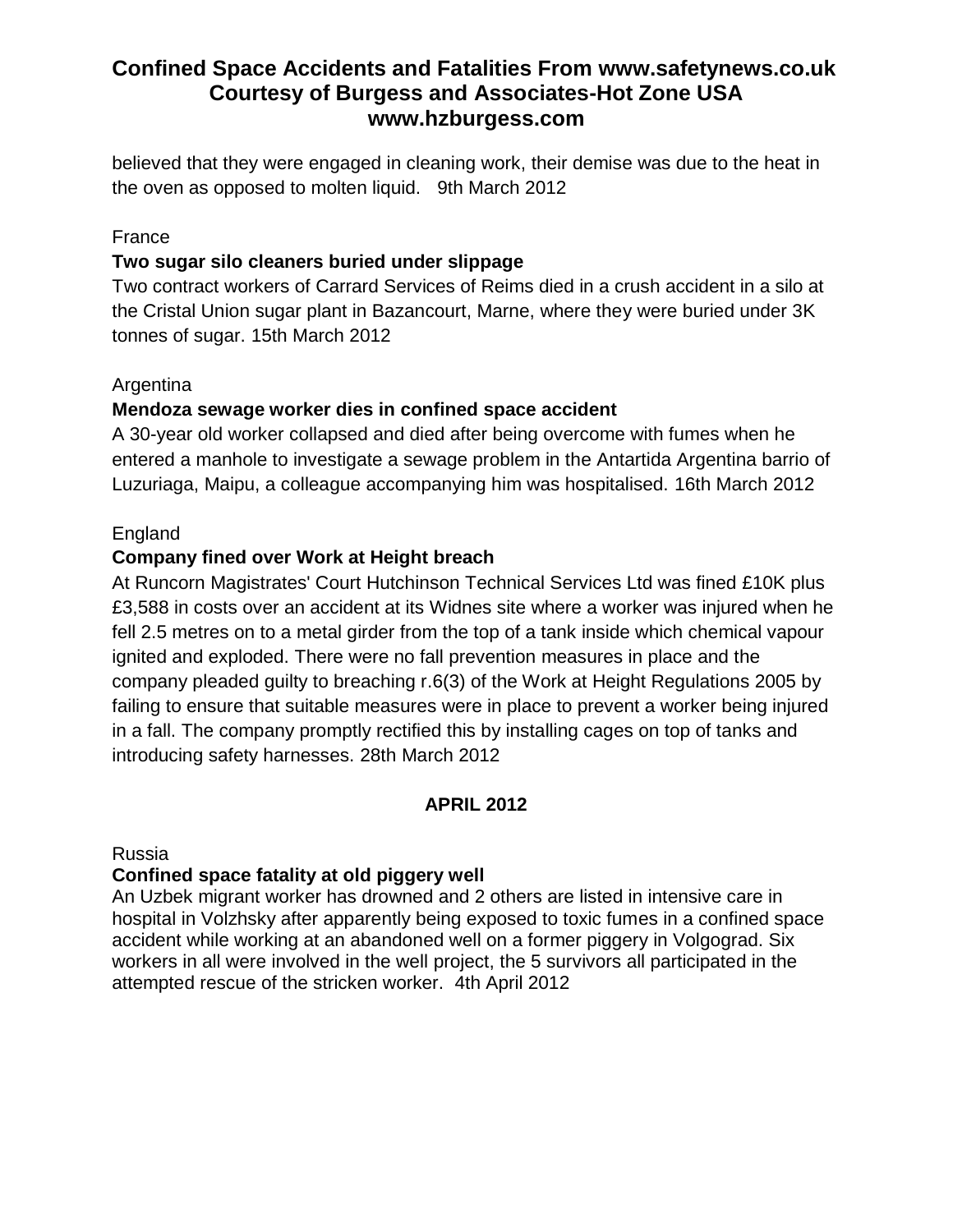#### USA

# **Connecticut boy,6, drawn into wood chipper**

A 6-year old boy has died in an accident after being drawn into a wood chipping machine into which he was feeding a branch at the family landscaping business in Salem, Connecticut. 11th April 2012

#### Austria

## **Worker crushed in paper press; worker dies in lift shaft fall**

A 24-year old worker died in a crush accident on Wednesday involving a paper and cardboard compressor at a supermarket on Innsbruck Street in Hall in Tirol, it is thought that he was attempting to clear a blockage with a metal rod when he lost his balance and fell in. In Vienna on Wednesday a 27-year old worker died and a colleague aged 33 was injured in a 20-metre fall into a lift shaft at a 4-storery building on Weitlofgasse, both belong to the company which installed the lift. 12th April 2012

#### India

## **Confined space incident claims 3 lives**

Three men working for JNNURM(Jawaharlal Nehru National Urban Renewal Mission) died in a confined space accident while working on sewer laying at a site in Kanpur, one worker who survived the accident is listed in critical condition in hospital. 13th April 2012

#### The Netherlands

#### **Passenger falls into open maintenance chamber at Amsterdam station**

A 47-year old man was badly injured yesterday when he fell into an open chamber and struck a steel ladder on the platform at Amstel Station in Amsterdam where the hatch had been left open for maintenance work.26th April 2012

#### **MAY 2012**

#### USA

# **Roofer critically burned in fall into nitric acid tank**

A roofer of Gar Con Enterprises was listed in critical condition last night following an accident on Monday morning at the Swepco Tube plant in Clifton, New Jersey, where he fell 13 metres and was submerged in a tank with a 40%-70% nitric acid solution. A colleague close to the tank immediately went to his rescue, immersing himself to waist level. 8th May 2012

#### Belgium

# **Lift engineer crushed in Brussels**

A 55-year old lift engineer has died in a crush accident while undertaking maintenance on a lift in an apartment building on Livornostraat in the Elsene district of Brussels. He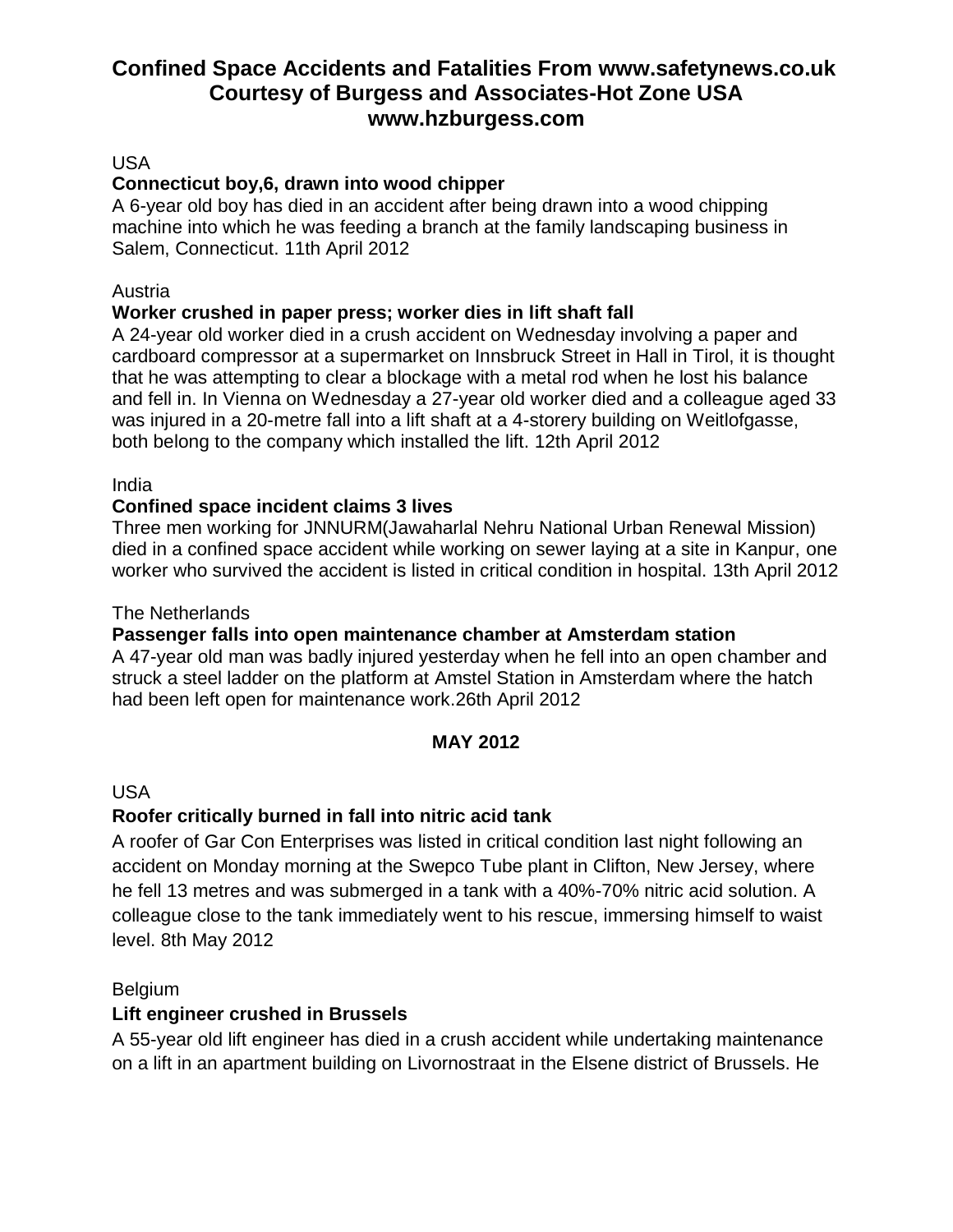was working alone when the lift apparently moved, he was discovered at 4th floor level where he had become crushed between the lift cage and a metal bar. 9th May 2012

## Malta

## **Worker killed in hay baler**

An agricultural worker was killed yesterday in hay baling machinery while working in a field in tal-Fessej in Xewkija, Gozo. 14th May 2012

#### **Argentina**

## **Worker falls 11 storeys down lift shaft**

A 34-year old construction worker fell 11-storeys to his death down a lift shaft of a building under construction in Santiago del Estero. Just prior to the accident yesterday he had been cutting concrete sections and metal and it is speculated that he may have unhooked his safety harness to facilitate the work. 24th May 2012

Italy

## **Boat cleaners unconscious after confined space accident**

Two workers were admitted to Sant'Andrea Hospital in La Spezia after being found unconscious in an oxygen deficient atmosphere in a large yacht at Fincantieri's Muggiano Shipyard in La Spezia. They are employees of Sepor engaged in cleaning and degassing boats. Medics were being cautiously optimistic last night of their survival prospects. 23rd May 2012

#### **June 2012**

China

#### **3 dead in confined space accident**

A confined space accident has killed 3 workers and a 4th has been hospitalised in Hengyang, Hunan, where an attempt was being made to clean a chemical tanker at a car wash where there was no protective equipment to enter an oxygen-deficient atmosphere. 1st June 201

#### Northern Ireland

#### **Down farm worker falls into slurry tank**

The HSENI has been advised of a fatal accident on a farm on Redhill Road, Dromore, County Down, where a worker died after falling into a slurry tank. 8th June 2012

#### The Netherlands

#### **Farmer killed in harvester accident**

A farmer was found dead yesterday afternoon in an accident involving his combine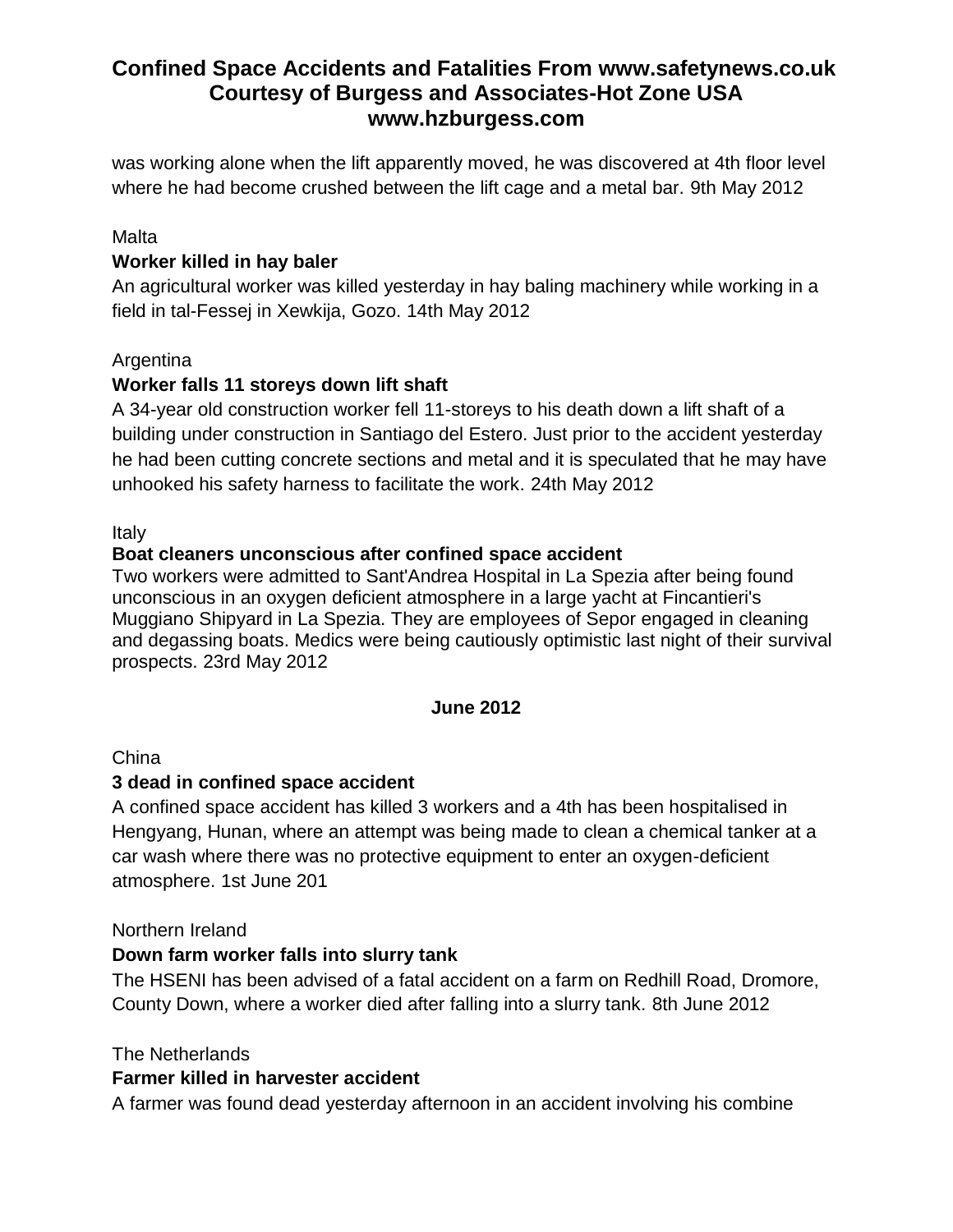harvester on his land at Benningbroek, north Holland, details of the accident were unclear.15th June 2012

#### Luxembourg

# **Fuel residue ignites during tank cleaning**

A worker was listed in life-threatening condition in the burns unit of a hospital in Liege, Belgium, where he was transferred with burns over much of his body after an explosion occurred as he was cleaning a tank which contained some fuel residue at premises in Marnach. 27th June 2012

## **July 2012**

#### Russia

## **Worker missing after oil tank explodes**

A 500 $m<sup>3</sup>$  underground oil tank exploded and ignited at the Deltacom depot in Angarsk, Irkutsk, one worker was rescued but another was unaccounted for. 4th July 2012

#### Mexico

# **Confined space fatality**

A Tamaulipas sewage worker has died in a confined space accident after encountering a toxic atmosphere while investigating a sewage blockage near the KALTEX Fibres factory on Boulevard de los Rios, Altamira. 5th July 2012

#### USA

# **Tank explosion on Ohio well site kills worker**

A storage tank has exploded at an oil and gas well site near Bolivar, Ohio, killing a maintenance worker who was in close proximity to the receiving tank. 18th July 2012

#### England

# **Worker entered car crusher to clear blockage**

At Southern Derbyshire Magistrates' Court Ward Recycling has been fined £20K plus £19,970 in costs over an accident on 17th June 2009 in which a worker was badly injured while attempting to clear a blockage in fragmentiser car-crushing equipment. He had entered the fragmentiser but the car slid downwards on to him, leaving him with fractures and kidney and liver damage. HSE investigation found that this was a monthly occurrence but staff had inadequate training for such an exigency. The staff member who was trained in the equipment's operation was on holiday at the time of the accident. The company pleaded guilty to a breach of Section 2(1) of the Health & Safety at Work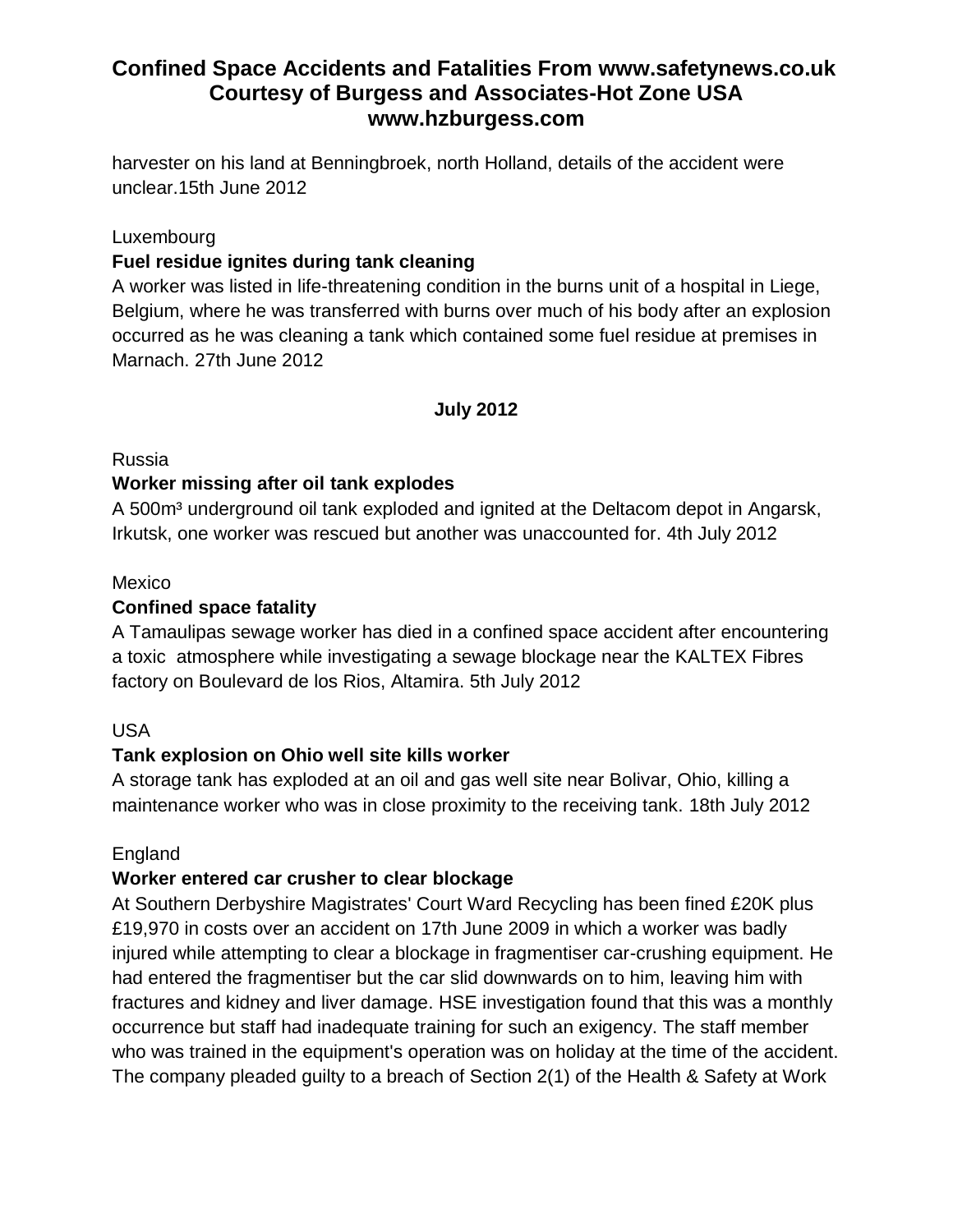etc Act 1974 by failing to have a safe system of work at its site on Griffon Road, Ilkeston. 25th July 2012

#### Italy

# **Maintenance worker severely burned in laundry boiler**

A Lombardy maintenance worker is in intensive care in hospital in Genoa with 2nd degree burns over 60% of his body after being struck by an issue of scalding vapour while working in a large boiler at the SMR laundry premises on via Gromaglie, Martinengo. 25th July 2012

## Argentina

# **Worker fatally scalded in sugar boiler**

A maintenance worker died from burns over 90% of his body while working inside an 11-metre high boiler at the Concepcion sugar plant in Banda del Rio Sali, Tucuman. He and 7 others were working inside the 8-metre wide boiler when boiling liquid suddenly entered it. His colleagues are being treated for burns of varying severity. 27th July 2012

# **August 2012**

#### China

# **4 rail construction workers die from toxic fumes**

Four railway workers have died in a confined space accident in the Chongqing municipality following the buildup of toxic fumes while working on an underground section of the new Chongqing-Chengdu high speed rail line. 3rd August 2012

#### France

# **Man found drowned in chip plant waste water tank**

A 58-year old man was found drowned in a waste water tank at the McCain chip factory in Bethune, Pas-de-Calais. The tank contains water and sludge from the washing of potatoes, an autopsy on Tuesday appeared to rule out foul play, further tests are planned. 8th August 2012

#### **Germany**

# **Worker dies in fall in milk tank**

A 60-year old contract worker of a metal construction company has died in a 20-metre fall in a milk tank at a dairy products premises in Cham. He had entered the tank and descended a ladder to a platform which failed to bear his weight. 10th August 2012

#### Australia

#### **Cattle station worker drawn into feed bin**

Worksafe in Western Australia is investigating a fatal accident which occurred on a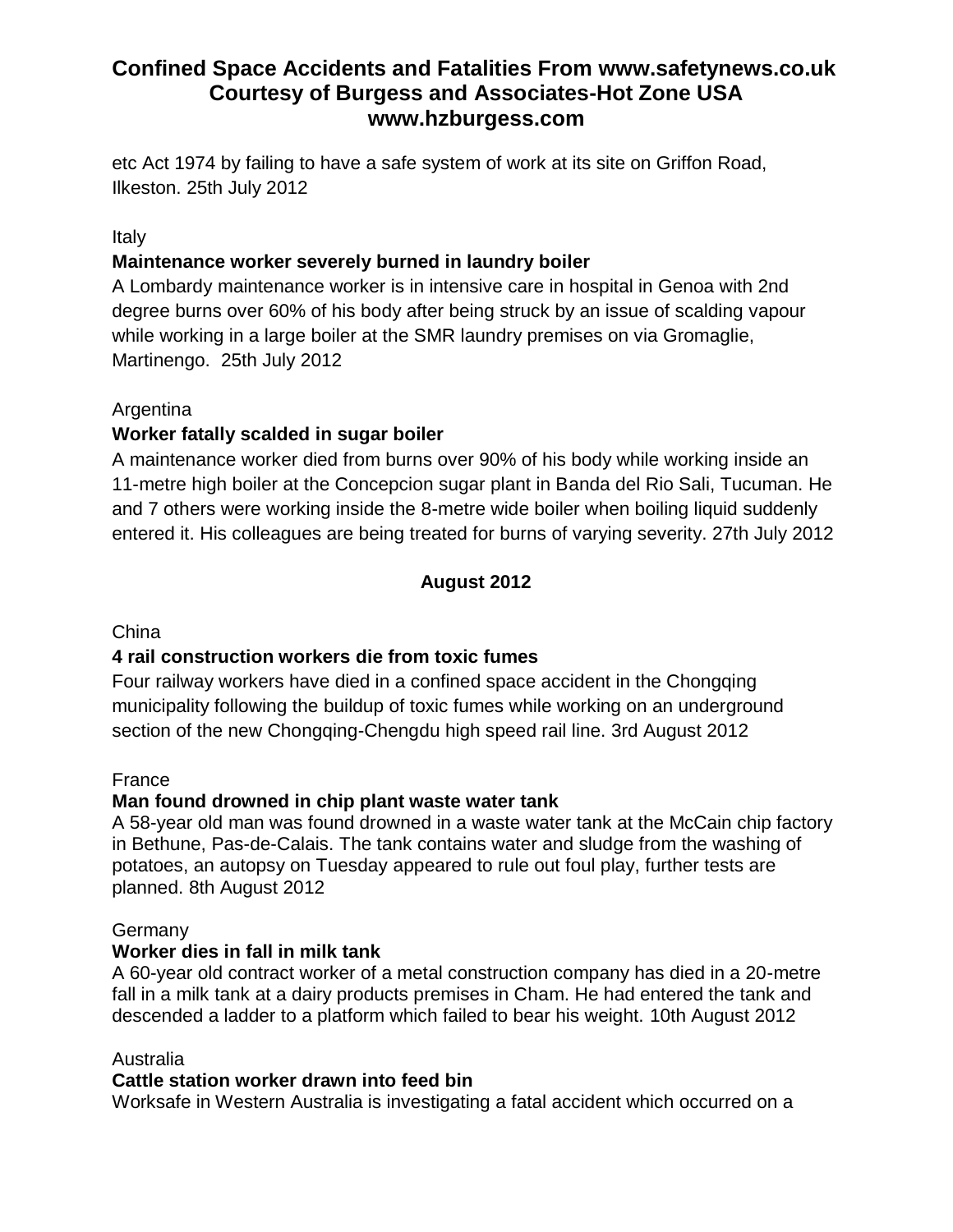cattle station 30 miles from Broome where a worker died after being drawn into a thrashing machine processing hay for a feed bin. 13th August 2012 Singapore

# **Worker falls down 23m hole at rail site**

The health and safety inspectorate of the Ministry of Manpower has issued a stop work order at the Tuas west rail extension site being operated by constructor China Railway 11 Bureau Group Corporation following a fatal accident in which a worker died in a fall down a 23-metre deep bore hole. A rebar cage was being lowered by chain when it became loose and dragged the worker into the 1.5-metre wide hole. 28th August 2012

#### USA

## **Confined space fatality in Missouri sewer**

A Missouri contract worker died yesterday in a suspected confined space accident while working in a sewer at the Boschertown Sanitary Lift Station off Highway 94 in St Charles County. He was found at a depth of 10 metres in the sewer which is part of the Boschertown Wastewater Treatment Lagoons, instruments monitoring air quality in the sewer found an oxygen-deficient atmosphere. 29th August 2012

# **September 2012**

#### India

# **Worker crushed in coal cleaning machine**

A coal worker has died in a crush accident in Godhavarikhani, Andhra Pradesh, where he slipped and fell into a coal washing machine while cleaning a conveyor feeding system.11th September 2012

#### India

#### **Worker crushed in coal cleaning machine**

A coal worker has died in a crush accident in Godhavarikhani, Andhra Pradesh, where he slipped and fell into a coal washing machine while cleaning a conveyor feeding system.11th September 2012

#### China

#### **Workers died in fall down 200m shaft at new mine**

More than 10 workers have died after a platform overturned and they fell 200-metres into a water-filled shaft at the site of the new Huacaoton Coal Mine being built by Zhangye Hononeng Coal Industry Ltd in Zhangye City, Gansu. 9th September 2012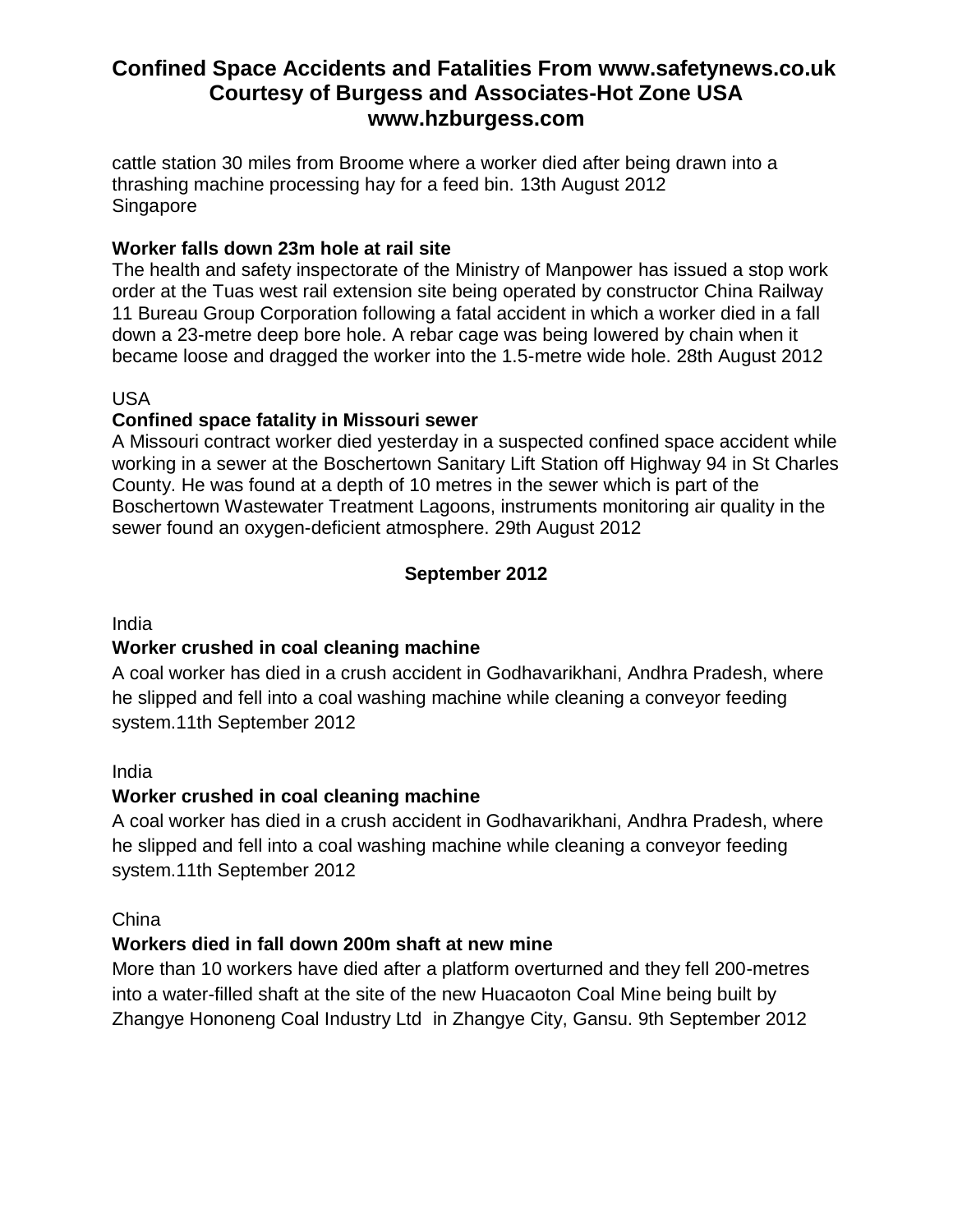Italy

## **Fatal accidents at Venetian silo and highway site**

The 67-year old manager of a maintenance company died in a crush accident yesterday at Nuova De Franceschi Azteca Milling Europe where he became caught in an extraction unit in a silo at the flour and grain mill in Ceggia. He sustained blunt chest trauma injury and one of his legs was severed. At Gorizia yesterday a 24-year old bulldozer operator died from severe head injuries when his vehicle overturned during a reversing manoeuvre during fibre optic installation work on the Gorizia-Udine highway 56. 13th September 2012

#### Northern Ireland

## **Triple fatality as 4 fall into Down farm slurry tank**

Emergency services attended an incident yesterday at a farm on Drumlough Road, Hillsborough, County Down, where 3 people died after falling into a slurry tank. The deceased are thought to be a father and 2 sons, a woman who also fell in was hospitalised, her condition was unknown. 16th September 2012

#### England

#### **Docker killed in fall into ship's hold**

A 59-year old worker has died in James Cook University Hospital, Middlesbrough, after falling 20 metres into the hold of the Bright Ocean during the loading of steel pipes on to the ship at Irvine's Quay, the PD Ports dock on Ferry Road, Hartlepool. 11th September 2012

#### **Wales**

#### **Man rescued from disused Powys mine shaft**

A cave rescue team was called in to complete the safe rescue of a man who had fallen 10 metres into a disused mine shaft while walking in woodland at Taliesin in Powys. 16th September 2012

#### China

#### **Store customer dies in fall down lift shaft**

A female customer died after stepping into an open lift shaft at 6th floor level of the Shanghai Hualian Department Store on Nanjing Road, Shanghai. Lift maintenance workers were installing new lifts on the building's top floor and it was alleged that a large timber section which had been placed at the 6th floor lift entrance to prevent access had been removed. 25th September 2012

India

#### **2 dead in confined space manhole accident**

A contract worker of Chennai Metropolitan Water Supply and Sewerage Board and a Metrowater engineer have died in a confined space accident in a manhole on Maduraisamy Street in Perambur. Four manholes had been cleaned earlier in the night but the contractor was overcome by the oxygen-deficient atmosphere as he lifted the lid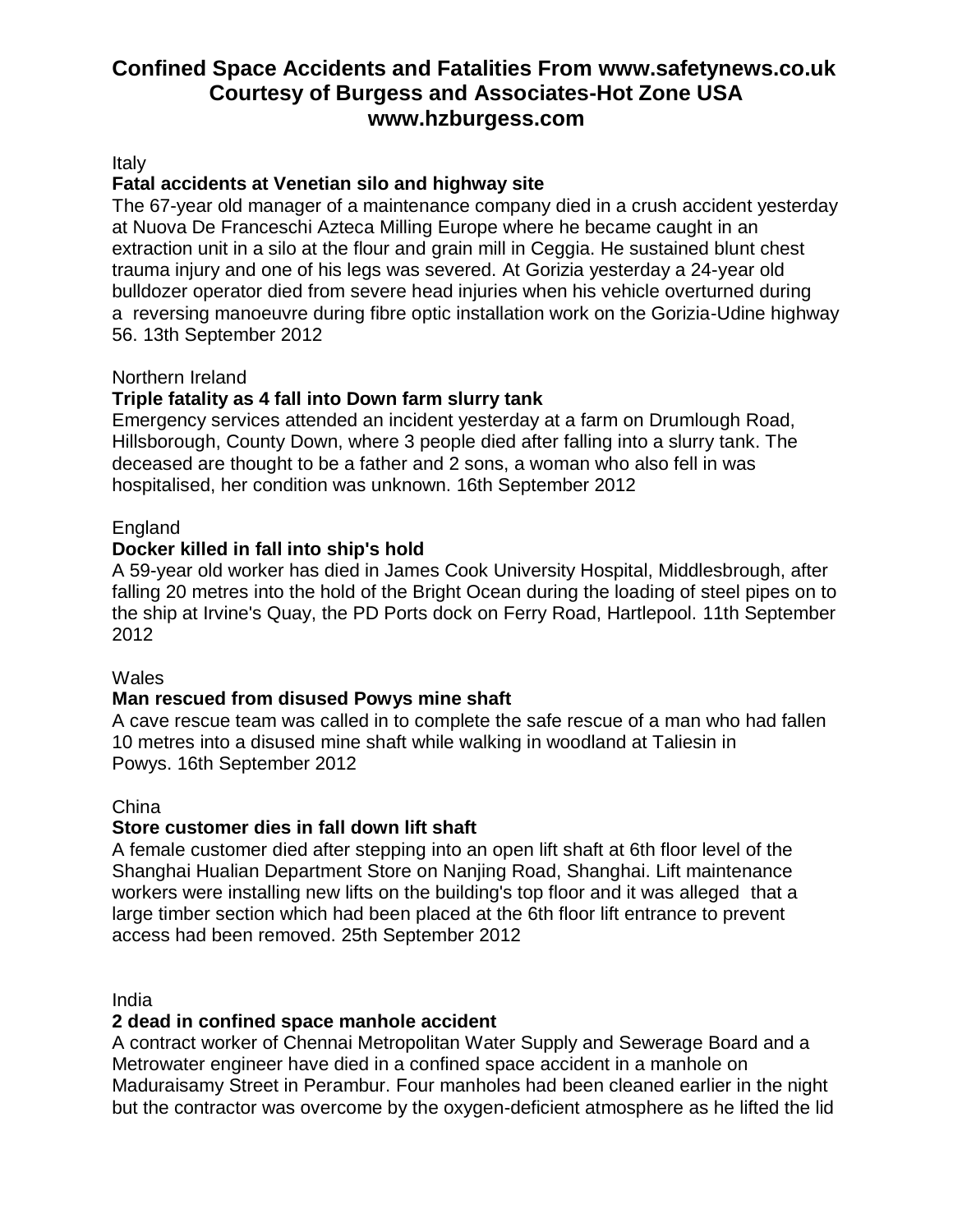of the 5th one and fell in. The water engineer died in attempting his rescue. The work would appear to have been a breach of a Supreme Court order stopping the manual entry and cleaning of manholes. 27th September 2012

## England

## **Company fined over death of worker in machine**

At Liverpool Crown Court JFC Plastics Ltd (formerly Delleve Plastics Ltd) was fined £140K plus £100K in costs over a fatal accident at the company's former premises in Bold where a 31-year old worker was presumed to have died after falling into a machine used to break apart bales of plastic bottles. He had last been seen alive on November 24th 2005 and it is thought that he was checking on the process when he lost his balance and fell in. HSE investigation found that the company failed to take steps to prevent access to the machine while it was operating and failed to ensure that the machine was de-activated prior to maintenance. HSE also found the risk assessment to be inadequate and training, supervision and monitoring of work failed to meet acceptable standards. The company pleaded guilty to a breach of Section 2(1) of the Health & Safety at Work etc Act 1974. 30th September 2012

#### **Argentina**

# **Confined space accident at winery**

A 30 year old worker has died in a confined space accident after being overcome while cleaning a tank at a Tierra de Huarpes winery in Chimbas. Initial investigation of the accident by police indicated that he was wearing a mask with 2 filters when he entered the 3-metre deep tank but this failed to protect him.  $30<sup>th</sup>$  September 2012

# **October 2012**

#### Rep Ireland

#### **Dublin bin man crushed in wagon compactor**

The HSA is investigating a fatal accident which claimed the life of a refuse collector during a late night collection round on Grand Canal Street, Dublin. He became trapped in the compaction unit at the rear of the Ozo wagon, the man, believed to be Polish and in his 40's, could only be freed with specialist cutting gear. 5th October 2012

#### Australia

# **Worker killed in bagging machine**

A 42-year old worker died after becoming caught in bagging machinery yesterday at a hay processing plant on Old Adelaide Road, Kapunda, it was not initially clear whether his clothing had snagged and drawn him in to the machine which bags stock feed for the export market. 10th October 2012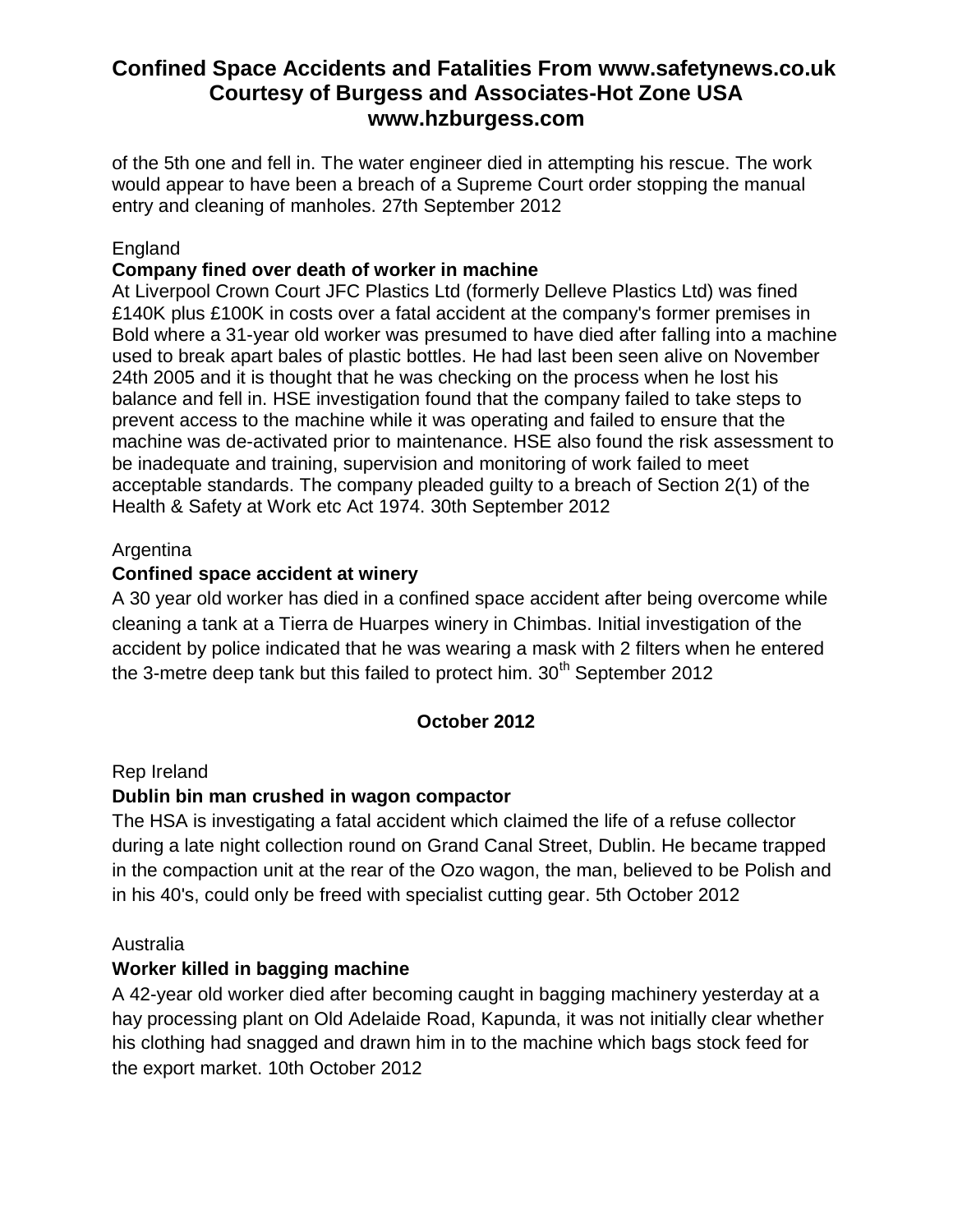## **Switzerland**

# **Worker badly burned in oil tank**

A maintenance worker is listed in intensive care in the burns unit of a Lausanne hospital after being burned in an explosion during work on an interred oil tank at a villa on Crete Road, Morges. He was inside the tank when the explosion occurred, it is speculated that another worker who was outside the tank was engaged in hot metal work. 14th October 2012

## Rep Ireland

# **Farmer found dead at slurry tank**

The HSA is investigating a fatal accident on a farm between Mullingar and Delvin, County Westmeath, in which a 72-year old farmer has died. He was missing and was later found dead at a slurry tank. 11th October 2012

## USA

## **Worker cooked to death in industrial oven**

A 62-year old worker has died in an industrial oven at the Bumble Bee seafood plant in Santa Fe Springs, California, it was unclear why he came to be inside the steamer machine as it activated. 14th October 2012

#### USA

#### **Lift engineer killed at Louisiana plant**

A 44-year old lift engineer died in a blunt force trauma accident when a cable failed during maintenance work on a lift at the Cargill plant at Nine Mile Point, Louisiana, a colleague was hospitalised with non-life-threatening injuries. 18th October 2012

#### **Germany**

#### **Worker rescued at NRW foundry**

Fire crews in North Rhine-Westphalia took 3 hours to free a worker pinned by a 400-Kg panel section which became unstable as he was cleaning a filter into which he had climbed at the Hundhausen foundry in Schwerte. He was transferred to hospital in Dortmund but his condition was not known.22nd October 2012

#### USA

#### **Lift cable failure leads to fatal fall**

A lift engineer died and a colleague was injured when a lift they were in fell 12 metres after a cable failed in the lift they were working on at the exterior of a grain silo at the Cargill industrial premises in Bridge City, Louisiana. 24th October 2012

#### **Belgium**

#### **Worker bled to death in combine harvester**

A Flemish agricultural worker bled to death after becoming drawn into a combine harvester while working in a field on Statiestraat in Tielt-Winge.26th October 2012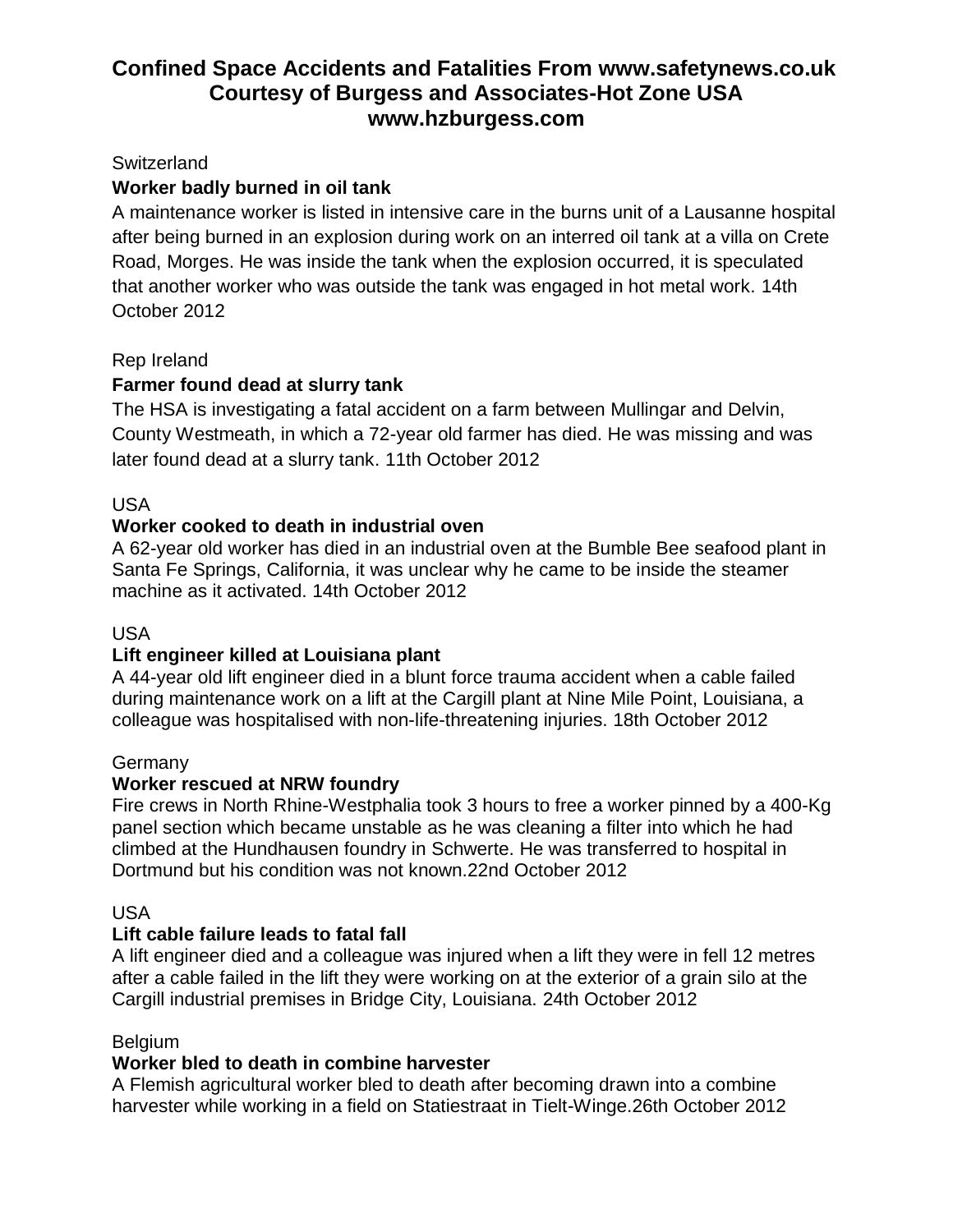## **November 2012**

#### New Zealand

## **Worker's arm was crushed in recycling machine**

At Manukau District Court, General Recycle of South Auckland was fined \$40K(£20,390) plus \$50K(£25,488) in damages over an accident on 26th November last year in which a worker's arm was crushed in machinery for baling plastic for recycling. The worker had noticed an item of different grade among the plastic for recycling and in attempting to extract it from the machinery his sleeve snagged in the machine and drew his arm in. 1st November 2012

## Japan

## **Cleaner crushed in hotel lift**

A 63-year old female hotel cleaner has died in a crush accident in a lift on the 4th floor of the Apa Hotel Kanazawa Ekimae in Kanazawa. It appears that the lift doors opened as the cage was still ascending and she may have stumbled in, becoming crushed between the lift floor and the top of the entrance. The lift was installed by Swiss company Schindler in 1998 and is subject to annual inspection, successfully passing this year's inspection in February. However, for 3 years now Japanese law has required lifts to be equipped with mechanisms braking ascent or descent of lifts when doors are opened. The company has 8K lifts in Japan, including 80 of the type involved in this accident and has launched an immediate safety audit of them. 2nd November 2012

#### USA

# **Fatality at NJ glass recycling facility**

A New Jersey recycling worker has died in a crush accident at Cullet Glass Recycling Company in Camden where the lower half of his body became caught in recycling equipment at a height of 7 metres where he may have been trying to clear a blockage. 3rd November 2012

#### South Africa

#### **5 dead in confined space accident**

Five workers have died in a confined space accident at the Homevale wastewater plant at Kimberley. One worker was in the pumping house 6 metres underground when an ingress of sludge occurred and a build-up of methane gas. The worker would have been quickly overcome in the oxygen-deficient atmosphere and his colleagues appear to have succumbed in the atmosphere in attempting his rescue. 7th November 2012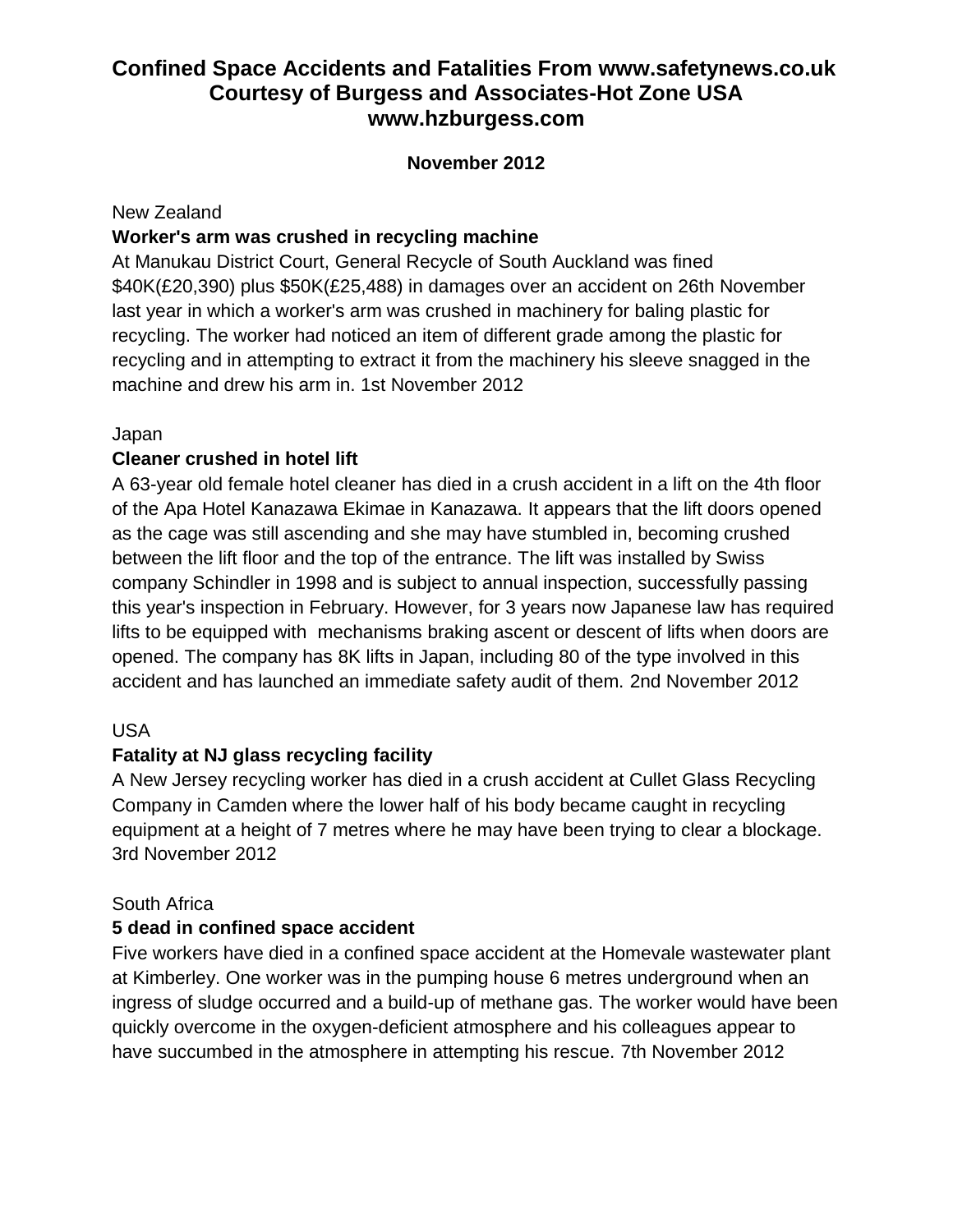#### Argentina

#### **Mechanic killed in 13-storey fall down lift shaft**

A subcontract lift mechanic has died in a fall down a lift shaft from the 17th floor to the 4th floor on a Gama construction site building in the Villa Urquiza district of Cordoba. 16th November 2012

#### **Nicaragua**

#### **Boy dies in fall down uncovered manhole**

An 8-year old boy has died in a fall down into a 6-metre deep manhole from which the cover was missing in Managua. An extensive search eventually found the boy's body in the manhole just 50 metres from his home. It is speculated that the cover had been stolen for its scrap metal value, the municipal authorities have been positioning plastic covers as replacements. 19th November 2012

#### **England**

#### **Grain bin crush death ruled accidental**

An inquest jury in Bridgenorth has returned a verdict of accidental death over an accident on 21st December last year in which an 18-year old youth died of asphyxiation in a grain bin on Brockton Farm, the HSE has an ongoing investigation into the accident. 23rd November 2012

#### **December 2012**

Japan

#### **2 dead in separate lift accidents**

A male worker who was delivering a package at premises in Himeji has died in a lift accident. The package became stuck in a gap between the lift and the floor level and as his legs straddled the lift door it suddenly descended. Elsewhere, police in Nagoya are investigating the death of a female restaurant worker whose dead body was found trapped in the door of a dumbwaiter designed for the transfer of plates and crockery only. 4th December 2012

#### France

#### **Breton worker injured in food machinery**

A 25-year old worker was hospitalised in Guingamp on Tuesday after being injured when he became trapped in a 300Kg food-processing machine at the Farmor premises on the Bellevue industrial estate in Saint-Agathon, his condition in hospital was unknown. 12th December 2012